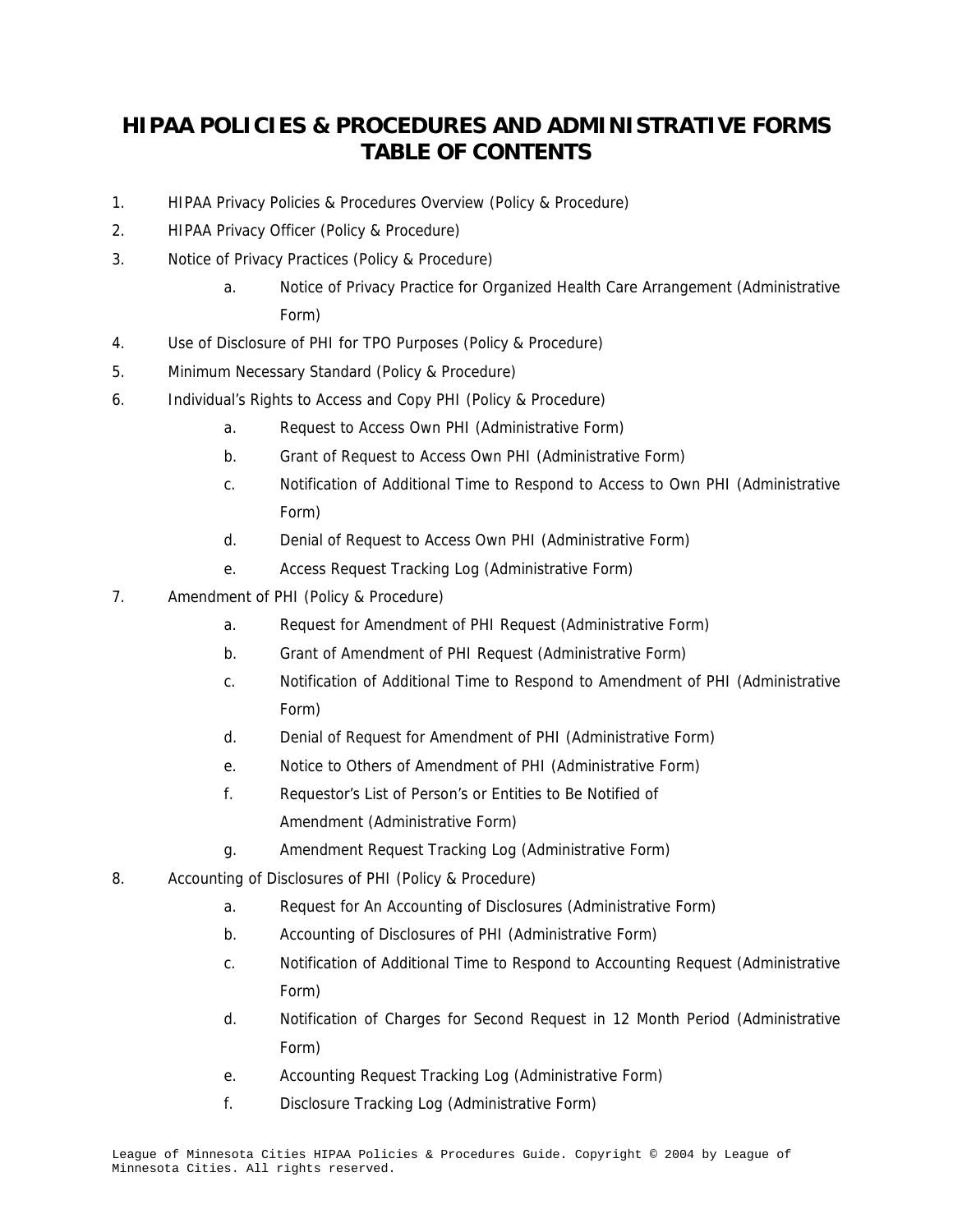- 9. Verification Prior to Disclosure of PHI (Policy & Procedure)
	- a. Disclosure Tracking Log (Administrative Form)
- 10. Individual Requested Restrictions of Use or Disclosure of PHI (Policy & Procedure)
	- a. Request to Restrict Certain Uses and Disclosures (Administrative Form)
	- b. Response to Request to Restrict Certain Uses and Disclosures (Administrative Form)
- 11. Individual Requested Restrictions on Confidential Communications (Policy & Procedure)
	- a. Request for Confidential Communications (Administrative Form)
	- b. Restricted Uses and Confidential Communication Request Tracking Log (Administrative Form)
- 12. Privacy Complaint Procedure (Policy & Procedure)
	- a. Privacy Complaint Form (Administrative Form)
	- b. Response to Privacy Complaint (Administrative Form)
	- c. Complaint Tracking Log (Administrative Form)
- 13. Authorization for Use or Disclosure of PHI (Policy & Procedure)
	- a. Authorization for Use or Disclosure (Administrative Form)
- 14. Revocation of an Authorization (Policy & Procedure)
	- a. Revocation by Subject of Protected Health Information (Administrative Form)
- 15. Business Associates and Business Associate Agreements (Policy & Procedure)
- 16. Retention of PHI Documentation (Policy & Procedure)
- 17. HIPAA Privacy Training Program (Policy & Procedure)
	- a. Acknowledgment of Training Attendance (Administrative Form)
- 18. Personal Representative (Policy & Procedure)
	- a. Designation of Personal Representative (Administrative Form)
- 19. Coordination with Other Laws (Policy & Procedure)
- 20. Disclosures to Plan Sponsor (Policy & Procedure)
- 21. Duty to Mitigate (Policy & Procedure)
- 22. Discipline Policy (Policy & Procedure)
- 23. Administrative Safeguards (Policy & Procedure)
	- 1. Computer Terminals/Workstations (Policy & Procedure)
	- 2. Electronic Mail System (E-mail) (Policy & Procedure)
	- 3. Facsimile Machines (Policy & Procedure)
	- 4. Copy Machines (Policy & Procedure)
	- 5. Mail Internal and External (Policy & Procedure)
	- 6. Storage of Documents (Policy & Procedure)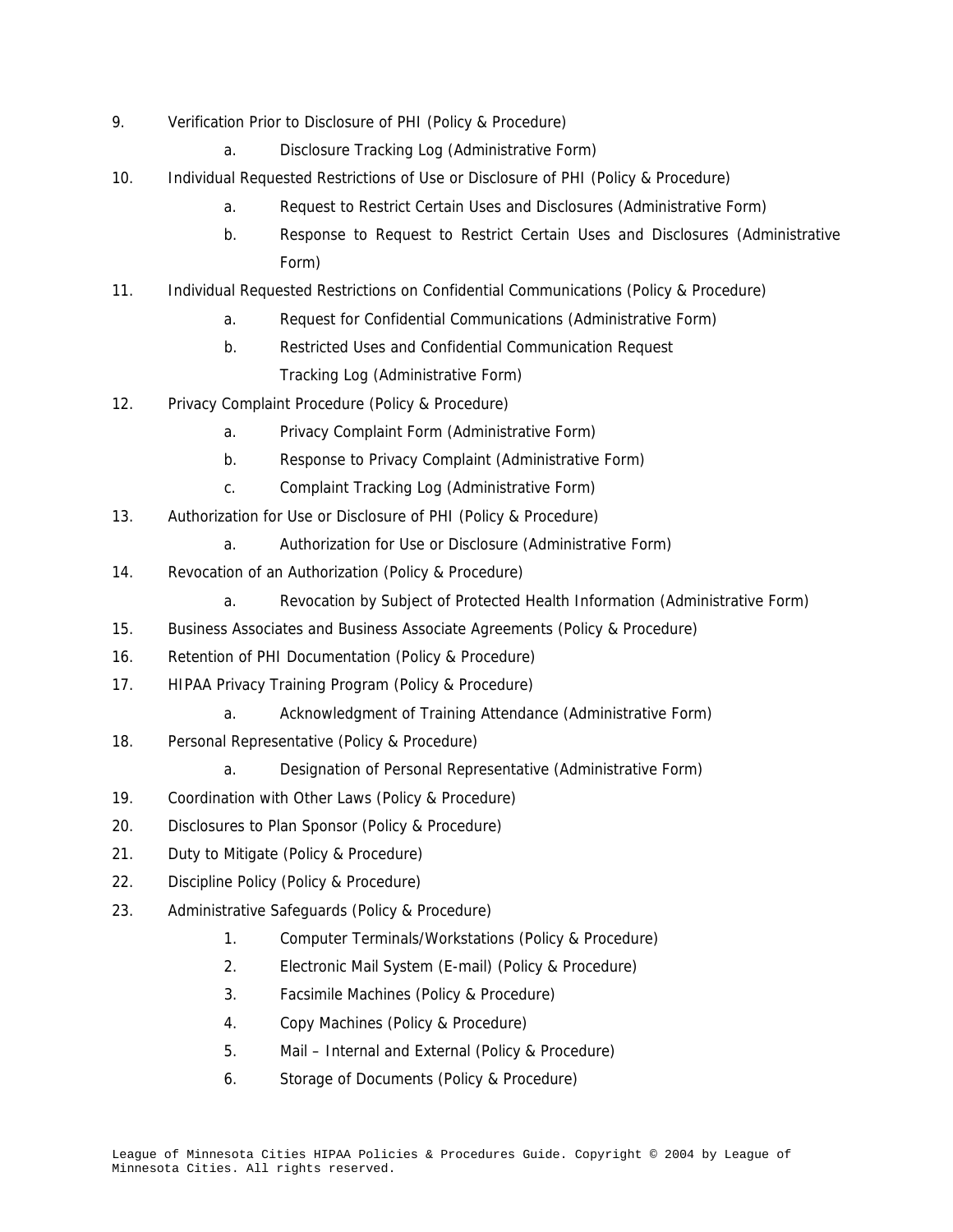# **HIPAA Privacy Policies and Procedures Overview**

## **Policy Statement**

HIPAA requires covered entities to have policies and procedures reflecting HIPAA's privacy mandates. The Health Plan, as a covered entity, has developed administrative policies and procedures reflecting the Health Insurance Portability and Accountability Act of 1996 (HIPAA) privacy regulations.

## **Policy Interpretation and Implementation**

| <b>HIPAA Policies and Procedures</b>                                        |    | 1. HIPAA requires covered entities to have policies and<br>compliance<br>HIPAA'S<br>procedures<br>to<br>ensure<br>with<br>A health plan is a "covered entity" under<br>regulations.<br>HIPAA. Consequently, the Health Plan is responsible for<br>the research, development, implementation, monitoring<br>and maintenance of the Health Plan's HIPAA privacy<br>policies and procedures. |
|-----------------------------------------------------------------------------|----|-------------------------------------------------------------------------------------------------------------------------------------------------------------------------------------------------------------------------------------------------------------------------------------------------------------------------------------------------------------------------------------------|
| <b>Health Plan</b>                                                          |    | 2. HIPAA defines a "health plan" as an individual or group<br>health plan that provides or pays the cost of medical care,<br>including, but not limited to, employee welfare benefit<br>plans covered by ERISA, health insurers, HMOs, group<br>health plans, and many public benefit programs<br>(Medicaid, Medicare, etc.).                                                             |
| <b>Revisions to HIPAA Policies and</b><br><b>Procedures</b>                 |    | 3. The Health Plan's HIPAA privacy policies and procedures<br>may be revised at any time, in order to comply or<br>enhance compliance with HIPAA.                                                                                                                                                                                                                                         |
| <b>Distribution of Revisions to</b><br><b>HIPAA Policies and Procedures</b> |    | 4. Any revisions to the Health Plan's HIPAA privacy policies<br>and procedures will be distributed to individual's family<br>employees,<br>business<br>members.<br>representatives,<br>associates, etc., within five (5) working days of the<br>release of such revisions.                                                                                                                |
| <b>Policy Inquiries</b>                                                     | 5. | Inquiries relative to HIPAA policies and procedures should<br>be directed to the HIPAA Privacy Officer.                                                                                                                                                                                                                                                                                   |
| <b>Specific Policies and Procedures</b>                                     |    | 6. The Health Plan's specific policies and procedures have<br>been created in order to satisfy HIPAA's requirements.                                                                                                                                                                                                                                                                      |
| <b>Organized Health Care</b><br><b>Arrangement (OHCA)</b>                   |    | 7. HIPAA recognizes Organized Health Care Arrangements<br>(OHCAs). An OHCA can exist when an employer sponsors<br>more than one health plan that is a covered entity. Being<br>part of an OHCA allows the covered entities to satisfy the<br>HIPAA privacy requirements together, as if they are a<br>single covered entity. The following covered entities are<br>designated as an OHCA: |
|                                                                             |    | City of Rosemount                                                                                                                                                                                                                                                                                                                                                                         |
|                                                                             |    | For purposes of these HIPAA privacy policies and<br>procedures, "Health Plan" means the OHCA designated<br>above.                                                                                                                                                                                                                                                                         |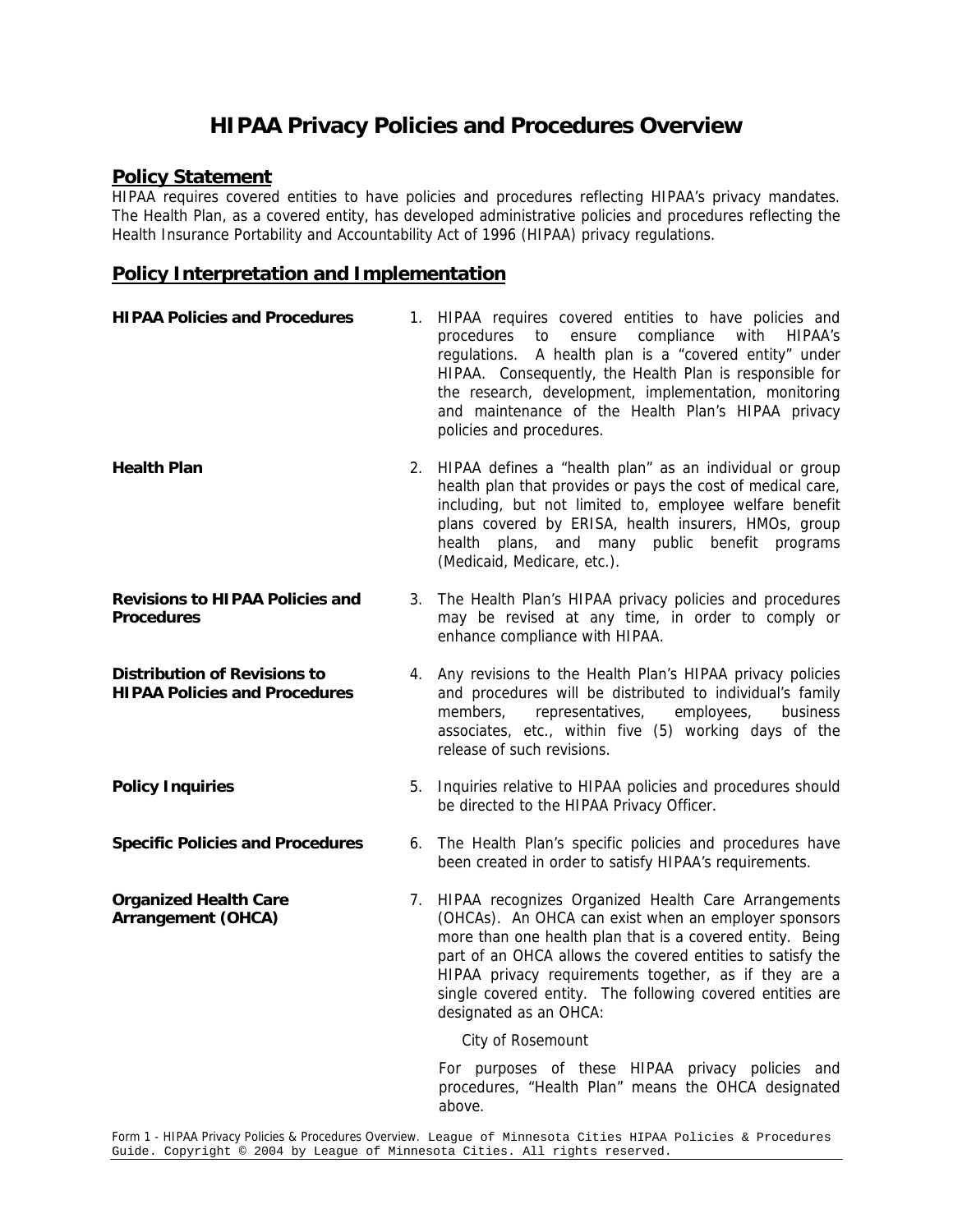| <b>Third Party Service Providers</b>      | 8. Nothing precludes the Health Plan from contracting with a<br>third party service for assistance in complying with the<br>Health Plan's HIPAA privacy policies and procedures.                                                                                                                                                                                                                                                                               |
|-------------------------------------------|----------------------------------------------------------------------------------------------------------------------------------------------------------------------------------------------------------------------------------------------------------------------------------------------------------------------------------------------------------------------------------------------------------------------------------------------------------------|
| <b>Other Laws</b>                         | 9. In addition to HIPAA, covered entities may be subject to<br>other laws that address the privacy of health information,<br>including, but not limited to, the Minnesota Data Practices<br>HIPPA establishes a floor - the minimum<br>Act.<br>requirements with which a covered entity must comply.<br>To the extent the requirements of any other law provide<br>more protection to the subject of the health information,<br>those requirements will apply. |
| <b>Record Retention</b>                   | 10. A copy of all HIPAA covered information and any revisions<br>shall be maintained for a period of at least six (6) years.<br>Such retention may be in printed or electronic format, or<br>both.                                                                                                                                                                                                                                                             |
| <b>HIPAA Privacy Officer</b>              | 11. The HIPAA Privacy Officer is responsible for the<br>development and implementation of the HIPAA policies<br>and procedures. The HIPAA Privacy Officer is also the<br>contact person for any questions or complaints regarding<br>HIPAA. If you have a question or concern about your<br>HIPAA rights contact the HIPAA Privacy Officer at 651-<br>423-4411.                                                                                                |
| <b>Violations</b>                         | 12. Violations of this policy will be subject to discipline.                                                                                                                                                                                                                                                                                                                                                                                                   |
| <b>Effective Date</b>                     | 13. April 14, 2004                                                                                                                                                                                                                                                                                                                                                                                                                                             |
| <b>References:</b><br>45 C.F.R. § 164.501 |                                                                                                                                                                                                                                                                                                                                                                                                                                                                |

Form 1 - HIPAA Privacy Policies & Procedures Overview. League of Minnesota Cities HIPAA Policies & Procedures Guide. Copyright © 2004 by League of Minnesota Cities. All rights reserved.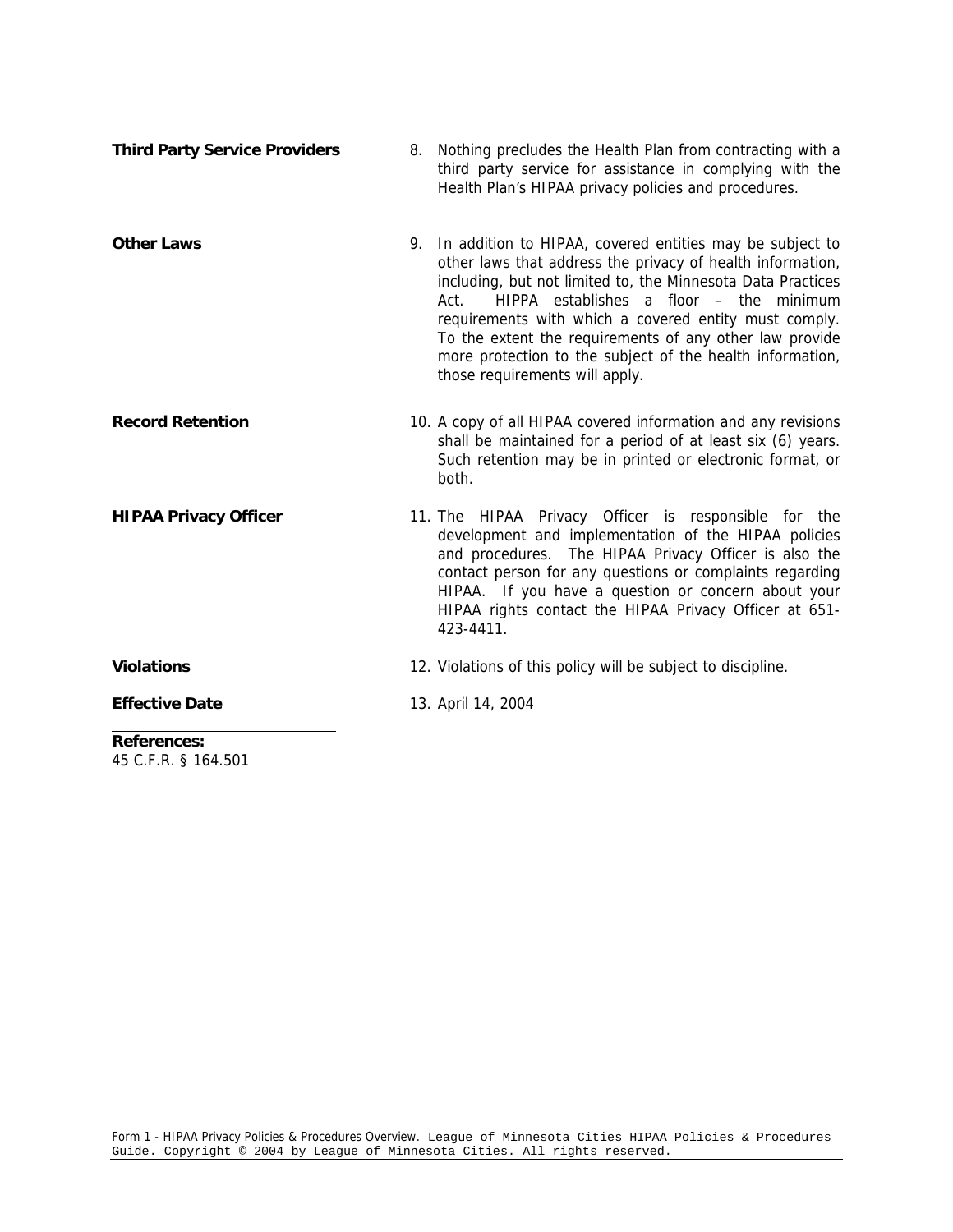# **HIPAA Privacy Officer**

### **Policy Statement**

A HIPAA Privacy Officer has been designated by this Health Plan to be responsible for the development and implementation of this Health Plan's HIPAA policies and procedures.

### **Policy Interpretation and Implementation**

| <b>Appointment of HIPAA Privacy</b> |  |
|-------------------------------------|--|
| <b>Officer</b>                      |  |

**HIPAA Privacy Officer's Responsibilities** 

- 1. The Health Plan has appointed the Assistant City Administrator, as the Health Plan's HIPAA Privacy Officer.
- 2. The HIPAA Privacy Officer's responsibilities include:
	- a. Assisting management in the development, implementation, and updating of the Health Plan's HIPAA policies and procedures;
	- b. Performing periodic privacy risk assessments;
	- c. Development of security procedures and guidelines for the protection of the Health Plan's information systems;
	- d. Assisting management in the assigning of passwords and user identification codes for access to protected health information (PHI) by authorized users;
	- e. Receiving complaints concerning the Health Plan's HIPAA policies and procedures;
	- f. Receiving complaints concerning the Health Plan's compliance with its established policies and procedures;
	- g. Maintaining a complaint tracking log;
	- h. Assisting in obtaining use and disclosure of PHI authorizations;
	- i. Assisting in the development of training materials and training to ensure that relevant staff are well trained in matters relating to the use and disclosure of protected health information (PHI);
	- j. Providing staff, individuals, business associates, government agencies etc., with information relative to the Health Plan's HIPAA policies and procedures; and
	- k. Working with the Health Plan's legal counsel on matters relative to HIPAA.
- **Delegation 3. The HIPAA Privacy Officer may delegate certain job** functions to be performed by other individuals; however, the ultimate responsibility for compliance with HIPAA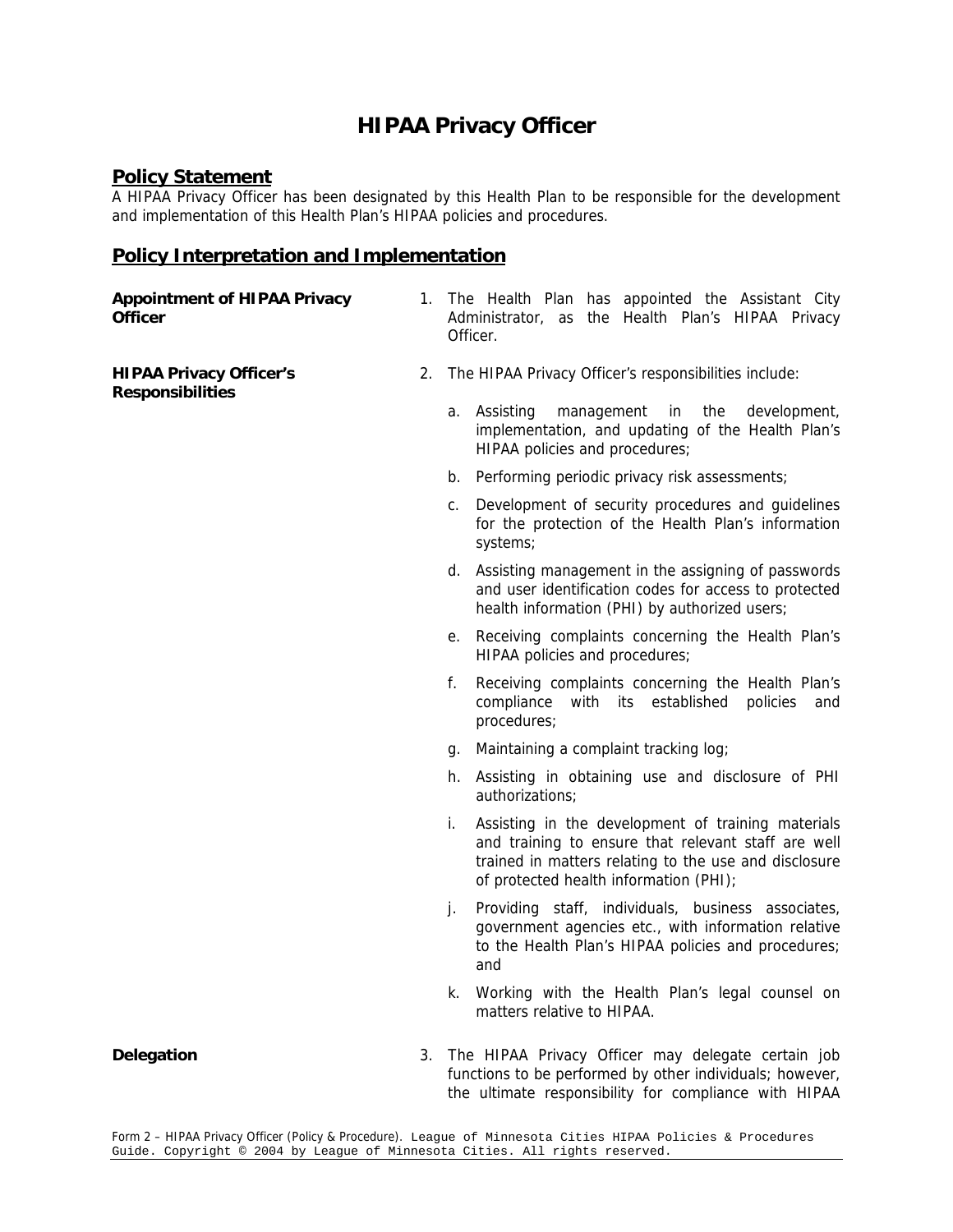remains with the HIPAA Privacy Officer.

| <b>Record Retention</b>      |    | 4. A copy of all HIPAA covered information and any<br>revisions shall be maintained for a period of at least six<br>(6) years. Such retention may be in printed or electronic<br>format, or both.                                                                                                                                                          |
|------------------------------|----|------------------------------------------------------------------------------------------------------------------------------------------------------------------------------------------------------------------------------------------------------------------------------------------------------------------------------------------------------------|
| <b>HIPAA Privacy Officer</b> |    | 5. The HIPAA Privacy Officer is responsible for the<br>development and implementation of the HIPAA policies<br>and procedures. The HIPAA Privacy Officer is also the<br>contact person for any questions or complaints<br>regarding HIPAA. Questions or concerns about HIPAA<br>rights should be directed to the HIPAA Privacy Officer at<br>651-423-4411. |
| <b>Violations</b>            |    | 6. Violations of this policy will be subject to discipline.                                                                                                                                                                                                                                                                                                |
| <b>Effective Date</b>        | 7. | April 14, 2004.                                                                                                                                                                                                                                                                                                                                            |
|                              |    |                                                                                                                                                                                                                                                                                                                                                            |

**References:**  45 C.F.R. § 164.530(a)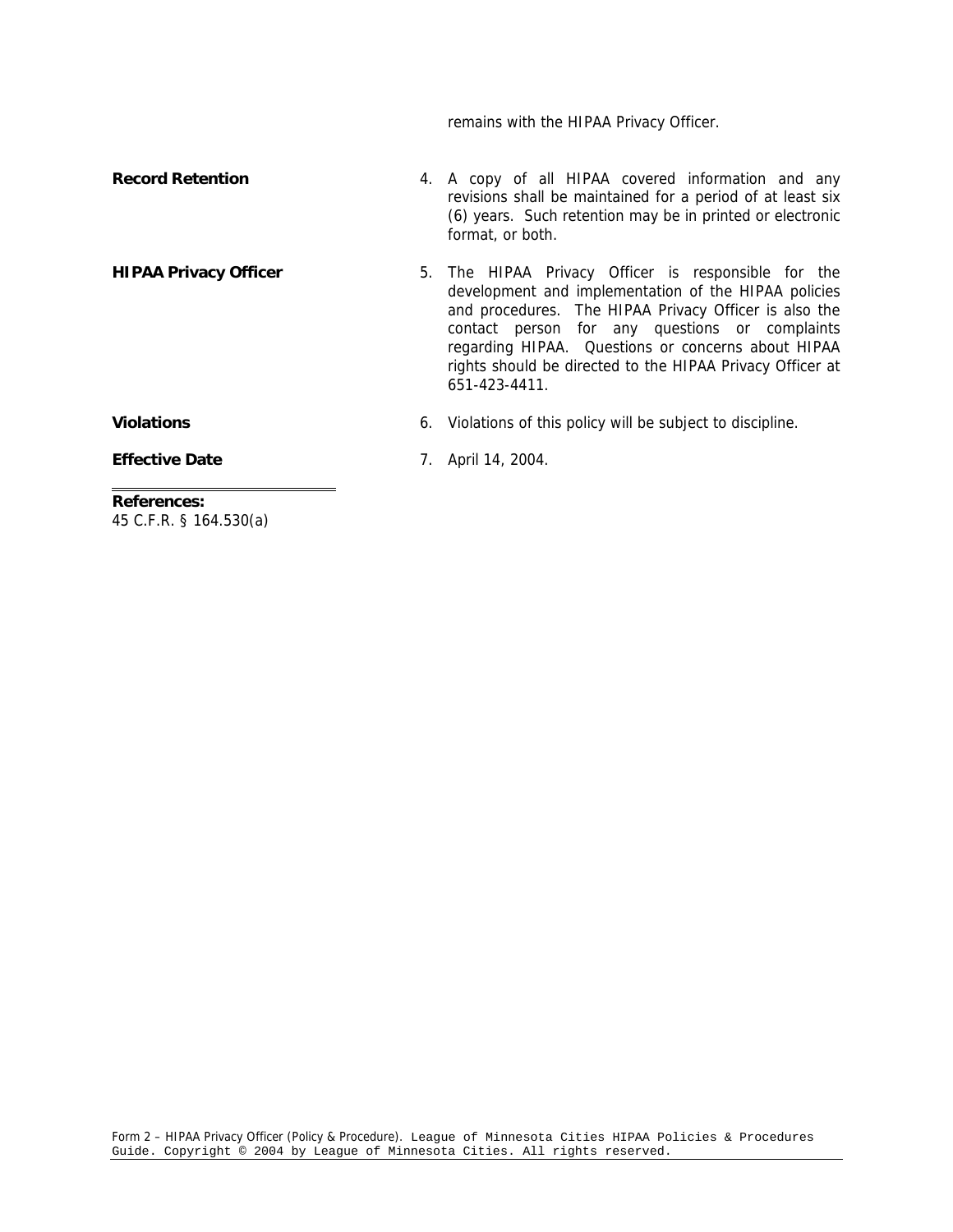# **Notice of Privacy Practices**

### **Policy Statement**

Each individual that is the subject of Protected Health Information (PHI) must receive a Notice of Privacy Practices (NPP) describing (1) the uses and disclosures of his/her PHI that may be made by or on behalf of the Health Plan, (2) the individual's rights, and (3) the Health Plan's legal duties with respect to the individual's PHI.

## **Policy Interpretation and Implementation**

- **Issue of NPP** 1. Individuals who are covered under the Health Plan will be provided with a copy of the Health Plan's NPP;
- 
- **Content of NPP** 2. NPPs must be prepared in easy to read language and contain, as a minimum, the following elements:
	- a. A statement indicating how medical information about the individual may be used and disclosed and how the individual can obtain access to such information;
	- b. A description, including at least one example, of the types of uses and disclosures that the Health Plan is permitted to make for purposes of treatment, payment and healthcare operations, with sufficient detail to place an individual on notice of the uses and disclosures permitted or required;
	- c. A description of each of the other purposes for which the Health Plan is permitted or required to use or disclose PHI without the individual's consent or authorization, with sufficient detail to place an individual on notice of the uses and disclosures permitted or required;
	- d. A statement that other uses or disclosures will be made only with the individual's written authorization, and that the authorization may be revoked in accordance with the policy on authorization;
	- e. A statement of the individual's rights with respect to his/her PHI, and a brief description of how the individual may exercise those rights, including:
		- i. The right to request restrictions on certain uses/disclosures of PHI, and the fact that the Health Plan does not have to agree to such restrictions;
		- ii. The right to receive confidential communications of PHI;
		- iii. The right to inspect and copy PHI;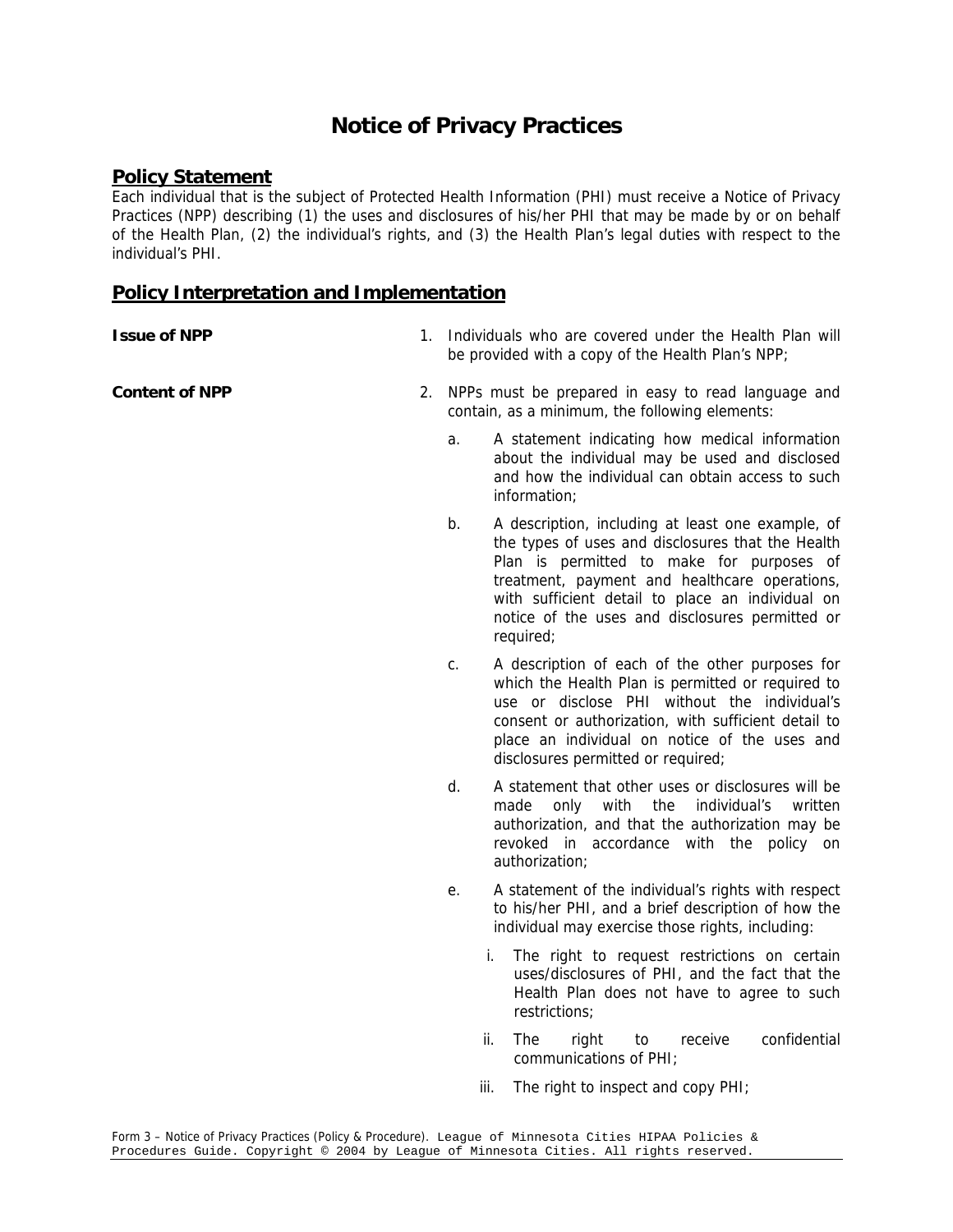- iv. The right to amend PHI;
- v. The right to receive an accounting of disclosures of PHI; and
- vi. The right to receive a paper copy of the privacy notice.
- f. A statement of the Health Plan's duties with respect to PHI, including statements:
	- i. That the Health Plan is required by law to maintain the privacy of PHI and to provide individuals with notice of its legal duties and privacy practices;
	- ii. That the Health Plan is required to abide by the terms of its current effective privacy notice; and
	- iii. That the Health Plan reserves the right to change the terms of the notice and make a new notice provision effective for all PHI maintained, along with a description of how the Health Plan will provide individuals with the revised notice.
- g. A statement that individuals may complain to the Health Plan and to the Secretary of the U.S. Department of Health and Human Services about privacy rights violations, including a brief statement about how a complaint may be filed and an assurance that the individual will not be retaliated against for filing a complaint;
- h. The name, or title, and telephone number of the Health Plan's HIPAA Privacy Officer to contact for further information;
- i. The name, telephone number and address of the person designated by the Health Plan to receive complaints regarding the Health Plan's privacy practices; and
- j. The effective date of the NPP, which may not be earlier than the date printed or published.
- **Distribution of NPP** 3. The Health Plan will distribute the NPPs at the times specified below:
	- a. On the Health Plan's initial compliance date;
	- b. At the time of enrollment in the Health Plan for new enrollees; and
	- c. Within sixty (60) days of a material revision of the NPP to individuals covered by the Health Plan.
	- 4. The NPP will be distributed no less frequently than once every three (3) years.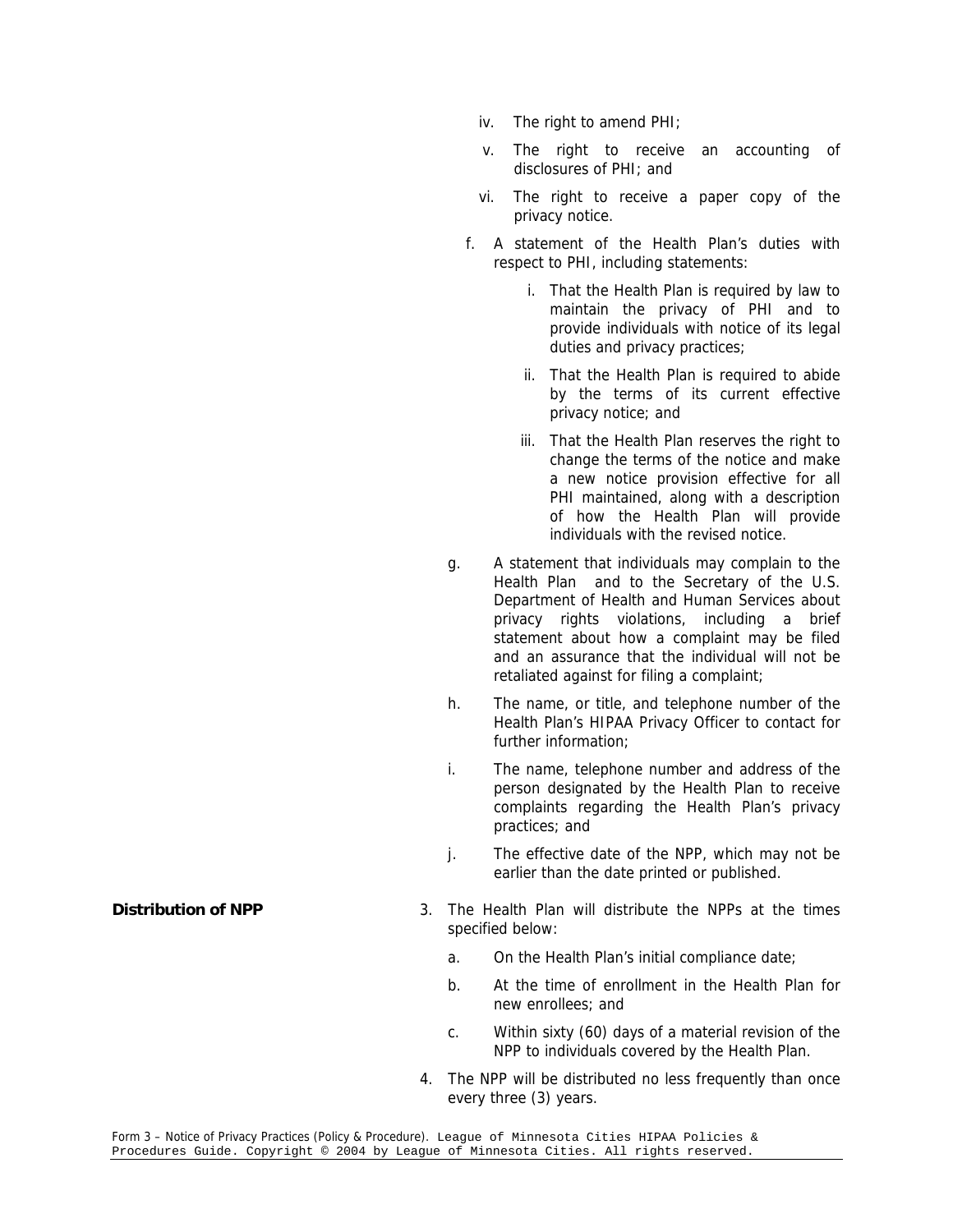|                              | 5. The NPP will be delivered by first class U.S. Mail to the<br>address of record on file with the Health Plan. The NPP<br>will be addressed to the individual, spouse and all<br>dependents covered by the Health Plan.                                                                                                                                   |
|------------------------------|------------------------------------------------------------------------------------------------------------------------------------------------------------------------------------------------------------------------------------------------------------------------------------------------------------------------------------------------------------|
| Posting of NPP               | 6. A copy of the NPP will be posted on the web page, if<br>one, of the employer sponsoring the Health Plan. The<br>HIPAA Privacy Officer is responsible for prompt<br>distribution of changes to the privacy notice.                                                                                                                                       |
| <b>Record Retention</b>      | 7. A copy of all HIPAA covered information and any<br>revisions shall be maintained for a period of at least six<br>(6) years. Such retention may be in printed or electronic<br>format, or both.                                                                                                                                                          |
| <b>HIPAA Privacy Officer</b> | 8. The HIPAA Privacy Officer is responsible for the<br>development and implementation of the HIPAA policies<br>and procedures. The HIPAA Privacy Officer is also the<br>contact person for any questions or complaints<br>regarding HIPAA. Questions or concerns about HIPAA<br>rights should be directed to the HIPAA Privacy Officer at<br>651-423-4411. |
| <b>Violations</b>            | 9. Violations of this policy will be subject to discipline.                                                                                                                                                                                                                                                                                                |
| <b>Effective Date</b>        | 10. April 14, 2004.                                                                                                                                                                                                                                                                                                                                        |
| <b>References:</b>           |                                                                                                                                                                                                                                                                                                                                                            |

45 C.F.R. § 164.520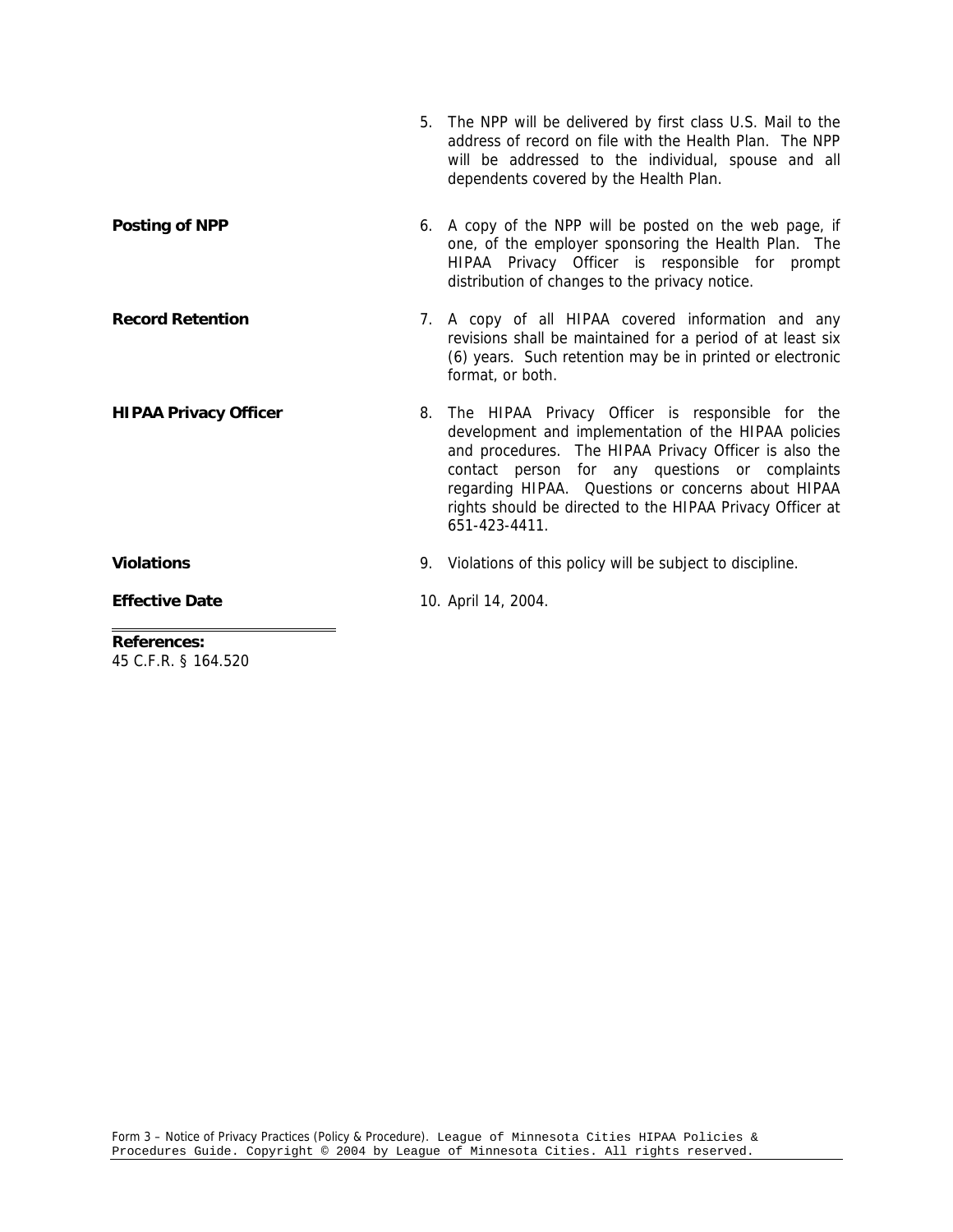# **City of Rosemount ORGANIZED HEALTH CARE ARRANGEMENT NOTICE OF PRIVACY PRACTICES**

### **Effective April 14, 2004**

**This Notice Describes How Medical Information About You May Be Used and Disclosed and How You Can Get Access To This Information. Please Review It Carefully.** 

If you have any questions about this notice, please contact the **Privacy Officer**:

Assistant City Administrator City of Rosemount 2875 145th Street West Rosemount, MN 55068 651-423-4411

### **Who Will Follow This Notice**

This notice describes the medical information practices of the City of Rosemount organized health care arrangement ("OHCA") and third parties that assists in the administration of OHCA Plan.

For purposes of HIPAA and this notice, the OHCA includes the following:

- Health Reimbursement Account
- Employee Assistance Program
- Medical Insurance
- Dental Insurance

### **Our Pledge Regarding Medical Information**

We understand that medical information about you and your health is personal. We are committed to protecting medical information about you. This notice applies to all of the medical records maintained by an OHCA Plan. Your personal doctor or health care provider may have different policies or notices regarding the doctor's use and disclosure of your medical information created in the doctor's office or clinic.

This notice tells you about the ways in which we may use and disclose medical information about you. It also describes our obligations and your rights regarding the use and disclosure of medical information.

We are required by law to:

- make sure that medical information that identifies you is kept private;
- give you this notice of our legal duties and privacy practices with respect to medical information about you; and
- follow the terms of the notice that are currently in effect.

### **How We May Use and Disclose Medical Information About You**

The following categories describe different ways that we use and disclose medical information. For each category of uses or disclosures, we will explain what we mean and present some examples. These examples are not exhaustive. Not every use or disclosure in a category will be listed. However, all of the ways we are permitted to use and disclose information will fall within one of the categories.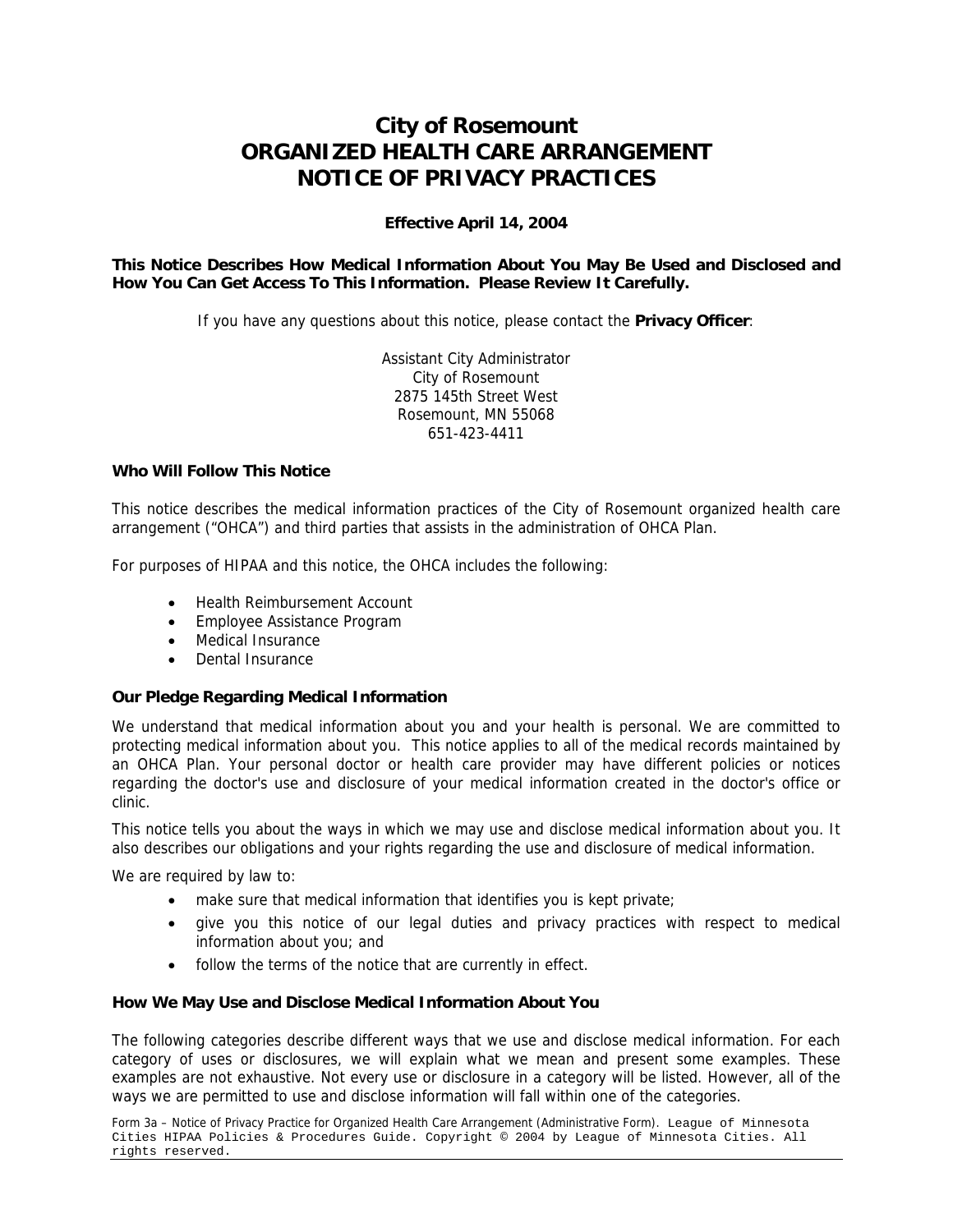**Please note**: In most instances, how information is used and disclosed has not changed. The descriptions reflect how the Health Plans that make up the OHCA have traditionally operated.

**For Treatment (as described in applicable regulations)**. We may use or disclose medical information about you to facilitate medical treatment or services by providers. We may disclose medical information about you to providers, including doctors, nurses, technicians, medical students, or other hospital personnel who are involved in taking care of you.

**For Payment (as described in applicable regulations)**. We may use and disclose medical information about you to determine eligibility for benefits, to facilitate payment for the treatment and services you receive from health care providers, to determine benefit responsibility under an OHCA Plan, or to coordinate OHCA Plan coverage. For example, we may tell your health care provider about your medical history to determine whether a particular treatment is experimental, investigational, or medically necessary or to determine whether the OHCA Plan covers the treatment. We may also share medical information with a utilization review or pre-certification service provider. Likewise, we may share medical information with another entity to assist with the adjudication (legal actions) or subrogation (third party reimbursements) of health claims or to another health plan to coordinate benefit payments.

**For Health Care Operations (as described in applicable regulations)**. We may use and disclose medical information about you for other OHCA Plan operations. These uses and disclosures are necessary to run the OHCA Plan. For example, we may use medical information in connection with: conducting quality assessment and improvement activities; underwriting, premium rating, and other activities relating to OHCA Plan coverage; submitting claims for stop-loss (or excess loss) coverage; conducting or arranging for medical review, legal services, audit services, and fraud and abuse detection programs; business planning and development such as cost management; and business management and general OHCA Plan administrative activities.

**As Required By Law**. We will disclose medical information about you when required to do so by federal, state or local law. For example, we may disclose medical information when required by a court order or subpoena.

**To Avert a Serious Threat to Health or Safety**. An OHCA may use and disclose medical information about you when necessary to prevent a serious threat to your health and safety or the health and safety of the public or another person. However disclosure would be limited to someone able to help prevent the threat.

### **Special Situations**

**Disclosure to Health Plan Sponsor**. Information may be disclosed to another health plan for purposes of facilitating claims payments under that plan. In addition, medical information may be disclosed to City of Rosemount personnel solely for administering benefits under the OHCA Plan.

**Organ and Tissue Donation**. If you are an organ donor, we may release medical information to organizations that handle organ procurement or organ, eye or tissue transplantation or to an organ donation bank, as necessary to facilitate organ or tissue donation and transplantation.

**Military and Veterans**. If you are a member of the armed forces, we may release medical information about you as required by military command authorities. We may also release medical information about foreign military personnel to the appropriate foreign military authority.

**Workers' Compensation**. We may release medical information about you for workers' compensation or similar programs. These programs provide benefits for work-related injuries or illness.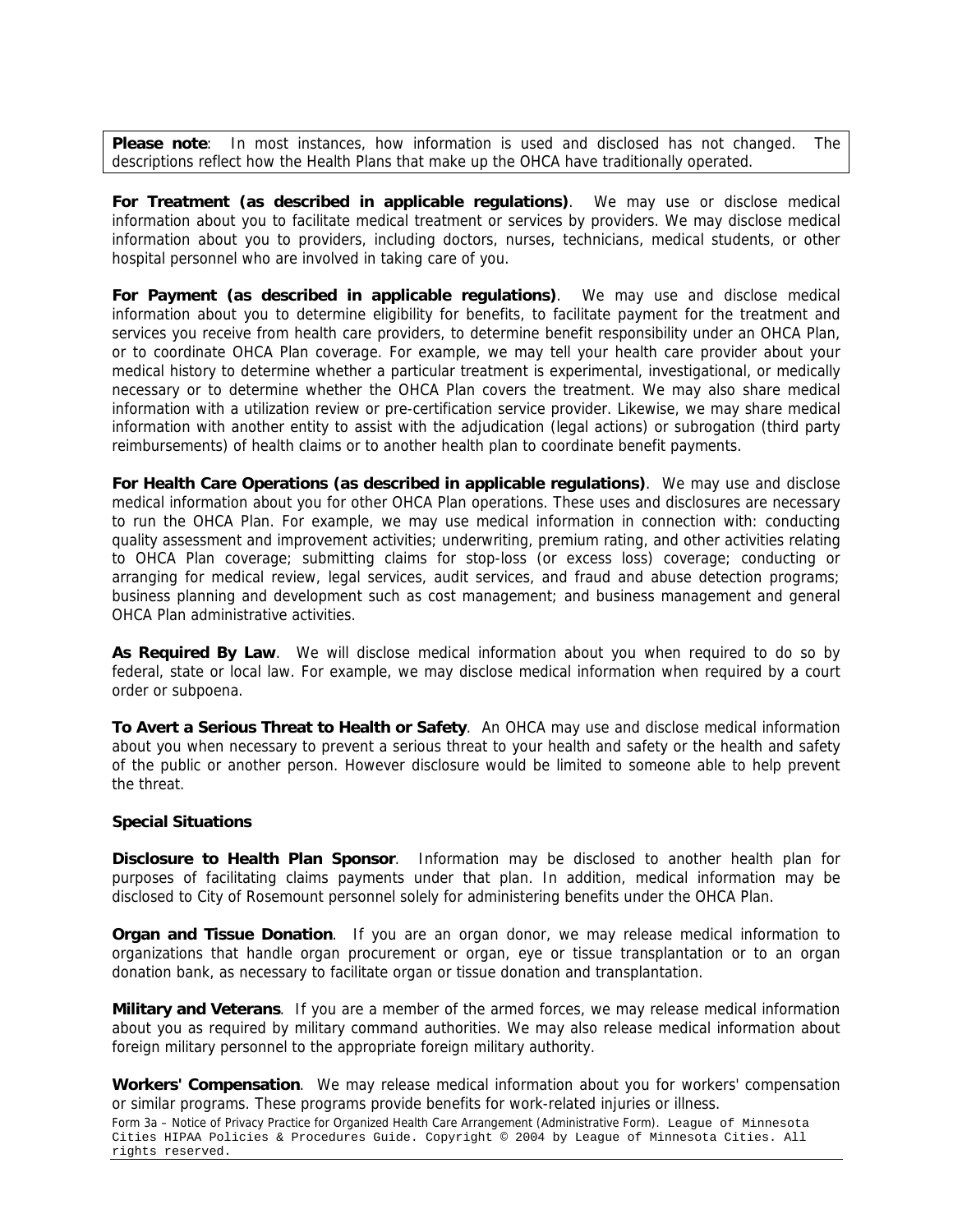**Public Health Risks**. We may disclose medical information about you for public health activities. These activities generally include the following:

- to prevent or control disease, injury or disability;
- to report births and deaths;
- to report reactions to medications or problems with products;
- to notify people of recalls of products they may be using;
- to notify a person who may have been exposed to a disease or may be at risk for contracting or spreading a disease or condition;
- to notify the appropriate government authority if we believe an individual has been the victim of abuse, neglect or domestic violence. We will only make this disclosure if you agree or when required or authorized by law.

**Health Oversight Activities**. We may disclose medical information to a health oversight agency for activities authorized by law. These oversight activities include, for example, audits, investigations, inspections, and licensure. These activities are necessary for the government to monitor the health care system, government programs, and compliance with civil rights laws.

**Lawsuits and Disputes**. If you are involved in a lawsuit or a dispute, we may disclose medical information about you in response to a court or administrative order. We may also disclose medical information about you in response to a subpoena, discovery request, or other lawful process by someone else involved in the dispute, but only if efforts have been made to tell you about the request or to obtain an order protecting the information requested.

**Law Enforcement**. We may release medical information if asked to do so by a law enforcement official:

- in response to a court order, subpoena, warrant, summons or similar process;
- to identify or locate a suspect, fugitive, material witness, or missing person;
- about the victim of a crime if, under certain limited circumstances, we are unable to obtain the person's agreement;
- about a death we believe may be the result of criminal conduct; and
- in emergency circumstances to report a crime; the location of the crime or victims; or the identity, description or location of the person who committed the crime.

**Coroners, Medical Examiners and Funeral Directors**. We may release medical information to a coroner or medical examiner. This may be necessary, for example, to identify a deceased person or determine the cause of death. We may also release medical information about patients of the hospital to funeral directors as necessary to carry out their duties.

**National Security and Intelligence Activities**. We may release medical information about you to authorized federal officials for intelligence, counterintelligence, and other national security activities authorized by law.

**Inmates**. If you are an inmate of a correctional institution or under the custody of a law enforcement official, we may release medical information about you to the correctional institution or law enforcement official. This release would be necessary (1) for the institution to provide you with health care; (2) to protect your health and safety or the health and safety of others; or (3) for the safety and security of the correctional institution.

### **Your Rights Regarding Medical Information About You**

You have the following rights regarding medical information we maintain about you: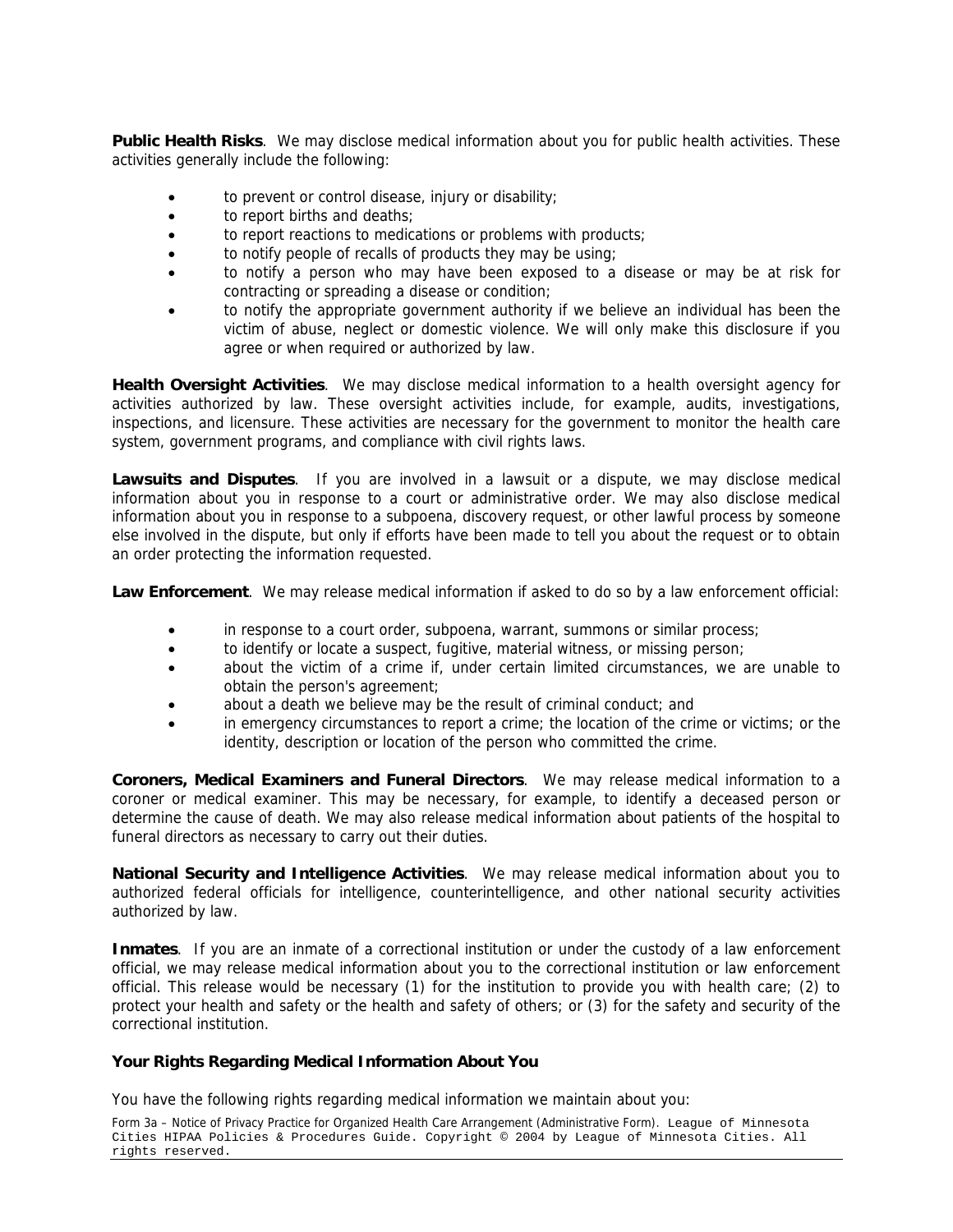**Right to Inspect and Copy**. You have the right to inspect and copy medical information that may be used to make decisions about your OHCA Plan benefits. To inspect and copy the medical information that may be used to make decisions about you, you must submit your request in writing to the Privacy Officer. If you request a copy of the information, we may charge a fee for the costs of copying, mailing or other supplies associated with your request.

We may deny your request to inspect and copy in certain very limited circumstances. If you are denied access to medical information, you may request that the denial be reviewed.

**Right to Amend**. If you feel that medical information we have about you is incorrect or incomplete, you may ask us to amend the information. You have the right to request an amendment for as long as the information is kept by or for the OHCA Plan.

To request an amendment, your request must be made in writing and submitted to the Privacy Officer. In addition, you must provide a reason that supports your request.

We may deny your request for an amendment if it is not in writing or does not include a reason to support the request. In addition, we may deny your request if you ask us to amend information that:

- is not part of the medical information kept by or for the OHCA Plan;
- was not created by us, unless the person or entity that created the information is no longer available to make the amendment;
- is not part of the information which you would be permitted to inspect and copy; or is accurate and complete.

**Right to an Accounting of Disclosures**. You have the right to request an "accounting of disclosures" where such disclosure was made for any purpose other than treatment, payment, or health care operations.

To request this list of accounting of disclosures, you must submit your request in writing to Privacy Officer. Your request must state a time period which may not be longer than six years and may not include dates before April, 2004. Your request should indicate in what form you want the list (for example, paper or electronic). The first list you request within a 12 month period will be free. For additional lists, we may charge you for the costs of providing the list. We will notify you of the cost involved and you may choose to withdraw or modify your request at that time before any costs are incurred.

**Right to Request Restrictions**. You have the right to request a restriction or limitation on the medical information we use or disclose about you for treatment, payment or health care operations. You also have the right to request a limit on the medical information we disclose about you to someone who is involved in your care or the payment for your care, like a family member or friend. For example, you could ask that we not use or disclose information about a surgery you had. We are not required to agree to your request.

To request restrictions, you must make your request in writing to the Privacy Officer. In your request, you must tell us (1) what information you want to limit; (2) whether you want to limit our use, disclosure or both; and (3) to whom you want the limits to apply, for example, disclosures to your spouse.

**Right to Request Confidential Communications**. You have the right to request that we communicate with you about medical matters in a certain way or at a certain location. For example, you can ask that we only contact you at work or by mail. To request confidential communications, you must make your request in writing to the Privacy Officer. We will not ask you the reason for your request. We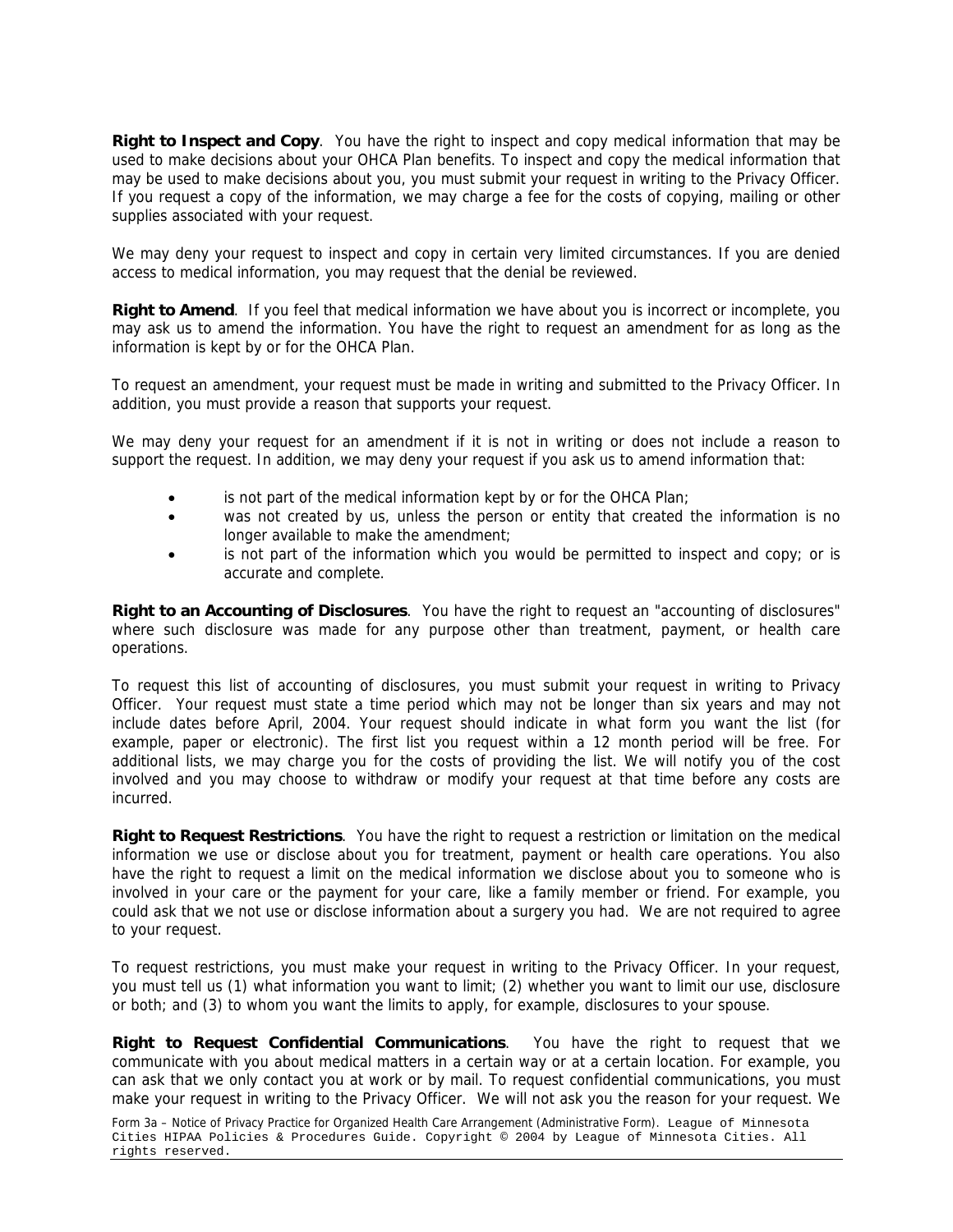will accommodate all reasonable requests. Your request must specify how or where you wish to be contacted.

**Right to a Paper Copy of This Notice**. You have the right to a paper copy of this notice. You may ask us to give you a copy of this notice at any time. Even if you have agreed to receive this notice electronically, you are still entitled to a paper copy of this notice.

You may obtain a copy of this notice at our website, www.mendota-heights.com. To obtain a paper copy of this notice, contact the Privacy Officer.

#### **Changes to This Notice**

We reserve the right to change this notice. We reserve the right to make the revised or changed notice effective for medical information we already have about you as well as any information we receive in the future. We will post a copy of the current notice on the OHCA Plan website. The notice will contain on the first page, in the top right hand corner, the effective date.

#### **Complaints**

If you believe your privacy rights have been violated, you may file a complaint with the OHCA Plan or with the Secretary of the Department of Health and Human Services. To file a complaint with the OHCA Plan, contact the Privacy Officer. All complaints must be submitted in writing.

You will not be penalized for filing a complaint.

#### **Other Uses of Medical Information**

Other uses and disclosures of medical information not covered by this notice or the other applicable laws will be made only with your written permission. If you provide us permission to use or disclose medical information about you, you may revoke that permission, in writing, at any time. If you revoke your permission, we will no longer use or disclose medical information about you for the reasons covered by your written authorization. You understand that we are unable to take back any disclosures we have already made with your permission, and that we are required to retain our records of the care that we provided to you.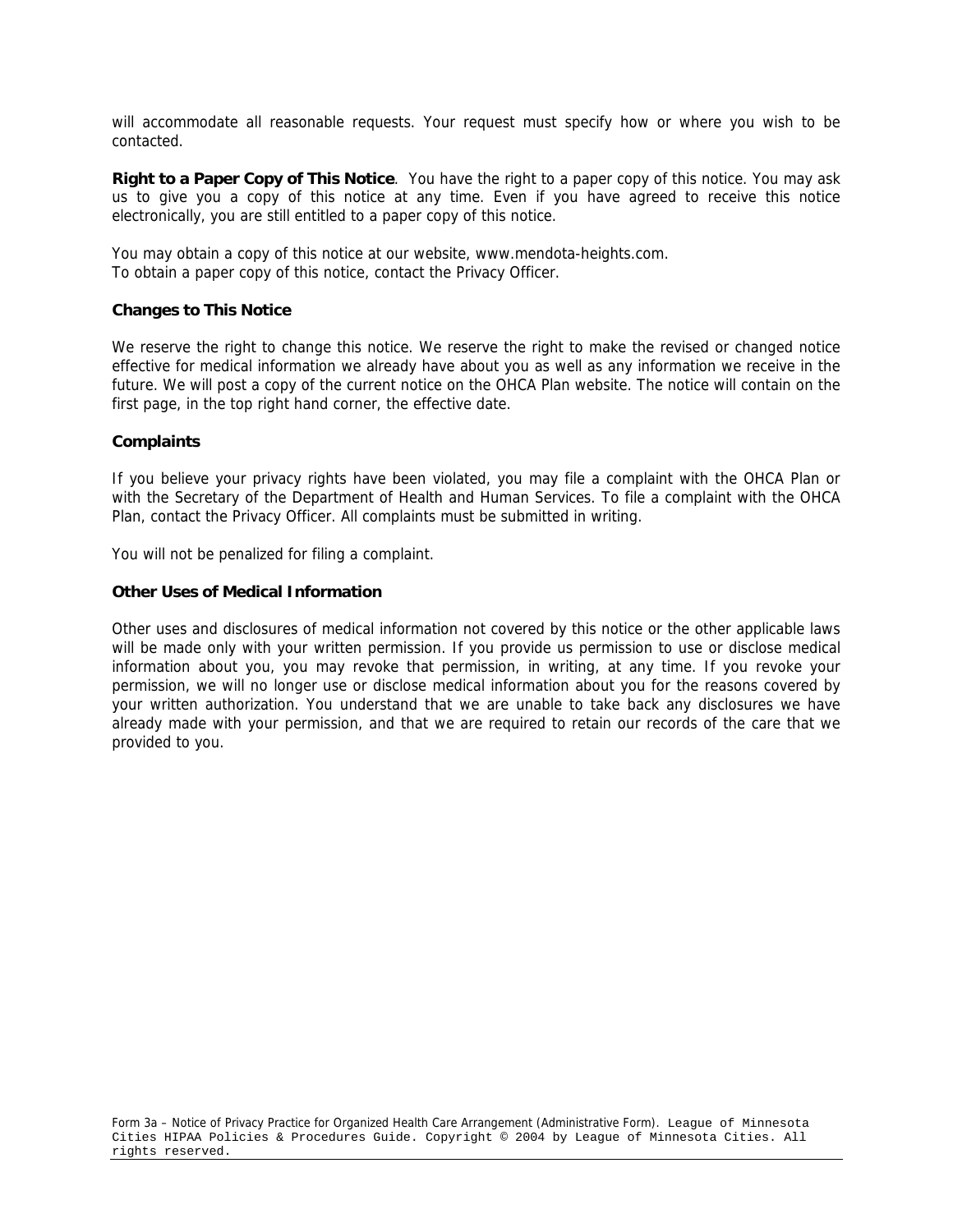## **Use or Disclosure of PHI**

## **Policy Statement**

In order for the Health Plan to use or disclose (including obtaining) protected health information (PHI), the use or disclosure must either (1) fall under the enumerated uses and disclosures allowed without an individual authorization, or (2) the Health Plan must obtain an individual authorization.

## **Policy Interpretation and Implementation**

| <b>Definition of PHI</b>                        |                                                     | 1. | Protected Health Information (PHI) means individually<br>identifiable information relating to: |                                                                                                                                                                                                                                                                                                                                                                                                                                                                                                                                                                                                                  |  |  |
|-------------------------------------------------|-----------------------------------------------------|----|------------------------------------------------------------------------------------------------|------------------------------------------------------------------------------------------------------------------------------------------------------------------------------------------------------------------------------------------------------------------------------------------------------------------------------------------------------------------------------------------------------------------------------------------------------------------------------------------------------------------------------------------------------------------------------------------------------------------|--|--|
|                                                 |                                                     |    | a.                                                                                             | The past, present or future physical or mental<br>health or condition of an individual;                                                                                                                                                                                                                                                                                                                                                                                                                                                                                                                          |  |  |
|                                                 |                                                     |    | b.                                                                                             | The provision of health care to an individual;                                                                                                                                                                                                                                                                                                                                                                                                                                                                                                                                                                   |  |  |
|                                                 |                                                     |    | $C_{1}$                                                                                        | The past, present or future payment for health<br>care provided to an individual.                                                                                                                                                                                                                                                                                                                                                                                                                                                                                                                                |  |  |
| <b>Use</b><br>and<br>Requiring<br>Authorization | <b>Disclosure</b><br>not<br><b>Individual</b><br>an |    |                                                                                                | 2. PHI may only be used or disclosed without an individual<br>authorization for treatment, payment, or health care<br>operations (TPO). These purposes include:                                                                                                                                                                                                                                                                                                                                                                                                                                                  |  |  |
|                                                 |                                                     |    | a.                                                                                             | The Health Plan may use or disclose PHI for its<br>own TPO;                                                                                                                                                                                                                                                                                                                                                                                                                                                                                                                                                      |  |  |
|                                                 |                                                     |    | b.                                                                                             | The Health Plan may disclose PHI to another<br>covered entity for the payment activities of that<br>entity;                                                                                                                                                                                                                                                                                                                                                                                                                                                                                                      |  |  |
|                                                 |                                                     |    | C.                                                                                             | The Health Plan may disclose PHI to another<br>covered entity for health care operations activities<br>of the entity that receives the information, if each<br>entity either has or had a relationship with the<br>individual who is the subject of the PHI, the PHI<br>pertains to such relationship, and the disclosure<br>is:                                                                                                                                                                                                                                                                                 |  |  |
|                                                 |                                                     |    |                                                                                                | health<br>operations<br>i. For<br>care<br>regarding<br>conducting<br>assessment<br>quality<br>and<br>activities,<br>improvement<br>population-based<br>relating to improving health or<br>activities<br>reducing<br>health<br>costs,<br>care<br>protocol<br>development, case management and<br>care<br>coordination,<br>contacting<br>of<br>health<br>care<br>providers and patients with information about<br>treatment alternatives, and related functions<br>that do not include treatment, reviewing the<br>competence or qualifications of health care<br>professionals, evaluating<br>practitioner<br>and |  |  |

ii. For the purpose of health care fraud and abuse detection or compliance;

performance, credentialing activities; or

provider performance, health plan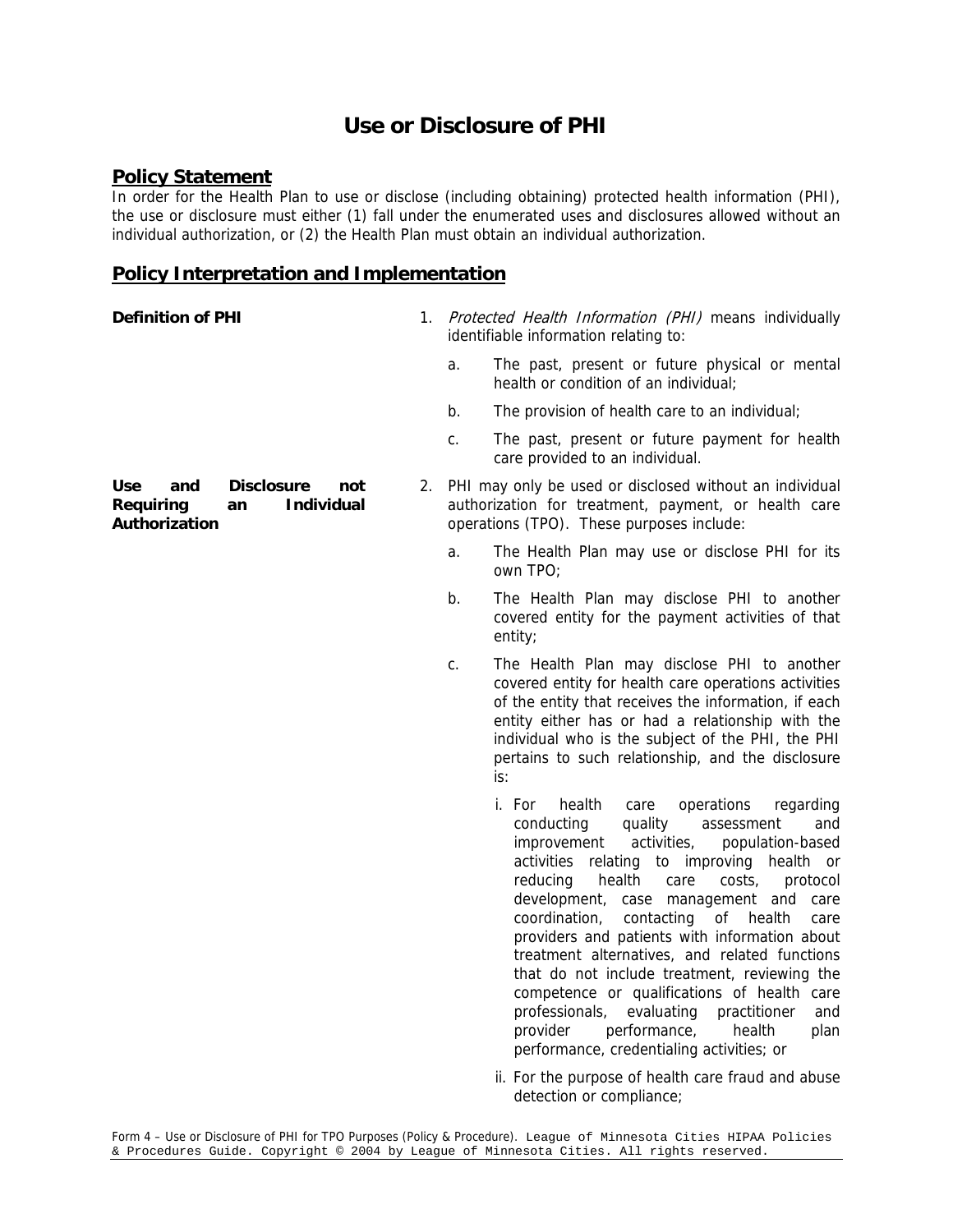d. If the Health Plan participates in an organized health care arrangement (OHCA), it may disclose PHI about an individual to another covered entity that participates in the OHCA for any health care operations activities of the OHCA.

Nothing in paragraph 2 prevents the Health Plan from obtaining an individual authorization for use and disclosure of PHI for TPO purposes.

- **Definition of TPO** 3. Treatment, Payment and Health Care Operations (TPO) includes all of the following:
	- a. Treatment means the provision, coordination, or management of health care and related services, consultation between providers relating to an individual or referral of an individual to another provider for health care.
	- b. Payment means activities undertaken to obtain or provide reimbursement for health care, including determinations of eligibility or coverage, billing, collection activities, medical necessity determinations and utilization review.
	- c. Health Care Operations includes functions such as quality assessment and improvement activities, reviewing competence or qualifications of health care professionals, conducting or arranging for medical review, legal services, and auditing functions, business planning and development, and general business and administrative activities.

Form 4 – Use or Disclosure of PHI for TPO Purposes (Policy & Procedure). League of Minnesota Cities HIPAA Policies & Procedures Guide. Copyright © 2004 by League of Minnesota Cities. All rights reserved.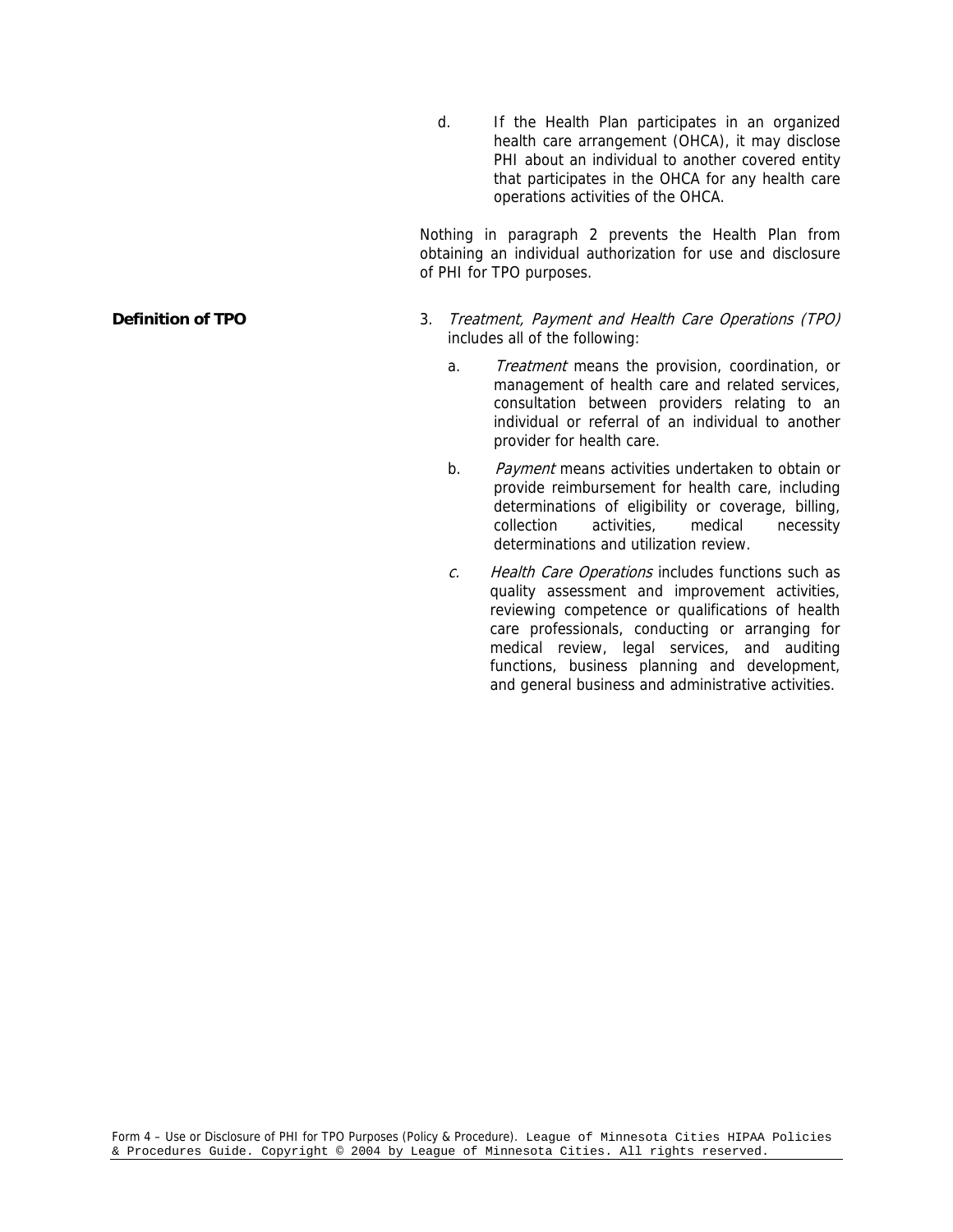**Use and Disclosure for Public Policy Reasons**

- 4. PHI may be used or disclosed without an individual authorization as required by law and for other public policy reasons when specific requirements are met. The situations in which PHI may be disclosed for public policy reasons include, but are not limited to, situations involving:
	- a. serious threats to health or safety;
	- b. disclosures to health plan sponsor;
	- c. organ and tissue donation;
	- d. military and veterans;
	- e. workers' compensation;
	- f. public health risks;
	- g. health oversight activities;
	- h. lawsuits and disputes;
	- i. law enforcement;
	- j. coroners, medical examiners and funeral directors;
	- k. national security and intelligence activities; and
	- l. inmates.
- **Use and Disclosure Requiring an Individual Authorization**
- 5. An individual authorization is required for any use or disclosure of PHI that is not specifically allowed by the HIPAA privacy regulations (without the individual authorization). These uses and disclosures include, but are not limited to:
	- a. Use or disclosure of psychotherapy notes;
	- b. Use or disclosure of PHI for purposes of marketing, except if the communication is in the form of:
		- i. Face-to-face communication made by the Health Plan to an individual; or
		- ii. A promotional gift of nominal value provided by the Health Plan.
- **Record Retention 6.** A copy of all HIPAA covered information and any revisions shall be maintained for a period of at least six (6) years. Such retention may be in printed or electronic format, or both.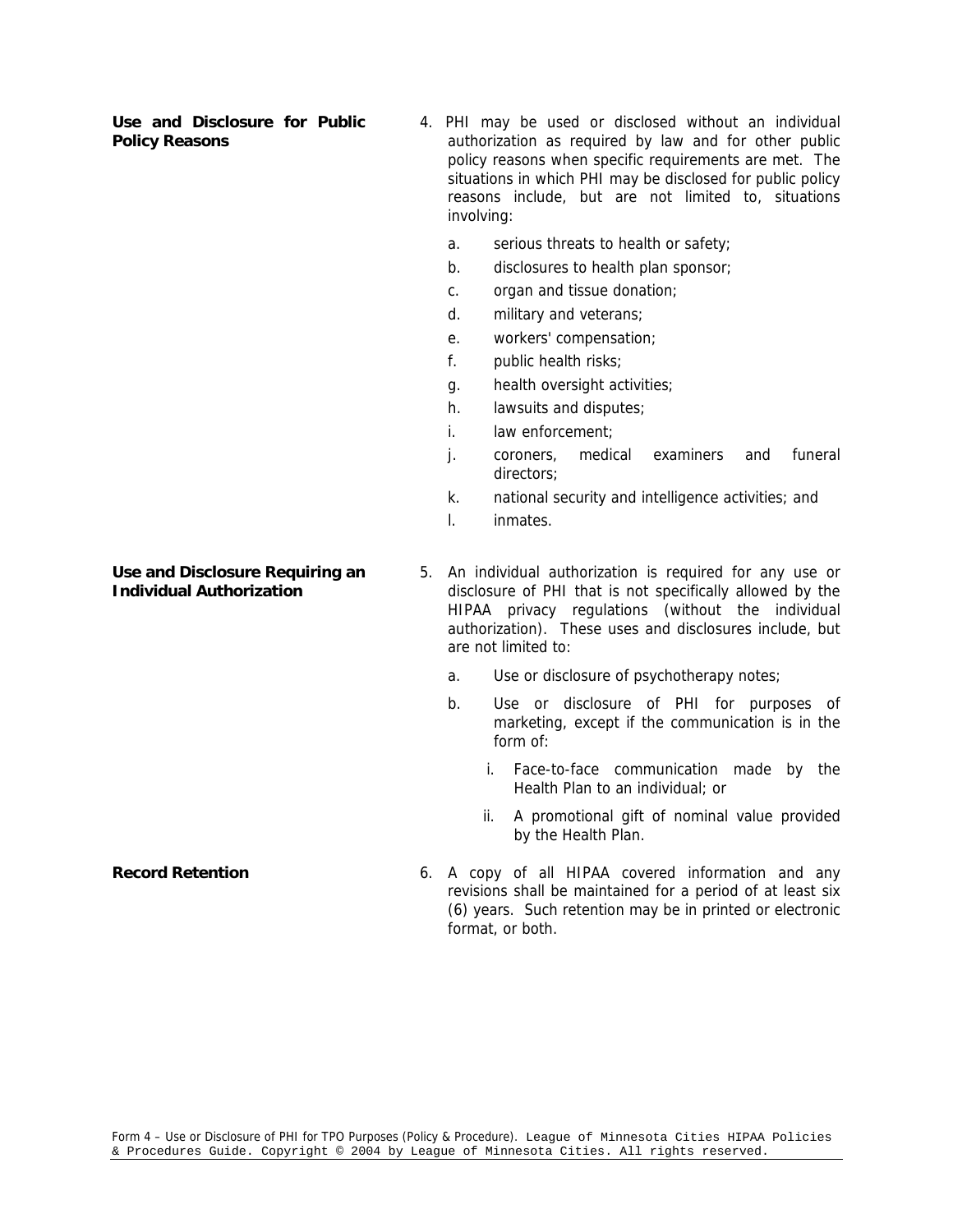**HIPAA Privacy Officer** 7. The HIPAA Privacy Officer is responsible for the development and implementation of the HIPAA policies and procedures. The HIPAA Privacy Officer is also the contact person for any questions or complaints regarding HIPAA. Questions or concerns about HIPAA rights should be directed to the HIPAA Privacy Officer at 651-423-4411. **Violations** 8. Violations of this policy will be subject to discipline.

**Effective Date** 9. April 14, 2004.

 **References:**  45 C.F.R. §§164.506, 164.508, 164.512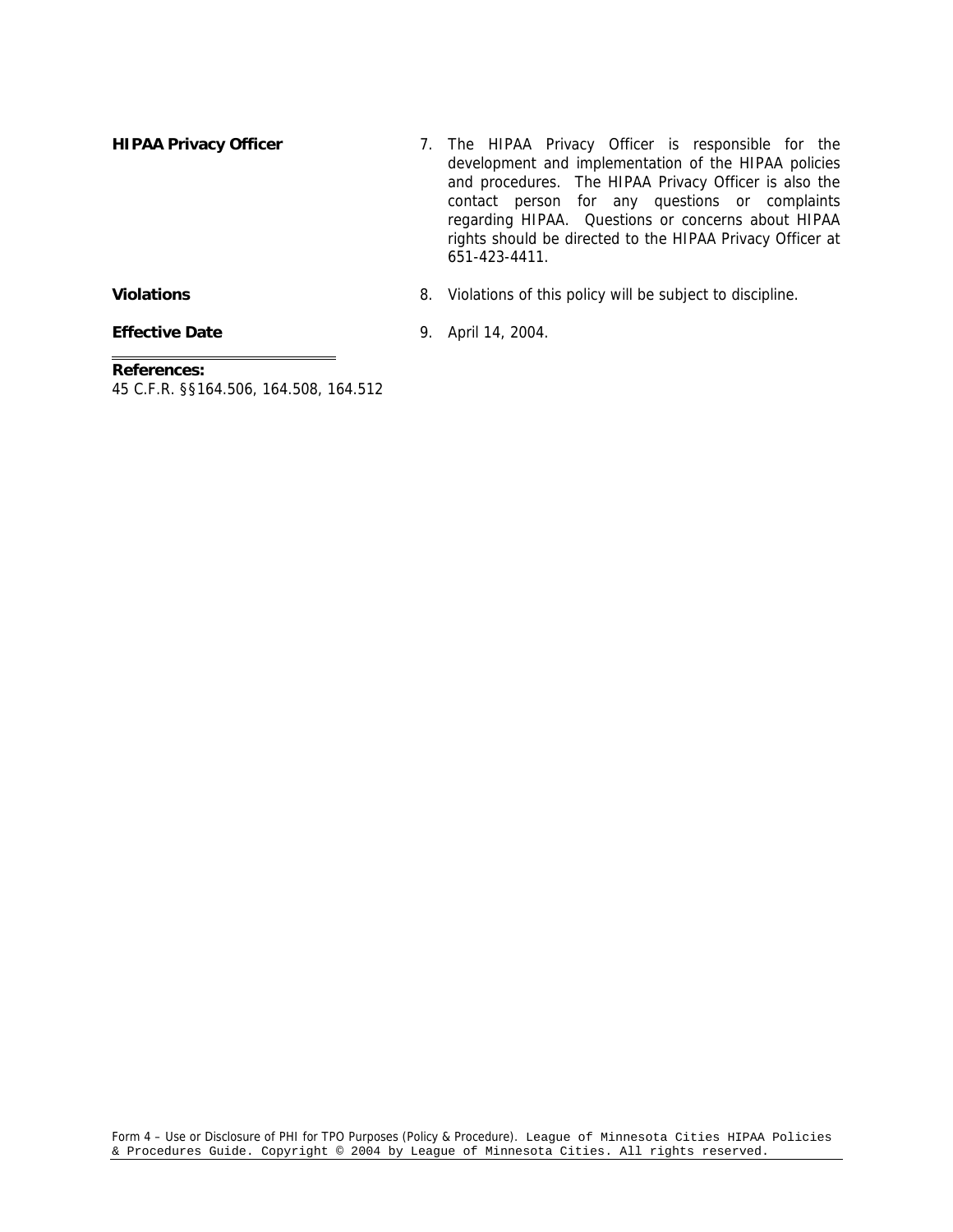# **Minimum Necessary Standard**

## **Policy Statement**

Whenever practical/feasible, the Health Plan will make reasonable efforts to limit use and disclosure of protected health information (PHI) to the minimum necessary to accomplish the appropriate intended purpose.

## **Policy Interpretation and Implementation**

| <b>Minimum Necessary Standard</b>                                | 1. When using, disclosing or requesting PHI, the Health Plan<br>shall make reasonable efforts to limit PHI to the minimum<br>necessary to accomplish the purpose.                                                                                                                                                                                                                         |                                                                                                                                                                                                                                                                                                                                                                                                                                                                                                                                      |  |  |  |
|------------------------------------------------------------------|-------------------------------------------------------------------------------------------------------------------------------------------------------------------------------------------------------------------------------------------------------------------------------------------------------------------------------------------------------------------------------------------|--------------------------------------------------------------------------------------------------------------------------------------------------------------------------------------------------------------------------------------------------------------------------------------------------------------------------------------------------------------------------------------------------------------------------------------------------------------------------------------------------------------------------------------|--|--|--|
| <b>Access to PHI</b>                                             | 2. The Health Plan requires relevant staff to have access<br>only to the minimum necessary PHI required by their job<br>functions.                                                                                                                                                                                                                                                        |                                                                                                                                                                                                                                                                                                                                                                                                                                                                                                                                      |  |  |  |
|                                                                  | It is the responsibility of the HIPAA Privacy Officer to limit<br>the access of relevant staff to only the minimum<br>necessary PHI required by their job function. The HIPAA<br>Privacy Officer may delegate certain job functions to be<br>performed by other individuals; however, the ultimate<br>responsibility for compliance with HIPAA remains with the<br>HIPAA Privacy Officer. |                                                                                                                                                                                                                                                                                                                                                                                                                                                                                                                                      |  |  |  |
| <b>Where Minimum Necessary</b><br><b>Standard Does Not Apply</b> |                                                                                                                                                                                                                                                                                                                                                                                           | 3. Limiting use, disclosure or request of PHI to the minimum<br>necessary does NOT apply in the following situations:                                                                                                                                                                                                                                                                                                                                                                                                                |  |  |  |
|                                                                  | a.                                                                                                                                                                                                                                                                                                                                                                                        | Disclosures or requests by a health care provider<br>for treatment;                                                                                                                                                                                                                                                                                                                                                                                                                                                                  |  |  |  |
|                                                                  | b.                                                                                                                                                                                                                                                                                                                                                                                        | Uses or disclosures made to the individual or<br>requested and authorized by the individual;                                                                                                                                                                                                                                                                                                                                                                                                                                         |  |  |  |
|                                                                  | $\mathtt{C}.$                                                                                                                                                                                                                                                                                                                                                                             | Disclosures made to the Secretary of Health and<br>Human Services (HHS) or to the Office of Civil<br>Rights (OCR);                                                                                                                                                                                                                                                                                                                                                                                                                   |  |  |  |
|                                                                  | d.                                                                                                                                                                                                                                                                                                                                                                                        | Uses or disclosures required by law; and/or                                                                                                                                                                                                                                                                                                                                                                                                                                                                                          |  |  |  |
|                                                                  | е.                                                                                                                                                                                                                                                                                                                                                                                        | Uses or disclosures required for compliance with<br>the Privacy Rule.                                                                                                                                                                                                                                                                                                                                                                                                                                                                |  |  |  |
| <b>Disclosures of PHI by</b><br><b>Health Plan</b>               |                                                                                                                                                                                                                                                                                                                                                                                           | 4. From time to time relevant staff of the Health Plan will be<br>asked to disclose PHI to other Covered Entities, regulatory<br>agencies, law enforcement authorities and others. Many<br>of these disclosures are permitted or required by law and<br>do not require authorization of the individual. Others may<br>require authorization of the individual whose PHI is to be<br>disclosed. Except for those instances identified previously,<br>the Health Plan will apply the minimum necessary<br>standard to all disclosures. |  |  |  |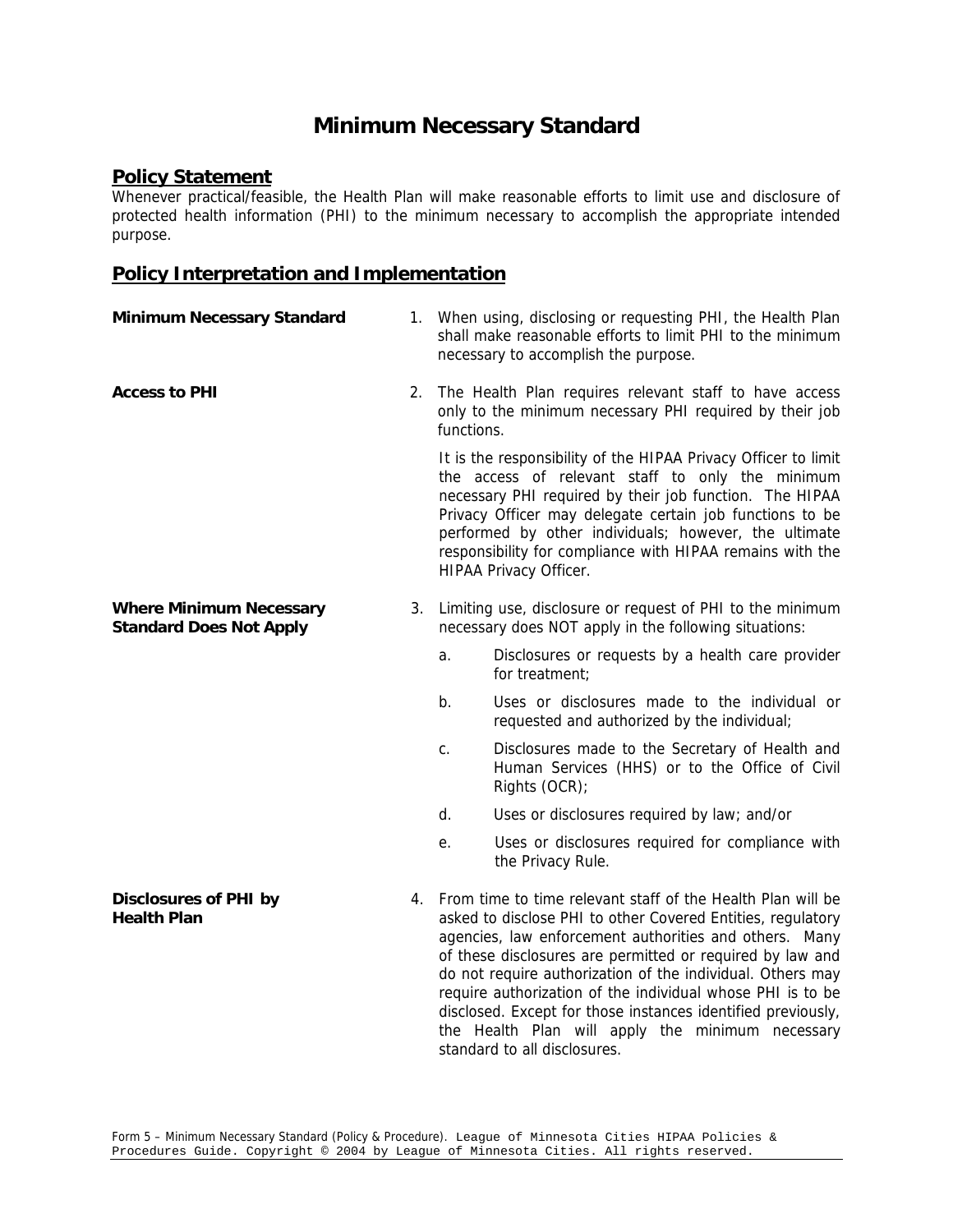|                                           | Relevant staff of the Health Plan may treat a request for a<br>disclosure as being for the minimum necessary PHI when<br>the request is:                                                                                                                                                                                                                                                                                                                    |
|-------------------------------------------|-------------------------------------------------------------------------------------------------------------------------------------------------------------------------------------------------------------------------------------------------------------------------------------------------------------------------------------------------------------------------------------------------------------------------------------------------------------|
|                                           | A permitted disclosure to a public official who<br>states that the disclosure is the minimum<br>necessary;                                                                                                                                                                                                                                                                                                                                                  |
|                                           | From another Covered Entity;<br>$\bullet$                                                                                                                                                                                                                                                                                                                                                                                                                   |
|                                           | From a professional who is a member of the<br>Health Plan or is a Business Associate of the<br>Health Plan if he/she states that the information<br>is the minimum necessary needed; and                                                                                                                                                                                                                                                                    |
|                                           | For research purposes when the required<br>documentation is provided.                                                                                                                                                                                                                                                                                                                                                                                       |
| <b>Requests for PHI</b><br>by Health Plan | 5. Relevant staff of the Health Plan must limit requests<br>made by them for PHI to that which is reasonably<br>necessary to accomplish the purpose of the request.                                                                                                                                                                                                                                                                                         |
| <b>Entire Medical Record</b>              | 6. The Health Plan will not use, disclose or request an entire<br>medical record unless the entire medical record is<br>specifically justified as reasonably necessary. Unjustified<br>use, disclosure or request of an entire medical record will<br>be considered a violation of this policy. The only<br>exception regarding the entire medical record is when the<br>information is provided to persons involved in the<br>treatment of the individual. |
| <b>Record Retention</b>                   | 7. A copy of all HIPAA covered information and any revisions<br>shall be maintained for a period of at least six (6) years.<br>Such retention may be in printed or electronic format, or<br>both.                                                                                                                                                                                                                                                           |
| <b>HIPAA Privacy Officer</b>              | The HIPAA Privacy Officer is responsible for the<br>8.<br>development and implementation of the HIPAA policies<br>and procedures. The HIPAA Privacy Officer is also the<br>contact person for any questions or complaints regarding<br>HIPAA. Questions or concerns about HIPAA rights should<br>be directed to the HIPAA Privacy Officer at 651-423-4411.                                                                                                  |
| <b>Violations</b>                         | 9. Violations of this policy will be subject to discipline.                                                                                                                                                                                                                                                                                                                                                                                                 |
| <b>Effective Date</b>                     | 10. April 14, 2004.                                                                                                                                                                                                                                                                                                                                                                                                                                         |
| <b>References:</b>                        |                                                                                                                                                                                                                                                                                                                                                                                                                                                             |

45 C.F.R. §§ 164.502(b), 164.514(d)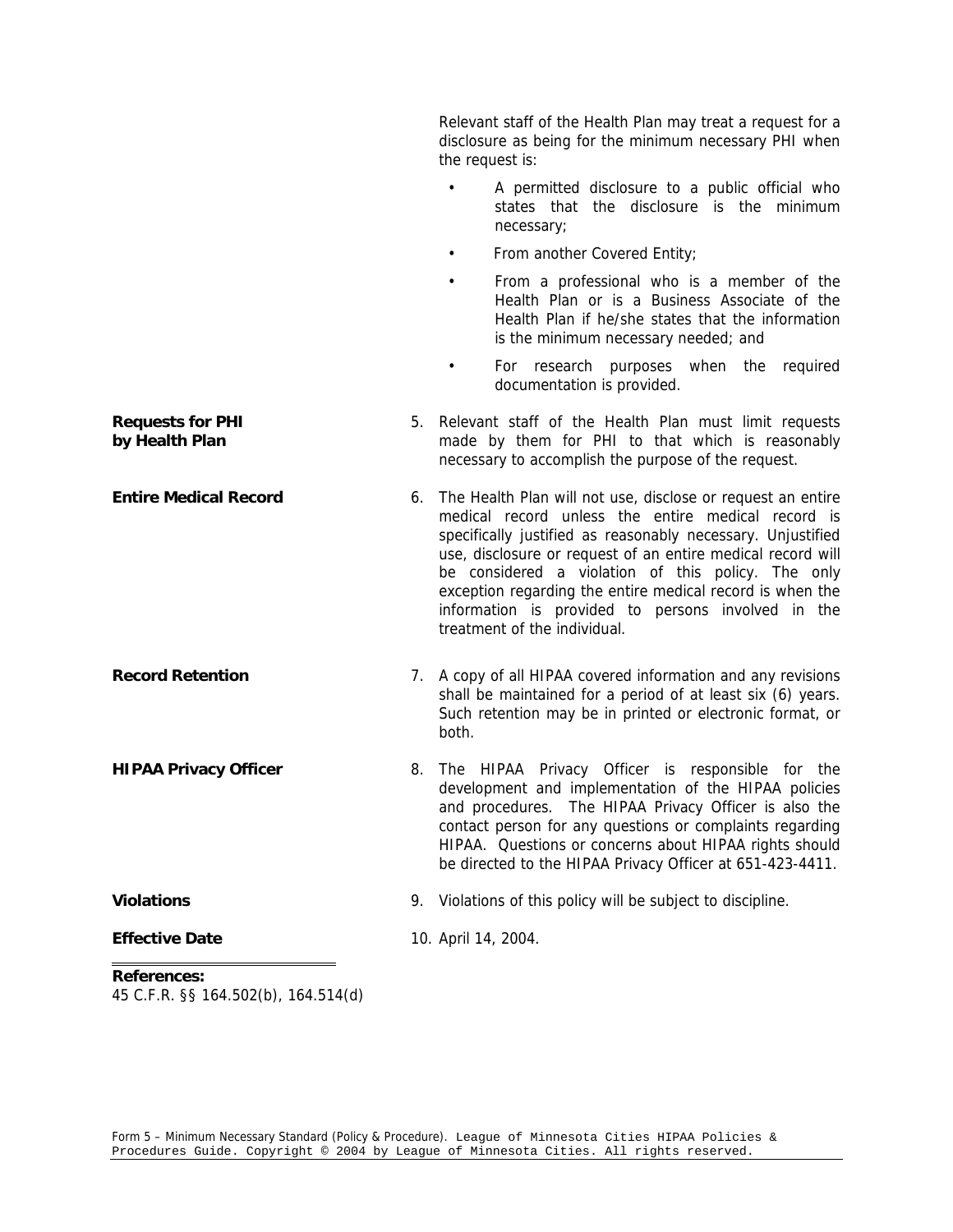# **Individual's Rights to Access & Copy PHI**

## **Policy Statement**

Individuals have the right to access and copy their own protected health information (PHI) maintained/retained by the Health Plan, including any business associates on behalf of the Health Plan, in their designated record set (DRS).

## **Policy Interpretation and Implementation**

| <b>Definition of DRS</b>                                   |    | 1. A group of records maintained by the Health Plan that are:                                                                                                                                                                                                                         |
|------------------------------------------------------------|----|---------------------------------------------------------------------------------------------------------------------------------------------------------------------------------------------------------------------------------------------------------------------------------------|
|                                                            |    | Medical records and billing records about<br>a.<br>individuals maintained by or for the Health Plan;                                                                                                                                                                                  |
|                                                            |    | b.<br>The enrollment, payment, claims adjudication,<br>and case or medical management record systems<br>maintained by or for the Health Plan; or                                                                                                                                      |
|                                                            |    | Used by or for the Health Plan to make decisions<br>C <sub>1</sub><br>about individuals.                                                                                                                                                                                              |
|                                                            | 2. | The term "record" as used above means any item, collection,<br>or grouping of information that includes PHI and is<br>maintained, collected, used, or disseminated by or for the<br>Health Plan.                                                                                      |
| <b>Individual's Right to Access and</b><br><b>Copy PHI</b> |    | 3. An individual generally has a right to access and copy his/her<br>PHI maintained in the DRS.                                                                                                                                                                                       |
| <b>Written Request</b>                                     | 4. | Request for inspection and copying of PHI must be submitted<br>to the HIPAA Privacy Officer in writing.                                                                                                                                                                               |
| Time Frame for Retrieval of<br><b>Requested PHI</b>        | 5. | Insofar as practical, the individual should allow at least thirty<br>(30) days for the Health Plan to obtain requested information.<br>Should an extension be necessary, the individual will be<br>notified of such request. In no case may the extension<br>exceed thirty (30) days. |
| <b>Denial of Access</b>                                    |    | 6. Should the individual be denied access to requested records, a<br>written notice must be provided to the individual indicating<br>such denial and the reason(s) for the denial.                                                                                                    |
| <b>Service Fees</b>                                        | 7. | Postage and labor charge(s) may be assessed for copying and<br>mailing services. These charges are based on the City's Fee<br>Schedule.                                                                                                                                               |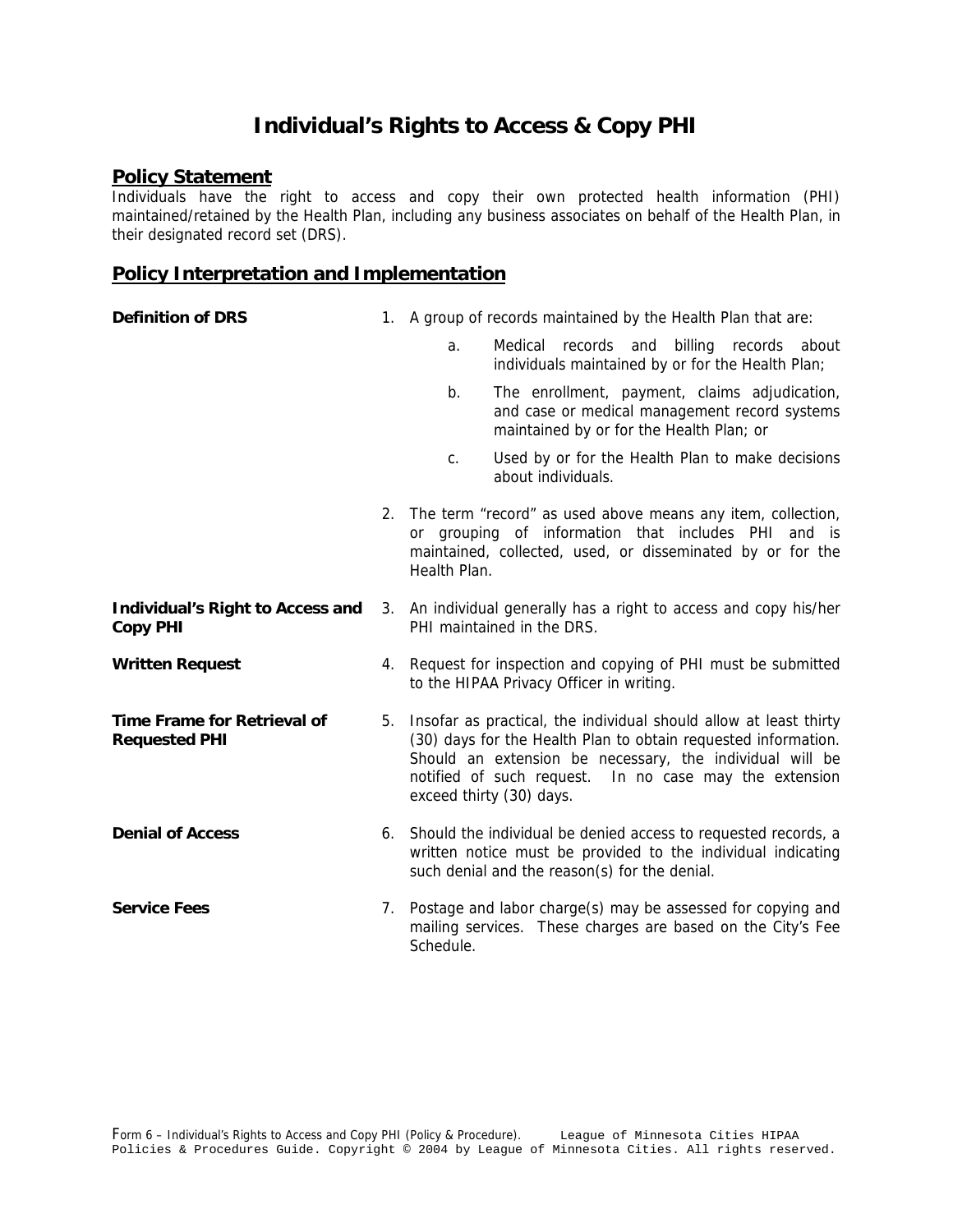| <b>Exceptions</b>                                                                       | Individuals may be denied access to (1) psychotherapy notes,<br>8.<br>and (2) information compiled in reasonable anticipation of, or<br>for use in, a civil, criminal, or administrative action or<br>proceeding.                                                                                                                                                                                                                                                                                                                               |                 |                                                                                                                                                                                                           |  |  |
|-----------------------------------------------------------------------------------------|-------------------------------------------------------------------------------------------------------------------------------------------------------------------------------------------------------------------------------------------------------------------------------------------------------------------------------------------------------------------------------------------------------------------------------------------------------------------------------------------------------------------------------------------------|-----------------|-----------------------------------------------------------------------------------------------------------------------------------------------------------------------------------------------------------|--|--|
| <b>Denial of Access Without Right</b>                                                   | 9.                                                                                                                                                                                                                                                                                                                                                                                                                                                                                                                                              |                 | Denial of access without a right of review may occur:                                                                                                                                                     |  |  |
| of Review                                                                               |                                                                                                                                                                                                                                                                                                                                                                                                                                                                                                                                                 | a.              | Where information was compiled in anticipation of<br>litigation;                                                                                                                                          |  |  |
|                                                                                         |                                                                                                                                                                                                                                                                                                                                                                                                                                                                                                                                                 | b.              | Where care was provided under the direction of a<br>correctional institution and provision of access<br>would jeopardize health, safety, or rehabilitation;<br>and                                        |  |  |
|                                                                                         |                                                                                                                                                                                                                                                                                                                                                                                                                                                                                                                                                 | $C_{1}$         | Where information was collected in the course of<br>research that includes treatment of the individual<br>and the individual agreed to a suspension of the<br>right of access during the research period. |  |  |
| Denial in Accordance with Other<br><b>Applicable Law</b>                                |                                                                                                                                                                                                                                                                                                                                                                                                                                                                                                                                                 | applicable law. | 10. Access may also be denied in accordance with other                                                                                                                                                    |  |  |
| Denial of Access With Right of<br><b>Review</b>                                         |                                                                                                                                                                                                                                                                                                                                                                                                                                                                                                                                                 |                 | 11. Denial of access with a right of review may occur:                                                                                                                                                    |  |  |
|                                                                                         |                                                                                                                                                                                                                                                                                                                                                                                                                                                                                                                                                 | a.              | Where access is determined by a licensed<br>professional to be likely to endanger life or safety<br>of the individual or another person; and                                                              |  |  |
|                                                                                         |                                                                                                                                                                                                                                                                                                                                                                                                                                                                                                                                                 | b.              | Where access is required by the individual's<br>and a licensed<br>professional<br>representative<br>determines that such access is reasonably likely to<br>cause substantial harm.                        |  |  |
| <b>Individual's Right to Review by</b><br><b>Another Licensed Professional</b>          | 12. If the basis for denial of access gives the individual a right to<br>review, the individual has the right to have the denial<br>reviewed by a licensed professional who did not participate in<br>the original denial decision. Such review will be completed<br>within thirty (30) days of such request. The Health Plan will<br>provide the individual with a notice of the reviewer's decision<br>and will comply with the determination to either provide the<br>requested information or deny access to such requested<br>information. |                 |                                                                                                                                                                                                           |  |  |
| Time Frame for Facility to Act<br><b>Upon Individual's Request for</b><br><b>Access</b> |                                                                                                                                                                                                                                                                                                                                                                                                                                                                                                                                                 |                 | 13. The Health Plan will act upon an individual's request for<br>access to his/her DRS no later than thirty (30) days after<br>receipt of such request, unless the time period is extended as             |  |  |

described below: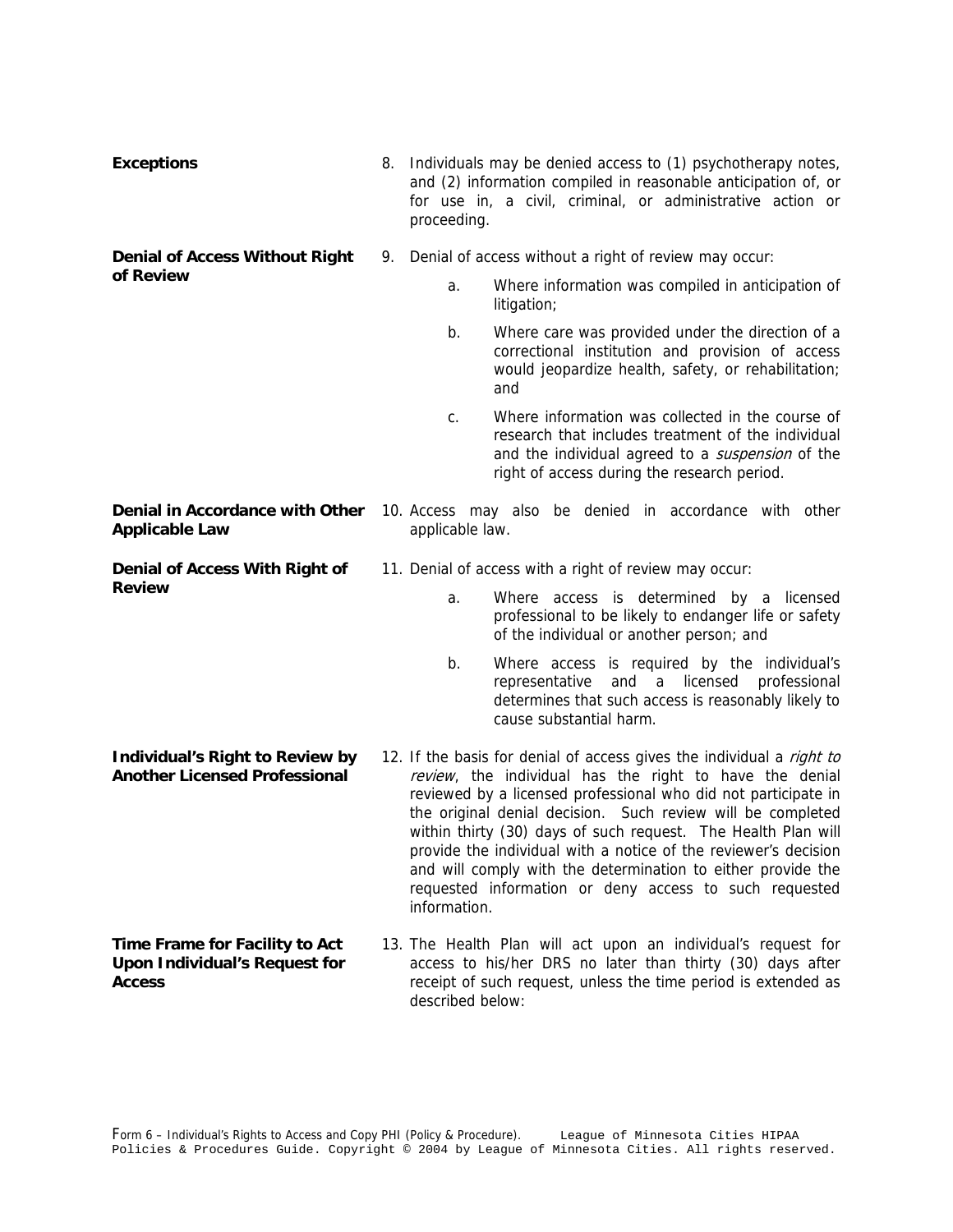- a. If the information to be accessed is not maintained or accessible on premises, the Health Plan will act upon such request within sixty (60) days of receipt of such request.
- b. If the Health Plan is unable to act on the request within the applicable thirty (30) or sixty (60) day period, the Health Plan may extend the time for response by thirty (30) days, provided that the individual is given a written notice of the reason(s) for the delay and the date by which a responsive action will be taken.
- **Denial of Access Notice** 14. The Health Plan will provide a timely, written denial of access to the individual when such denials occur. Denial notices will be written in easy-to-read language and will include, as a minimum, the following information:
	- a. The basis for the denial of access;
	- b. Any right of review (as applicable);
	- c. How to file a complaint with the Health Plan;
	- d. The name and telephone number of the person to whom the complaint may be filed; and
	- e. The address of the U.S. Secretary of Health and Human Services.
- **Access to Requested Information**  15. To the extent practical, the individual will be given access to any information requested after excluding the information for which the Health Plan has grounds for denying access.

**Access to Information Maintained Off Premises**  16. Should the information for which access has been requested be maintained off premises or the Health Plan does not maintain/retain such information, but knows where the information is located, the Health Plan will either (a) notify the individual where to direct his/her request for access, or (b) otherwise make arrangements for the individual to access such information. This includes, but is not limited to, information maintained by a business associate on behalf of the Health Plan.

- **Record Retention** 17. A copy of all HIPAA covered information and any revisions shall be maintained for a period of at least six (6) years. Such retention may be in printed or electronic format, or both.
- **HIPAA Privacy Officer** 18. The HIPAA Privacy Officer is responsible for the development and implementation of the HIPAA policies and procedures. The HIPAA Privacy Officer is also the contact person for any questions or complaints regarding HIPAA. Questions or concerns about HIPAA rights should be directed to the HIPAA Privacy Officer at 651-423-4411.
- **Violations** 19. Violations of this policy will be subject to discipline.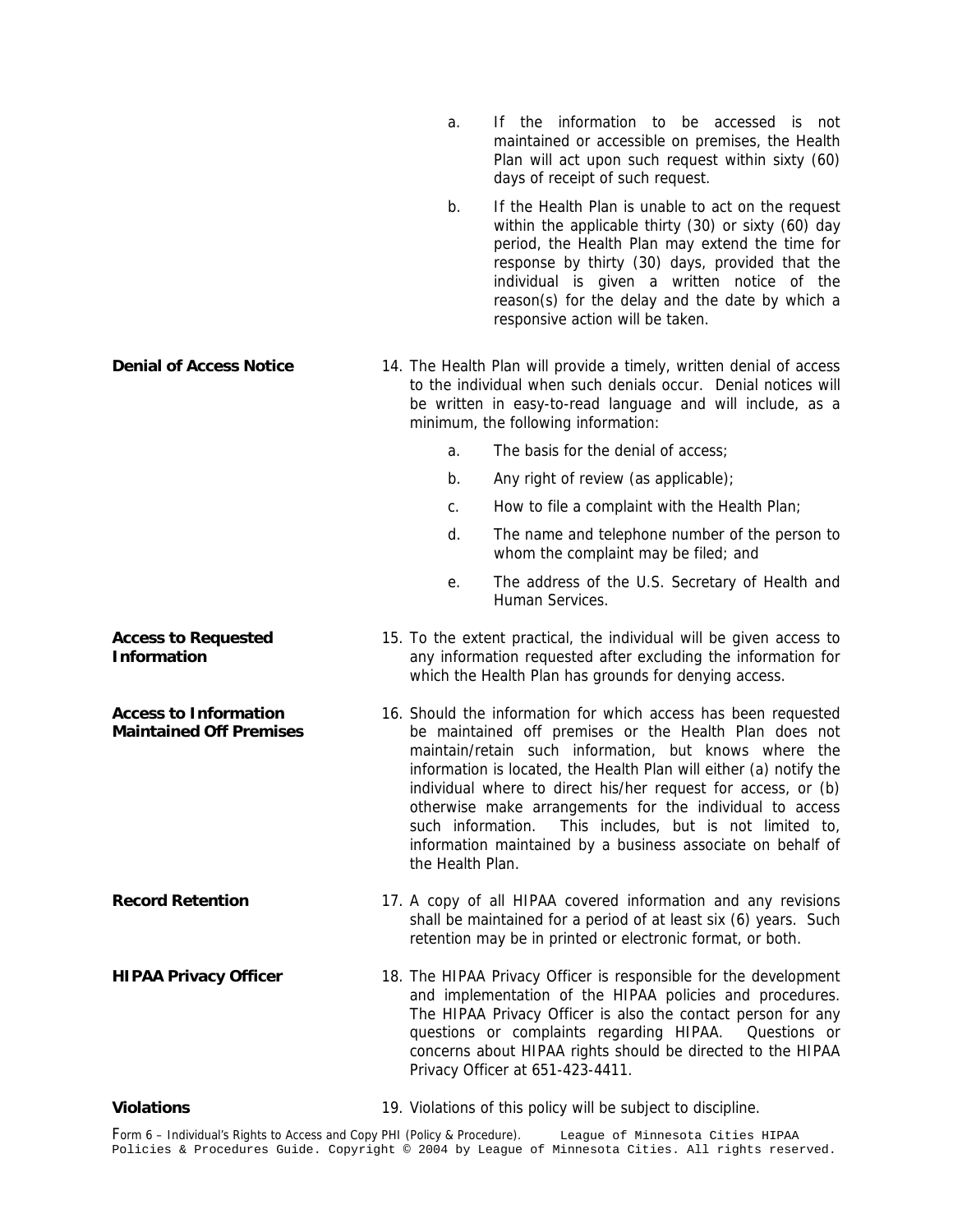**Effective Date** 20. April 14, 2004.

**References:**  45 C.F.R. § 164.524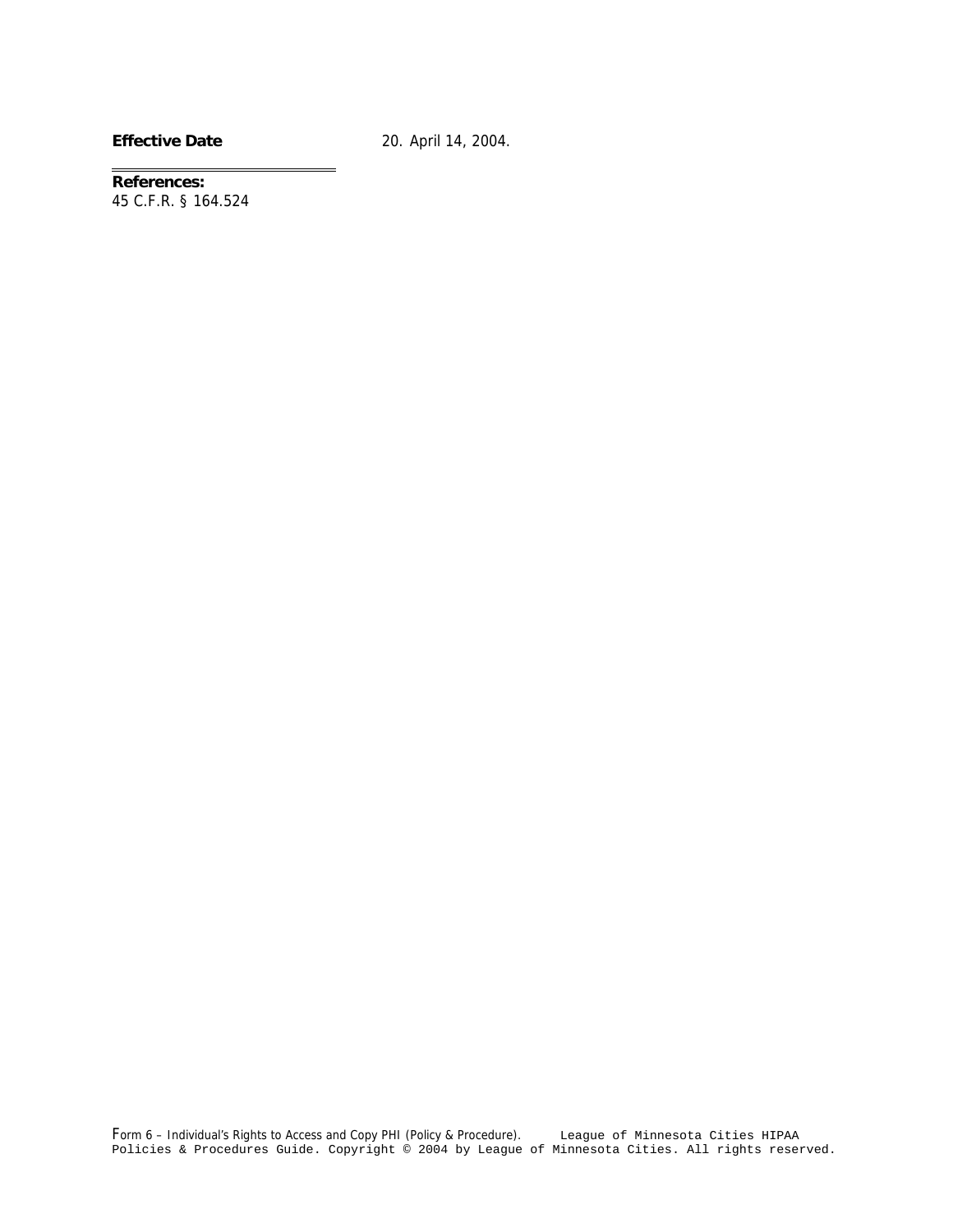# **REQUEST TO ACCESS OWN PHI**

**Please note**:This Administrative Form relates to the Health Plan's Policy Form 6, Individual's Right to Access & Copy PHI.

You have a right to request access to inspect and to receive copies of your protected health information ("PHI"). Please see the Health Plan's Notice of Privacy Practices **or contact the Health Plan's Privacy Officer at 651-423-4411** for more information.

Please submit this form to**: Assistant City Administrator** 

 **2875 145th Street West, Rosemount, MN 55068**

| Your name:            |  |
|-----------------------|--|
| <b>Address:</b>       |  |
| Daytime phone number: |  |

### **Please select one:**

I participate in or am covered under the Health Plan.

I am the personal representative of an individual participating in or covered under the Health Plan (please attach completed Designation of Personal Representative form).

### **Access is requested to the following information**:

\_\_\_\_\_\_\_\_\_\_\_\_\_\_\_\_\_\_\_\_\_\_\_\_\_\_\_\_\_\_\_\_\_\_\_\_\_\_\_\_\_\_\_\_\_\_\_\_\_\_\_\_\_\_\_\_\_\_\_\_\_\_\_\_\_\_\_\_\_\_\_\_\_\_\_\_\_\_\_\_\_\_\_\_\_ \_\_\_\_\_\_\_\_\_\_\_\_\_\_\_\_\_\_\_\_\_\_\_\_\_\_\_\_\_\_\_\_\_\_\_\_\_\_\_\_\_\_\_\_\_\_\_\_\_\_\_\_\_\_\_\_\_\_\_\_\_\_\_\_\_\_\_\_\_\_\_\_\_\_\_\_\_\_\_\_\_\_\_\_\_ \_\_\_\_\_\_\_\_\_\_\_\_\_\_\_\_\_\_\_\_\_\_\_\_\_\_\_\_\_\_\_\_\_\_\_\_\_\_\_\_\_\_\_\_\_\_\_\_\_\_\_\_\_\_\_\_\_\_\_\_\_\_\_\_\_\_\_\_\_\_\_\_\_\_\_\_\_\_\_\_\_\_\_\_\_ Please provide me with the above information dated between \_\_\_\_\_\_\_\_\_\_\_\_\_\_\_\_\_\_\_. I prefer to review the information in the following manner (please select one): \_\_\_ Mailed copy \_\_\_ View at City of Rosemount business offices \_\_\_ Electronic copy (if available) \_\_\_ Other (describe on a separate sheet) \_\_\_ I agree to accept a summary of the above requested information and to pay a reasonable charge for the costs incurred by the Health Plan in preparing the summary.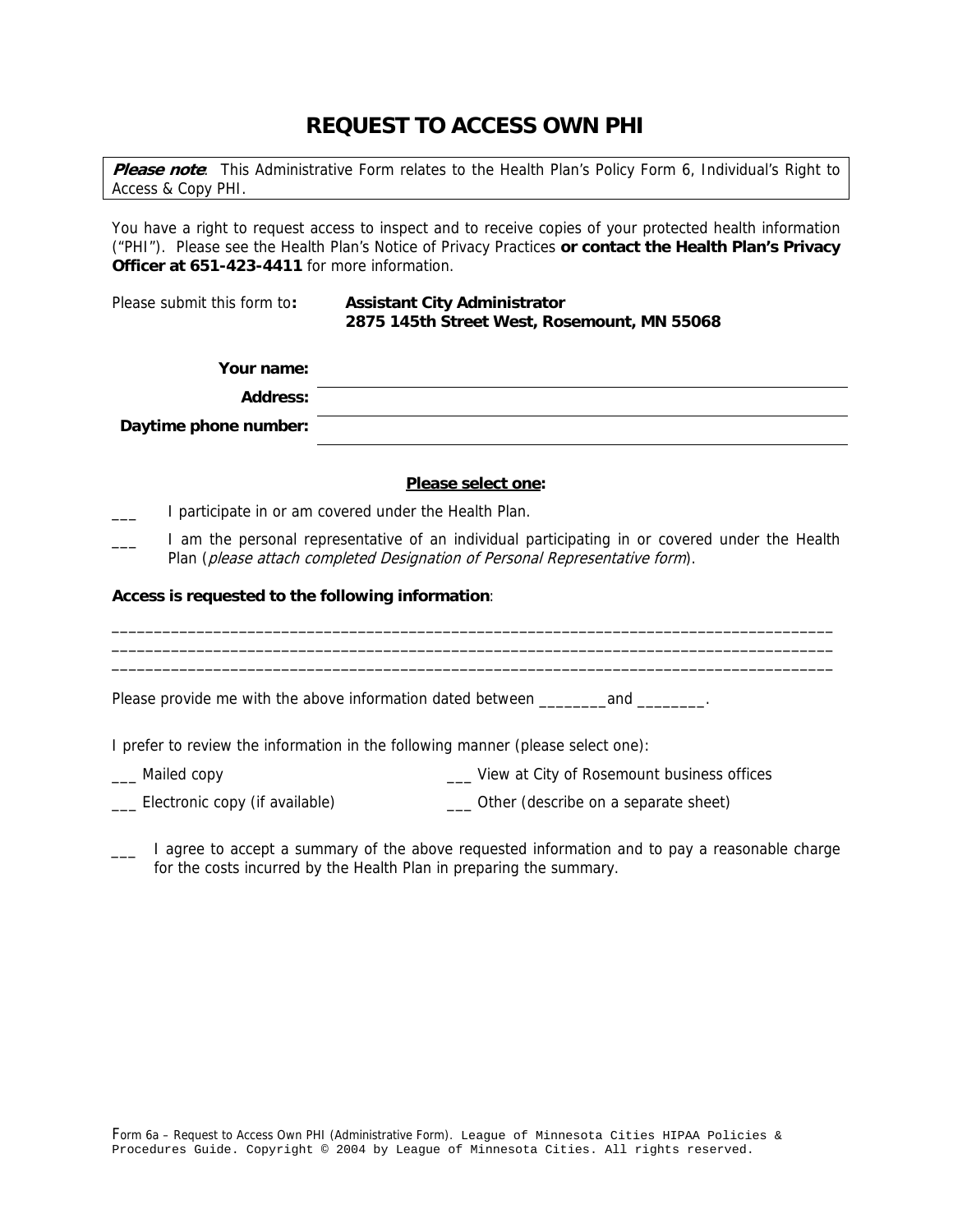### **Please Read Carefully and Sign**

I understand that the Health Plan will provide the requested inspection or copies if required to do so under applicable law. I also understand that I may be charged for copying and postage in accordance with the Health Plan's Notice of Privacy Practices.

Signature Date Date Date

**Please note:** Applicable law requires us to respond to you within 30 days after receiving your request, unless the information requested is not maintained at our primary business address, in which case we will respond within 60 days. We are entitled, in certain circumstances, to an additional 30 days in which to respond. We will send you written notice if we determine we will need the additional 30 days.

\_\_\_\_\_\_\_\_\_\_\_\_\_\_\_\_\_\_\_\_\_\_\_\_\_\_\_\_\_\_\_\_\_\_ \_\_\_\_\_\_\_\_\_\_\_\_\_\_\_\_\_\_\_\_\_

For office use only: Received by: Date: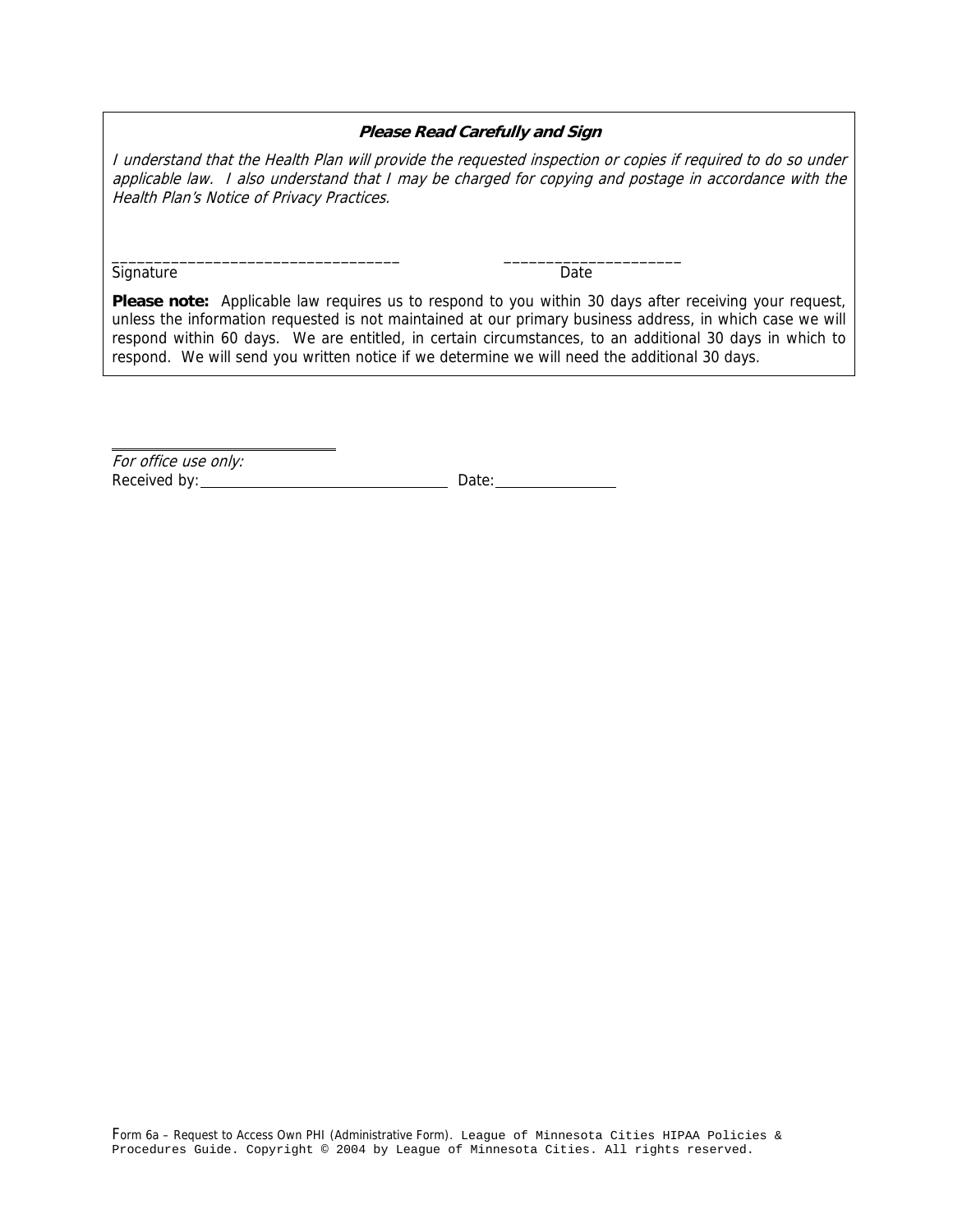# **GRANT OF REQUEST TO ACCESS OWN PHI**

**Please note**:This Administrative Form relates to the Health Plan's Policy Form 6, Individual's Right to Access & Copy PHI.

### Dear **[participant, beneficiary, or personal representative]**:

We received your request to access and/or copy your own protected health information ("PHI") on **[date]**.

### **ACCESS**

- \_\_\_\_\_ The information to which you requested access will be available as of **[date]** for your review at **City of Rosemount, 2875 145th Street West, Rosemount, MN 55068**.
- \_\_\_\_\_ There are questions regarding your request for access. Please call us at **651-423-4411** so we may discuss the nature and scope of your request.

#### **COPIES**

We have enclosed copies of the information you requested. We are permitted under federal law to recover our reasonable copying and postage costs of \$\_\_\_\_. Please remit payment **[by check or money order]** to:

### **City of Rosemount 2875 145th Street West Rosemount, MN 55068**

The records you requested are voluminous or are not in a format that is easily copied and mailed. Please call us at 651-423-4411 so we may discuss the scope and format of your request, as well as a convenient time and place for you to inspect or obtain a copy of the requested information.

**Please call us at 651-423-4411 if you have any questions.**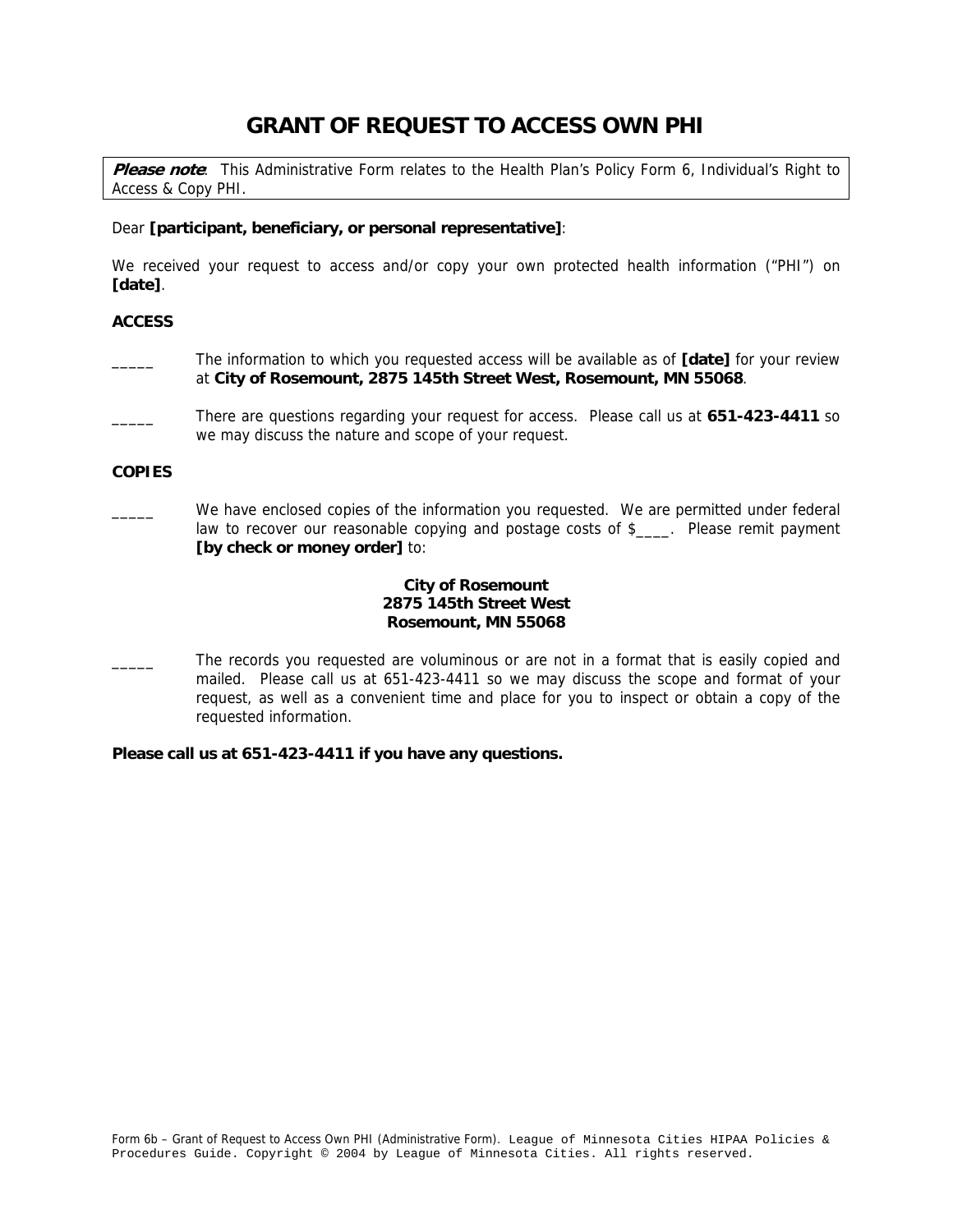# **NOTIFICATION OF ADDITIONAL TIME TO RESPOND TO ACCESS TO OWN PHI**

**Please note**:This Administrative Form relates to the Health Plan's Policy Form 6, Individual's Rights to Access & Copy PHI.

Dear **[participant, beneficiary, or personal representative]**:

We received your request to access and/or copy your own protected health information ("PHI") on **[date]**. We have been unable to respond due to **[give reason for delay]**. We will respond to your request by **[specific date no more than 30 days from original response due date]**.

**Please call us at 651-423-4411 if you have any questions.** 

Thank you for your patience.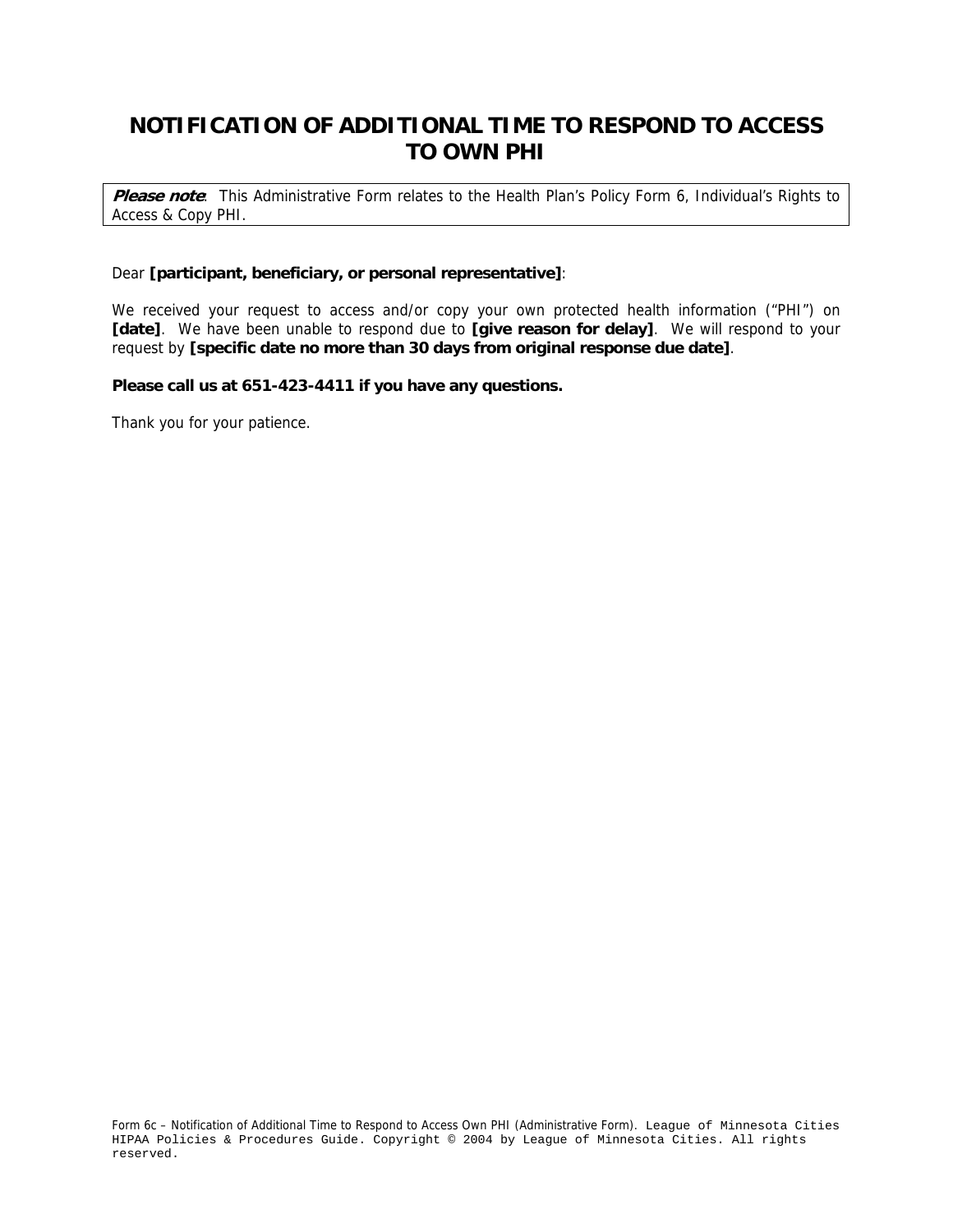# **DENIAL OF REQUEST TO ACCESS OWN PHI**

**Please note**:This Administrative Form relates to the Health Plan's Policy Form 6, Individual's Rights to Access & Copy PHI.

#### Dear **[participant, beneficiary, or personal representative]**:

We have reviewed your request to access and/or copy your own protected health information ("PHI"). We are denying your request for the following reasons:

- We do not maintain **[part of]** the information you requested. That information is maintained by **[insert description]**. You have no right to appeal this denial.
- **[Part of the <or> The]** information you requested is not contained in our designated record sets. This means that we do not use the information you requested to make decisions relating to your health benefits. Accordingly, we are not required to provide it under the federal Privacy Rule. **[We will provide you with access to the part of the information you requested that is in our designated record sets.]** You have no right to appeal this denial.
- The Privacy Rule exempts the information you requested from access requests. You have no right to appeal this denial.
	- We have determined that release of the information you request may result in harm to you or someone else. You may appeal this basis of denial. If you would like to appeal this determination, you may write to us at:

### **City of Rosemount 2875 145th Street West Rosemount, MN 55068**

**Complaints.** You may submit a complaint about this denial to us. If you choose to do so, please direct your complaint as indicated below. Please note that your complaint is not considered an appeal of our denial.

### **Privacy Officer 2875 145th Street West Rosemount, MN 55068 651-423-4411**

You may also submit a complaint about this denial of access to the head of the U.S. Department of Health and Human Services. Your complaint must be in writing, either on paper or electronically, and must include the following information: (1) our name, and (2) a description of the acts or omissions that you believe violate our responsibilities under the Privacy Rule. Your complaint must be filed within 180 days from the date of this letter.

### **Please call us at 651-423-4411 if you have any questions.**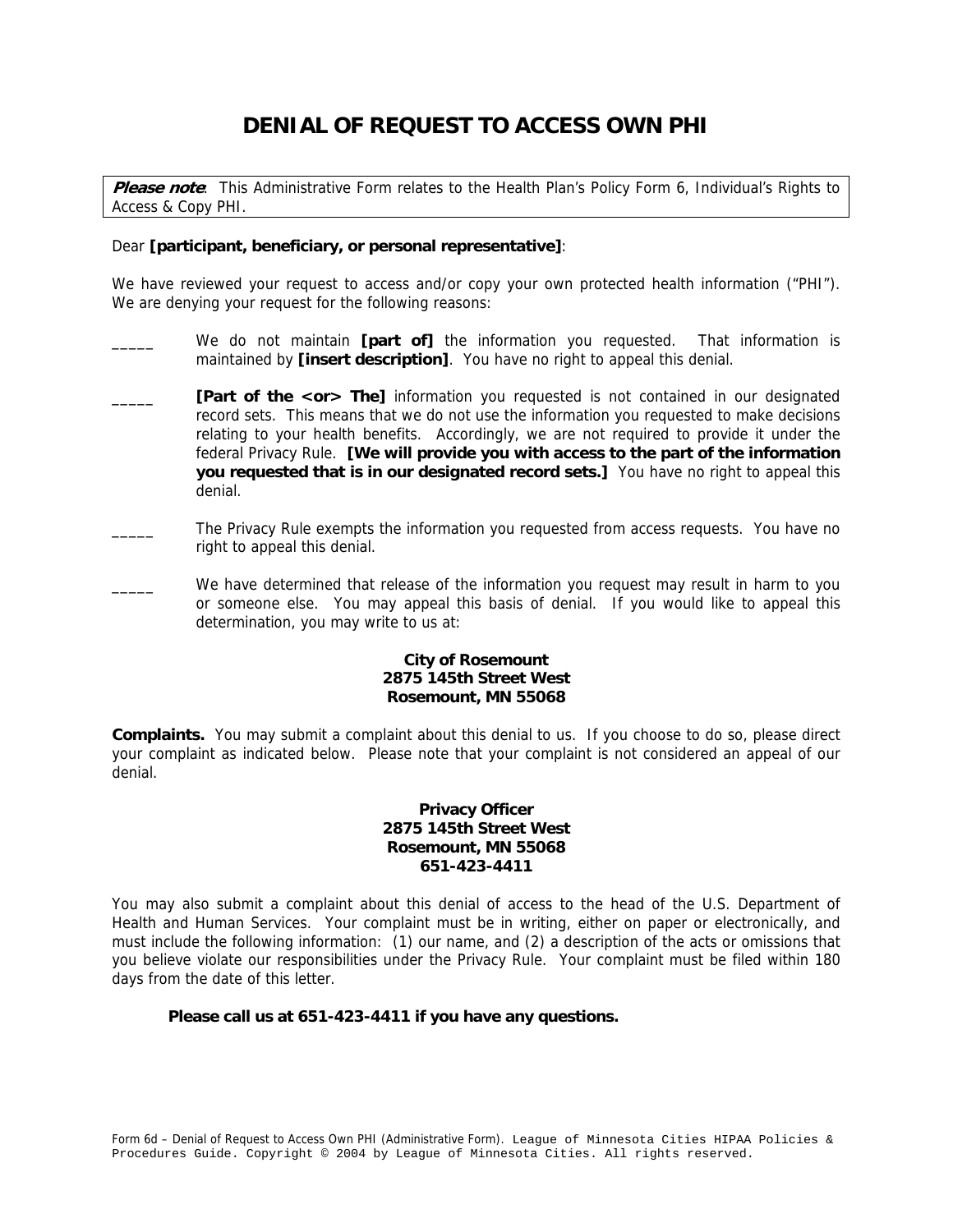# **ACCESS REQUEST TRACKING LOG**

**Please note**: This Administrative Form relates to the Health Plan's Policy Form 6, Individual's Rights to Access & Copy PHI.

| <b>Name of Requestor</b> | Date Rec'd | <b>Extension</b> | Granted | Denied <sup>1</sup> | Appeal | Appeal<br>Resolved |
|--------------------------|------------|------------------|---------|---------------------|--------|--------------------|
|                          |            |                  |         |                     |        |                    |
|                          |            |                  |         |                     |        |                    |
|                          |            |                  |         |                     |        |                    |
|                          |            |                  |         |                     |        |                    |
|                          |            |                  |         |                     |        |                    |
|                          |            |                  |         |                     |        |                    |
|                          |            |                  |         |                     |        |                    |
|                          |            |                  |         |                     |        |                    |
|                          |            |                  |         |                     |        |                    |
|                          |            |                  |         |                     |        |                    |
|                          |            |                  |         |                     |        |                    |

<span id="page-29-0"></span><sup>&</sup>lt;sup>1</sup> Please indicate the following reasons for denial: (a)-not in designated record sets; (b)-"safety" reason; (c)-psychotherapy notes; (d)-requestor not authorized personal representative; (e)-other.

Form 6e – Access Request Tracking Log (Administrative Form). League of Minnesota Cities HIPAA Policies & Procedures Guide. Copyright © 2004 by League of Minnesota Cities. All rights reserved.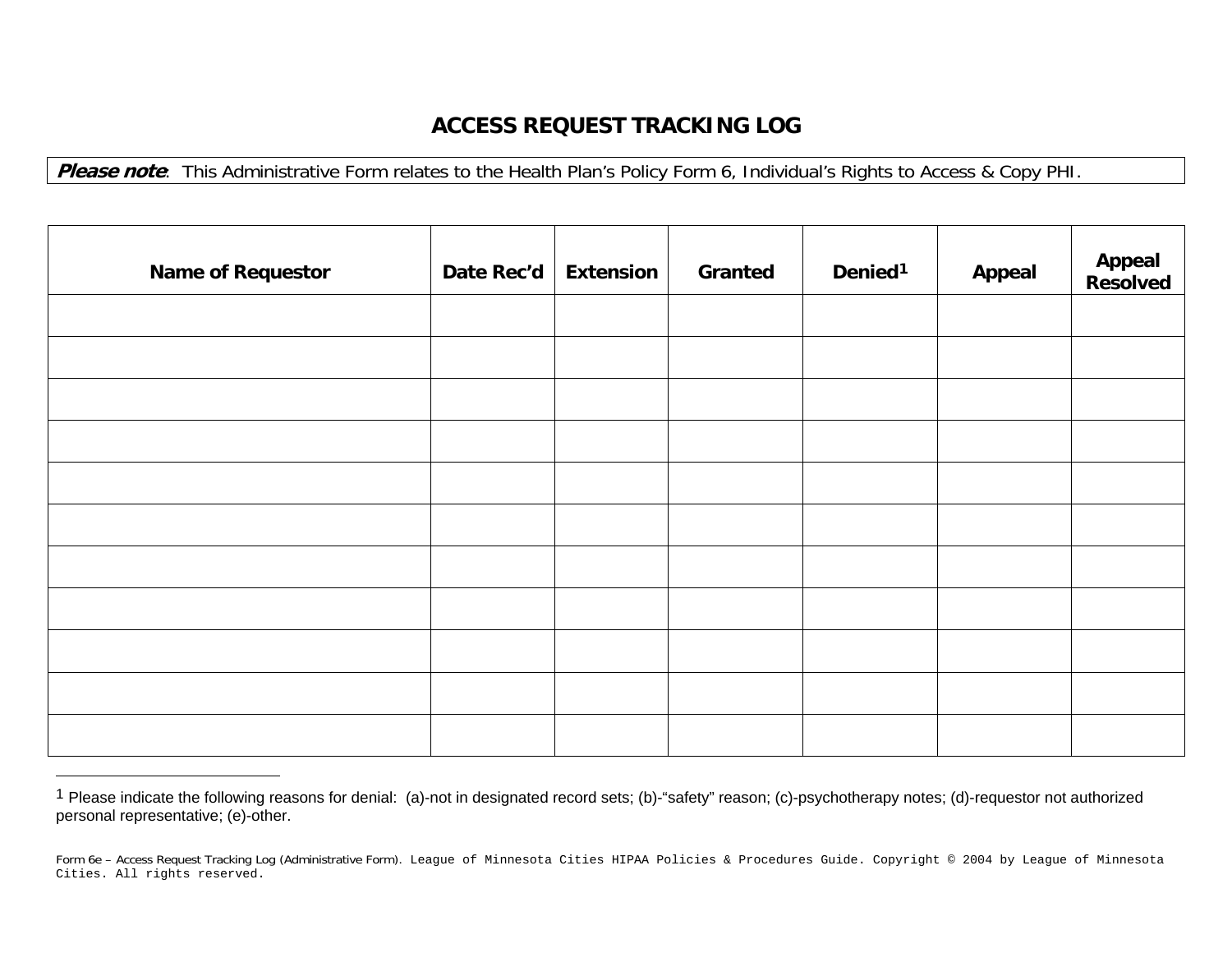# **Amendment of the PHI**

## **Policy Statement**

An individual may amend his/her protected health information (PHI).

## **Policy Interpretation and Implementation**

| <b>Amendment of PHI</b>                                       |    | 1. An individual may amend his/her PHI except as outlined<br>below:                                                                                                                                                                                                                                                                                                                                                                                                     |
|---------------------------------------------------------------|----|-------------------------------------------------------------------------------------------------------------------------------------------------------------------------------------------------------------------------------------------------------------------------------------------------------------------------------------------------------------------------------------------------------------------------------------------------------------------------|
|                                                               |    | The originator of the record is no longer available;<br>a.                                                                                                                                                                                                                                                                                                                                                                                                              |
|                                                               |    | The information the individual wishes to amend<br>b.<br>was not created by the Health Plan;                                                                                                                                                                                                                                                                                                                                                                             |
|                                                               |    | The information is not part of the health<br>C.<br>information record:                                                                                                                                                                                                                                                                                                                                                                                                  |
|                                                               |    | d.<br>The information contained in the record is<br>accurate and complete; and/or                                                                                                                                                                                                                                                                                                                                                                                       |
|                                                               |    | The amended information would not be available<br>е.<br>as provided by current law.                                                                                                                                                                                                                                                                                                                                                                                     |
| <b>Written Amendment Request</b>                              |    | 2. All requests for amendments to PHI must be submitted<br>to the HIPAA Privacy Officer in writing.                                                                                                                                                                                                                                                                                                                                                                     |
| Time Frame for Acting Upon a<br><b>Request for Amendments</b> | 3. | The Health Plan will act upon the individual's request for<br>an amendment no later than sixty (60) days after receipt<br>of such request. Should the Health Plan be unable to<br>act upon the request within the sixty (60) day period,<br>the individual will be provided with a written notice of<br>the reasons for the delay and the date by which the<br>Health Plan will complete such action. In no case will<br>such extension extend beyond thirty (30) days. |
| <b>Acceptance of Amendment</b>                                |    | 4. When the Health Plan accepts the amendment, in whole<br>or in part, the Health Plan will:                                                                                                                                                                                                                                                                                                                                                                            |
|                                                               |    | Make the requested amendment(s) to the PHI or<br>a.<br>record that is subject to the amendment(s) or<br>link to the location<br>provide a<br>of such<br>amendment(s);                                                                                                                                                                                                                                                                                                   |
|                                                               |    | b.<br>Inform the individual that the amendment(s) are<br>accepted and have been made;                                                                                                                                                                                                                                                                                                                                                                                   |
|                                                               |    | Notify persons/entities<br>authorized<br>by<br>the<br>C.<br>individual that such amendments have been made<br>and provide copies of such amendments as<br>requested; and                                                                                                                                                                                                                                                                                                |
|                                                               |    | Notify business associates that such amendments<br>d.                                                                                                                                                                                                                                                                                                                                                                                                                   |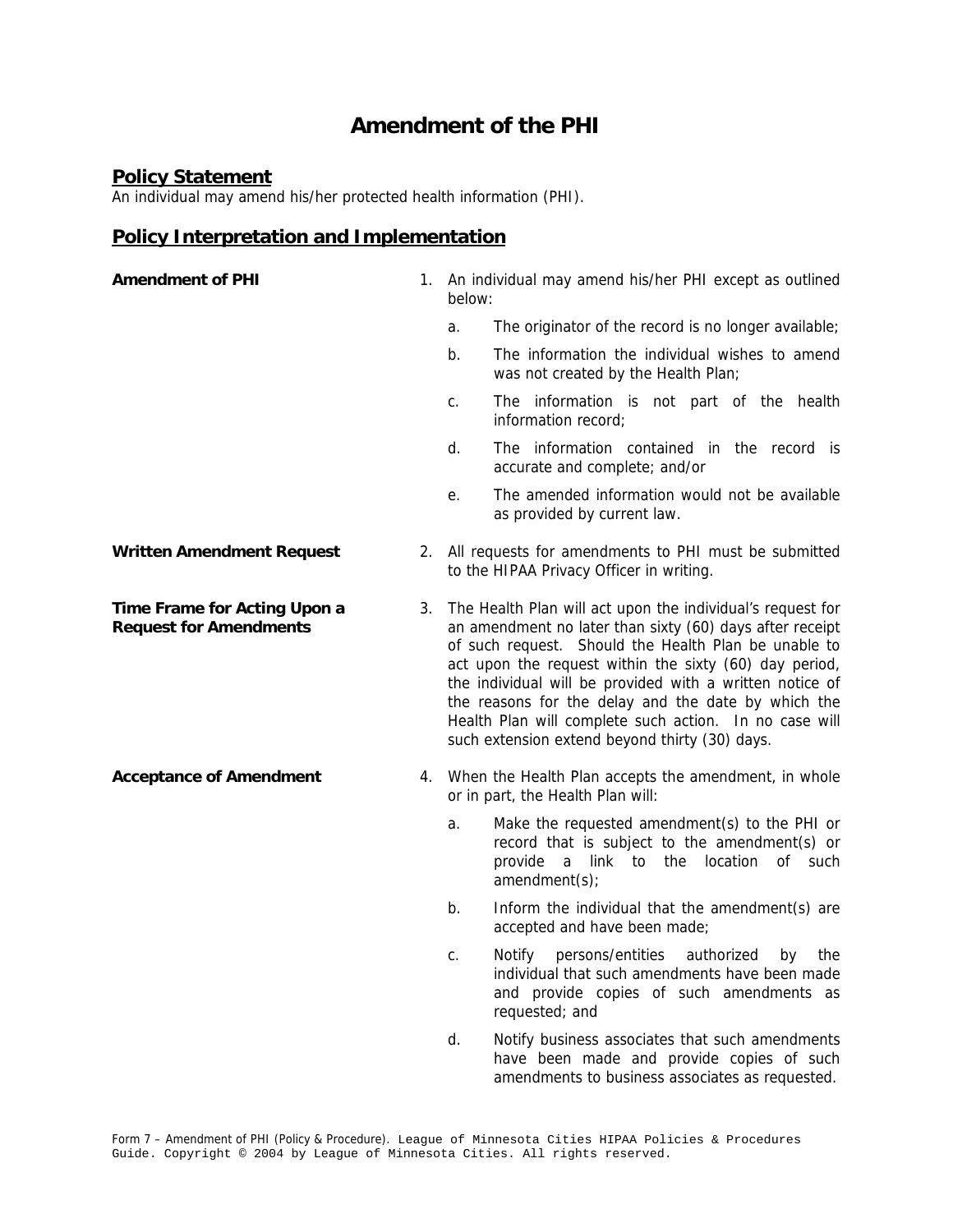| <b>Denial of Amendment Requests</b> |    | 5. Should the Health Plan deny a requested amendment,<br>in whole or in part, the Health Plan will:                                                                                                                                                                                                                                                     |
|-------------------------------------|----|---------------------------------------------------------------------------------------------------------------------------------------------------------------------------------------------------------------------------------------------------------------------------------------------------------------------------------------------------------|
|                                     |    | Notify the individual in writing of the denial to<br>a.<br>make an amendment to his/her PHI. Such denial<br>will include the following information:                                                                                                                                                                                                     |
|                                     |    | i. The reason(s) for the denial;                                                                                                                                                                                                                                                                                                                        |
|                                     |    | ii. Information relative to how the individual may<br>submit a written statement disagreeing with<br>the denial;                                                                                                                                                                                                                                        |
|                                     |    | iii. Information relative to how the individual may<br>request that the amendment and the denial<br>become part of the individual's permanent<br>records; and                                                                                                                                                                                           |
|                                     |    | iv. Information relative to how the individual may<br>file a complaint with the HIPAA Privacy Officer<br>or to the U.S. Secretary of Health and Human<br>Services.                                                                                                                                                                                      |
|                                     |    | b.<br>Include on all notices to the individual the name,<br>title, and telephone number of the contact person<br>or office designated to receive complaints.                                                                                                                                                                                            |
| <b>Record Retention</b>             |    | 6. A copy of all HIPAA covered information and any<br>revisions shall be maintained for a period of at least six<br>(6) years. Such retention may be in printed or electronic<br>format, or both.                                                                                                                                                       |
| <b>HIPAA Privacy Officer</b>        | 7. | The HIPAA Privacy Officer is responsible for the<br>development and implementation of the HIPAA policies<br>and procedures. The HIPAA Privacy Officer is also the<br>contact person for any questions or complaints<br>regarding HIPAA. Questions or concerns about HIPAA<br>rights should be directed to the HIPAA Privacy Officer at<br>651-423-4411. |
| <b>Violations</b>                   | 8. | Violations of this policy will be subject to discipline.                                                                                                                                                                                                                                                                                                |
| <b>Effective Date</b>               |    | 9. April 14, 2004.                                                                                                                                                                                                                                                                                                                                      |
|                                     |    |                                                                                                                                                                                                                                                                                                                                                         |

**References:**  45 C.F.R. § 164.526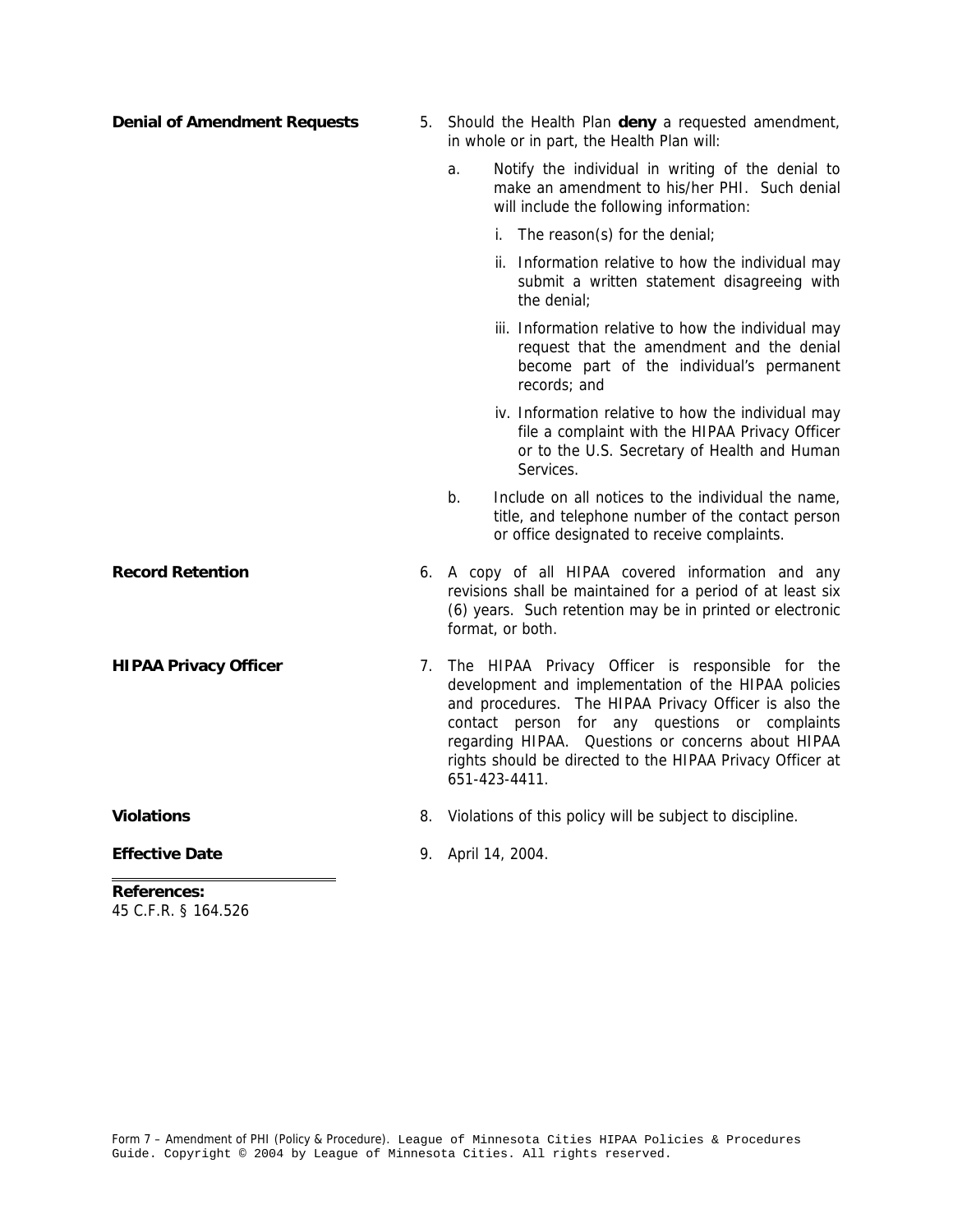## **REQUEST FOR AMENDMENT OF PHI**

**Please note**:This Administrative Form relates to the Health Plan's Policy Form 7, Amendment of PHI

You have a right to request an amendment of your own protected health information ("PHI"). Please see the Notice of Privacy Practices **or contact the Health Plan's Privacy Officer at 651-423-4411** for more information.

> Please submit this form to**: Privacy Officer, City of Rosemount 2875 145th Street West Rosemount, MN 55068**

**Your name:** 

**Address:** 

**Daytime phone number:** 

### **Please select one:**

- \_\_\_ I participate in or am covered under the Health Plan **[City of Rosemount]**.
- I am the personal representative of an individual participating in or covered under the Health Plan (please attach completed Designation of Personal Representative form if one is not already on file).

**I would like to request an amendment to the following information**:

**The information should be amended in the following manner:**

**I believe this information should be amended because (required)**: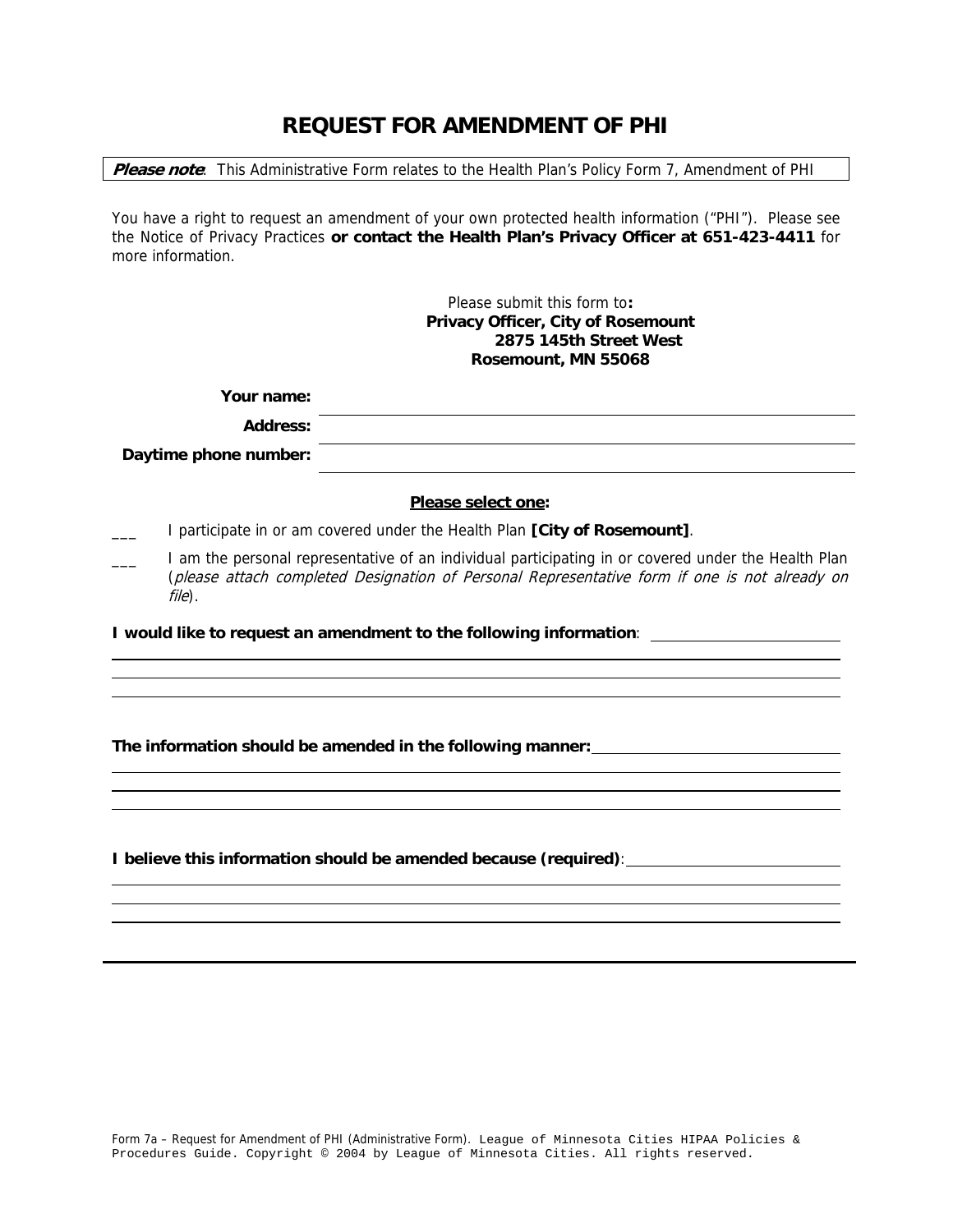### **Please Read Carefully and Sign**

I understand that the Health Plan will agree to my requested amendment unless it may deny the request under applicable law.

Signature Date Date Communications and Date Date

**Please note:** Applicable law requires us to respond to you within 60 days after receiving your request, unless we send you notification that we will need an additional 30 days to respond.

 For office use only: Received by: Note: Note: Date:

\_\_\_\_\_\_\_\_\_\_\_\_\_\_\_\_\_\_\_\_\_\_\_\_\_\_\_\_\_\_\_\_\_\_ \_\_\_\_\_\_\_\_\_\_\_\_\_\_\_\_\_\_\_\_\_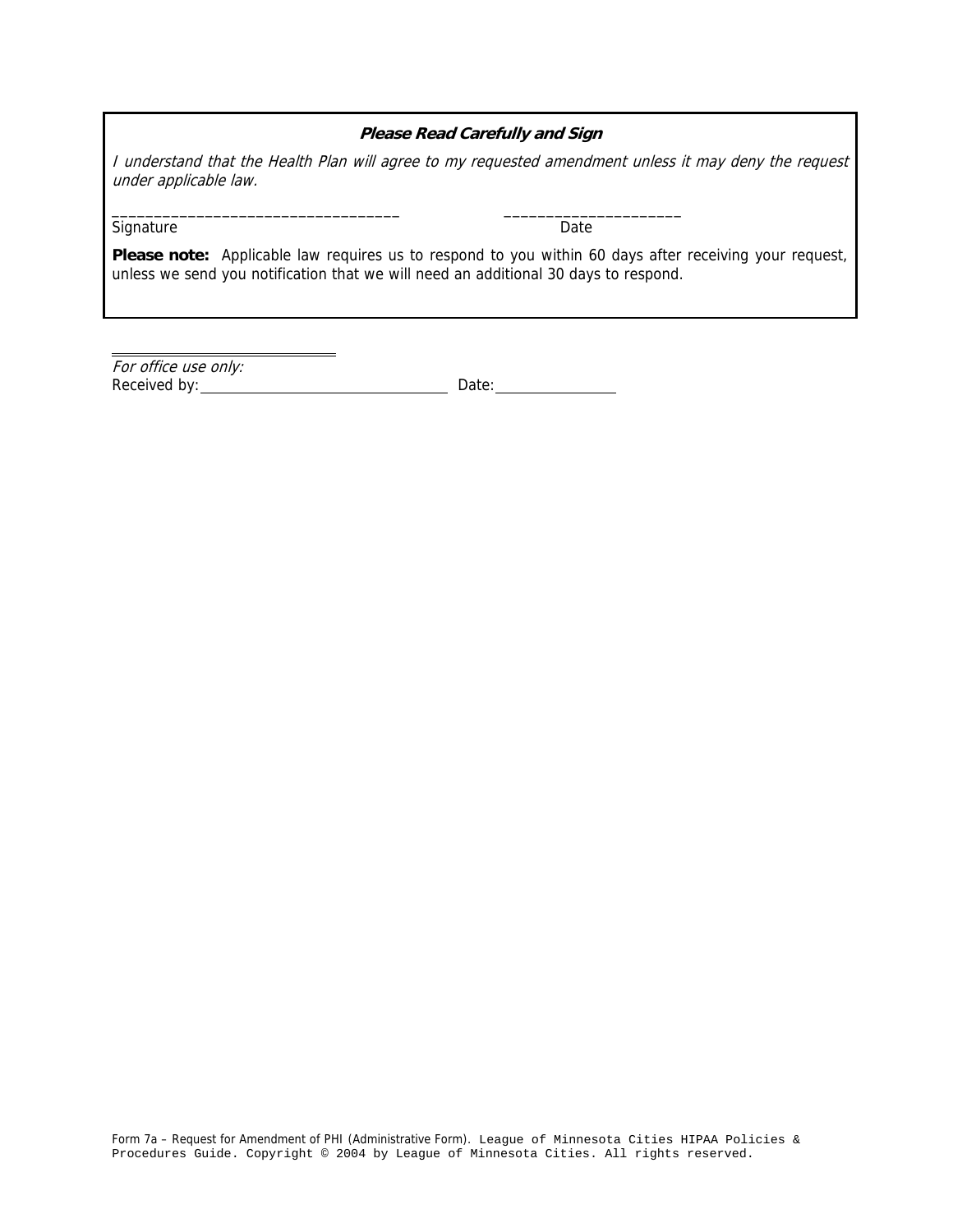# **GRANT OF AMENDMENT OF PHI REQUEST**

**Please note**:This Administrative Form relates to the Health Plan's Policy Form 7, Amendment of the PHI.

### Dear **[participant, beneficiary, or personal representative]**:

We received your request for amendment of your own protected health information ("PHI") on **[date]**.

We have agreed to comply with your request. Accordingly, we will **[append or link the corrected information to the PHI in our possession]**.

If you like, we will notify persons you believe have received the PHI that is the subject of your amendment request. Please fill out and return the enclosed form listing the names and, if known, addresses, of those persons or entities. Please note that you must sign the form, giving us written permission to disclose this amended information to the people you have listed.

### **Please call us at 651-423-4411 if you have any questions.**

Enclosure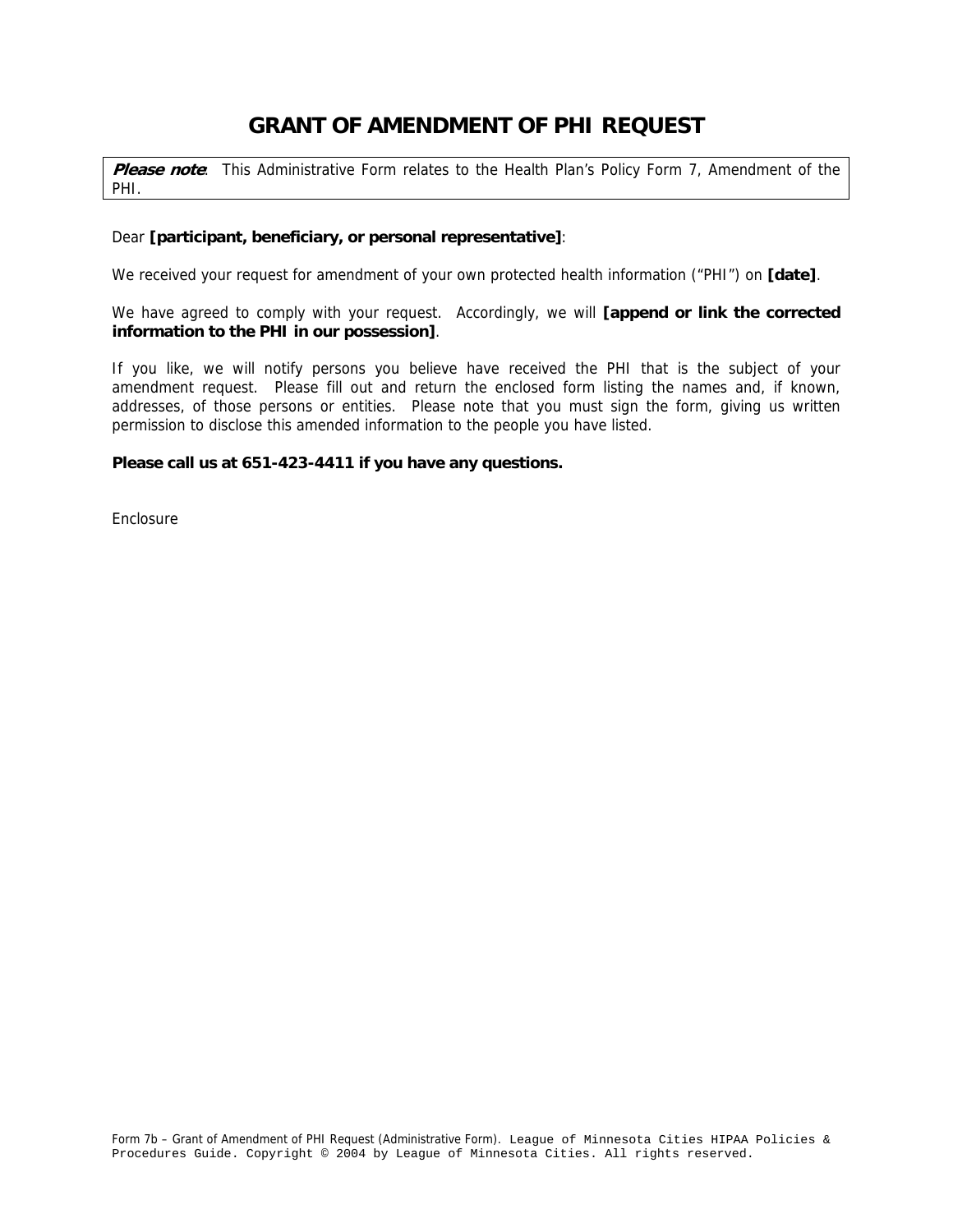# **NOTIFICATION OF ADDITIONAL TIME TO RESPOND TO AMENDMENT OF PHI**

**Please note**:This Administrative Form relates to the Health Plan's Policy Form 7, Amendment of the PHI.

Dear **[participant, beneficiary, or personal representative]**:

We received your request for an amendment to your own protected health information ("PHI") on **[date]**. We have been unable to respond due to **[give reason for delay]**. We will respond to your request by **[specific date no more than 30 days from original due date of response]**.

### **Please call us at 651-423-4411 if you have any questions.**

Thank you for your patience.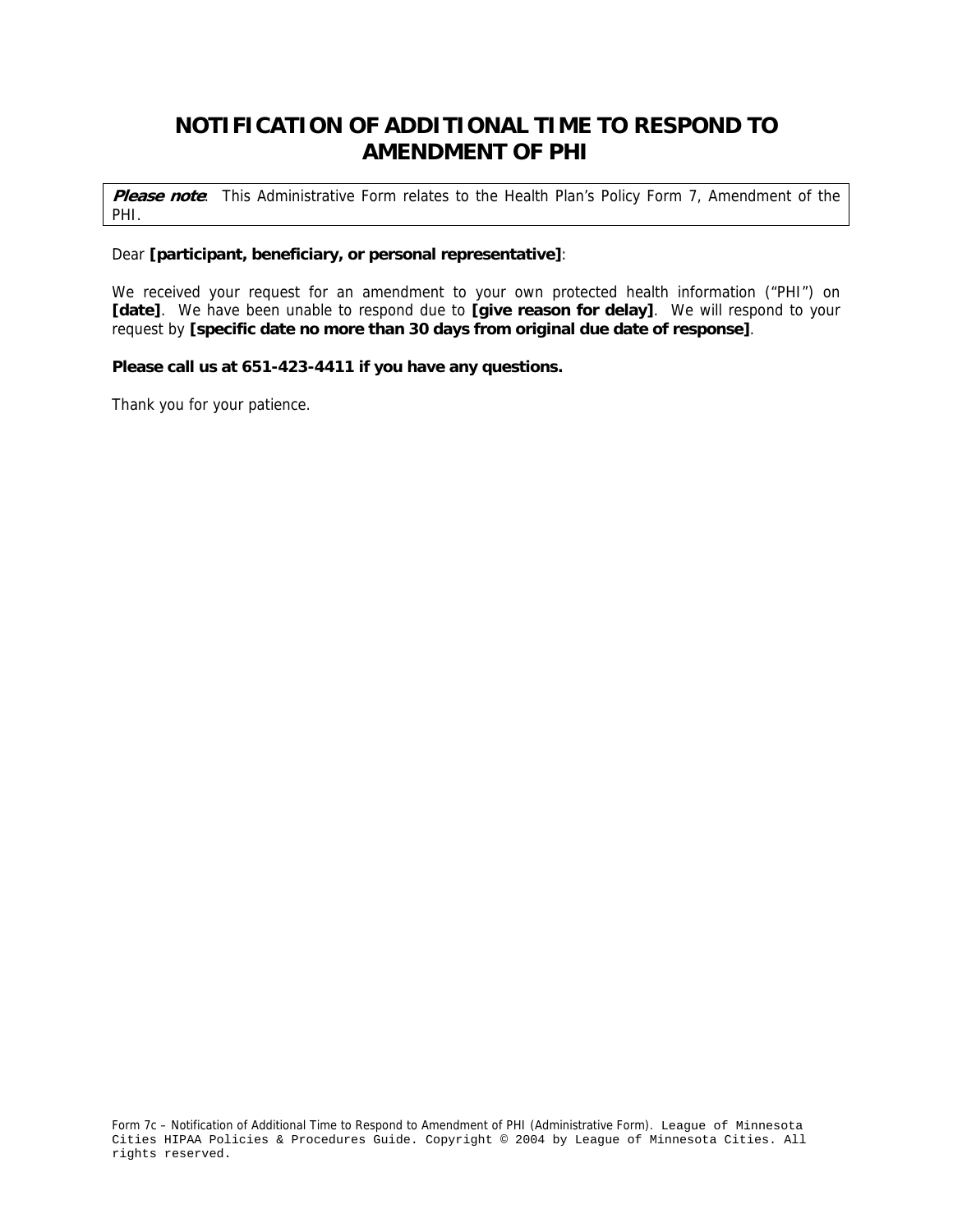## **DENIAL OF REQUEST FOR AMENDMENT OF PHI**

**Please note**:This Administrative Form relates to the Health Plan's Policy Form 7, Amendment of the PHI.

#### Dear **[participant, beneficiary, or personal representative]**:

We have reviewed your request for amendment of your own protected health information ("PHI"). Your request is denied for the following reason:

- We believe the records identified in your request are accurate and complete.
- **[Part of the <or> The]** information you requested is not contained in our designated record sets. This means that we do not use the information you requested to make decisions relating to your health benefits. Accordingly, we are not required to amend it under the federal Privacy Rule.
- We did not create the records identified in your request. If you believe the person or entity that created the record is no longer available to respond to a request for amendment, please notify us and we will reconsider your request.
- We have determined that the records you identified in your request would not be available for inspection under the "right of access" provisions of the federal Privacy Rule, and therefore are not subject to amendment.

If you disagree with our denial, you may submit a written statement setting forth the basis for your disagreement. Your statement may be no longer than 1 page. If you choose not to file a statement of disagreement, you may ask that we include your request for amendment and our denial of your request with any future disclosures of the records at issue. If you wish to pursue either option, please submit in writing (1) your statement of disagreement, or (2) your request that we include in future disclosures your amendment request and our denial of that request to:

#### **City of Rosemount 2875 145th Street West Rosemount, MN 55068**

You may submit a complaint about this denial to us. If you choose to do so, please direct your complaint as indicated below. Please note that your complaint is not considered an appeal of our denial.

#### **Privacy Officer, City of Rosemount 2875 145th Street West Rosemount, MN 55068 651-423-4411**

You may also submit a complaint about this denial to the head of the U.S. Department of Health and Human Services. Your complaint must be in writing, either on paper or electronically, and must include the following information: (1) our name, and (2) a description of the acts or omissions that you believe violate our responsibilities under the Privacy Rule. Your complaint must be filed within 180 days of the date of this letter.

#### **Please call us at 651-423-4411 if you have any questions.**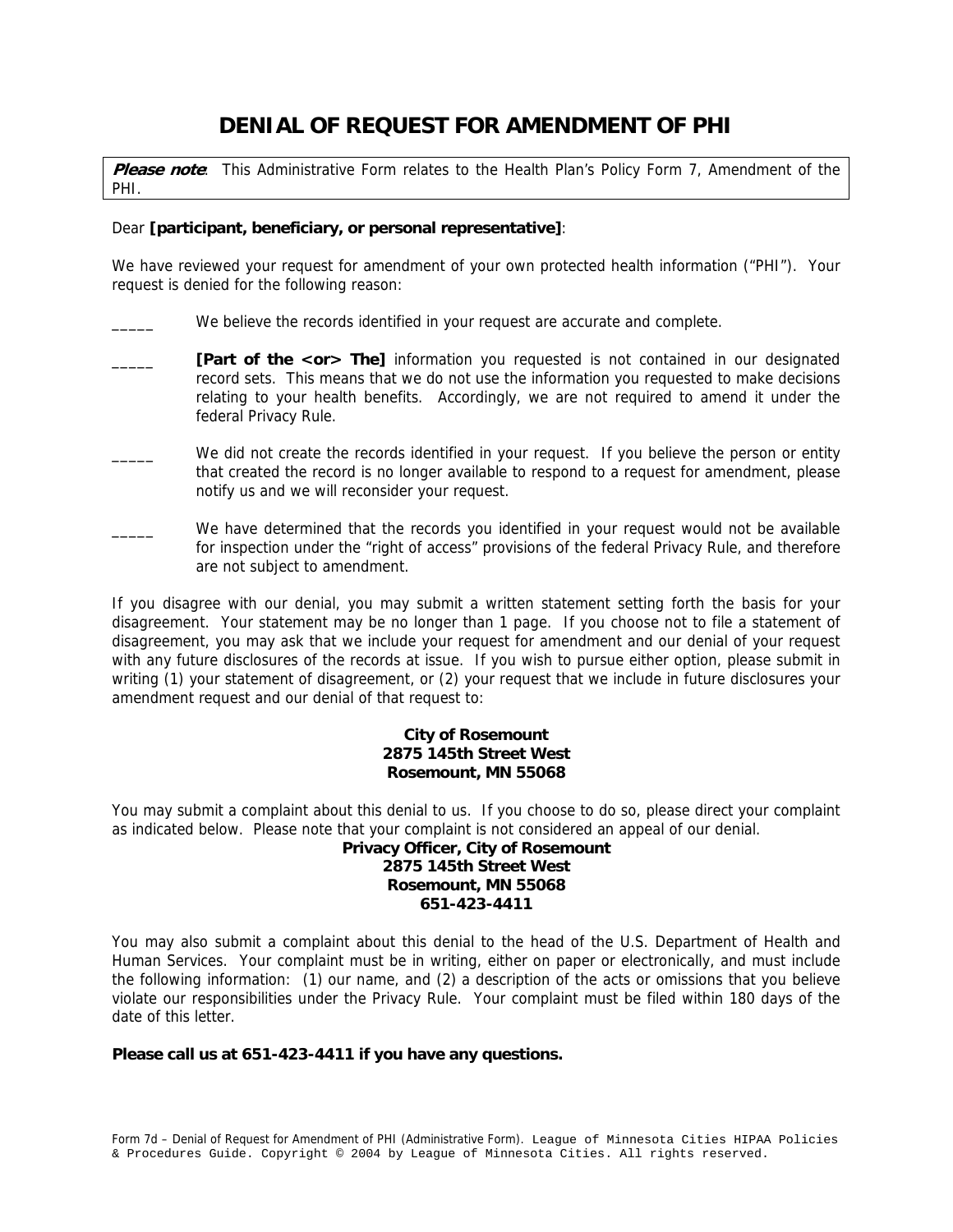# **NOTICE TO OTHERS OF AMENDMENT OF PHI**

**Please note**:This Administrative Form relates to the Health Plan's Policy Form 7, Amendment of the PHI.

#### Dear **[person or entity in possession of amended protected health information ("PHI")]:**

Please note that you may have in your records the following protected health information ("PHI") relating to **[name of participant or beneficiary]**:

#### **[description of PHI]**

We have amended that PHI as follows:

#### **[describe amendment]**

Please make a note of it in your records. This notice is being given as required by 45 CFR § 164.526, which is part of the Privacy Rule issued by the U.S. Department of Health and Human Services pursuant to the Health Insurance Portability and Accountability Act of 1996 ("HIPAA").

**[Add when notice goes to a business associate.]** Under your contract with us, you are a business associate, and as such are required to append or link this notice or, if you choose, the amendment described above, to the PHI described.

#### **Please call us at 651-423-4411 if you have any questions.**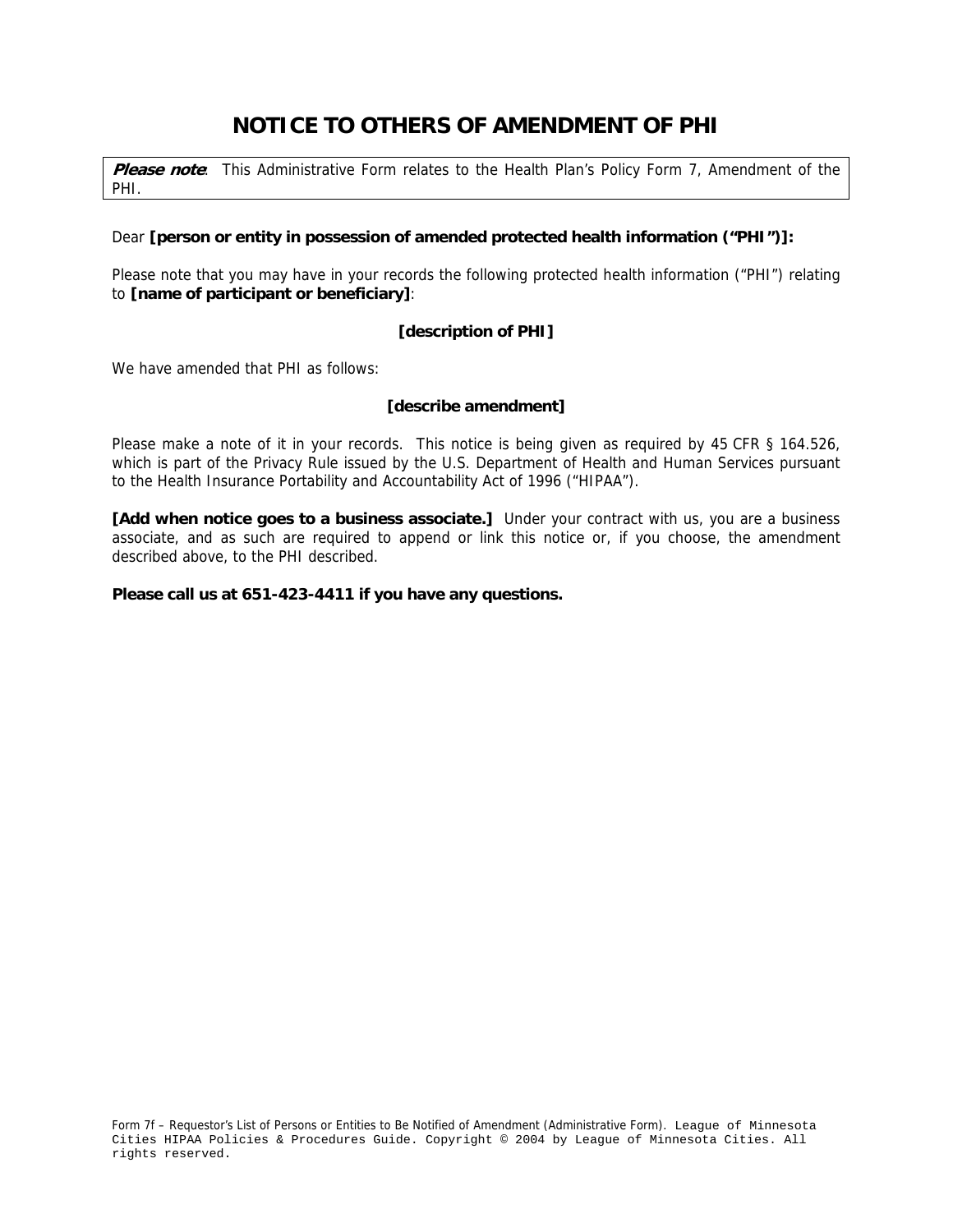# **REQUESTOR'S LIST OF PERSONS OR ENTITIES TO BE NOTIFIED OF AMENDMENT**

**Please note**:This Administrative Form relates to the Health Plan's Policy Form 7, Amendment of the PHI.

#### **PERSONS OR ENTITIES TO BE NOTIFIED OF AMENDMENT**

I authorize the Health Plan to notify the persons or entities listed below of the amendment the Health Plan has made to my protected health information ("PHI").

| <b>NAME OF PERSON OR ENTITY</b> | <b>ADDRESS</b> |
|---------------------------------|----------------|
|                                 |                |
|                                 |                |
|                                 |                |
|                                 |                |

(Please attach additional pages, if needed.)

| Date:<br><u> 1989 - Johann John Stein, market fan it ferstjer fan it ferstjer fan it ferstjer fan it ferstjer fan it fers</u> |               |
|-------------------------------------------------------------------------------------------------------------------------------|---------------|
|                                                                                                                               | Printed name: |

Please submit this form to**: Privacy Officer, City of Rosemount, 2875 145th Street West, Rosemount, MN 55068**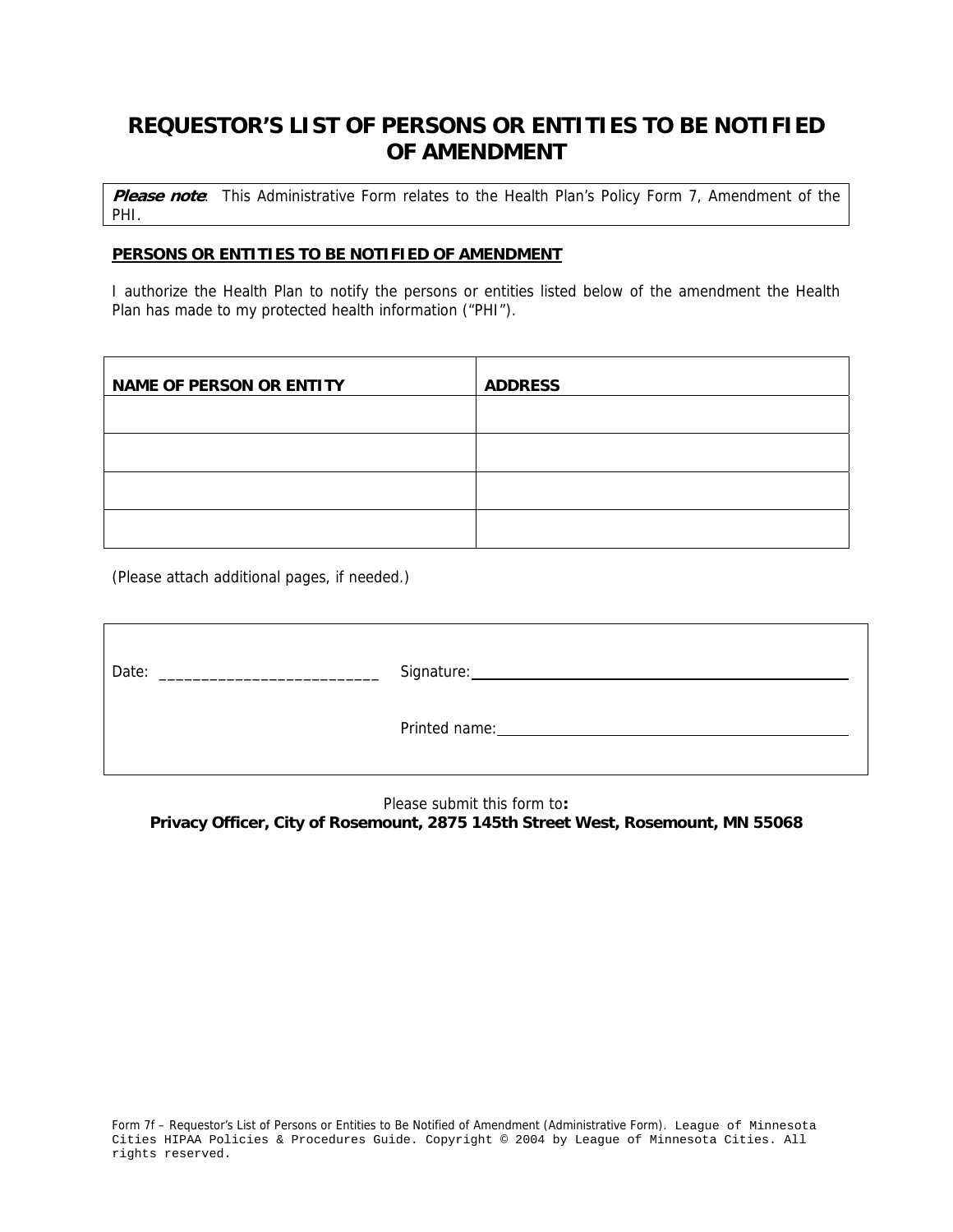# **AMENDMENT REQUEST TRACKING LOG**

**Please note**: This Administrative Form relates to the Health Plan's Policy Form 7, Amendment of the PHI.

|           |            |                  |         |                     | <b>Records</b> |                        |
|-----------|------------|------------------|---------|---------------------|----------------|------------------------|
| Requestor | Date Rec'd | <b>Extension</b> | Granted | Denied <sup>2</sup> | amended?       | <b>Others Notified</b> |
|           |            |                  |         |                     |                |                        |
|           |            |                  |         |                     |                |                        |
|           |            |                  |         |                     |                |                        |
|           |            |                  |         |                     |                |                        |
|           |            |                  |         |                     |                |                        |
|           |            |                  |         |                     |                |                        |
|           |            |                  |         |                     |                |                        |
|           |            |                  |         |                     |                |                        |
|           |            |                  |         |                     |                |                        |
|           |            |                  |         |                     |                |                        |
|           |            |                  |         |                     |                |                        |

<span id="page-39-0"></span><sup>&</sup>lt;sup>2</sup> Please indicate the following reason for denial: (a)-information is accurate and complete; (b)-information not created by the Health Plan; (c)-information not in designated records sets; (d)-information not subject to the right of access; (e)-requestor not authorized personal representative; (f)-other.

Form 7g – Amendment Request Tracking Log (Administrative Form). League of Minnesota Cities HIPAA Policies & Procedures Guide. Copyright © 2004 by League of Minnesota Cities. All rights reserved.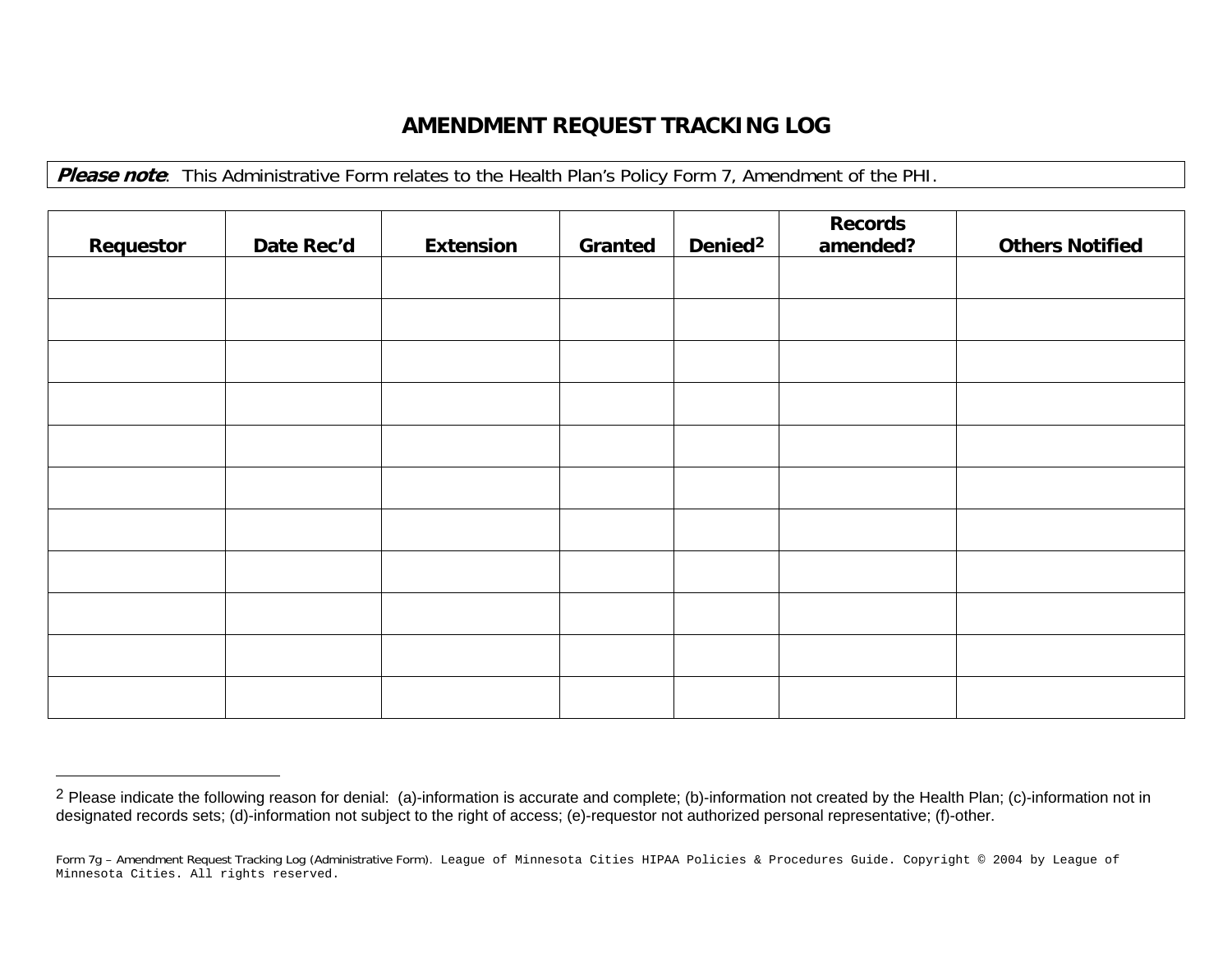## **Accounting of Disclosures of PHI**

### **Policy Statement**

Individuals have the right to receive an accounting of disclosures of protected health information (PHI) made by the Health Plan, including any business associate on behalf of the Health Plan.

### **Policy Interpretation and Implementation**

| <b>Request for an Accounting of</b><br><b>Disclosures of PHI</b> |  | An individual or his/her representative may request an<br>1.<br>accounting of disclosures of his/her PHI made by the<br>Health Plan, including any business associate on behalf<br>of the Health Plan, during a specified time period of up<br>to six (6) years prior to the date of the request of an<br>accounting. Disclosures must be tracked by the Health<br>Plan for purposes of an accounting except the following<br>disclosures: |                                                                                                                                                                                                                                                                                                                                    |  |  |  |
|------------------------------------------------------------------|--|--------------------------------------------------------------------------------------------------------------------------------------------------------------------------------------------------------------------------------------------------------------------------------------------------------------------------------------------------------------------------------------------------------------------------------------------|------------------------------------------------------------------------------------------------------------------------------------------------------------------------------------------------------------------------------------------------------------------------------------------------------------------------------------|--|--|--|
|                                                                  |  | a.                                                                                                                                                                                                                                                                                                                                                                                                                                         | To carry out treatment, payment or healthcare<br>operations (TPO) as permitted under current law;                                                                                                                                                                                                                                  |  |  |  |
|                                                                  |  | $b$ .                                                                                                                                                                                                                                                                                                                                                                                                                                      | To the individual about his/her own PHI;                                                                                                                                                                                                                                                                                           |  |  |  |
|                                                                  |  | C.                                                                                                                                                                                                                                                                                                                                                                                                                                         | To persons involved in the individual's care;                                                                                                                                                                                                                                                                                      |  |  |  |
|                                                                  |  | d.                                                                                                                                                                                                                                                                                                                                                                                                                                         | For national security purposes;                                                                                                                                                                                                                                                                                                    |  |  |  |
|                                                                  |  | е.                                                                                                                                                                                                                                                                                                                                                                                                                                         | Pursuant to the individual's authorization;                                                                                                                                                                                                                                                                                        |  |  |  |
|                                                                  |  | f.                                                                                                                                                                                                                                                                                                                                                                                                                                         | federal/health department<br>To<br>officials<br>as<br>permitted under current law; and                                                                                                                                                                                                                                             |  |  |  |
|                                                                  |  | g.                                                                                                                                                                                                                                                                                                                                                                                                                                         | Those disclosures that occurred <i>prior</i> to April 14,<br>2004.                                                                                                                                                                                                                                                                 |  |  |  |
| <b>Time Frame of Accounting</b><br><b>Reports</b>                |  |                                                                                                                                                                                                                                                                                                                                                                                                                                            | 2. Other than the exceptions noted above, the accounting<br>record must include disclosures of PHI that occurred<br>during the six (6) years (or shorter time period as is<br>specified in the request) prior to the date of such<br>request, including disclosures made by or to any of the<br>Health Plan's business associates. |  |  |  |
| <b>Content of Accounting of</b><br><b>Disclosures Record</b>     |  |                                                                                                                                                                                                                                                                                                                                                                                                                                            | 3. The content of the written accounting of disclosures<br>record must contain, at a minimum, the following                                                                                                                                                                                                                        |  |  |  |

- record must contain, at a minimum, the following information:
	- a. Date of the disclosure;
	- b. Name of the entity or individual who received the PHI
	- c. The address of the person receiving the PHI (if known)
	- d. A brief description of the PHI disclosed; and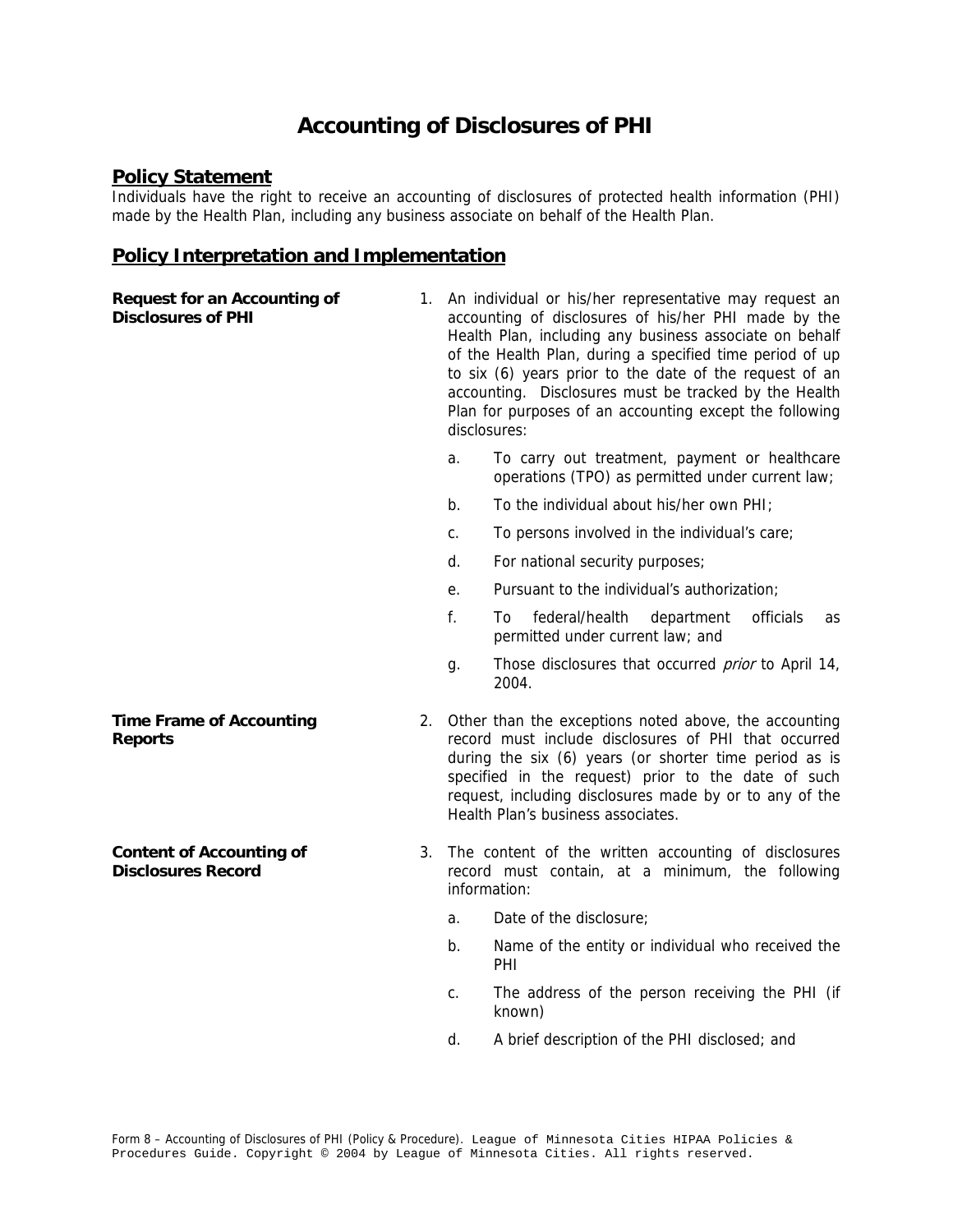e. A brief statement of the purpose of the disclosure that reasonably informs the individual of the basis for the disclosure, or in lieu thereof, a copy of the individual's authorization or the request for the disclosure.

**Multiple Disclosures 4.** If, during the time period for the accounting, *multiple* disclosures have been made to the same entity or individual for a single purpose, or pursuant to a single authorization, the accounting may provide the information as set forth in paragraph 3 above for the first disclosure, and then summarize the frequency of number of disclosures made during the accounting period and the date of the last disclosure during the accounting period.

**Time Frame for Providing Accounting of Disclosure Data**  5. An individual's request for an accounting of PHI disclosures must be provided to the individual or representative within sixty (60) days of such request. If unable to provide the accounting within the sixty (60) day time frame, a one time thirty (30) day extension may be provided if:

a. The individual is notified in writing of the delay;

b. The notice includes the reason(s) why the delay is necessary; and

c. The notice includes the date by which the accounting will be provided.

**Log 6.** The Health Plan will keep a log of all disclosures required by paragraph 1 above which will include all necessary information.

**Record Retention 7. A copy of all HIPAA covered information and any** revisions shall be maintained for a period of at least six (6) years. Such retention may be in printed or electronic format, or both.

**HIPAA Privacy Officer** 8. The HIPAA Privacy Officer is responsible for the development and implementation of the HIPAA policies and procedures. The HIPAA Privacy Officer is also the contact person for any questions or complaints regarding HIPAA. Questions or concerns about HIPAA rights should be directed to the HIPAA Privacy Officer at 651-423-4411.

**Violations** 9. Violations of this policy will be subject to discipline.

**Effective Date 10. April 14, 2004.** 

**References:**  45 C.F.R. § 164.528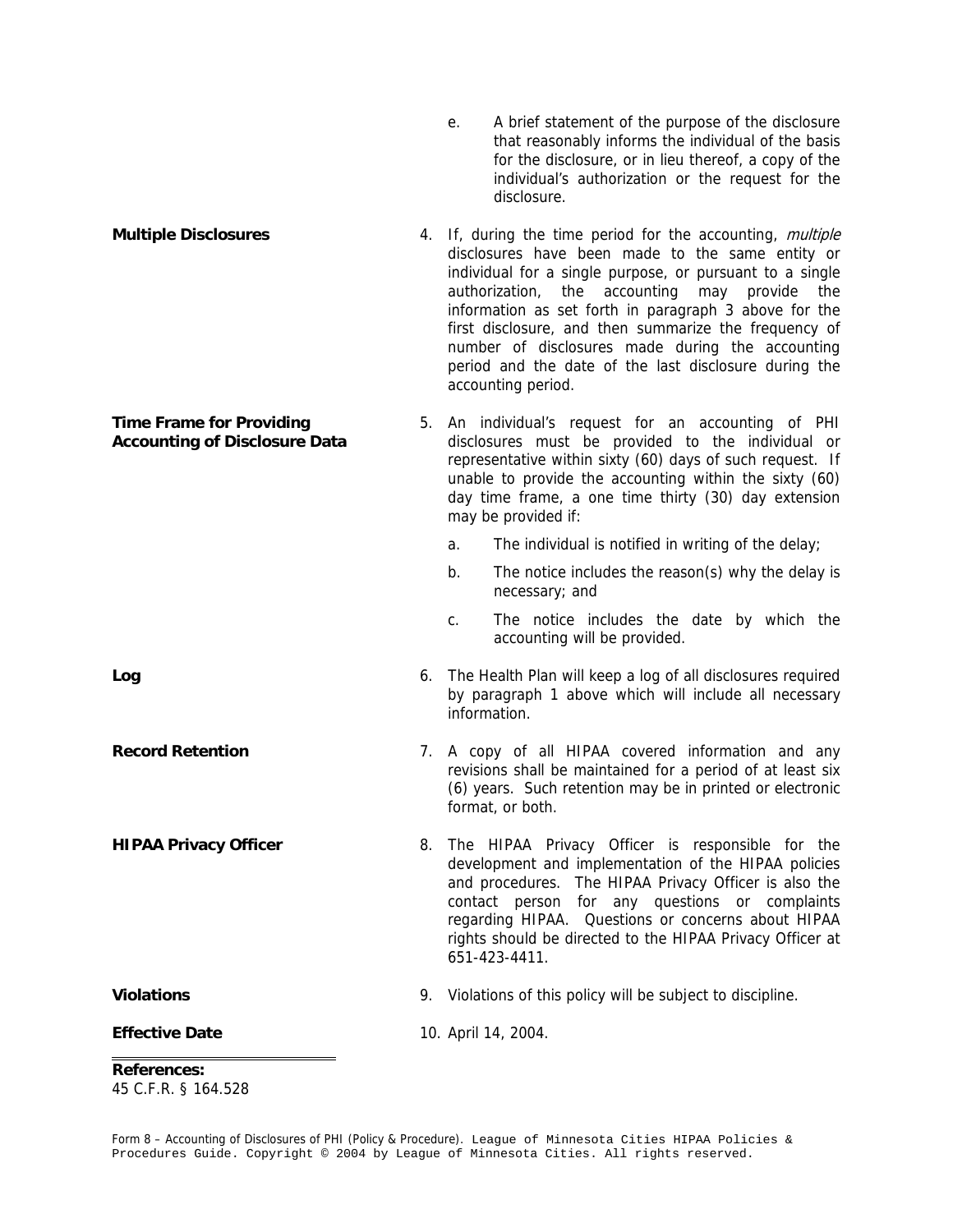# **REQUEST FOR AN ACCOUNTING OF DISCLOSURES**

**Please note**:This Administrative Form relates to the Health Plan's Policy Form 8, Accounting of Disclosures of PHI.

You have a right to request that the Health Plan provide you with an accounting of certain disclosures that it has made of your protected health information ("PHI"). Please see the Health Plan's Notice of Privacy Practices **or contact the Health Plan's Privacy Officer at 651-423-4411** for information.

Please submit this form to: **Privacy Officer, City of Rosemount, 2875 145th Street West, Rosemount, MN 55068** 

| Your name:            |  |
|-----------------------|--|
| <b>Address:</b>       |  |
| Daytime phone number: |  |

#### **Please select one:**

\_\_\_ I participate in or am covered under the Health Plan **[City of Rosemount]**.

I am the personal representative of an individual participating in or covered under the Health Plan **[City of Rosemount]** (please attach proof of personal representative status).

**I would like an accounting of covered disclosures of my PHI made by the Health Plan between the following dates**:

and  $\frac{1}{\sqrt{1-\frac{1}{2}}}$ 

Note: We are not required to provide an accounting of disclosures we made prior to the effective date of the federal privacy rules (April 14, 2004).

#### **Please Read Carefully and Sign**

I understand that the Health Plan will provide the requested accounting of disclosures if required to do so under applicable law. If this is not my first request for an accounting within a 12-month period, I understand that the Health Plan will notify me of its reasonable costs for complying with my request and provide me with the opportunity to agree to pay those charges in order to receive the requested accounting.

Signature Date

**Please note:** Applicable law requires us to respond to you within 60 days after receiving your request, unless we send you a notification that we will need an additional 30 days to respond.

\_\_\_\_\_\_\_\_\_\_\_\_\_\_\_\_\_\_\_\_\_\_\_\_\_\_\_\_\_\_\_\_\_\_ \_\_\_\_\_\_\_\_\_\_\_\_\_\_\_\_\_\_\_\_\_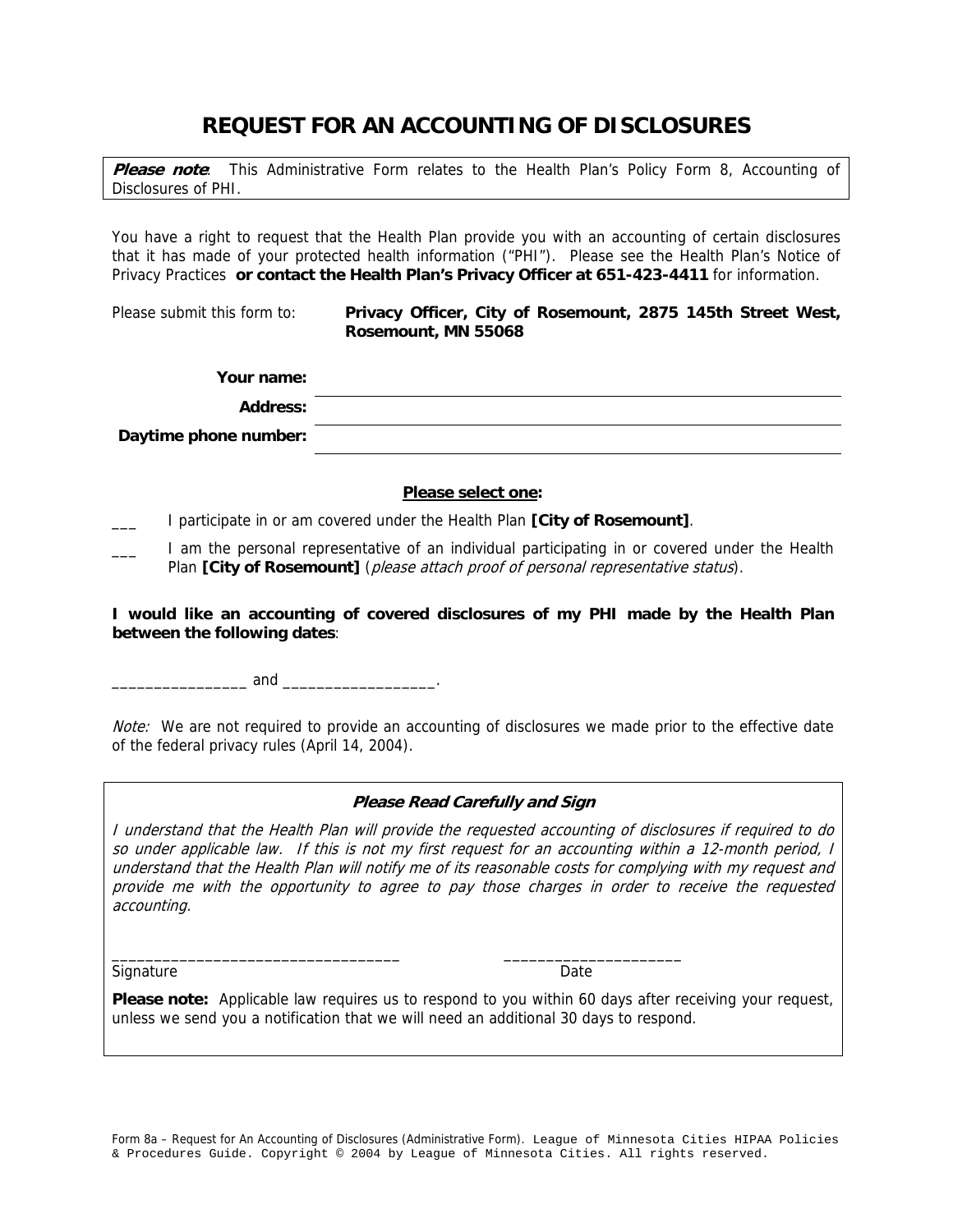For office use only: Received by: Date: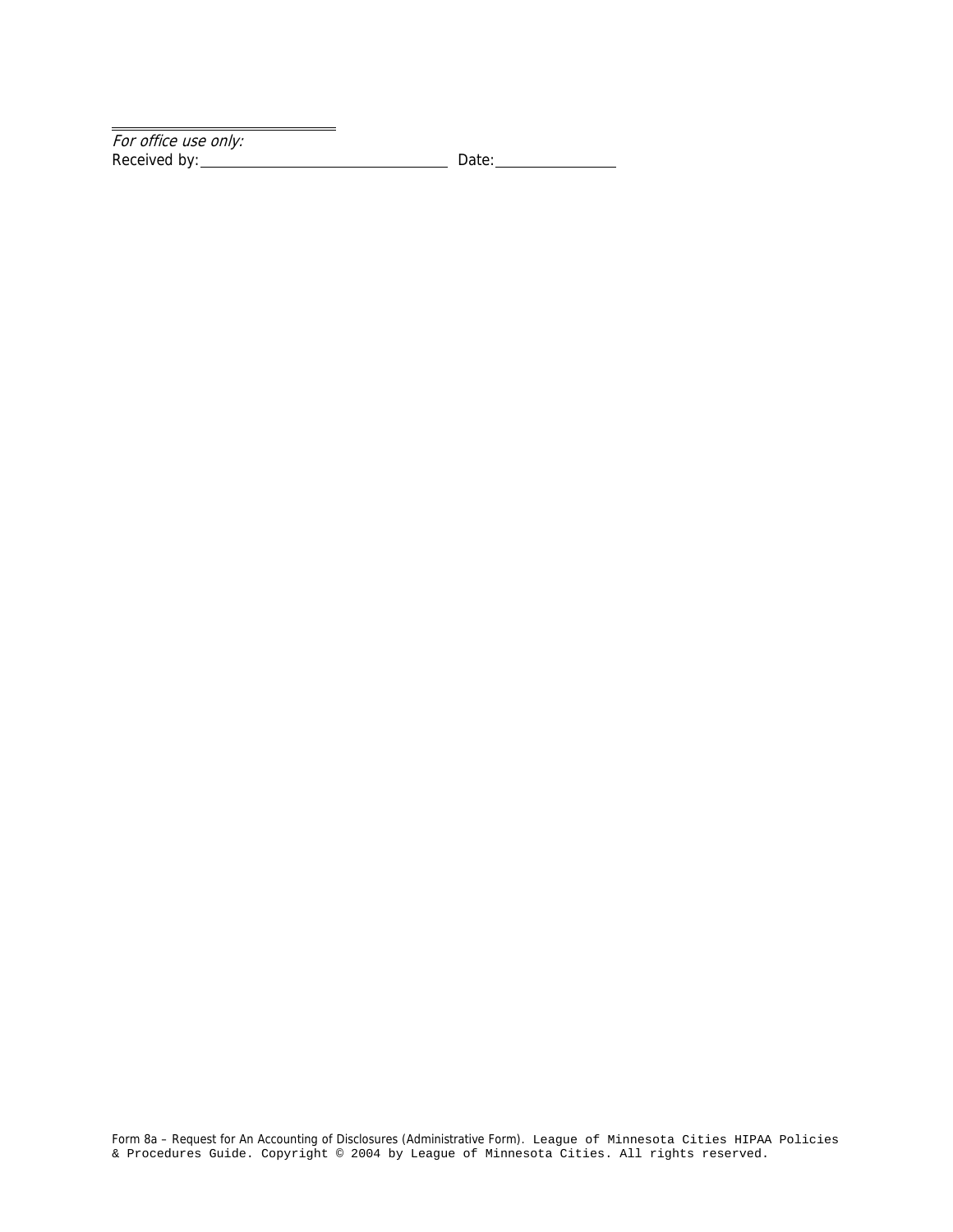# **ACCOUNTING OF DISCLOSURES OF PHI**

**Please note**:This Administrative Form relates to the Health Plan's Policy Form 8, Accounting of Disclosures of PHI.

#### Dear **[participant, beneficiary, or personal representative]**:

We received your request for an accounting of disclosures of your protected health information ("PHI") on **[date]**. We set forth below an accounting of those disclosures that, by law, must be provided in response to your request.

| <b>Information</b><br><b>Disclosed</b> | <b>Date Disclosed</b>                                                                                                                                                                                                              | <b>Disclosed To:</b>                              | <b>Purpose of Disclosure</b>                                                                                                                                                    |
|----------------------------------------|------------------------------------------------------------------------------------------------------------------------------------------------------------------------------------------------------------------------------------|---------------------------------------------------|---------------------------------------------------------------------------------------------------------------------------------------------------------------------------------|
|                                        | [Note: For<br>multiple<br>disclosures to the same<br>include<br>entity,<br>all a<br>information for first such<br>disclosure, how often or<br>when subsequent<br>disclosures were made,<br>and the date of the last<br>disclosure. | [Note: Include contact<br>information, if known.] | [Note: If disclosure was<br>made pursuant to a written<br>request, you may include<br>copies of the written request<br>instead of describing the<br>purpose of the disclosure.] |
|                                        |                                                                                                                                                                                                                                    |                                                   |                                                                                                                                                                                 |
|                                        |                                                                                                                                                                                                                                    |                                                   |                                                                                                                                                                                 |
|                                        |                                                                                                                                                                                                                                    |                                                   |                                                                                                                                                                                 |

There is no charge for this accounting. However, if you request additional accountings within the next 12 months, there may be a charge to you for our costs in complying with your requests.

#### **Please call us at 651-423-4411 if you have any questions.**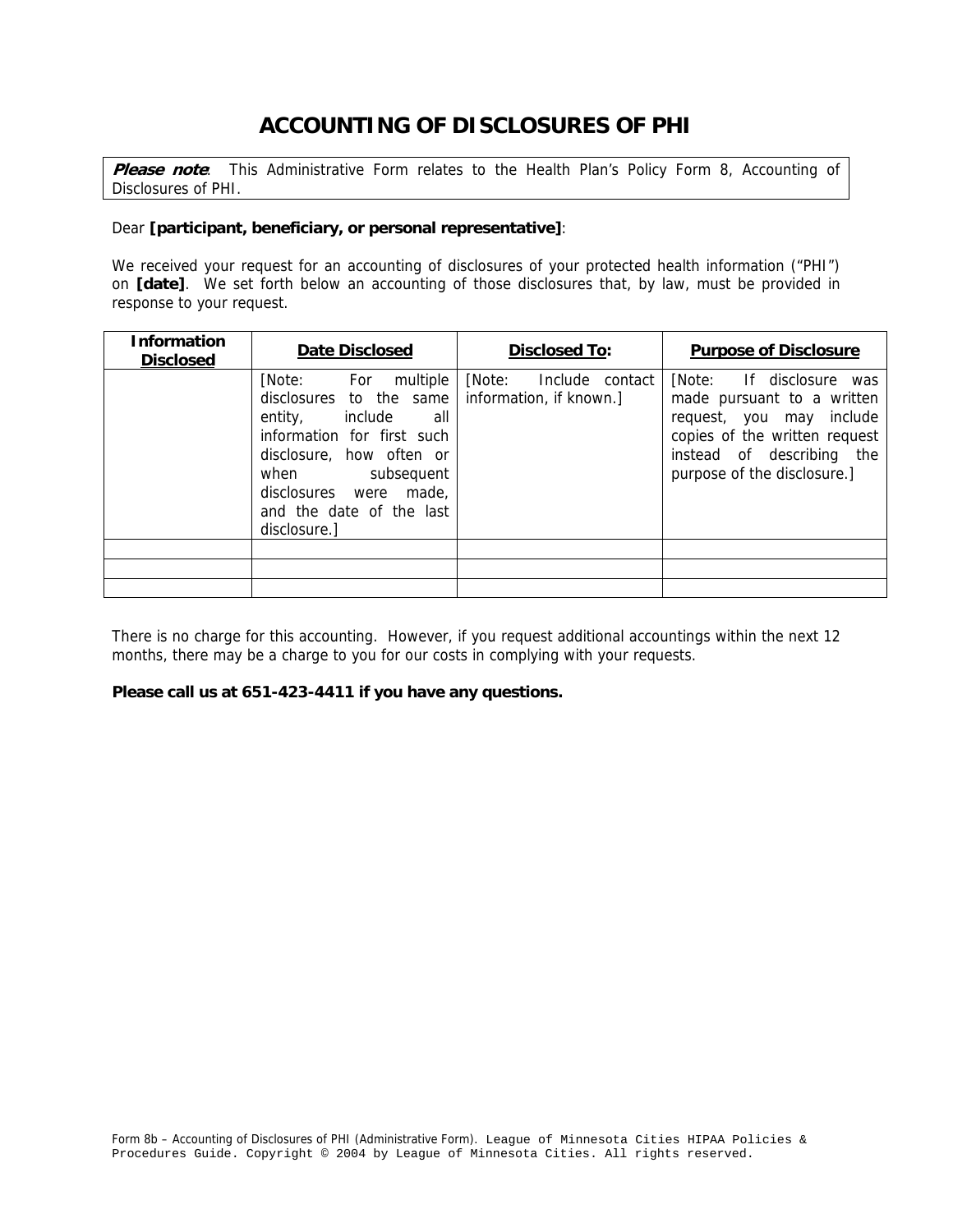# **NOTIFICATION OF ADDITIONAL TIME TO RESPOND TO ACCOUNTING REQUEST**

**Please note**:This Administrative Form relates to the Health Plan's Policy Form 8, Accounting of Disclosures of PHI.

Dear **[participant, beneficiary, or personal representative]**:

We received your request for an accounting of disclosures of your protected health information ("PHI") on **[date]**. We have been unable to respond due to **[give reason for delay]**. We will respond to your request by **[specific date no more than 30 days from original due date of response]**.

#### **Please call us at 651-423-4411 if you have any questions.**

Thank you for your patience.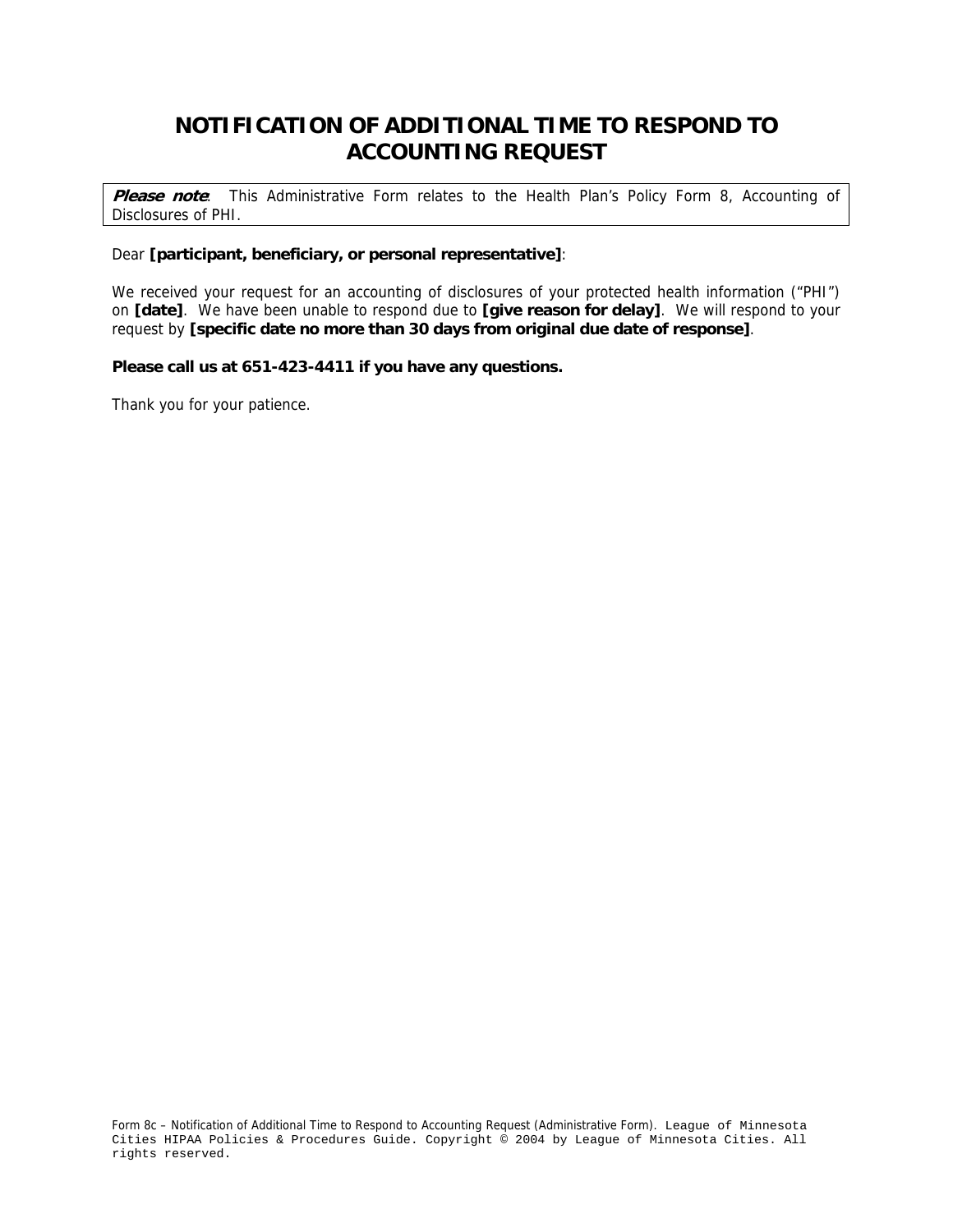# **NOTIFICATION OF CHARGES FOR SECOND REQUEST IN 12 MONTH PERIOD**

**Please note**:This Administrative Form relates to the Health Plan's Policy Form 8, Accounting of Disclosures of PHI.

#### Dear **[participant, beneficiary, or personal representative]**:

We received your request for an accounting of disclosures of your protected health information ("PHI") on **[date]**. We responded to a prior request from you for an accounting on **[date]**. You are entitled to one accounting without charge during any 12 month period. Because this is your second request within 12 months, we will charge you **[\$\_\_\_]** for our reasonable costs in putting together the accounting. These costs include the time and expense of reviewing our records.

If we do not hear from you within **[30] days** from the date of this letter, we will assume that you have withdrawn your request. If you do not wish to withdraw your request, please sign the acknowledgement at the bottom of this letter and return it within **[30] days**.

#### **Please call us at 651-423-4411 if you have any questions.**

Thank you for your patience.

#### **ACKNOWLEDGMENT**

I, \_\_\_\_\_\_\_\_\_\_\_\_\_\_\_\_\_\_\_\_\_\_\_\_\_\_\_\_, understand that I am being charged \$\_\_\_\_ for my most recent request for an accounting of disclosures of my protected health information ("PHI") because I have requested more than one accounting within a 12 month period. I agree to pay all reasonable charges prior to receiving the accounting. A check or money order is enclosed.

 $\overline{a}$ Name (print)

**Signature** 

Telephone Number

 Date

Return acknowledgement to**: Privacy Officer, City of Rosemount, 2875 145th Street West, Rosemount, MN 55068**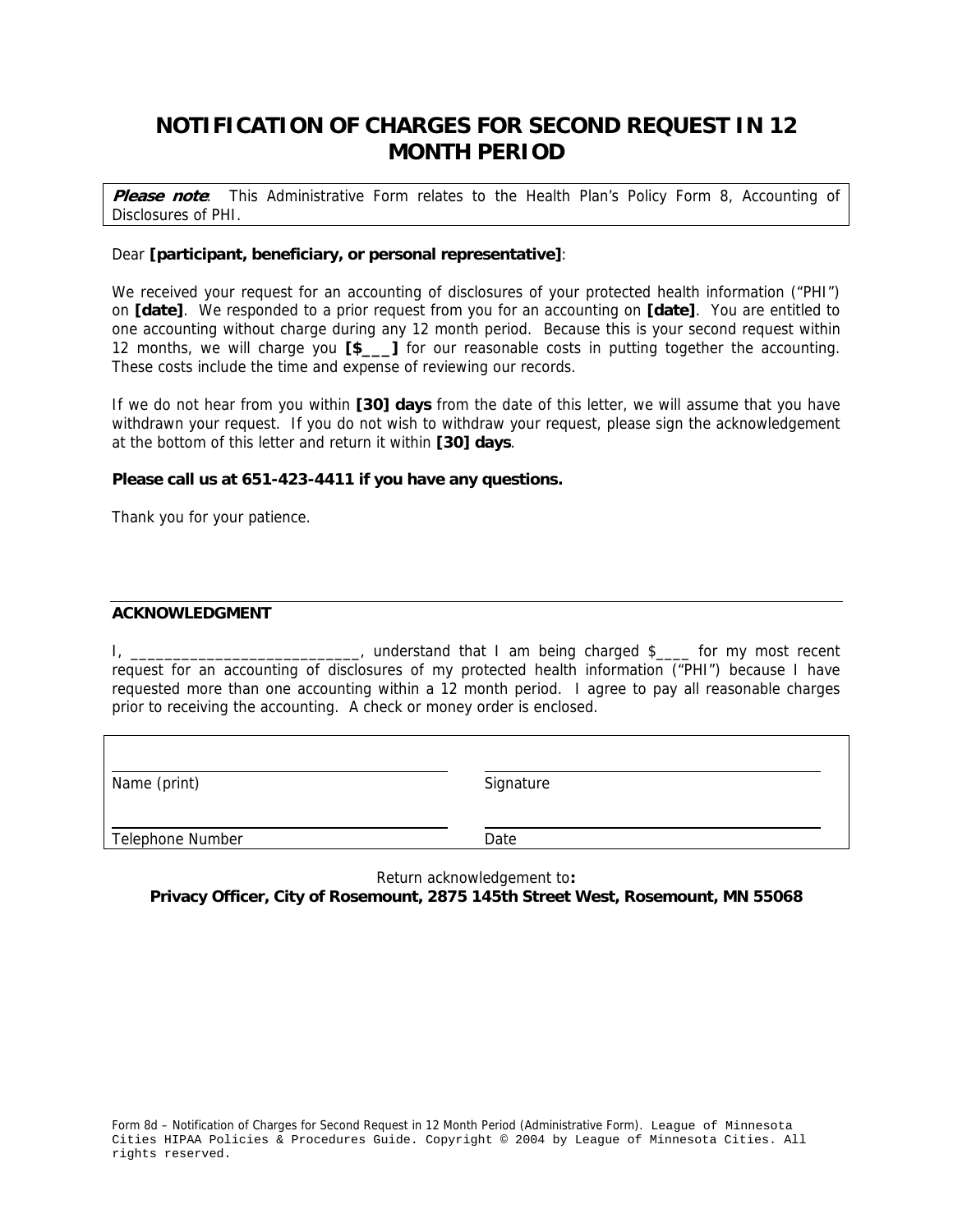# **ACCOUNTING REQUEST TRACKING LOG**

**Please note**: This Administrative Form relates to the Health Plan's Policy Form 8, Accounting of Disclosures of PHI.

| <b>Name of Requestor</b><br>[and ID Number] | <b>Date</b><br>Rec'd | <b>Request</b><br>Forwarded<br>to Business<br><b>Associates</b> | <b>Notification</b><br>of Charges<br>(more than<br>one request<br>in 12<br>months) | Acceptance<br>of Charges<br>Rec'd | <b>Extension</b> | <b>Accounting Provided</b> |
|---------------------------------------------|----------------------|-----------------------------------------------------------------|------------------------------------------------------------------------------------|-----------------------------------|------------------|----------------------------|
|                                             |                      |                                                                 |                                                                                    |                                   |                  |                            |
|                                             |                      |                                                                 |                                                                                    |                                   |                  |                            |
|                                             |                      |                                                                 |                                                                                    |                                   |                  |                            |
|                                             |                      |                                                                 |                                                                                    |                                   |                  |                            |
|                                             |                      |                                                                 |                                                                                    |                                   |                  |                            |
|                                             |                      |                                                                 |                                                                                    |                                   |                  |                            |
|                                             |                      |                                                                 |                                                                                    |                                   |                  |                            |
|                                             |                      |                                                                 |                                                                                    |                                   |                  |                            |
|                                             |                      |                                                                 |                                                                                    |                                   |                  |                            |
|                                             |                      |                                                                 |                                                                                    |                                   |                  |                            |
|                                             |                      |                                                                 |                                                                                    |                                   |                  |                            |

Form 8e – Accounting Request Tracking Log (Administrative Form). League of Minnesota Cities HIPAA Policies & Procedures Guide. Copyright © 2004 by League of Minnesota Cities. All rights reserved.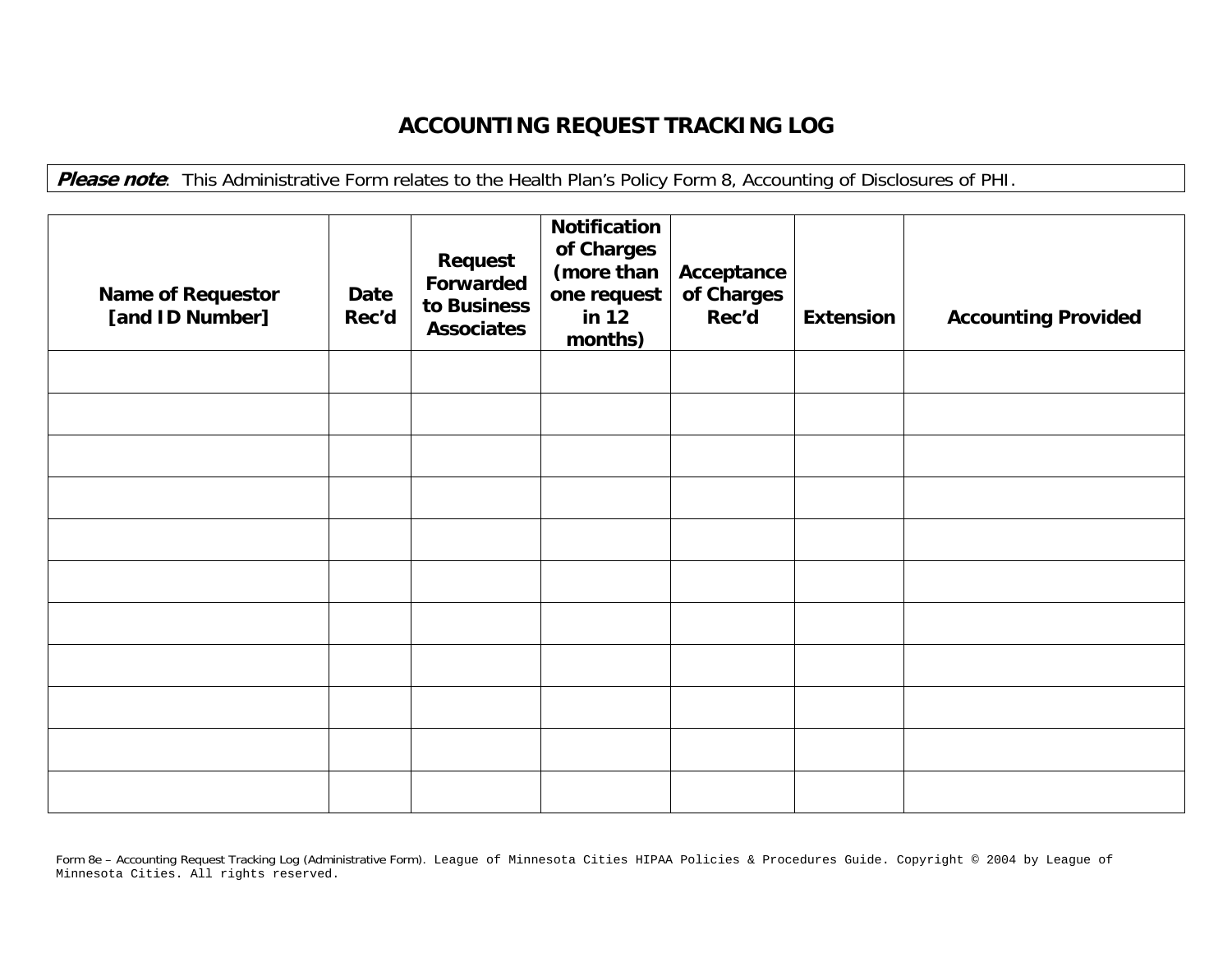# **DISCLOSURE TRACKING LOG**

**Please note**: This Administrative Form relates to the Health Plan's Policy Form 4 (Use or Disclosure of PHI) and Policy Form 20 (Disclosures to Plan Sponsor).

| Requestor's Name &<br><b>Address</b> | Date<br><b>Received</b> | <b>Purpose of<br/>Disclosure</b> | Information<br><b>Disclosed</b> | Date<br><b>Disclosed</b> | <b>Disclosed</b><br>By | <b>Method of</b><br>Verification |
|--------------------------------------|-------------------------|----------------------------------|---------------------------------|--------------------------|------------------------|----------------------------------|
|                                      |                         |                                  |                                 |                          |                        |                                  |
|                                      |                         |                                  |                                 |                          |                        |                                  |
|                                      |                         |                                  |                                 |                          |                        |                                  |
|                                      |                         |                                  |                                 |                          |                        |                                  |
|                                      |                         |                                  |                                 |                          |                        |                                  |
|                                      |                         |                                  |                                 |                          |                        |                                  |
|                                      |                         |                                  |                                 |                          |                        |                                  |
|                                      |                         |                                  |                                 |                          |                        |                                  |
|                                      |                         |                                  |                                 |                          |                        |                                  |
|                                      |                         |                                  |                                 |                          |                        |                                  |
|                                      |                         |                                  |                                 |                          |                        |                                  |
|                                      |                         |                                  |                                 |                          |                        |                                  |

Form 8f – Disclosure Tracking Log (Administrative Form). League of Minnesota Cities HIPAA Policies & Procedures Guide. Copyright © 2004 by League of Minnesota Cities. All rights reserved.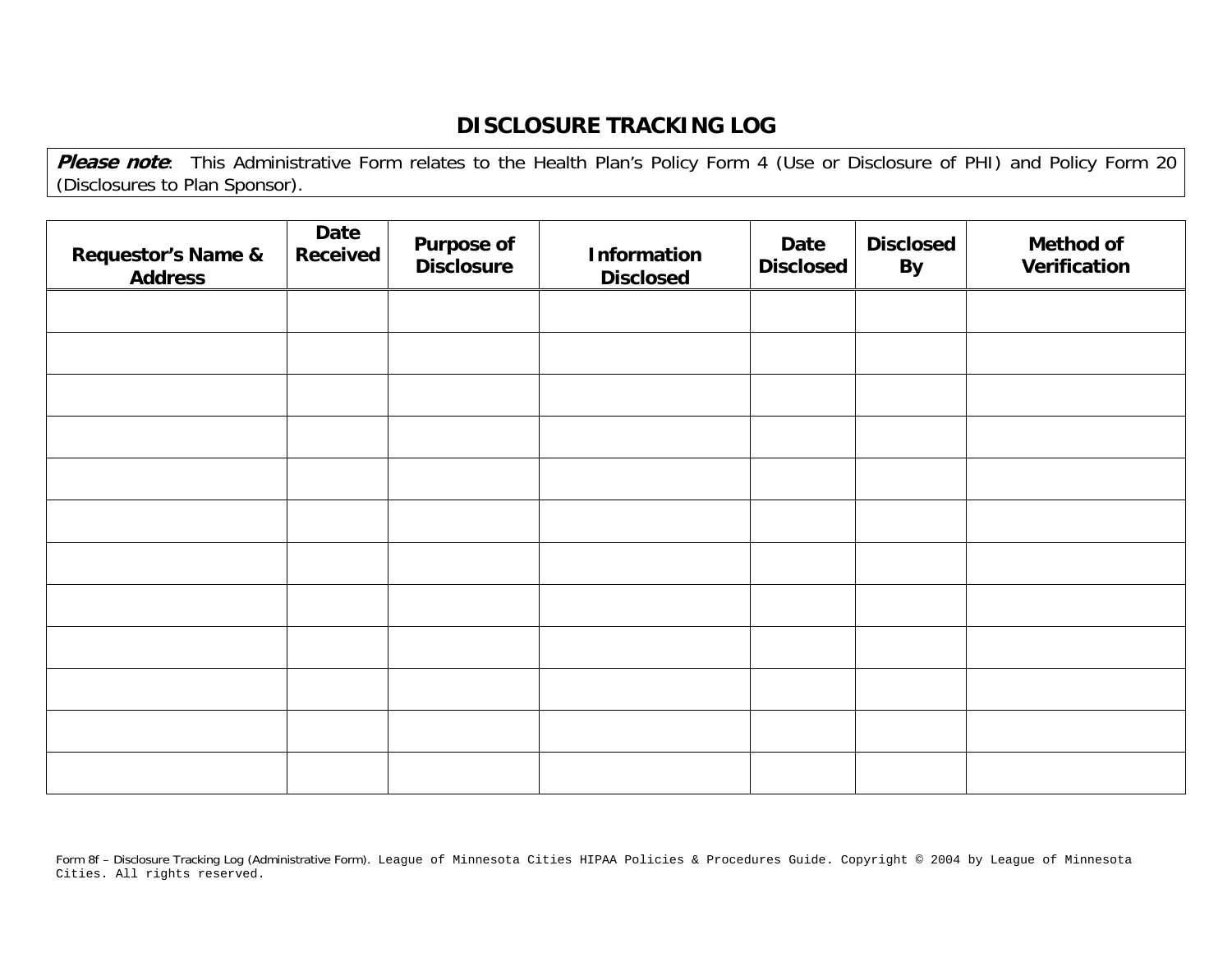# **Verification Prior to Disclosure of PHI**

### **Policy Statement**

Prior to disclosing PHI, the Health Plan must verify the identity of the recipient and the recipient's authority to have access to PHI, unless the identity and authority are known to the Health Plan. In addition, when it is a condition of disclosure, prior to the disclosure of PHI, the Health Plan must obtain any documentation, statements, or representations of the recipient as required by the Privacy Rule.

Please note: This Policy relates to Form 4, Use and Disclosure of PHI, Form 6, Individual's Right to Access & Copy PHI, and Form 19, Disclosures to the Plan Sponsor.

### **Policy Interpretation and Implementation**

| <b>Responsibility For Obtaining</b><br><b>Verifications</b> | 1. The HIPAA Privacy Officer or his/her designee will be<br>responsible for obtaining verifications when disclosure of<br>PHI is necessary.                                                                                                                                                                                                                                                                                                                                             |
|-------------------------------------------------------------|-----------------------------------------------------------------------------------------------------------------------------------------------------------------------------------------------------------------------------------------------------------------------------------------------------------------------------------------------------------------------------------------------------------------------------------------------------------------------------------------|
| Verification of Identity and<br><b>Authority</b>            | 2. Before releasing PHI, sufficient information must be<br>obtained from the person requesting the information to<br>reasonably conclude, under the circumstances, that the<br>person is who he/she says he/she is and has authority to<br>have access to the PHI. The type of information required<br>will depend on the nature of the request, from whom it is<br>made, and the method in which it is made.                                                                           |
| <b>Request for Information In</b><br>Person                 | 3. When a request for PHI is made in person, identity may<br>generally be verified by inspecting some form of photo<br>If photo identification is unavailable,<br>identification.<br>identity may be verified by inspection of some other form<br>of government issued identification.                                                                                                                                                                                                  |
|                                                             | In addition, in cases of disclosure for public policy<br>purposes, authority to have access to PHI may generally<br>be verified by receipt of the full name, date of birth, and<br>one other additional piece of information (i.e., SSN, other<br>identification number, address, or telephone number) of<br>the subject of the PHI and:                                                                                                                                                |
|                                                             | a. A written statement of the authority under which the<br>PHI is requested (or if a written statement is<br>impracticable, an oral statement); or                                                                                                                                                                                                                                                                                                                                      |
|                                                             | b. A legal document, such as a warrant, subpoena,<br>court order, or other legal process.                                                                                                                                                                                                                                                                                                                                                                                               |
| <b>Request for Information By</b><br><b>Telephone</b>       | 4. When a request for PHI is made by telephone, identity<br>may generally be verified by receipt of information that<br>identifies the person requesting the information.<br>For<br>instance, if the person requesting the PHI is the subject of<br>the PHI, then identity may be established by providing<br>his/her full name, date of birth, and one other additional<br>piece of information (i.e., SSN, other identification<br>number, address, or telephone number).<br>When the |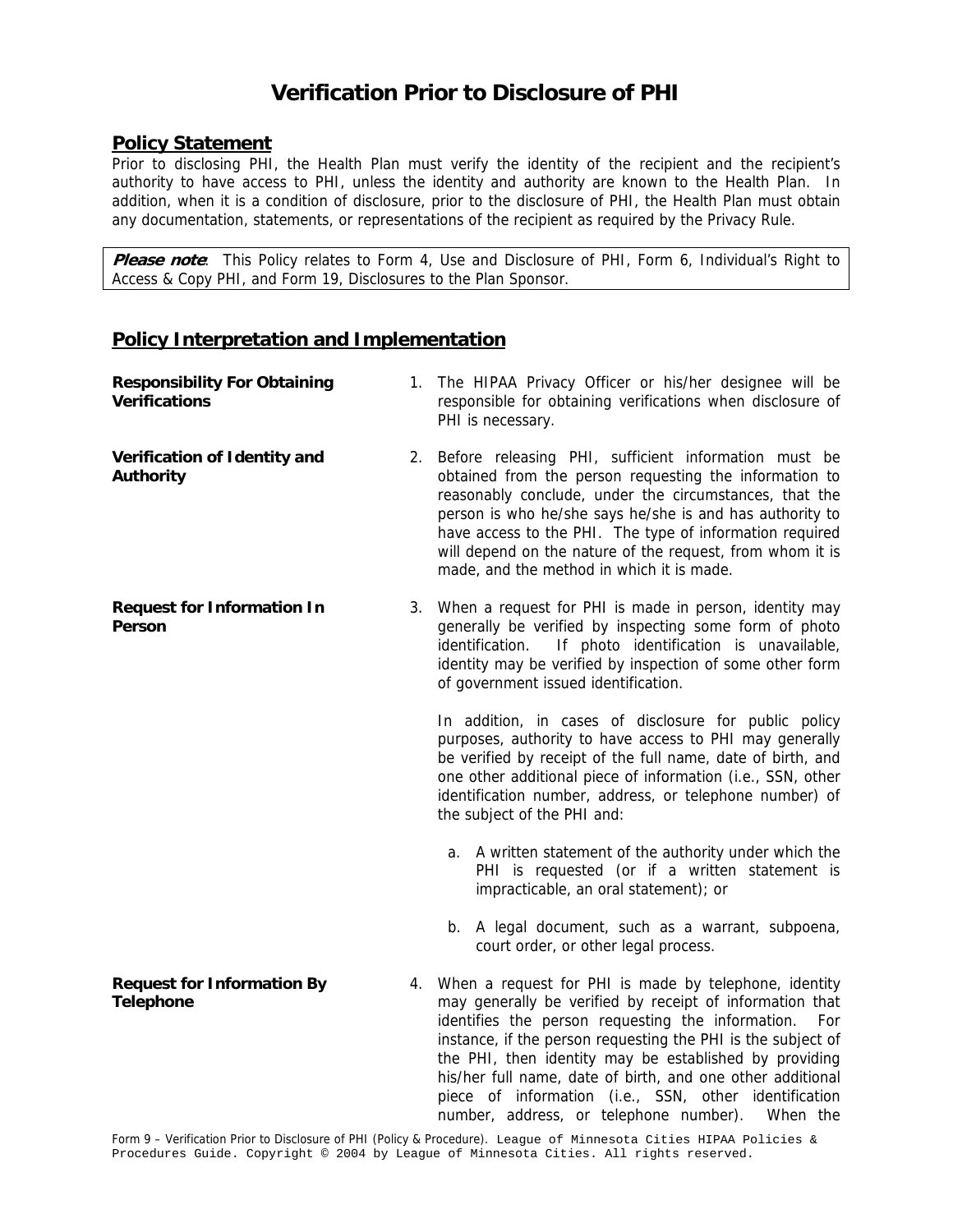person requesting the information is a third party (i.e. health care provider), identity may be established by obtaining the caller's telephone number and calling

him/her back, making sure the area code and exchange matches a listed telephone number for the company/agency. In order to verify authority to access the PHI when it is requested by someone other than the subject, obtain the full name, date of birth, and one other additional piece of information (i.e., SSN, other identification number, address, or telephone number) regarding the subject of the PHI and a statement of the authority under which the PHI is requested.

**Please note**: The Health Plan is not required to release PHI when the request for release is made by telephone.

- **Request for Information By Mail or Email** 5. If a request for PHI is received by mail, identity may generally be verified by receipt of some unique piece of information that identifies the person requesting the information or by receipt of the request in a format that tends to establish the identity of person making the request. For instance, if the person requesting the PHI is the subject of the PHI, then a written request containing the person's social security number or other unique identification number will be sufficient. When the person requesting the information is a health care provider or a public agency, receipt of the request on appropriate letterhead will be sufficient.
- **Verification of Documentation, Statements, or Representations**  6. The person verifying the documentation, statements, or representations provided by the recipient as required by the Privacy Rule may, when doing so is reasonable under the circumstances, rely on documentation, statements, and representations that, on their face, meet the applicable requirements. Such reliance will not be reasonable when information is known by the person that tends to indicate the documentation, statement, or representation is not authentic. In such situations, additional steps to verify the authenticity of the documentation, statement, or representation shall be taken.
- **Log** 7. The Health Plan will keep a log of all verifications, which will include all necessary information.
- **Record Retention 8.** A copy of all HIPAA covered information and any revisions shall be maintained for a period of at least six (6) years. Such retention may be in printed or electronic format, or both.
- **HIPAA Privacy Officer** 9. The HIPAA Privacy Officer is responsible for the development and implementation of the HIPAA policies and procedures. The HIPAA Privacy Officer is also the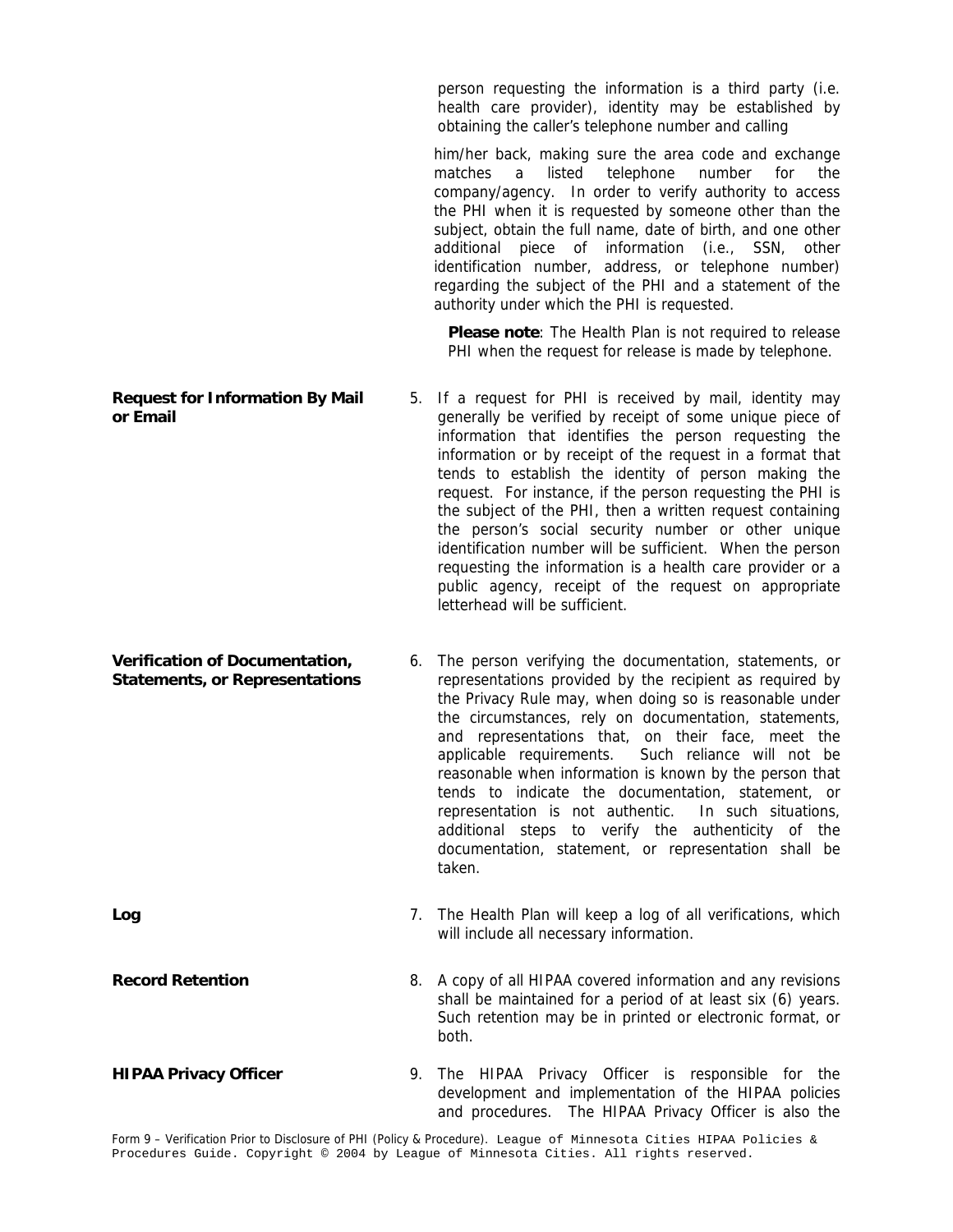contact person for any questions or complaints regarding HIPAA. Questions or concerns about HIPAA rights should be directed to the HIPAA Privacy Officer at 651-423-4411.

**Violations** 10. Violations of this policy will be subject to discipline.

**Effective Date 11. April 14, 2004.** 

**References:** 45 C.F.R. § 164.508(b)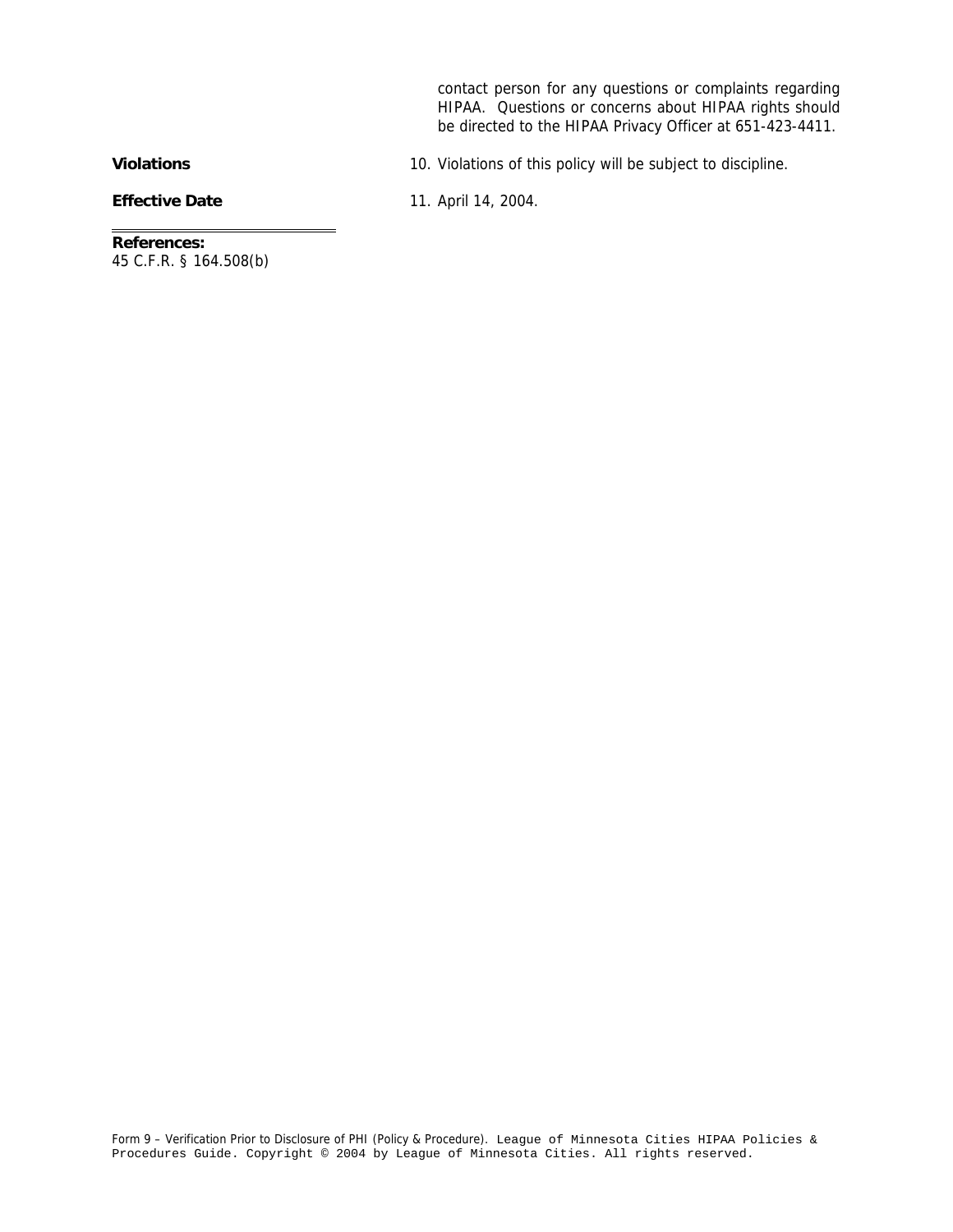# **DISCLOSURE TRACKING LOG**

**Please note**: This Administrative Form relates to the Health Plan's Policy Form 4 (Use or Disclosure of PHI), Policy Form 20 (Disclosures to Plan Sponsor), and Policy Form 9 (Verification Prior to Disclosure of PHI).

| <b>Requestor's Name &amp;</b><br><b>Address</b> | Date<br><b>Received</b> | <b>Purpose of</b><br><b>Disclosure</b> | Information<br><b>Disclosed</b> | Date<br><b>Disclosed</b> | <b>Disclosed</b><br><b>By</b> | <b>Method of</b><br>Verification |
|-------------------------------------------------|-------------------------|----------------------------------------|---------------------------------|--------------------------|-------------------------------|----------------------------------|
|                                                 |                         |                                        |                                 |                          |                               |                                  |
|                                                 |                         |                                        |                                 |                          |                               |                                  |
|                                                 |                         |                                        |                                 |                          |                               |                                  |
|                                                 |                         |                                        |                                 |                          |                               |                                  |
|                                                 |                         |                                        |                                 |                          |                               |                                  |
|                                                 |                         |                                        |                                 |                          |                               |                                  |
|                                                 |                         |                                        |                                 |                          |                               |                                  |
|                                                 |                         |                                        |                                 |                          |                               |                                  |
|                                                 |                         |                                        |                                 |                          |                               |                                  |
|                                                 |                         |                                        |                                 |                          |                               |                                  |
|                                                 |                         |                                        |                                 |                          |                               |                                  |
|                                                 |                         |                                        |                                 |                          |                               |                                  |

Form 9a – Disclosure Tracking Log (Administrative Form). League of Minnesota Cities HIPAA Policies & Procedures Guide. Copyright © 2004 by League of Minnesota Cities. All rights reserved.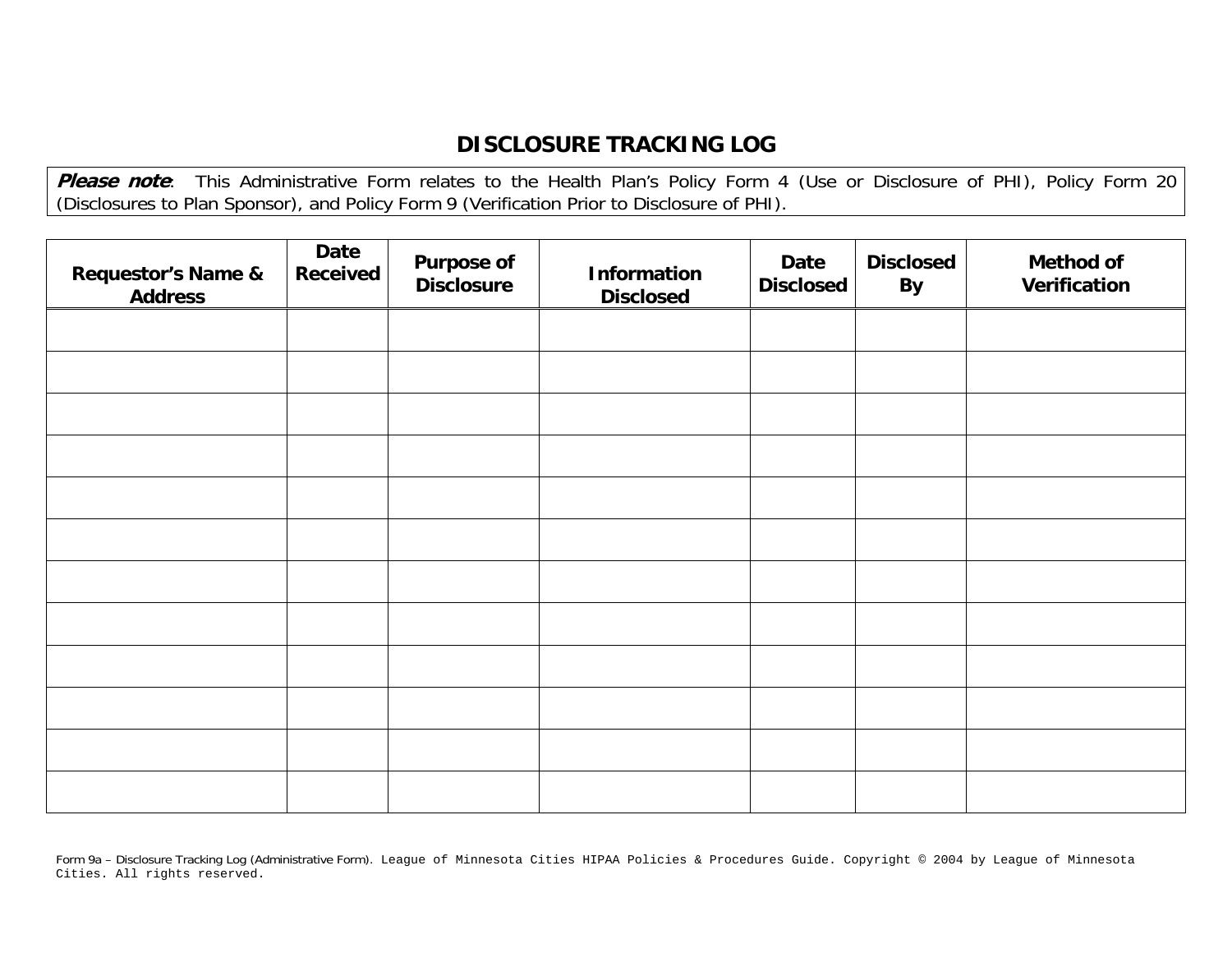## **Individual Requested Restrictions on Use or Disclosure of PHI**

### **Policy Statement**

Individuals have the right to request restrictions on uses and disclosures of protected health information (PHI) relative to treatment, payment, or health care operations (TPO).

### **Policy Interpretation and Implementation**

| <b>Request for Restriction on use</b><br>or Disclosure of PHI |    | 1. A request for restriction of use or disclosure of<br>information must be submitted in writing to the HIPAA<br>Privacy Officer. Such request must specify the type of<br>information to be included in the restriction and to<br>whom the restriction applies.                                                                                                                                                |
|---------------------------------------------------------------|----|-----------------------------------------------------------------------------------------------------------------------------------------------------------------------------------------------------------------------------------------------------------------------------------------------------------------------------------------------------------------------------------------------------------------|
|                                                               |    | 2. Upon receipt of an individual's request that a restriction<br>be placed on the use or disclosure of PHI, the HIPAA<br>Privacy Officer will:                                                                                                                                                                                                                                                                  |
|                                                               |    | Determine the reasonableness of the request<br>a.<br>based on the administrative capability of the<br>Health Plan to comply with such request;                                                                                                                                                                                                                                                                  |
|                                                               |    | b.<br>Identify the means and location the individual<br>wishes the information to be communicated; and                                                                                                                                                                                                                                                                                                          |
|                                                               |    | Notify the individual whether or not the Health<br>C.<br>Plan agrees to the restriction within sixty (60)<br>days of the date of such request unless an<br>extension is necessary. Such extension will not<br>exceed thirty (30) days.                                                                                                                                                                          |
| <b>Exceptions to Restrictions</b>                             |    | 3. Should the Health Plan agree to the restriction, the<br>Health Plan and its business associates will honor such<br>request except when:                                                                                                                                                                                                                                                                      |
|                                                               |    | The restriction is terminated by the Health Plan or<br>a.<br>the individual, and/or                                                                                                                                                                                                                                                                                                                             |
|                                                               |    | There is an emergency treatment situation.<br>b.                                                                                                                                                                                                                                                                                                                                                                |
|                                                               |    | The HIPAA Privacy Officer will be responsible for<br>notifying any impacted business associates.                                                                                                                                                                                                                                                                                                                |
| <b>Emergency Treatment</b>                                    | 4. | When emergency treatment is necessary, the provider of<br>the treatment may not use or disclose PHI or<br>information which a restriction has been placed, except<br>for what is necessary to provide appropriate emergency<br>care for the individual. The emergency health treatment<br>provider may not further disclose the restricted<br>information beyond what is needed for the emergency<br>treatment. |

#### **Termination of a Restriction 5.** The Health Plan may terminate a restriction:

Form 10 – Individual Requested Restrictions on Use or Disclosure of PHI (Policy & Procedure). League of Minnesota Cities HIPAA Policies & Procedures Guide. Copyright © 2004 by League of Minnesota Cities. All rights reserved.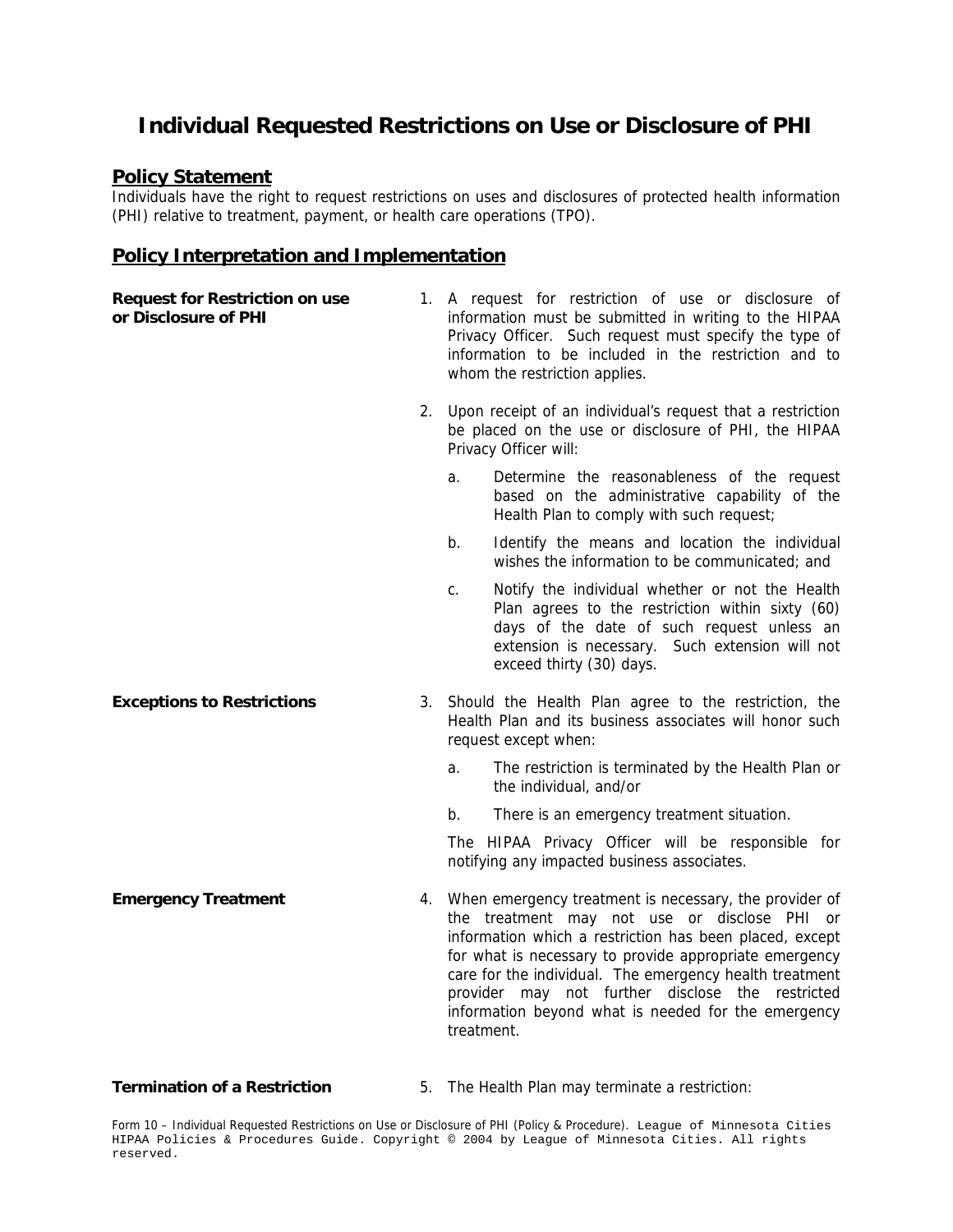|                              |    | When the individual requests the termination;<br>a.<br>and/or                                                                                                                                                                                                                                                                                           |
|------------------------------|----|---------------------------------------------------------------------------------------------------------------------------------------------------------------------------------------------------------------------------------------------------------------------------------------------------------------------------------------------------------|
|                              |    | When the Health Plan informs the individual of<br>b <sub>1</sub><br>the termination.                                                                                                                                                                                                                                                                    |
| <b>Termination Notices</b>   |    | 6. Termination notices must be in writing and must indicate<br>the effective date such termination and the reason(s) for<br>such termination.                                                                                                                                                                                                           |
| <b>Record Retention</b>      |    | 7. A copy of all HIPAA covered information and any<br>revisions shall be maintained for a period of at least six<br>(6) years. Such retention may be in printed or electronic<br>format, or both.                                                                                                                                                       |
| <b>HIPAA Privacy Officer</b> | 8. | The HIPAA Privacy Officer is responsible for the<br>development and implementation of the HIPAA policies<br>and procedures. The HIPAA Privacy Officer is also the<br>contact person for any questions or complaints<br>regarding HIPAA. Questions or concerns about HIPAA<br>rights should be directed to the HIPAA Privacy Officer at<br>651-423-4411. |
| <b>Violations</b>            |    | 9. Violations of this policy will be subject to discipline.                                                                                                                                                                                                                                                                                             |
| <b>Effective Date</b>        |    | 10. April 14, 2004.                                                                                                                                                                                                                                                                                                                                     |
| <b>References:</b>           |    |                                                                                                                                                                                                                                                                                                                                                         |

45 C.F.R. § 164.522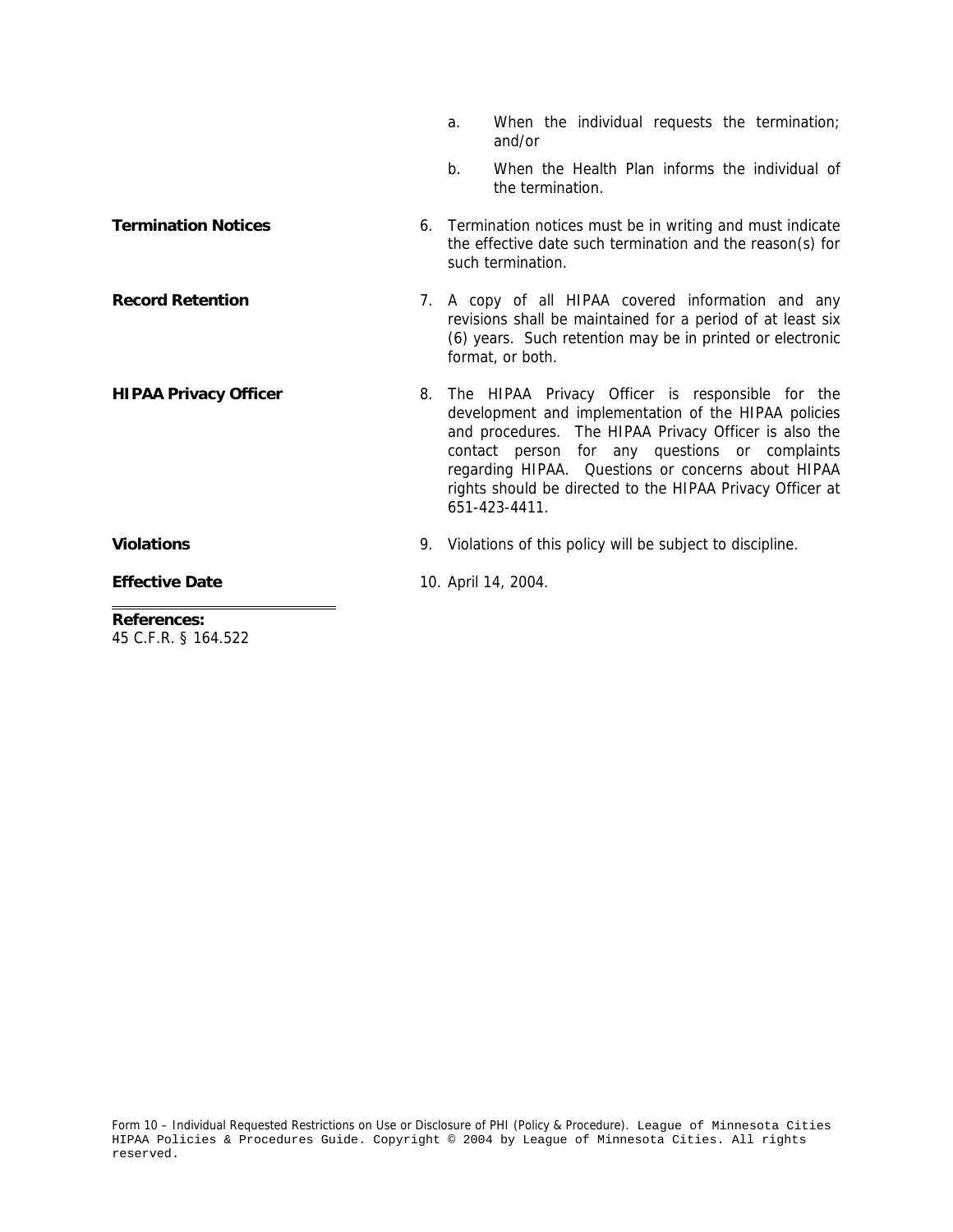## **REQUEST TO RESTRICT CERTAIN USES AND DISCLOSURES**

**Please note**:This Administrative Form relates to the Health Plan's Form 10, Individual Requested Restrictions on Use or Disclosure of PHI.

You have a right to request the Health Plan restrict:

- Uses or disclosures of your protected health information ("PHI") in carrying out payment or health care operations activities.
- Disclosures to family members or friends involved in your health care or payment relating to your health care.

Use this form to request such a restriction. **THE HEALTH PLAN IS NOT REQUIRED TO COMPLY WITH YOUR RESTRICTION REQUEST.** 

**IMPORTANT**: IF YOU BELIEVE YOU WILL BE ENDANGERED IF YOUR PHI IS DISCLOSED THROUGH A COMMUNICATION WE MIGHT MAKE TO YOU OR SOMEONE IN YOUR HOUSEHOLD, PLEASE SUBMIT THE FORM ENTITLED "REQUEST FOR CONFIDENTIAL COMMUNICATION." Please submit this form to**: Privacy Officer, City of Rosemount, 2875 145th Street West, Rosemount, MN 55068**

| Your name:            |  |
|-----------------------|--|
| <b>Address:</b>       |  |
| Daytime phone number: |  |

#### **Please select one:**

- \_\_\_ I participate in or am covered under the Health Plan **[City of Rosemount].**
- I am the personal representative of an individual participating in or covered under the Health Plan (please attach completed Designation of Personal Representative form).
- I request the Health Plan to restrict its uses or disclosures of my PHI for purposes of payment or health care operations. Specifically, I request the following restrictions (describe):

(If more space needed, please attach separate sheet)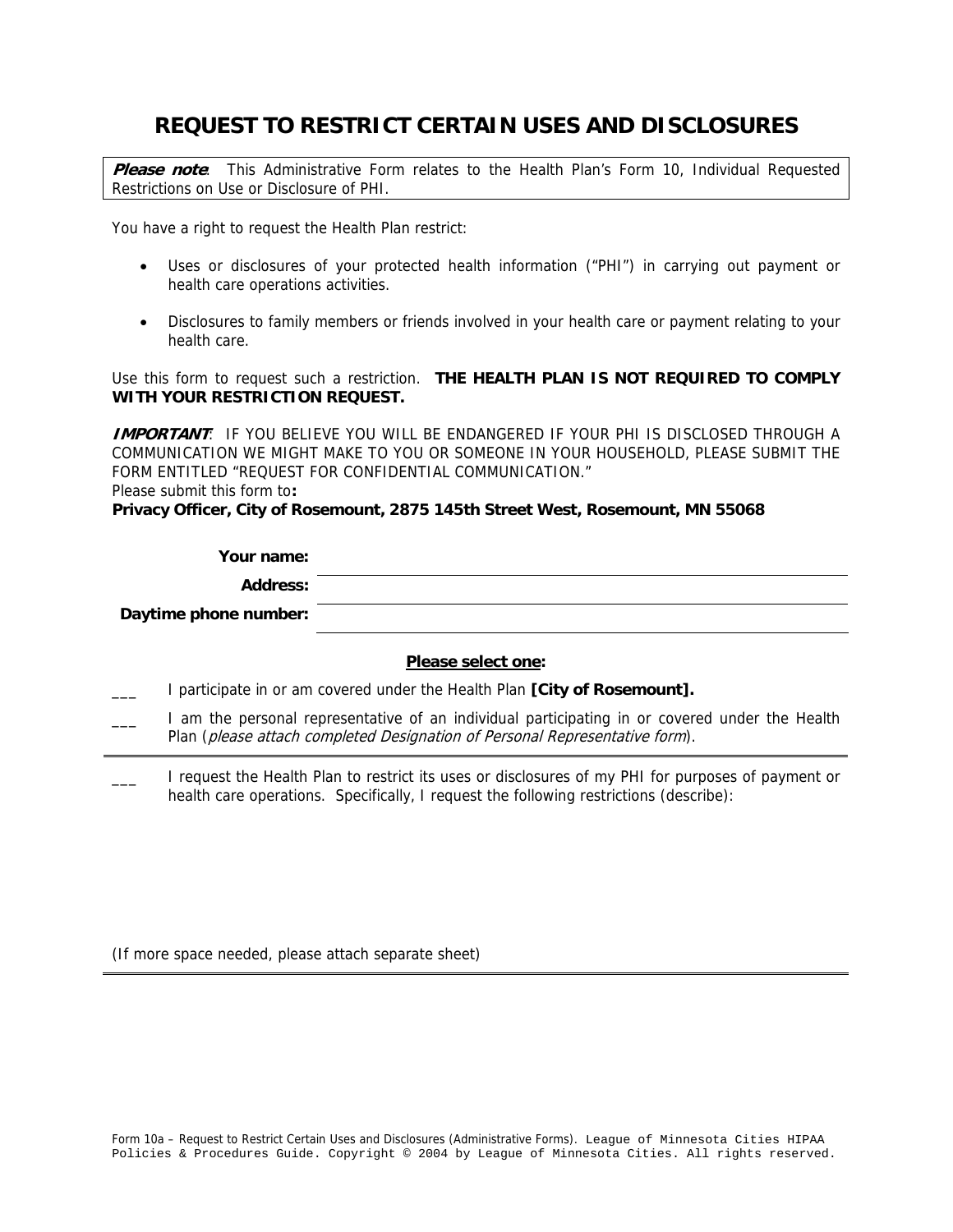I request the Health Plan to not make disclosures to the following family members or friends who may be involved in my health care or payment with respect to my health care (list names):

(If more space needed, please attach separate sheet)

#### **Please Read Carefully and Sign**

I understand that the Health Plan is not required to agree to my requested restriction. I also understand that if the Health Plan agrees to the requested restriction, it may stop doing so prospectively so long as it informs me that the restriction is removed.

\_\_\_\_\_\_\_\_\_\_\_\_\_\_\_\_\_\_\_\_\_\_\_\_\_\_\_\_\_\_\_\_\_\_\_\_\_\_\_\_ \_\_\_\_\_\_\_\_\_\_\_\_\_\_\_\_\_\_\_\_\_\_\_\_\_\_

Signature Date Date Communications and Date Date

For office use only: Received by: Date: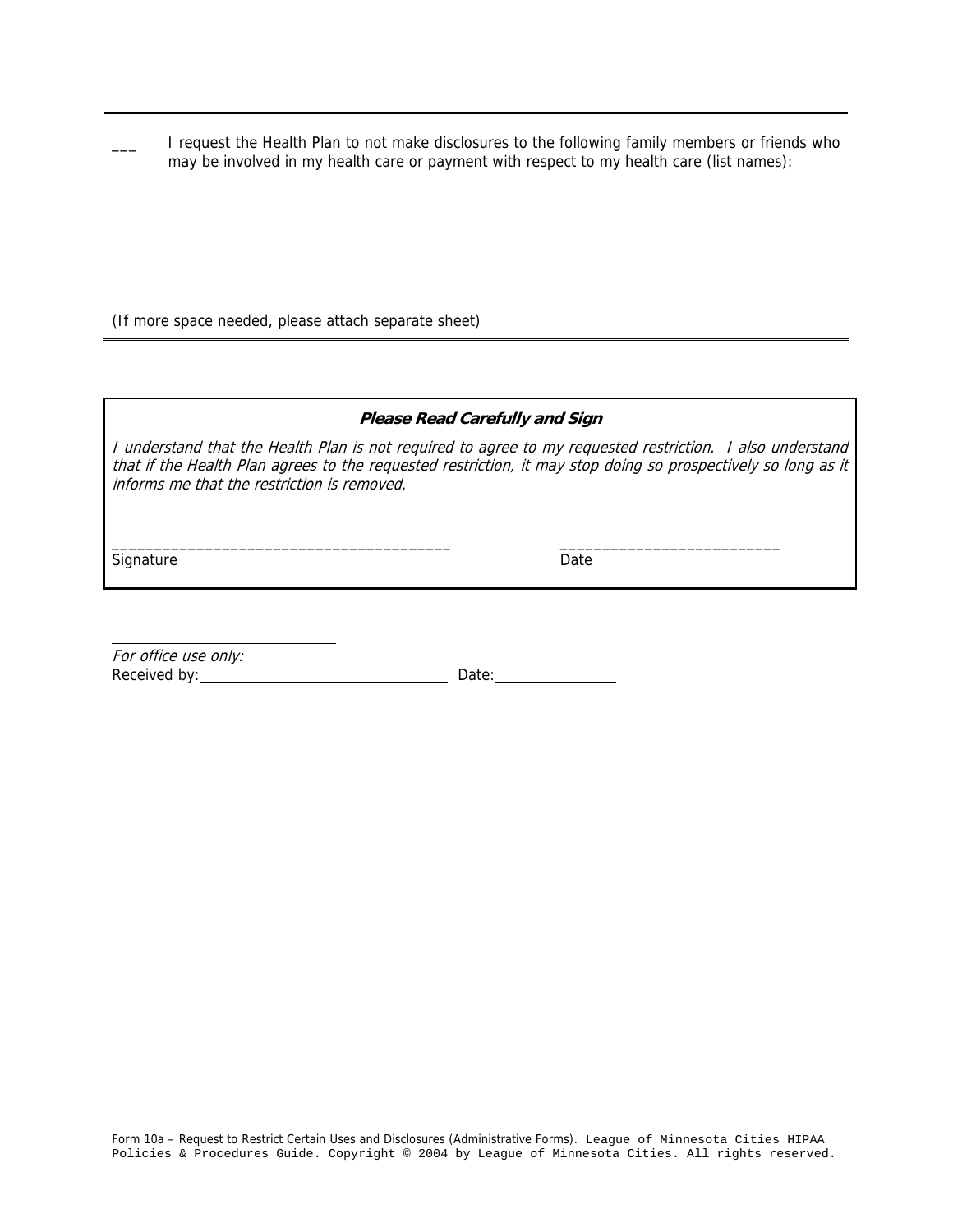## **RESPONSE TO REQUEST TO RESTRICT CERTAIN USES AND DISCLOSURES**

Please note: This Administrative Form relates to the Health Plan's Policy Form 10, Individual Requested Restrictions on Use or Disclosure of PHI.

#### Dear **[participant, beneficiary, or personal representative]**:

We received your request that we restrict certain uses and disclosures of your protected health information ("PHI"). As you know, the law does not require us to agree to your requested restriction.

- We **will not** be able to agree to your restriction. However, if you believe you will be endangered if your PHI is disclosed through a communication we might make to you or someone in your household, please submit the form entitled "Request For Confidential Communication."
- We will agree to restrict uses and disclosures of your PHI as you requested. Specifically, **[describe uses and disclosures that will not be made, including specifically the names of family members/friends to whom disclosures will not be made.]**

**Please note** that we may remove this restriction prospectively at any time upon providing notice to you.

**Please call us at 651-423-4411 if you have any questions.**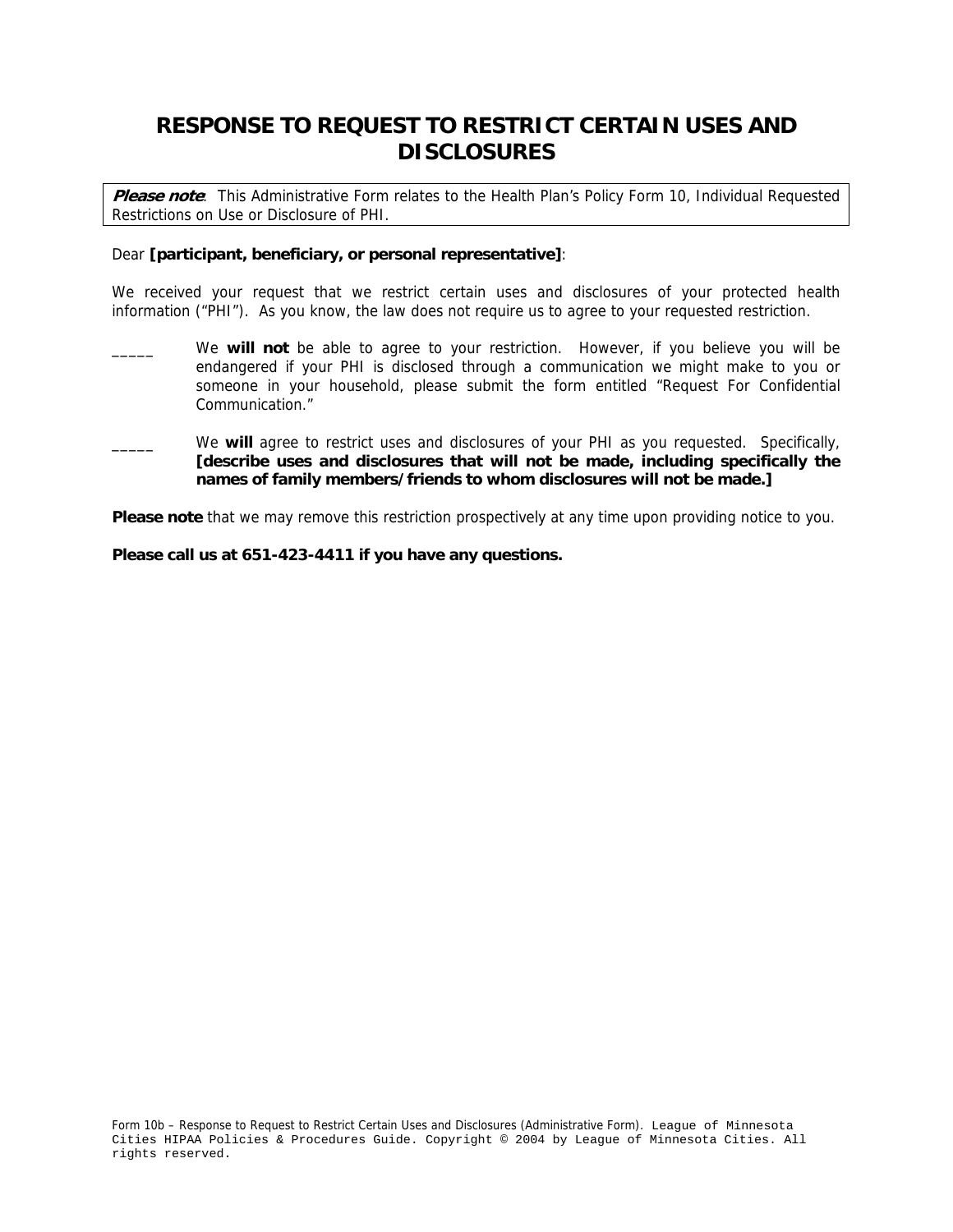## **Individual Requested Restrictions on Confidential Communications**

### **Policy Statement**

Individuals have the right to request an alternate means of communication of the individual's protected health information (PHI) from the Health Plan to the individual. The restrictions apply only to communications to the individual by the Health Plan or communications that would otherwise go to the subscriber of the policy under which the individual has coverage. The effect of this is to ensure a family member who is not the subscriber can receive communications of PHI at the individual's workplace or other alternate address or phone number, so that other family members are unaware of the information.

### **Policy Interpretation and Implementation**

| <b>Request for Confidential</b><br><b>Communications</b> | individual.   | 1. A request for confidential communications must be<br>submitted in writing to the HIPAA Privacy Officer. Such<br>request must specify the type of information to be<br>covered by the confidential communication's restriction,<br>and to whom the restriction applies, the alternate<br>address or other method of contact requested, and how<br>payment will be handled (if applicable). The Health Plan<br>may require evidence that if the information is disclosed<br>other than the manner requested it could endanger the |
|----------------------------------------------------------|---------------|------------------------------------------------------------------------------------------------------------------------------------------------------------------------------------------------------------------------------------------------------------------------------------------------------------------------------------------------------------------------------------------------------------------------------------------------------------------------------------------------------------------------------------|
| <b>Consideration of Request</b>                          | Officer will: | 2. Upon receipt of an individual's written request for<br>confidential communications of PHI, the HIPAA Privacy                                                                                                                                                                                                                                                                                                                                                                                                                    |
|                                                          | a.            | Determine the reasonableness of the request<br>based on the administrative capability of the<br>Health Plan to comply with such request;                                                                                                                                                                                                                                                                                                                                                                                           |
|                                                          | $b$ .         | The determination of reasonableness will not<br>include an evaluation of the merits of the<br>individual's reason for making the request;                                                                                                                                                                                                                                                                                                                                                                                          |
|                                                          | C.            | Identify the alternate means by and/or location to<br>which the individual requests the information to<br>be communicated and how payment will be<br>handled; and                                                                                                                                                                                                                                                                                                                                                                  |
|                                                          | d.            | Notify the individual whether or not the Health<br>Plan agrees to the request within sixty (60) days                                                                                                                                                                                                                                                                                                                                                                                                                               |

of the date such request was received unless an extension is necessary. Such extension shall not

exceed thirty (30) days.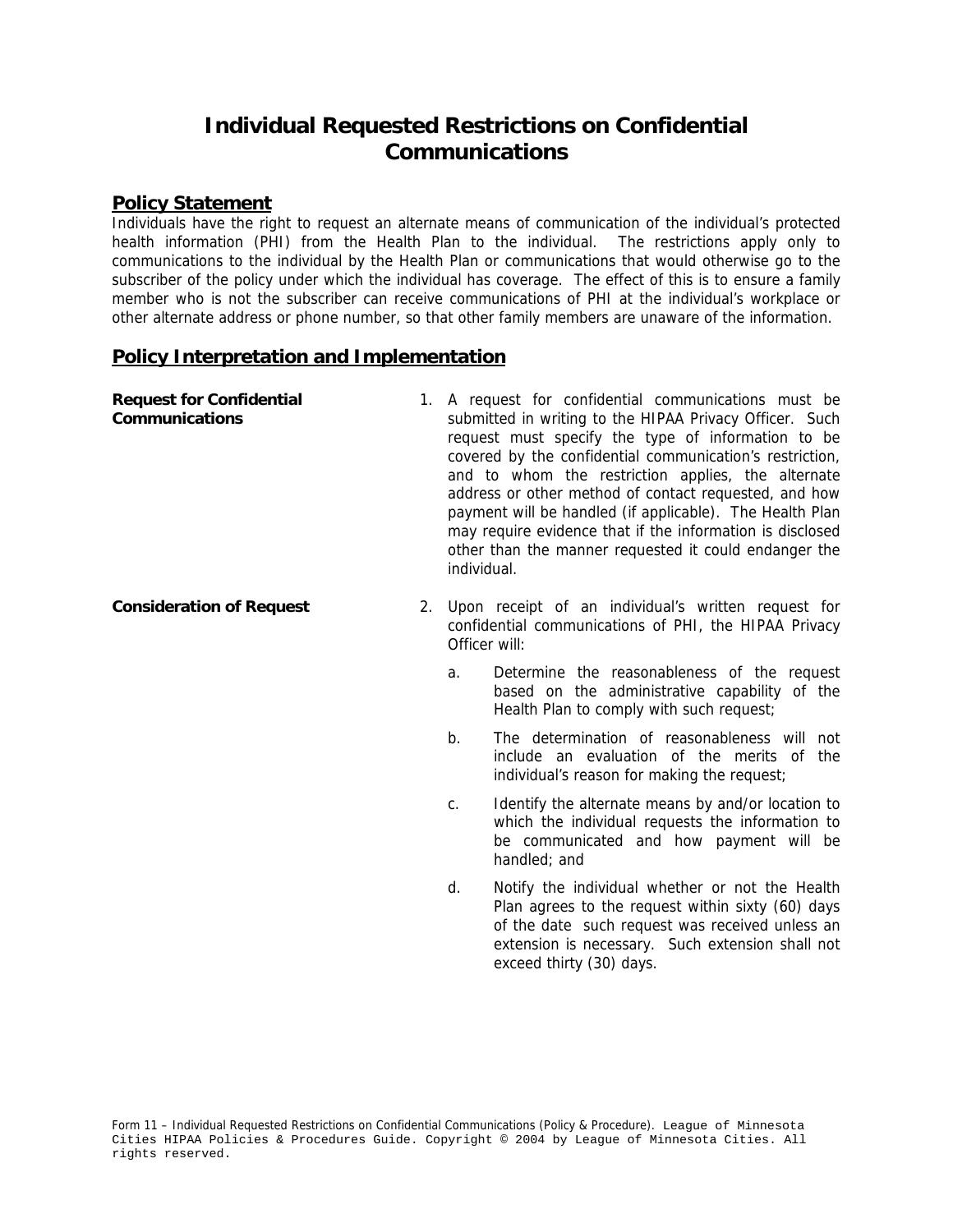| <b>Exceptions to confidential</b><br>communications  |    | 3. Should the Health Plan agree to the confidential<br>communications, the Health Plan and its business<br>associates will honor such request except when the<br>confidential communication request is terminated by the<br>Health Plan or the individual. The HIPAA Privacy Officer<br>will be responsible for notifying any impacted business<br>associates.             |
|------------------------------------------------------|----|----------------------------------------------------------------------------------------------------------------------------------------------------------------------------------------------------------------------------------------------------------------------------------------------------------------------------------------------------------------------------|
| <b>Termination of confidential</b><br>communications | 4. | Health<br>confidential<br>The<br>Plan<br>terminate<br>may<br>communications:                                                                                                                                                                                                                                                                                               |
|                                                      |    | When the individual requests the termination;<br>a.<br>and/or                                                                                                                                                                                                                                                                                                              |
|                                                      |    | b.<br>When the Health Plan informs the individual of<br>the termination.                                                                                                                                                                                                                                                                                                   |
| <b>Termination Notices</b>                           | 5. | Termination notices must be in writing and must indicate<br>the date such termination is to become effective and the<br>reason(s) for such termination. The termination notice<br>must be provided before the effective date of the<br>termination notice. A copy of the termination notice<br>must be filed in the individual's records maintained for<br>HIPAA purposes. |
| <b>Record Retention</b>                              |    | 6. A copy of all HIPAA covered information and any<br>revisions shall be maintained for a period of at least six<br>(6) years. Such retention may be in printed or electronic<br>format, or both.                                                                                                                                                                          |
| <b>HIPAA Privacy Officer</b>                         |    | 7. The HIPAA Privacy Officer is responsible for the<br>development and implementation of the HIPAA policies<br>and procedures. The HIPAA Privacy Officer is also the<br>contact person for any questions or complaints<br>regarding HIPAA. Questions or concerns about HIPAA<br>rights should be directed to the HIPAA Privacy Officer at<br>651-423-4411.                 |
| <b>Violations</b>                                    | 8. | Violations of this policy will be subject to discipline.                                                                                                                                                                                                                                                                                                                   |
| <b>Effective Date</b>                                |    | 9. April 14, 2004.                                                                                                                                                                                                                                                                                                                                                         |

**References:**  45 C.F.R. § 164.522(b)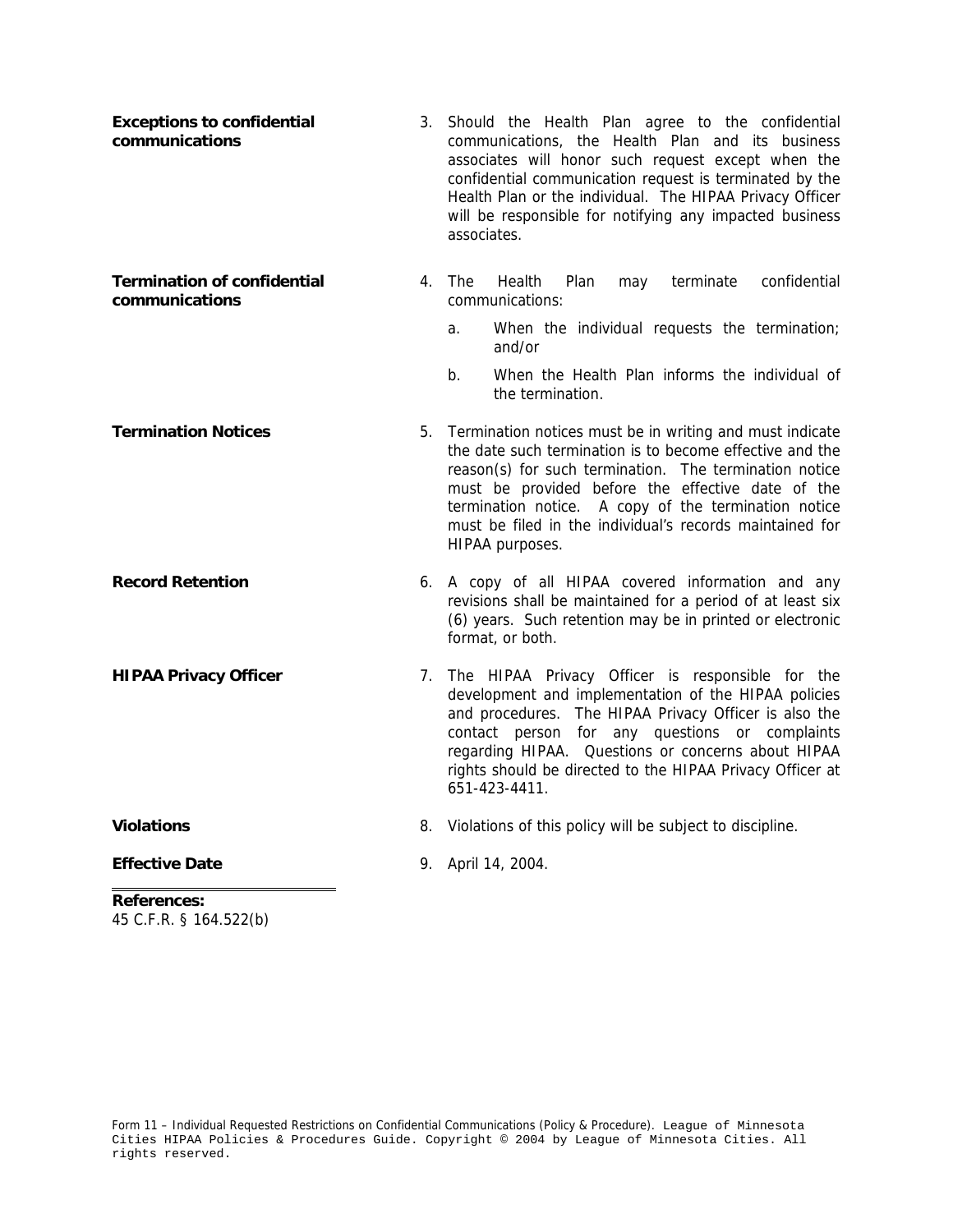# **REQUEST FOR CONFIDENTIAL COMMUNICATIONS**

**Please note**:This Administrative Form relates to the Health Plan's Policy Form 11, Individual Requested Restrictions on Confidential Communications.

You have a right to request that the Health Plan provide alternative means or alternative locations for you to receive communications of your protected health information ("PHI"). We must agree to your request for a confidential communication **only** if (1) you provide a reasonable alternative means or locations for the communication, and (2) you believe that a disclosure of the information could endanger you. Please submit this form to**:** 

**Privacy Officer, City of Rosemount, 2875 145th Street West, Rosemount, MN 55068**

| Your Name:            |  |
|-----------------------|--|
| <b>Address:</b>       |  |
| Daytime phone number: |  |

#### **Please select one:**

- \_\_\_ I participate in or am covered under the Health Plan **[City of Rosemount]**.
- I am the personal representative of an individual participating in or covered under the Health Plan **[City of Rosemount]** (please attach completed Designation of Personal Representative form).

My request for confidential communications from the Health Plan applies to the following types of communications (list):

(If more space is needed, please attach a separate sheet)

The communications identified above should be made to me in the following manner (please provide an alternative address, telephone number, or e-mail address):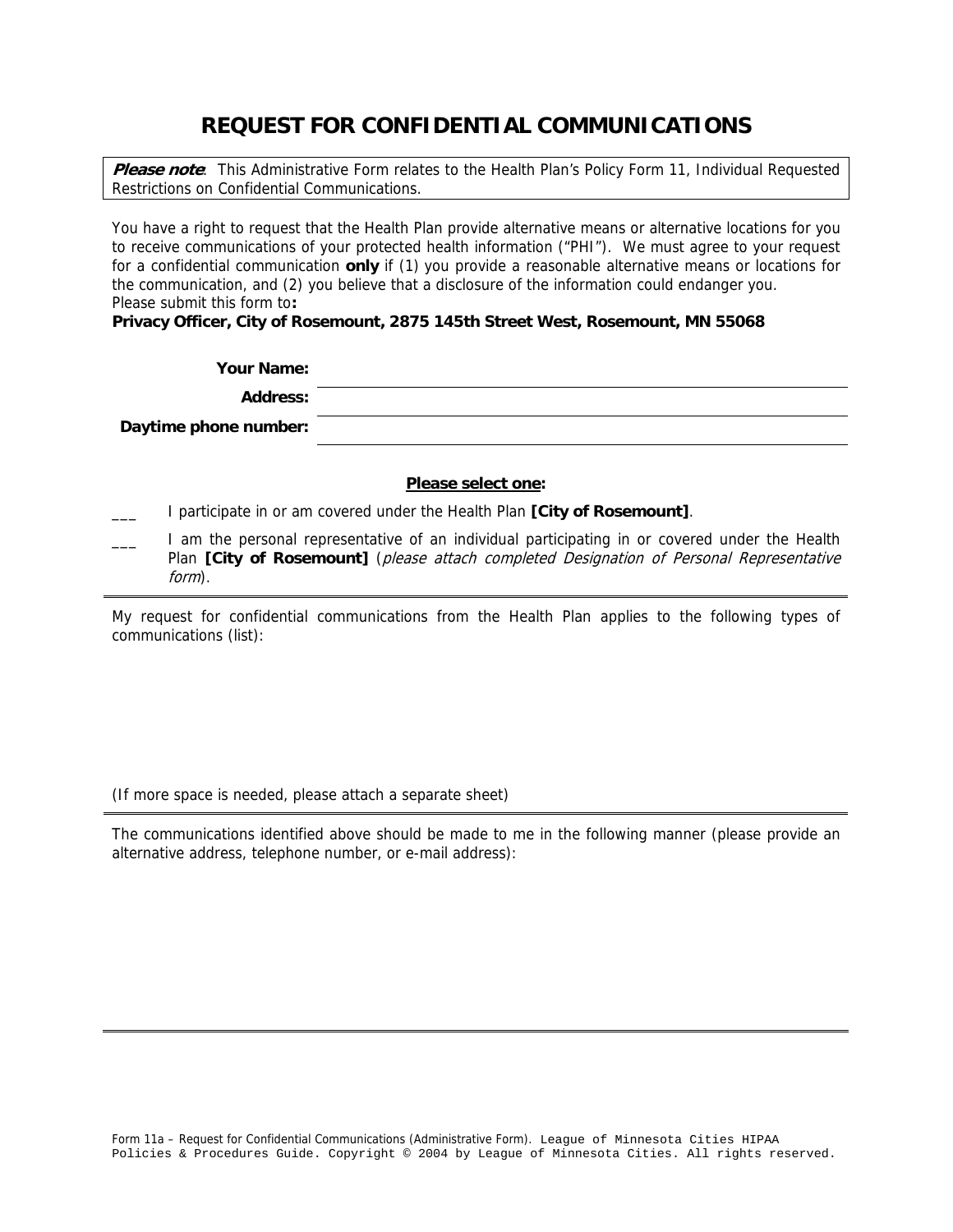#### **Please Read Carefully and Sign**

I believe that disclosure of my PHI in the communications described above could endanger me. I understand that the Health Plan is not required to agree to my request for a confidential communication if I do not provide a reasonable alternative means for the communications or if I do not believe that the disclosure of information in the communication will endanger me.

Signature Date

 For office use only: Received by: Date:

\_\_\_\_\_\_\_\_\_\_\_\_\_\_\_\_\_\_\_\_\_\_\_\_\_\_\_\_\_\_\_\_\_\_ \_\_\_\_\_\_\_\_\_\_\_\_\_\_\_\_\_\_\_\_\_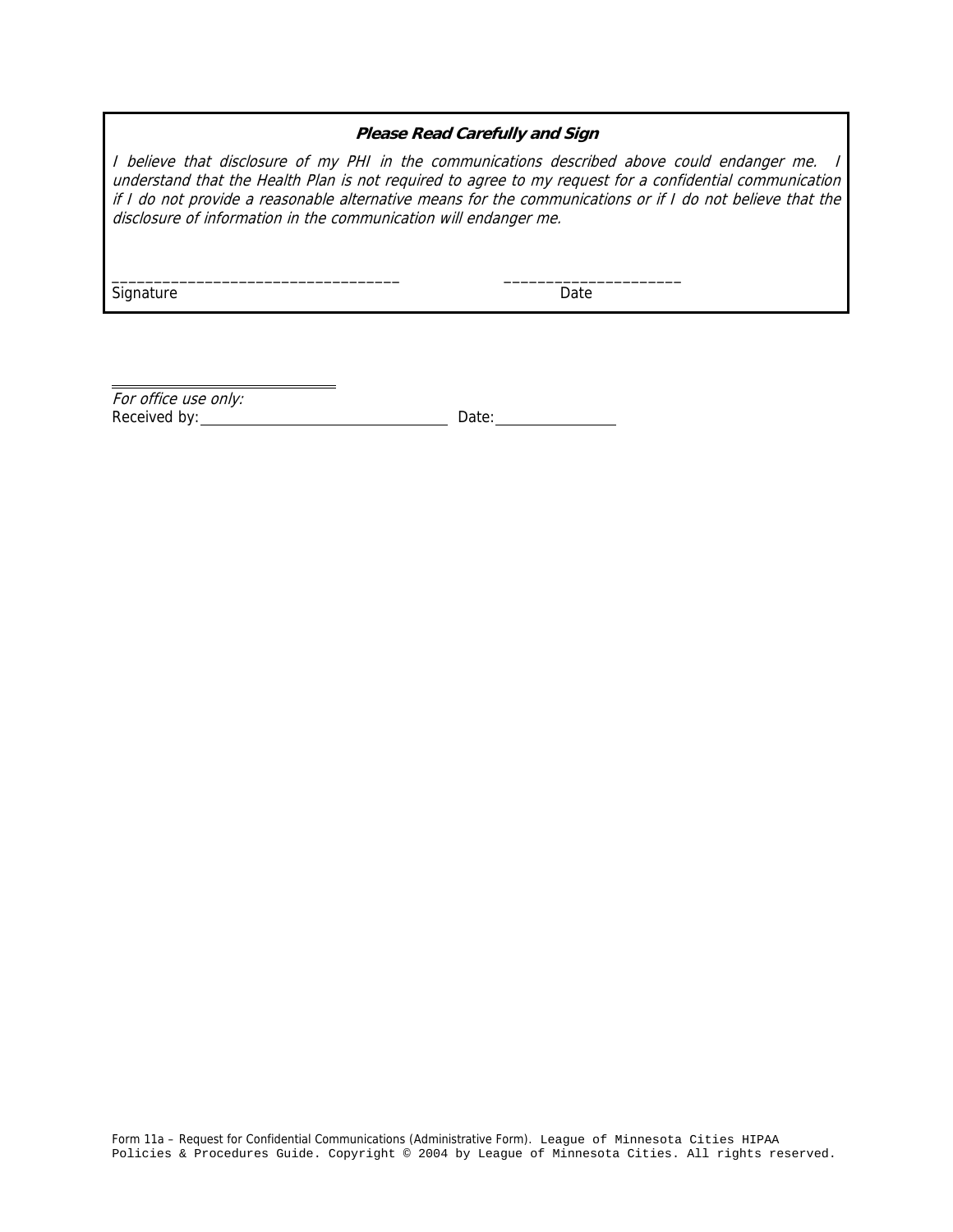# **RESTRICTED USES AND CONFIDENTIAL COMMUNICATION REQUEST TRACKING LOG**

**Please note**: This Administrative Form relates to the Health Plan's Policy Form 10 (Individual Requested Restrictions on Use or Disclosure of PHI) and Policy Form 11 (Individual Requested Restrictions on Confidential Communications).

| Requestor | Date Rec'd | <b>Restricted</b><br><b>Use</b> | Confidential<br>communication | <b>Request</b><br>Granted | Communicated<br>to Business<br><b>Associates</b> | <b>Comments</b> |
|-----------|------------|---------------------------------|-------------------------------|---------------------------|--------------------------------------------------|-----------------|
|           |            |                                 |                               |                           |                                                  |                 |
|           |            |                                 |                               |                           |                                                  |                 |
|           |            |                                 |                               |                           |                                                  |                 |
|           |            |                                 |                               |                           |                                                  |                 |
|           |            |                                 |                               |                           |                                                  |                 |
|           |            |                                 |                               |                           |                                                  |                 |
|           |            |                                 |                               |                           |                                                  |                 |
|           |            |                                 |                               |                           |                                                  |                 |
|           |            |                                 |                               |                           |                                                  |                 |
|           |            |                                 |                               |                           |                                                  |                 |
|           |            |                                 |                               |                           |                                                  |                 |
|           |            |                                 |                               |                           |                                                  |                 |

Form 11b – Restricted Uses and Confidential Communication Request Tracking Log (Administrative Form). League of Minnesota Cities HIPAA Policies & Procedures Guide. Copyright © 2004 by League of Minnesota Cities. All rights reserved.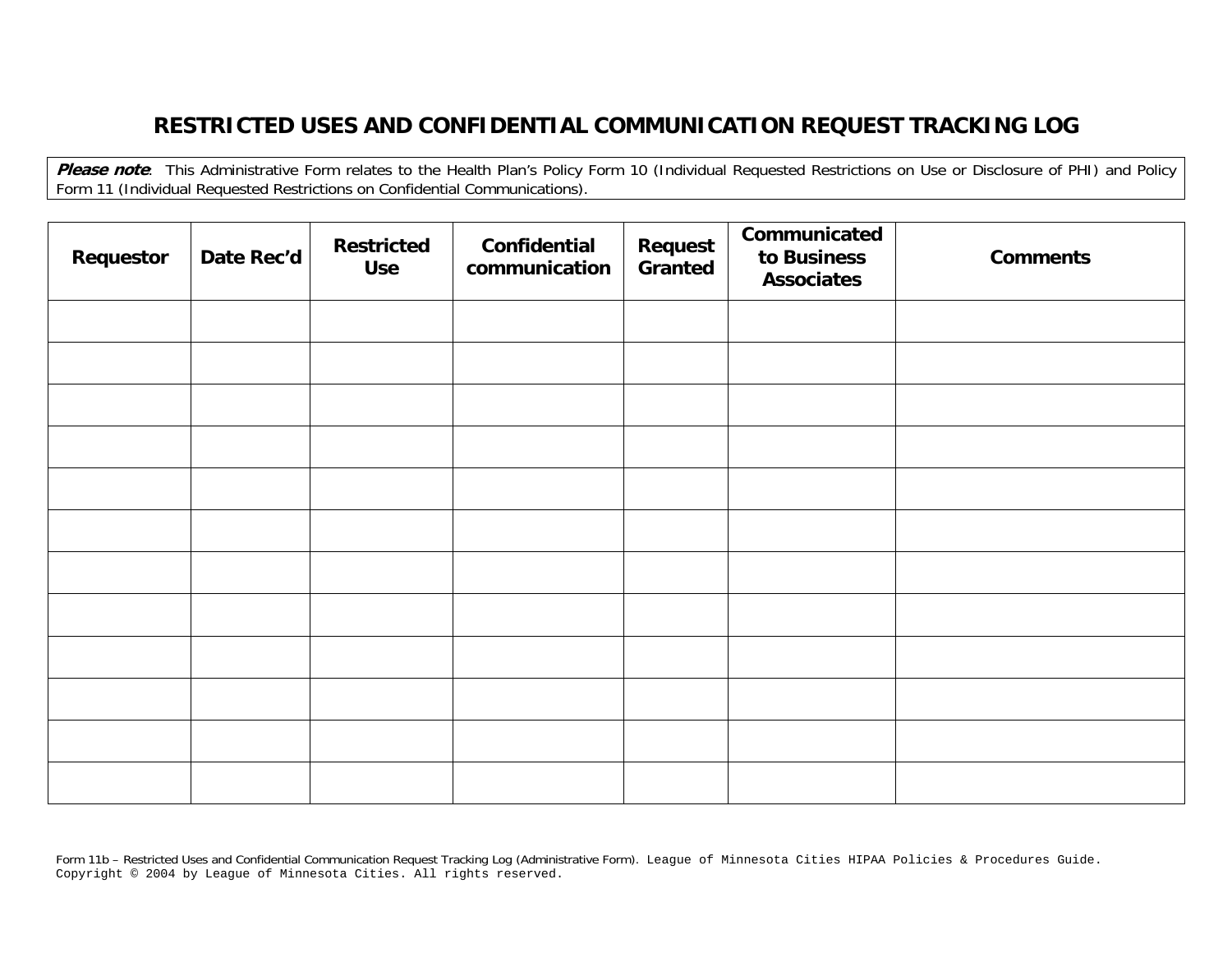# **Privacy Complaint Procedure**

### **Policy Statement**

Individuals, family members, employees, the general public, or business associates have the right to file complaints regarding Health Plan policies, procedures, or practices relative to the access, use, or disclosure of protected health information (PHI).

### **Policy Interpretation and Implementation**

| <b>Designation of Person to</b><br><b>Receive Complaints</b> | 1. The HIPAA Privacy Officer has been designated as the<br>individual responsible for receiving, processing, and<br>investigating all privacy related complaints. The HIPAA<br>Privacy Officer may in turn designate employees in<br>particular areas to assist.                                                                                                                                                         |
|--------------------------------------------------------------|--------------------------------------------------------------------------------------------------------------------------------------------------------------------------------------------------------------------------------------------------------------------------------------------------------------------------------------------------------------------------------------------------------------------------|
| <b>Filing of Privacy Complaints</b>                          | 2. Any<br>individual,<br>representative, family<br>member,<br>employee, business associate, visitor, or the general<br>public may file a grievance or complaint regarding<br>Health Plan privacy practices (e.g., denial of access to<br>PHI, amendment of health records, problems with<br>business associates, HIPAA policy and procedure<br>violations, etc.) without fear or reprisal or retaliation in<br>any form. |
| <b>Submitted Complaints</b>                                  | 3. Complaints should be submitted to the HIPAA Privacy<br>Officer in writing.                                                                                                                                                                                                                                                                                                                                            |
| <b>Investigation Process</b>                                 | 4. The HIPAA Privacy Officer or his/her designee will begin<br>an investigation into allegations within five (5) working<br>days of the receipt of the complaint.                                                                                                                                                                                                                                                        |
| <b>Results of Investigation</b>                              | 5. A written report of the findings of the investigation will<br>be provided to the individual filing the complaint within<br>thirty (30) days of receiving such complaint unless an<br>extension is necessary to complete the investigation.<br>Such extension may not exceed thirty (30) days.                                                                                                                         |
| <b>Dissatisfaction of</b><br><b>Investigation/Resolution</b> | 6. Should the individual not be satisfied with the result of<br>the investigation, or the recommended resolution(s),<br>he/she may file a complaint with the Secretary of Health<br>and Human Services (HHS).                                                                                                                                                                                                            |
| <b>Filing Complaints with the</b><br><b>Secretary of HHS</b> | 7. Complaints may be filed directly with the Secretary of<br>HHS. Such complaints must be in writing, identify the<br>Health Plan, and must describe the violation.<br>Complaints must be filed within one-hundred eighty<br>(180) days of the complainant learning of the alleged<br>violation or should have been aware of the alleged<br>violation.                                                                   |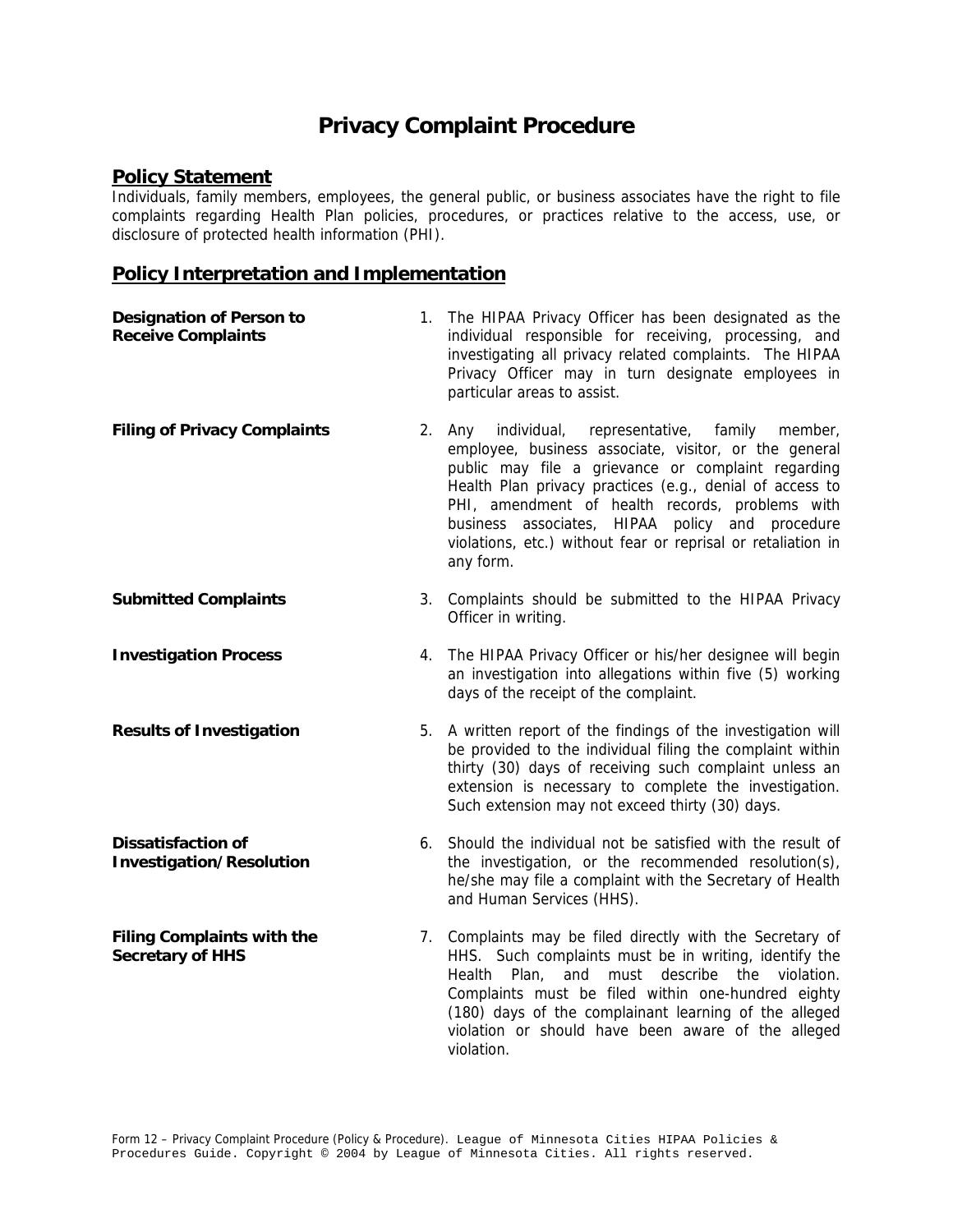| <b>Address of Secretary of HHS</b> | 8. The address of the Secretary of HHS is located in the<br>Notice of Privacy Practices (NPP) and/or made available<br>to individuals. Persons may also obtain the address<br>from the HIPAA Privacy Officer.                                                                                                                                               |
|------------------------------------|-------------------------------------------------------------------------------------------------------------------------------------------------------------------------------------------------------------------------------------------------------------------------------------------------------------------------------------------------------------|
| <b>Retention of Complaints Log</b> | 9. The HIPAA Privacy Officer or his/her designee will<br>maintain a log of all complaints received. Copies of all<br>complaints, their disposition and resolutions, and our<br>complaint log will be maintained for a period of at least<br>six (6) years from the date such complaint was received.                                                        |
| <b>Record Retention</b>            | 10. A copy of all HIPAA covered information and any<br>revisions shall be maintained for a period of at least six<br>(6) years. Such retention may be in printed or electronic<br>format, or both.                                                                                                                                                          |
| <b>HIPAA Privacy Officer</b>       | 11. The HIPAA Privacy Officer is responsible for the<br>development and implementation of the HIPAA policies<br>and procedures. The HIPAA Privacy Officer is also the<br>contact person for any questions or complaints<br>regarding HIPAA. Questions or concerns about HIPAA<br>rights should be directed to the HIPAA Privacy Officer at<br>651-423-4411. |
| <b>Violations</b>                  | 12. Violations of this policy will be subject to discipline.                                                                                                                                                                                                                                                                                                |
| <b>Effective Date</b>              | 13. April 14, 2004.                                                                                                                                                                                                                                                                                                                                         |
| <b>References:</b>                 |                                                                                                                                                                                                                                                                                                                                                             |

45 C.F.R. § 164.530(d)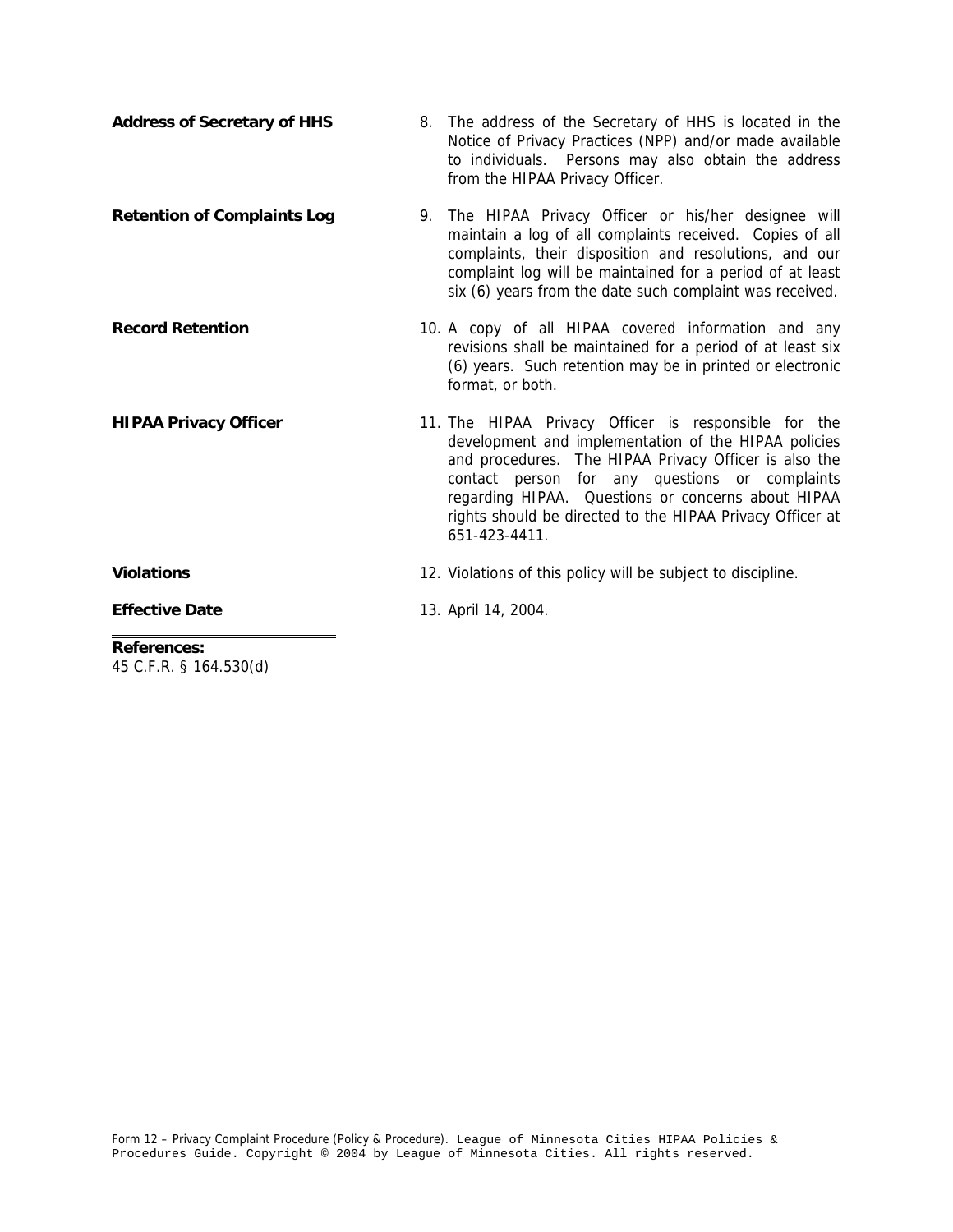### **PRIVACY COMPLAINT FORM**

**Please note**:This Administrative Form relates to the Health Plan's Policy Form 12, Privacy Complaint Procedure.

You have a right to file a complaint about the Health Plan's privacy practices or the Health Plan's compliance with the Notice of Privacy Practices, Privacy Policies and Procedures, or the federal Privacy Rule. The Health Plan will not require you to waive any right you may have under the federal Privacy Rule to file your complaint, nor will filing your complaint adversely affect your enrollment in the Health Plan, your eligibility for benefits under the Health Plan, or payment of your claims under the Health Plan.

#### Please submit this form to: **Privacy Officer, City of Rosemount, 2875 145th Street West, Rosemount, MN 55068**

| <b>Address:</b><br>Daytime phone number:<br>Please provide a concise statement of your complaint: |                                                                                                                |
|---------------------------------------------------------------------------------------------------|----------------------------------------------------------------------------------------------------------------|
|                                                                                                   |                                                                                                                |
|                                                                                                   |                                                                                                                |
|                                                                                                   |                                                                                                                |
|                                                                                                   |                                                                                                                |
|                                                                                                   |                                                                                                                |
|                                                                                                   |                                                                                                                |
|                                                                                                   |                                                                                                                |
|                                                                                                   |                                                                                                                |
|                                                                                                   |                                                                                                                |
|                                                                                                   |                                                                                                                |
|                                                                                                   |                                                                                                                |
|                                                                                                   | Printed name: Note and the series of the series of the series of the series of the series of the series of the |
|                                                                                                   |                                                                                                                |
| For office use only:                                                                              |                                                                                                                |

Received by: Date: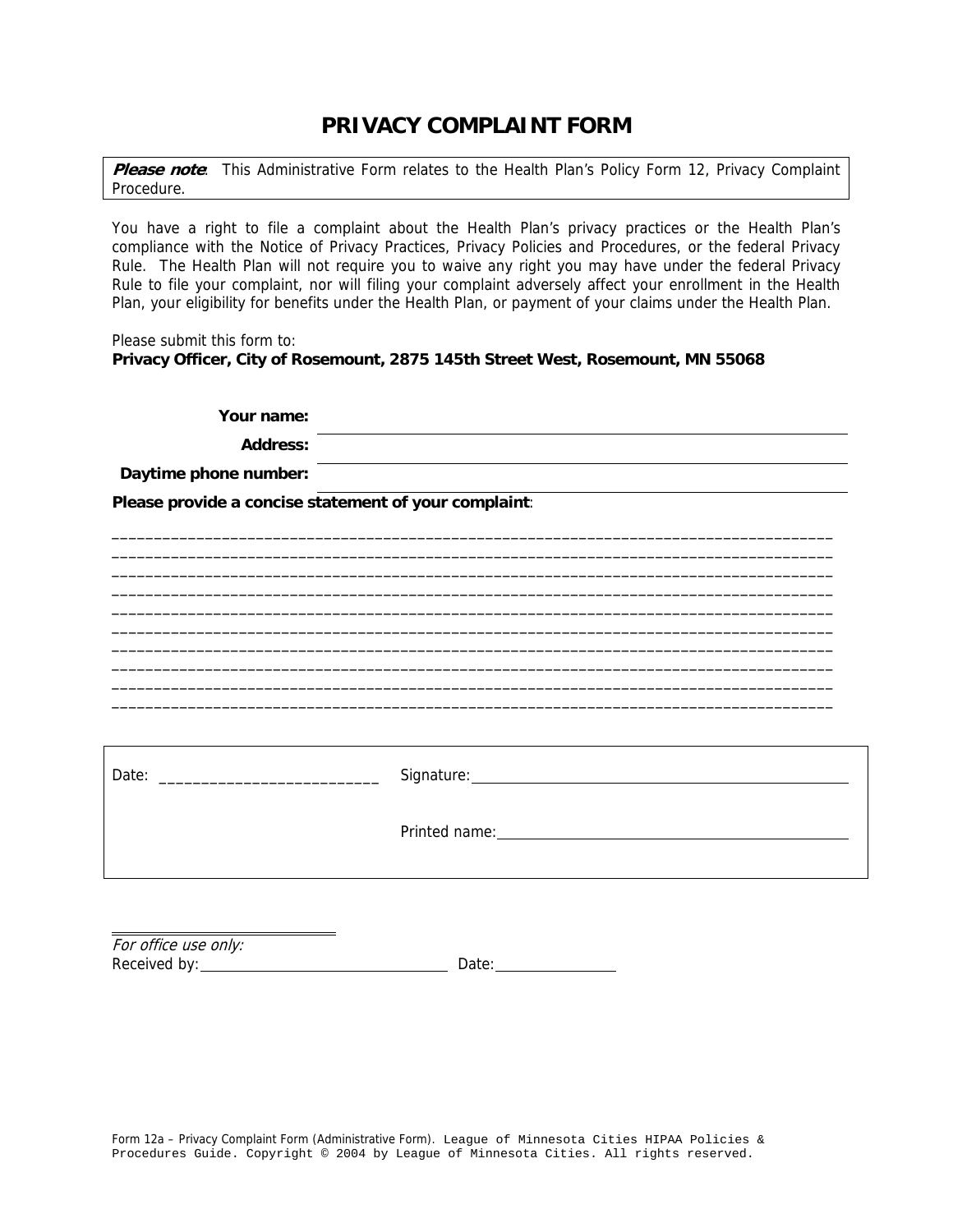## **RESPONSE TO PRIVACY COMPLAINT**

**Please note**:This Administrative Form relates to the Health Plan's Policy Form 12, Privacy Complaint Procedure.

#### Dear **[participant, beneficiary, or personal representative]**:

We received your complaint regarding the Health Plan's handling of your protected health information ("PHI"). The privacy of PHI is important to us and we take it seriously. You stated that **[brief description]**.

**\_\_ [**We have investigated this matter and determined that no violation of our privacy policies and procedures or the Privacy Rule occurred.**] [Brief description of why use/disclosure was proper or policies/procedures are appropriate.]** 

**\_\_ [**We have investigated this matter and determined that a violation of **[brief description]** has occurred.**] [Brief description of what is being or has been done.]**

**Please call us at 651-423-4411 if you have any questions.**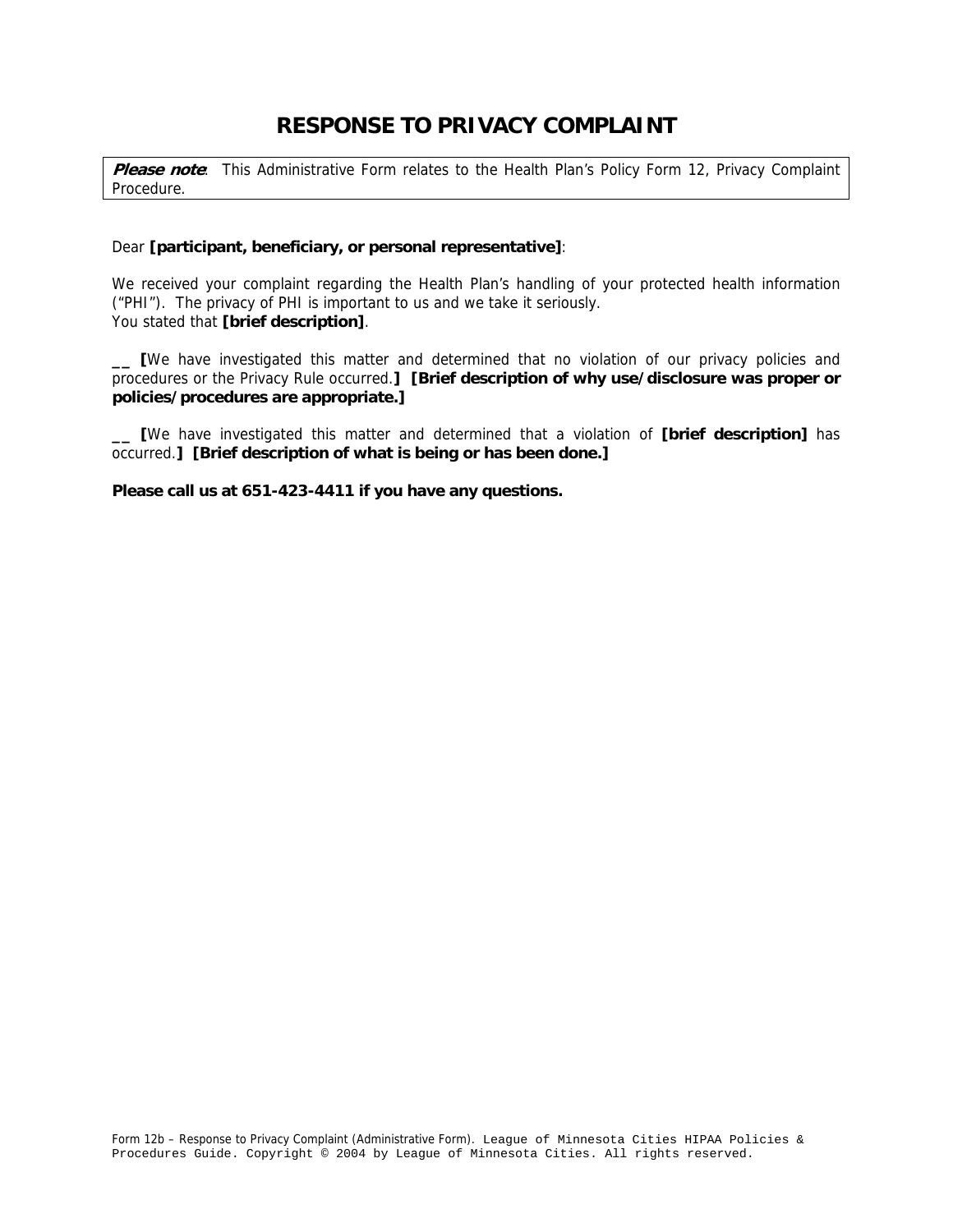# **COMPLAINT TRACKING LOG**

**Please note**: This Administrative Form relates to the Health Plan's Policy Form 12, Privacy Complaint Procedure.

| Name of<br><b>Individual</b><br>Logging<br>Complaint | Date Rec'd | <b>Nature of</b><br>Complaint | Covered<br>Component <sup>3</sup> | <b>Start Date of</b><br>Investigation | Investigation<br>Completion<br>Date | Date<br><b>Response</b><br><b>Issued to</b><br><b>Individual</b><br>Logging<br>Complaint | <b>Action Taken</b> |
|------------------------------------------------------|------------|-------------------------------|-----------------------------------|---------------------------------------|-------------------------------------|------------------------------------------------------------------------------------------|---------------------|
|                                                      |            |                               |                                   |                                       |                                     |                                                                                          |                     |
|                                                      |            |                               |                                   |                                       |                                     |                                                                                          |                     |
|                                                      |            |                               |                                   |                                       |                                     |                                                                                          |                     |
|                                                      |            |                               |                                   |                                       |                                     |                                                                                          |                     |
|                                                      |            |                               |                                   |                                       |                                     |                                                                                          |                     |
|                                                      |            |                               |                                   |                                       |                                     |                                                                                          |                     |
|                                                      |            |                               |                                   |                                       |                                     |                                                                                          |                     |
|                                                      |            |                               |                                   |                                       |                                     |                                                                                          |                     |
|                                                      |            |                               |                                   |                                       |                                     |                                                                                          |                     |

<span id="page-67-0"></span><sup>&</sup>lt;sup>3</sup> For covered entities who are a part of an Organized Health Care Arrangement (OHCA), record which covered component is affected by the complaint.

Form 12c – Complaint Tracking Log (Administrative Form). League of Minnesota Cities HIPAA Policies & Procedures Guide. Copyright © 2004 by League of Minnesota Cities. All rights reserved.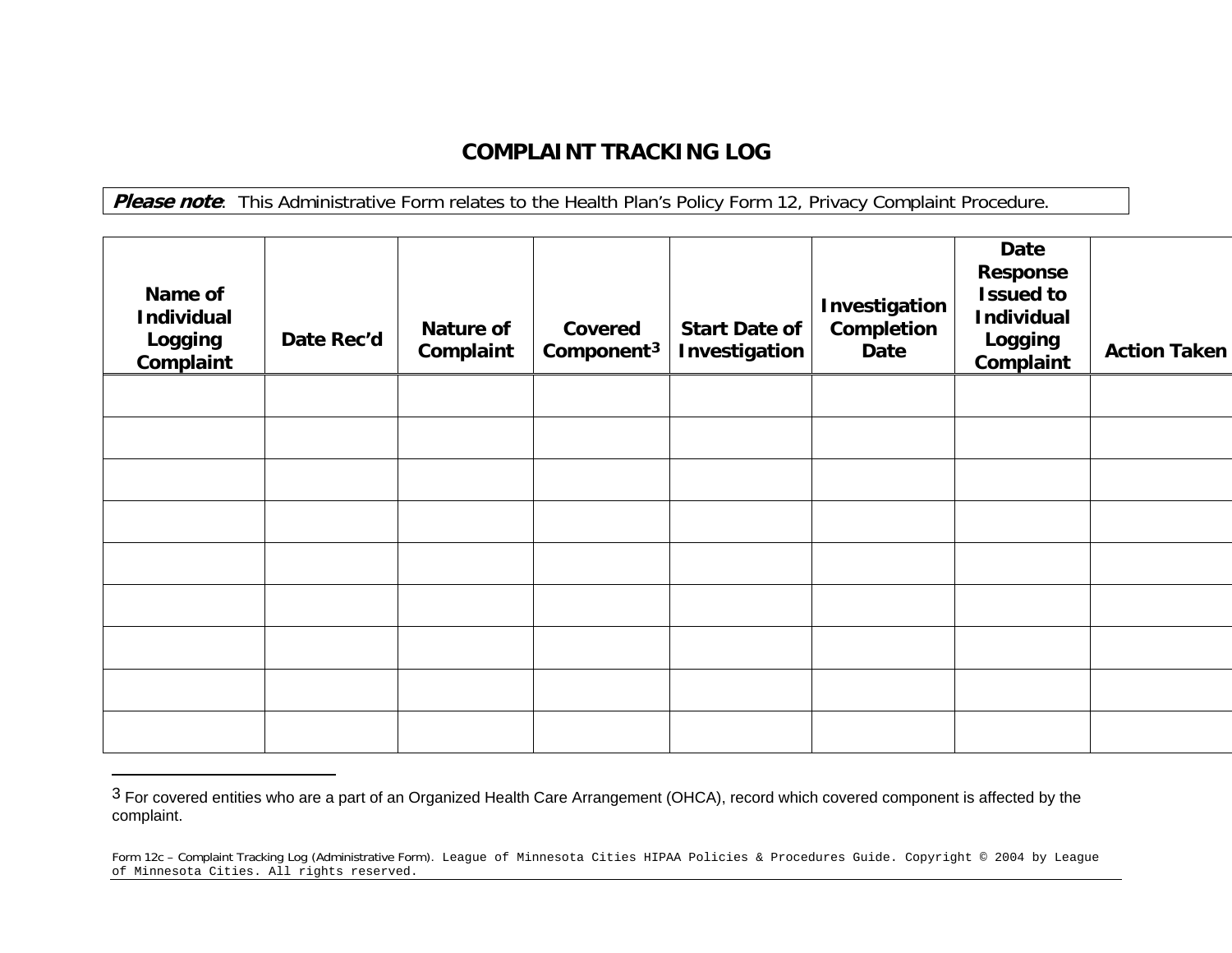# **Authorization for Use or Disclosure of PHI**

### **Policy Statement**

All uses and disclosures of protected health information (PHI) beyond those otherwise permitted by current HIPAA law, and not otherwise prohibited under another applicable law, require a signed authorization. In addition, the Health Plan, including any business associates on behalf of the Health Plan, may choose to obtain a signed authorization in situations where it is not required.

### **Policy Interpretation and Implementation**

| <b>Responsibility For Obtaining</b><br><b>Authorizations</b> |    | The HIPAA Privacy Officer or his/her designee will be<br>responsible for obtaining authorizations when use or<br>disclosure of protected health information is necessary.                                                                                                                                                                                                                       |
|--------------------------------------------------------------|----|-------------------------------------------------------------------------------------------------------------------------------------------------------------------------------------------------------------------------------------------------------------------------------------------------------------------------------------------------------------------------------------------------|
| Provision of Treatment,<br><b>Payment, or Eligibility</b>    | 2. | The provision of treatment, payment, or eligibility for<br>benefits may not be conditioned on the individual's<br>provision of an authorization for the use or disclosure of<br>PHI.                                                                                                                                                                                                            |
| <b>Content of Authorization</b>                              | 3. | Each authorization for the use or disclosure of an<br>individual's PHI will be written in easy to read language<br>and will include, at a minimum, the following information:                                                                                                                                                                                                                   |
|                                                              |    | A specific and meaningful description of the<br>a.<br>information to be used or disclosed;                                                                                                                                                                                                                                                                                                      |
|                                                              |    | b.<br>The name or identification of the person or class<br>of person(s) authorized to make the use or<br>disclosure;                                                                                                                                                                                                                                                                            |
|                                                              |    | The name or identification of the person or class<br>C.<br>of person(s) to whom the requested use or<br>disclosure may be made;                                                                                                                                                                                                                                                                 |
|                                                              |    | d.<br>An expiration date, condition or event that relates<br>to the individual or the purpose of the use or<br>disclosure; the authorization shall state that it will<br>expire after ninety (90) days unless the individual<br>has opted for a shorter or longer time.<br>An<br>individual may specify a longer period of time for<br>the duration of the authorization only if the<br>person: |
|                                                              |    | i.<br>Is part of an approved research study and has<br>given authorization for a longer period of time;<br>or                                                                                                                                                                                                                                                                                   |
|                                                              |    | Is expected to continue receiving services<br>ii.<br>beyond ninety (90) days and has given<br>authorization for a longer period of time, which<br>may be up to one calendar year.                                                                                                                                                                                                               |

e. A statement of the individual's right to revoke the authorization in writing, and exceptions to the right to revoke, together with a description of how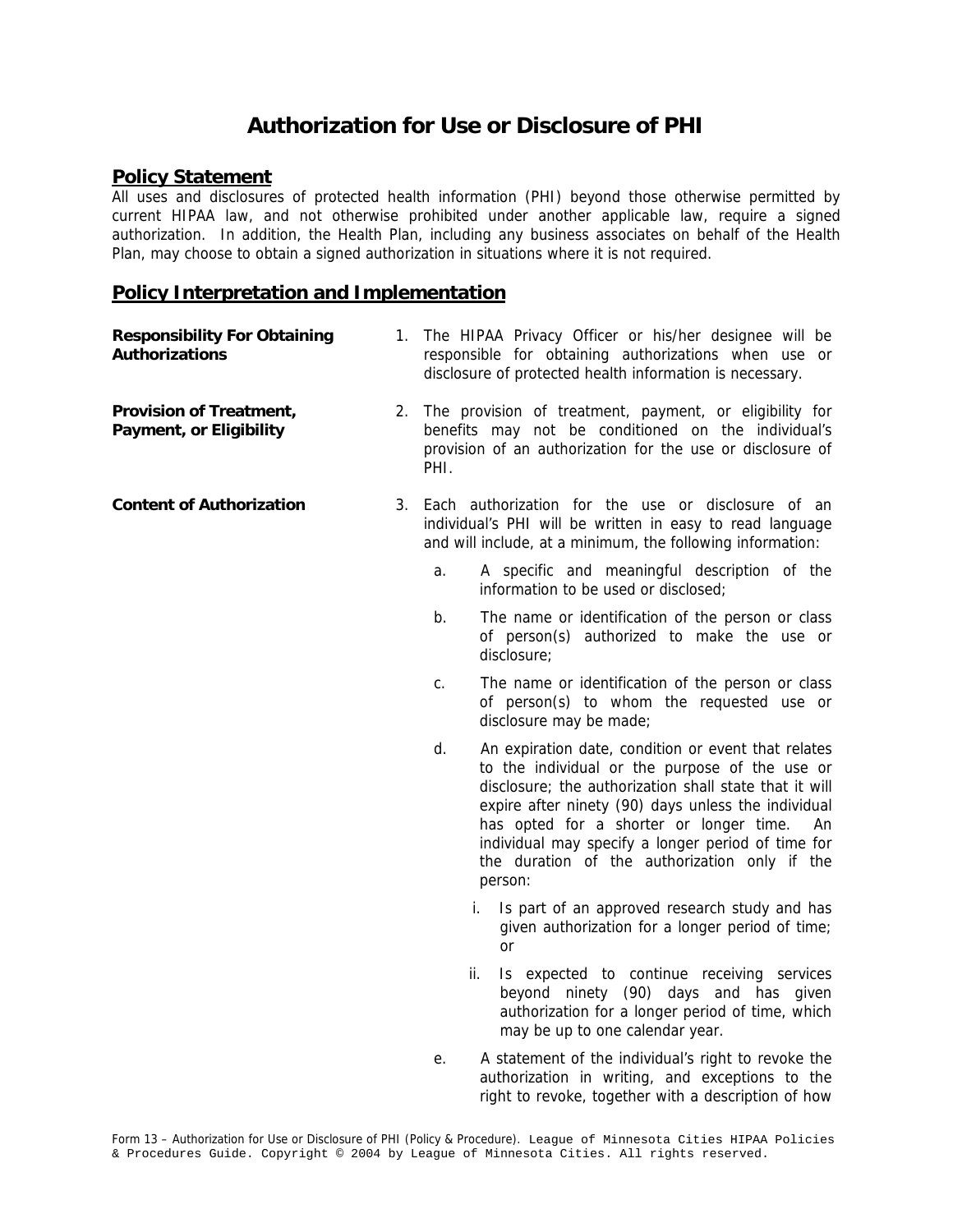the individual may revoke the authorization. Upon written notice of revocation, further ruse or disclosure of PHI shall cease immediately except to the extent that the facility, program or individual has acted in reliance upon the authorization or to the extent that use or disclosure is otherwise permitted or required by law; (See policy entitled Revocation of an Authorization.)

- f. A statement that the information may only be rereleased with the written authorization of the individual, except as required by law;
- g. The dated signature of the individual; and
- h. If the authorization is signed by a personal representation of the individual, a description of the representative's authority to act on behalf of the individual.
- **Request Form 4. The Health Plan may develop a standard form for** authorizing use and disclosure of PHI. If the Health Plan develops a form, the form must be used for all authorizations.
	- 5. If the authorization is requested by the Health Plan for its own use or disclosure of the PHI it maintains, for purposes outside of treatment, payment or health care operations (TPO), health care oversight or public health activities, the following elements are required in addition to those specified in paragraph 3 above:
		- a. Except in circumstances where it is allowed, a statement that treatment, payment and eligibility for benefits will not be conditioned upon the individual's provision of an authorization;
		- b. A description of each purpose of the requested use or disclosure;
		- c. A statement that the individual may refuse to sign the authorization;
		- d. If applicable, a statement that the use or disclosure will result in direct or indirect remuneration for a third party; and
		- e. A copy of the signed authorization provided to the individual.
- **Requests for PHI from Others** 6. If the authorization is requested for disclosures of PHI by others, the following elements are required in addition to those specified in paragraph 5 above:
	- a. A description of each purpose of the requested disclosure;
	- b. Except in circumstances where it is allowed, a

**Requests to Use or Disclose PHI for Own Purposes**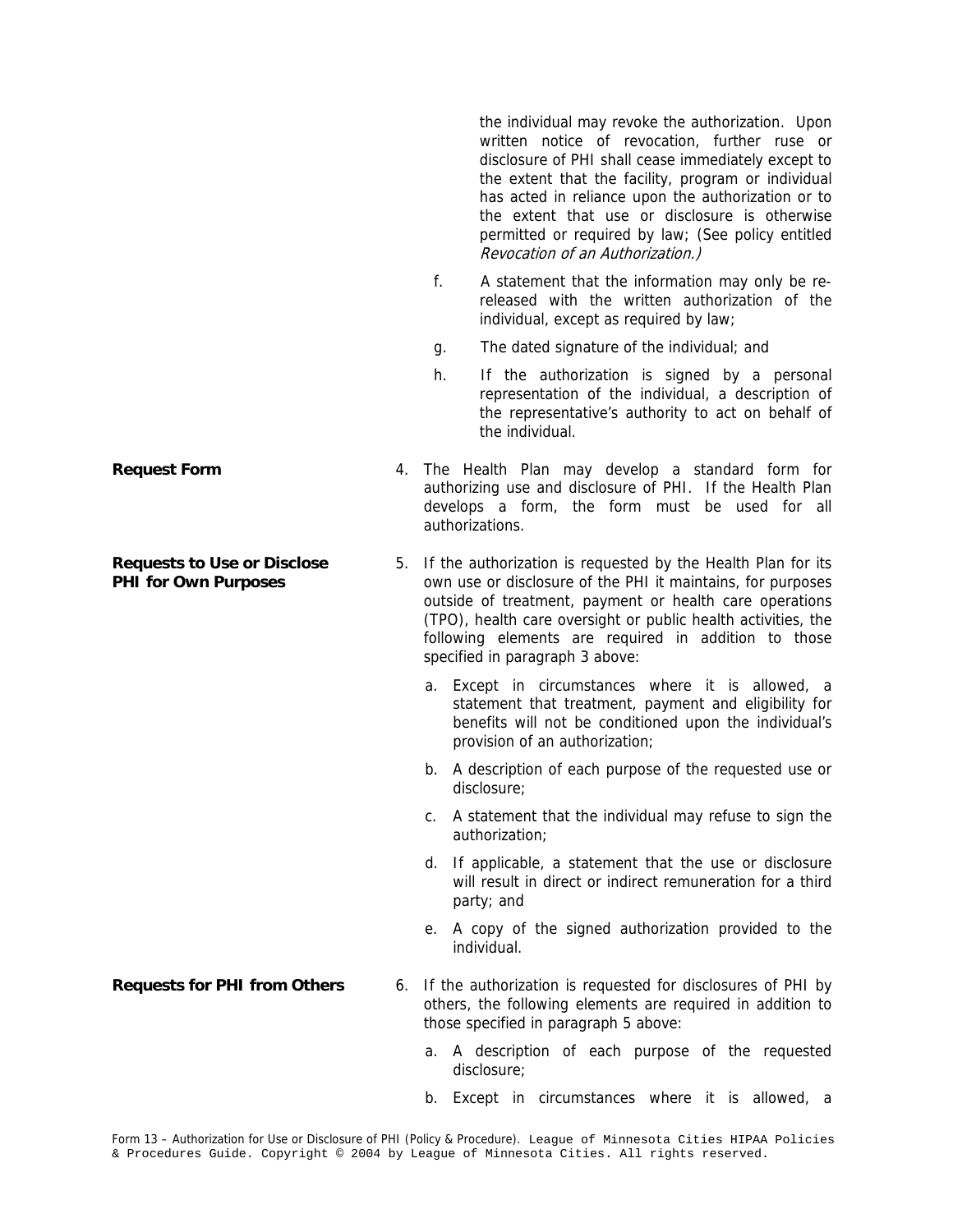statement that treatment, payment and eligibility for benefits will not be conditioned upon the individual's provision of an authorization;

- c. A statement that the individual may refuse to sign the authorization; and
- d. A copy of the signed authorization provided to the individual.

7. Use or disclosure of PHI created for research generally requires an authorization unless such use or disclosure is permitted by law. Such authorization must include the basic elements specified in paragraphs 3, 5, and 6 above, as well as the following information:

- a. A description of the extent to which PHI will be used to carry out TPO;
- b. A description of any PHI that will not be used or disclosed for purposes otherwise permitted, provided that the limitation may not preclude disclosures required by law or to avert serious threat to health or safety; and
- c. References to any privacy notice expected to be given to the individual, which must include statements that the terms outlined in the privacy notice are binding.
- 8. The authorization for the use and disclosure of PHI created for research may be combined in the same document with the consent to participate in research, or the privacy notice.
- **Record Retention** 9. A copy of all HIPAA covered information and any revisions shall be maintained for a period of at least six (6) years. Such retention may be in printed or electronic format, or both.
- **HIPAA Privacy Officer** 10. The HIPAA Privacy Officer is responsible for the development and implementation of the HIPAA policies and procedures. The HIPAA Privacy Officer is also the contact person for any questions or complaints regarding HIPAA. Questions or concerns about HIPAA rights should be directed to the HIPAA Privacy Officer at 651-423-4411.
- **Violations** 11. Violations of this policy will be subject to discipline.

**Effective Date 12. April 14, 2004.** 

**References:** 45 C.F.R. § 164.508(b)

**Use or Disclosure of PHI for** 

**Research**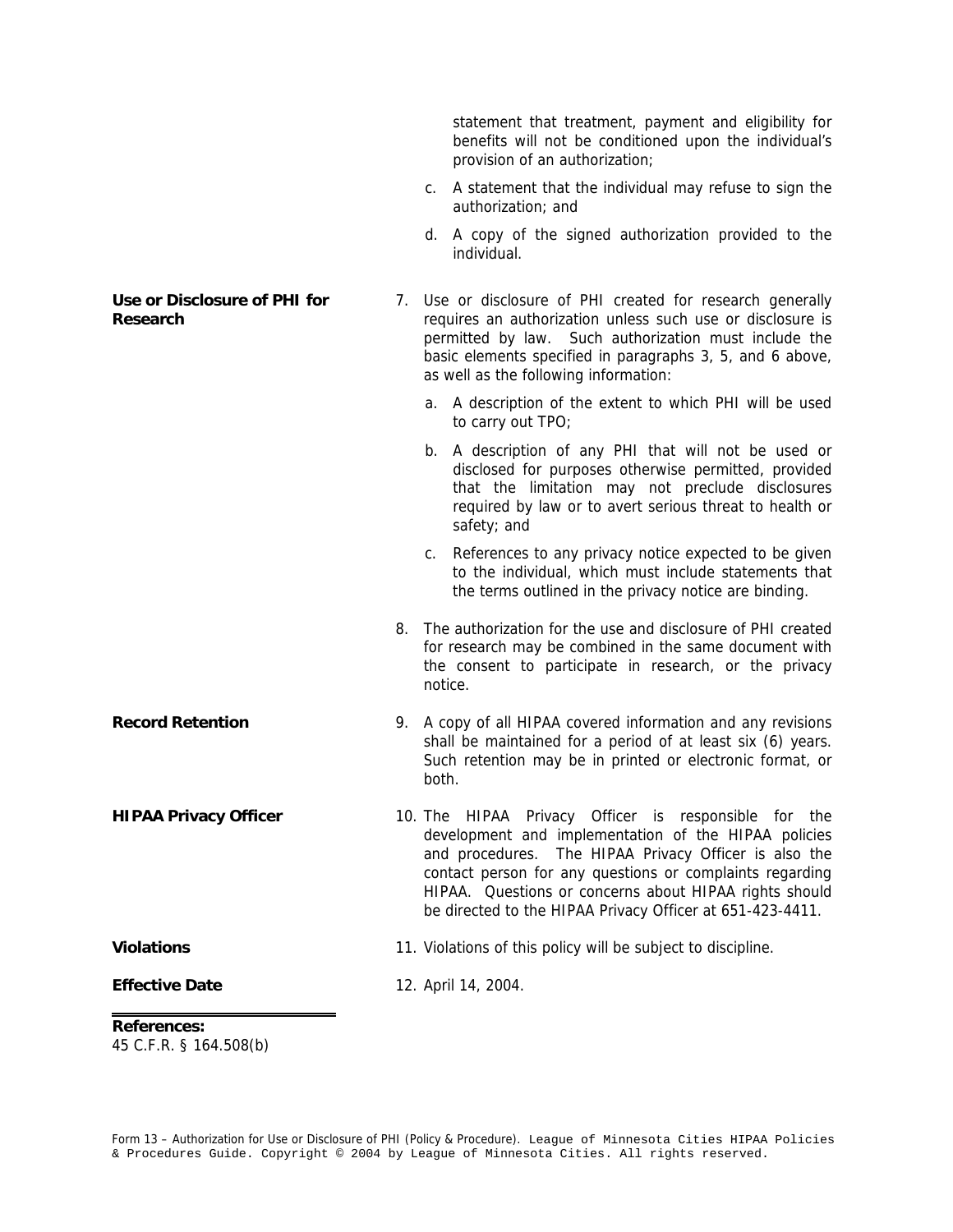### **AUTHORIZATION FOR USE OR DISCLOSURE**

| or Disclosure of PHI.                                                                                                                                                                                                                                                                                                                                                                                                                      | Please note: This Administrative Form relates to the Health Plan's Policy Form 13, Authorization for Use                                                                                                                                                                                                                                                                                                                                                                                                                                                     |
|--------------------------------------------------------------------------------------------------------------------------------------------------------------------------------------------------------------------------------------------------------------------------------------------------------------------------------------------------------------------------------------------------------------------------------------------|--------------------------------------------------------------------------------------------------------------------------------------------------------------------------------------------------------------------------------------------------------------------------------------------------------------------------------------------------------------------------------------------------------------------------------------------------------------------------------------------------------------------------------------------------------------|
| Name:<br><u> 1980 - Johann Stoff, deutscher Stoff, der Stoff, der Stoff, der Stoff, der Stoff, der Stoff, der Stoff, der S</u>                                                                                                                                                                                                                                                                                                             |                                                                                                                                                                                                                                                                                                                                                                                                                                                                                                                                                              |
| Rule.                                                                                                                                                                                                                                                                                                                                                                                                                                      | I hereby authorize the use and disclosure of my protected health information ("PHI") as indicated below.<br>I understand that this authorization is voluntary and that I may revoke this authorization at any time<br>except to the extent that action has been taken in reliance on this authorization. I also understand that if<br>the individual or organization authorized to receive this information is not required to comply with current<br>Privacy Rule, my PHI may be disclosed to others and no longer protected by the current federal Privacy |
| Complete health care record(s)<br>History & Physical Examination<br>Laboratory Reports<br>Medical/Treatment Records<br>Pathology Reports<br>X-Ray Reports<br><b>Transcribed Reports</b><br>Nurses' Notes<br>Other: and the contract of the contract of the contract of the contract of the contract of the contract of the contract of the contract of the contract of the contract of the contract of the contract of the contract of the | <b>Progress Notes</b><br><b>Care Plans</b><br><b>Dental Records</b><br>Photographs, Video Tapes, Digital or other<br>images<br><b>Billing Statements</b><br><b>Emergency Care Records</b><br><b>Consultant Reports</b><br>Discharge Summary                                                                                                                                                                                                                                                                                                                  |
| for the purposes of:                                                                                                                                                                                                                                                                                                                                                                                                                       |                                                                                                                                                                                                                                                                                                                                                                                                                                                                                                                                                              |
| Assisting with claims resolution<br>Insurance or other benefit eligibility or coverage<br>Litigation, potential litigation, or other adversarial proceedings<br>Fitness for duty determination, drug testing results, or other employment-related purposes<br>Other:                                                                                                                                                                       |                                                                                                                                                                                                                                                                                                                                                                                                                                                                                                                                                              |

This authorization, for the release of the PHI checked and/or listed above, is valid for one (1) year after the date it is signed or upon completion of the use of the information for the purpose it was intended, unless an earlier expiration date is indicated here:

I understand that the individual, organization, or entity receiving my PHI may receive financial or in-kind compensation in exchange for using or disclosing the PHI described above.

I understand that I may refuse to sign this authorization and that my refusal to sign will not affect my ability to obtain treatment or payment or my eligibility for benefits.

I understand that I may access and copy any PHI used or disclosed under this authorization. I understand that a fee may be charged for such copying services.

I hereby release the Health Plan, its employees, officers, and health care professionals from any legal responsibility or liability for disclosure of the above information to the extent indicated and authorized herein.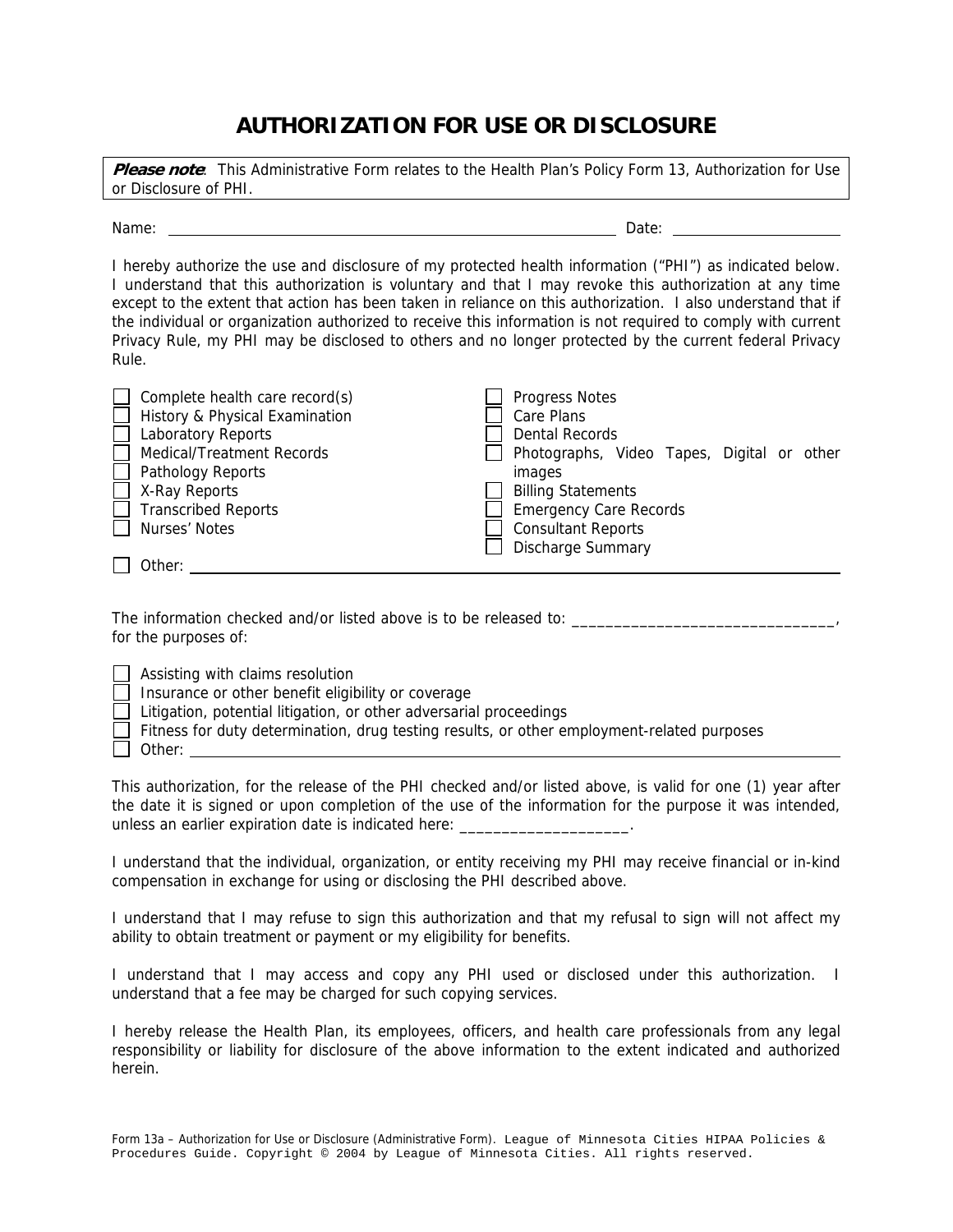I understand that I may revoke this request at anytime by providing the Health Plan with my written notice of such revocation.

| Printed name: Department of the contract of the contract of the contract of the contract of the contract of the contract of the contract of the contract of the contract of the contract of the contract of the contract of th<br>or |
|--------------------------------------------------------------------------------------------------------------------------------------------------------------------------------------------------------------------------------------|
|                                                                                                                                                                                                                                      |
| Relationship to me and basis upon which can sign:                                                                                                                                                                                    |
|                                                                                                                                                                                                                                      |
| Signature of witness:<br><u> Signature</u> of witness:                                                                                                                                                                               |
|                                                                                                                                                                                                                                      |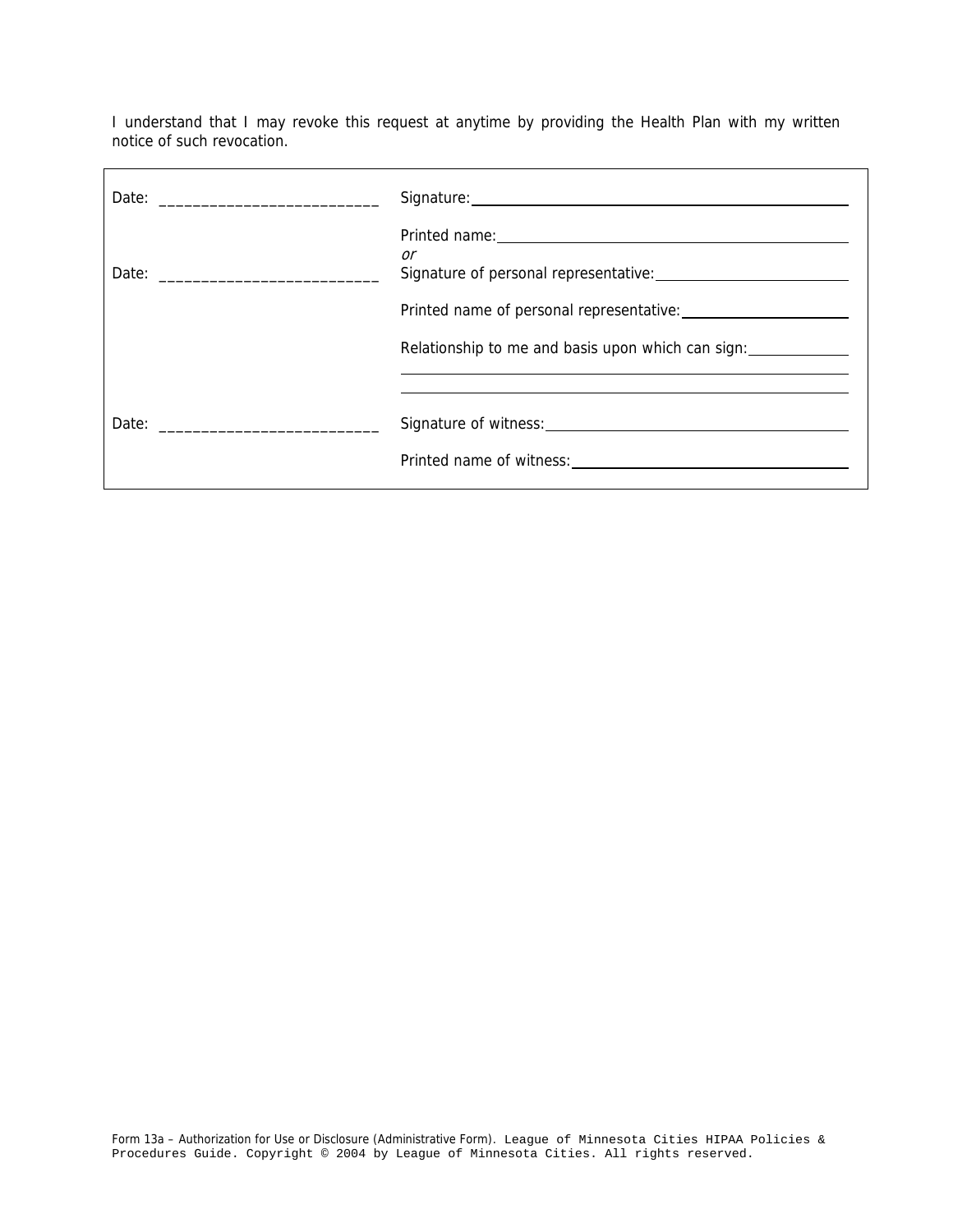# **Revocation of an Authorization**

## **Policy Statement**

Individuals have the right to revoke the authorization to access, release, use or disclose their protected health information (PHI) at any time. (Also see policy entitled: Authorization for Use or Disclosure of  $PHI.$ )

# **Policy Interpretation and Implementation**

| <b>Revocation Request</b>                           |    | 1. All requests for revocation of an individual's authorization<br>to access, release, use, or disclose PHI must be submitted<br>to the HIPAA Privacy Officer in writing. The revocation<br>must be specific enough to permit identification of the<br>authorization that is being revoked. Oral requests will not<br>be honored.                        |
|-----------------------------------------------------|----|----------------------------------------------------------------------------------------------------------------------------------------------------------------------------------------------------------------------------------------------------------------------------------------------------------------------------------------------------------|
| <b>Notification of Personnel of</b><br>a Revocation |    | 2. Upon receipt of a written revocation, the HIPAA Privacy<br>Officer will notify relevant staff and impacted business<br>associates that a revocation has been received and that<br>no further information may be released as specified in the<br>authorization, with the exception that personnel may, as a<br>result of relying on the authorization: |
| <b>Exceptions to Revocation</b>                     |    | Complete the task it started (e.g., billings for<br>a.<br>services already provided); or,                                                                                                                                                                                                                                                                |
|                                                     |    | b <sub>1</sub><br>Submit findings from an independent medical<br>examiner to the person/entity requesting it.                                                                                                                                                                                                                                            |
| <b>Record Retention</b>                             |    | 3. A copy of all HIPAA covered information and any revisions<br>shall be maintained for a period of at least six (6) years.<br>Such retention may be in printed or electronic format, or<br>both.                                                                                                                                                        |
| <b>HIPAA Privacy Officer</b>                        |    | 4. The HIPAA Privacy Officer is responsible for the<br>development and implementation of the HIPAA policies<br>and procedures. The HIPAA Privacy Officer is also the<br>contact person for any questions or complaints regarding<br>HIPAA. Questions or concerns about HIPAA rights should<br>be directed to the HIPAA Privacy Officer at 651-423-4411.  |
| <b>Violations</b>                                   | 5. | Violations of this policy will be subject to discipline.                                                                                                                                                                                                                                                                                                 |
| <b>Effective Date</b>                               |    | 6. April 14, 2004.                                                                                                                                                                                                                                                                                                                                       |
| <b>Deferences</b>                                   |    |                                                                                                                                                                                                                                                                                                                                                          |

**References:**  45 C.F.R. § 164.508(b)(5)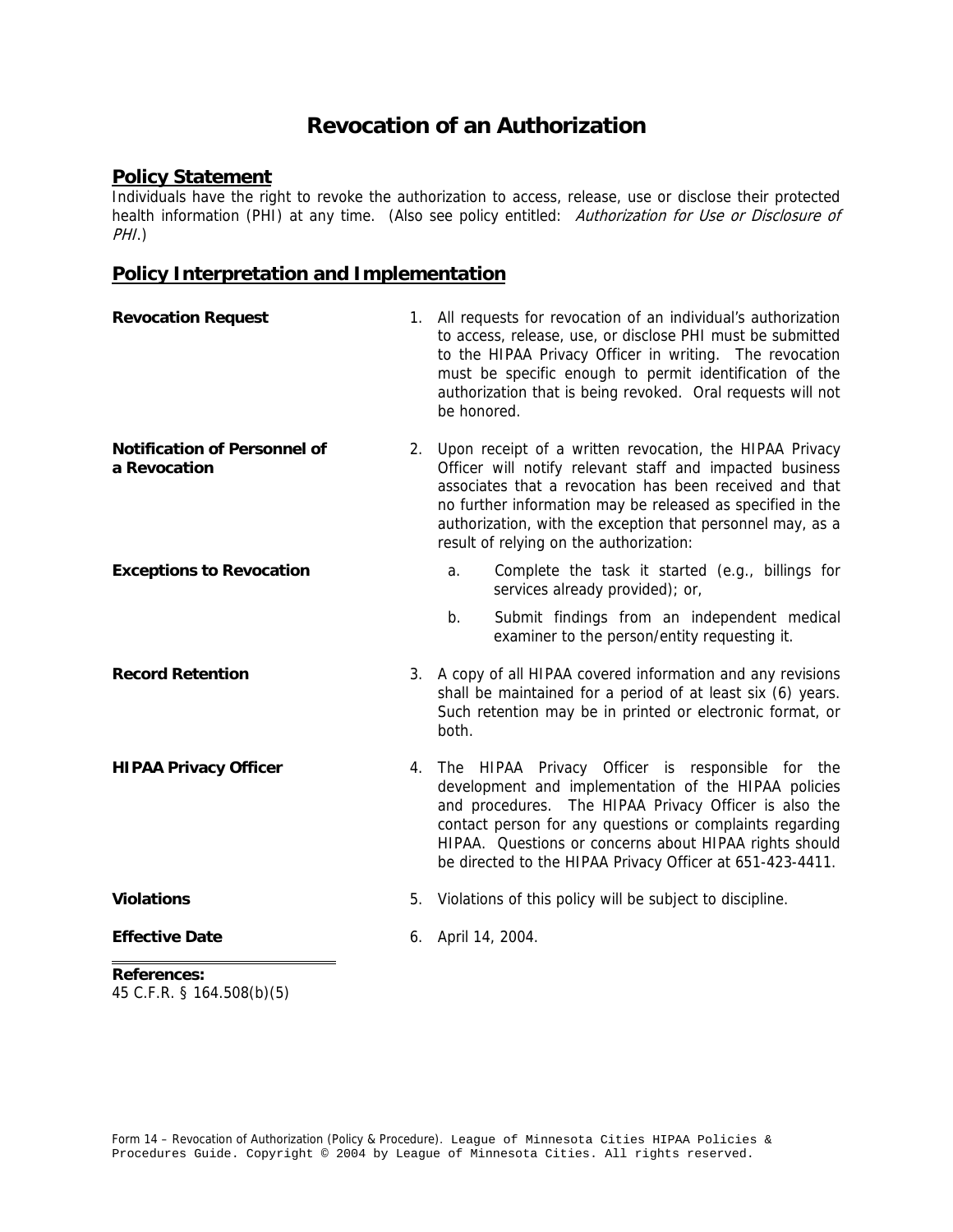# **REVOCATION BY SUBJECT OF PROTECTED HEALTH INFORMATION**

**Please note**:This Administrative Form relates to the Health Plan's Policy Form 10 (Individual Requested Restrictions on Use or Disclosure of PHI), Policy Form 11 (Individual Requested Restrictions on Confidential Communications), Policy Form 13 (Authorization for Use or Disclosure of PHI), Policy Form 14 (Revocation of an Authorization), and Policy Form 18 (Personal Representative).

| I hereby revoke the following authorization and/or restriction, effective immediately: |  |
|----------------------------------------------------------------------------------------|--|
| Authorization for Use or Disclosure                                                    |  |
| Designation of Personal Representative<br>$\mathbf{I}$                                 |  |
| Requested Restriction on Use or Disclosure<br>$\mathbf{L}$                             |  |
| $\Box$ Request for Confidential Communications                                         |  |
|                                                                                        |  |
|                                                                                        |  |
| Other: <u>www.communications.communications.com</u>                                    |  |

I understand that I cannot revoke any action already taken by the Health Plan in reliance upon my authorization and/or restriction prior to the date of this revocation.

I understand that this revocation removes all authorizations and/or restrictions previously in place, and if I want to impose future authorizations or restrictions regarding my PHI, I will have to submit a new completed form to the Health Plan.

| Printed name: <u>contract and a series of the series of the series of the series of the series of the series of the series of the series of the series of the series of the series of the series of the series of the series of </u><br>or |
|--------------------------------------------------------------------------------------------------------------------------------------------------------------------------------------------------------------------------------------------|
| Printed name of personal representative:                                                                                                                                                                                                   |
| Relationship to me and basis upon which can sign:                                                                                                                                                                                          |
|                                                                                                                                                                                                                                            |
|                                                                                                                                                                                                                                            |
|                                                                                                                                                                                                                                            |

Form 14a – Revocation by Subject of Protected Health Information (Administrative Form). League of Minnesota Cities HIPAA Policies & Procedures Guide. Copyright © 2004 by League of Minnesota Cities. All rights reserved.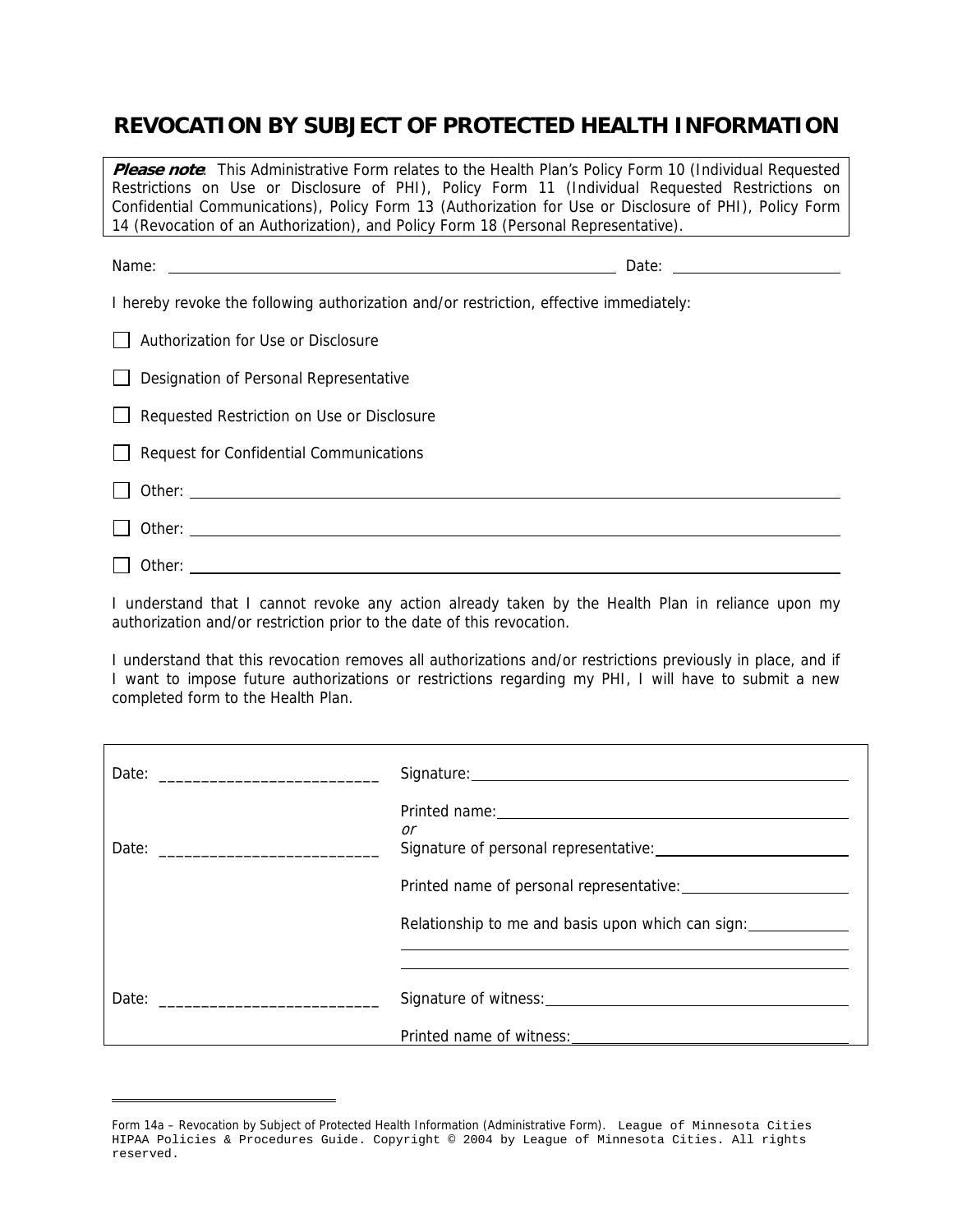For office use only: Received by: Date:

Form 14a – Revocation by Subject of Protected Health Information (Administrative Form). League of Minnesota Cities HIPAA Policies & Procedures Guide. Copyright © 2004 by League of Minnesota Cities. All rights reserved.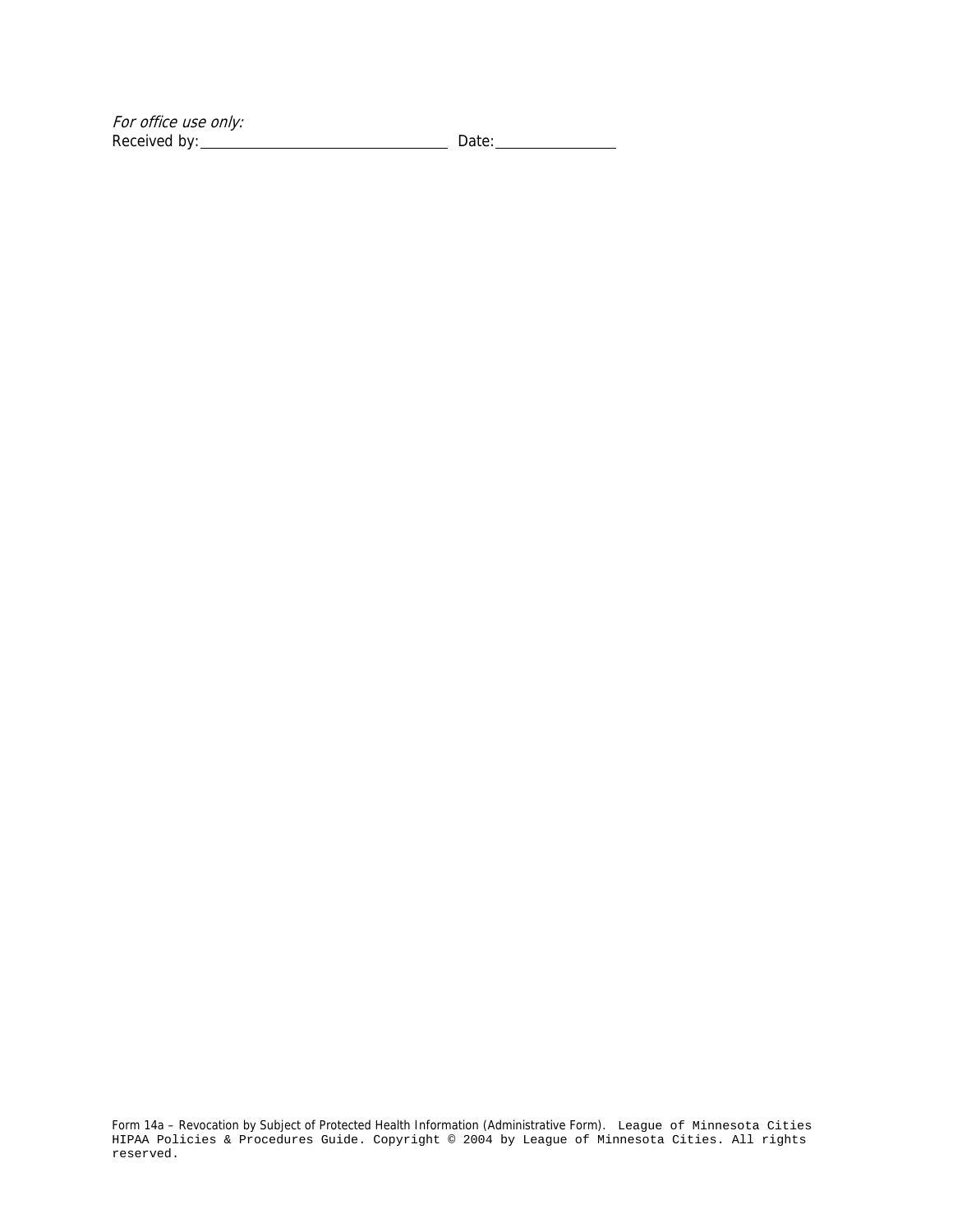# **Business Associates & Business Associate Agreements**

# **Policy Statement**

The Health Plan may disclose protected health information (PHI) to business associates, or allow business associates to create or receive PHI, provided the business associate executives sign a written agreement to appropriately safeguard such PHI.

| <b>Definition</b><br><b>Associate</b>                     | οf | <b>Business</b> | 1. | consulting, | A business associate, means a person or entity who<br>is not an employee or workforce member of the<br>Health Plan, who performs or assists in the<br>performance of a function or activity on behalf of the<br>Health Plan that involves the use or disclosure of<br>PHI, or provides legal, actuarial,<br>accounting,<br>compilation,<br>data<br>management,<br>administrative, accreditation, or financial services. |
|-----------------------------------------------------------|----|-----------------|----|-------------|-------------------------------------------------------------------------------------------------------------------------------------------------------------------------------------------------------------------------------------------------------------------------------------------------------------------------------------------------------------------------------------------------------------------------|
| Definition of<br><b>Employee/Workforce Member</b>         |    |                 | 2. |             | An employee/workforce member, for the purposes of<br>this policy, means any employee, trainee, volunteer,<br>, or any other person(s) whose conduct, in the<br>performance of work for the Health Plan, is under<br>the direct control/supervision of the Health Plan,<br>regardless of payment source.                                                                                                                 |
| <b>Identification of</b><br><b>Business Associates</b>    |    |                 | 3. |             | It is the Health Plan's obligation to ensure that all of<br>the Health Plan's business associates have a written<br>valid business associate agreement.                                                                                                                                                                                                                                                                 |
| <b>Content of Business Associate</b><br><b>Agreements</b> |    |                 | 4. |             | The business associate agreement between the<br>Health Plan and the business associate establishes<br>permitted and required uses or disclosure of PHI.<br>Pursuant to the agreement the business associate<br>must agree to at least:                                                                                                                                                                                  |
|                                                           |    |                 |    | a.          | Not use or disclosure PHI;                                                                                                                                                                                                                                                                                                                                                                                              |
|                                                           |    |                 |    | b.          | Develop safeguards to prevent unauthorized<br>use or disclosure of information;                                                                                                                                                                                                                                                                                                                                         |
|                                                           |    |                 |    | C.          | Promptly report unauthorized access, use or<br>disclosure of information to the HIPAA<br>Privacy Officer;                                                                                                                                                                                                                                                                                                               |
|                                                           |    |                 |    | d.          | Require any subcontractors to adhere to the<br>same requirements<br>outlined in<br>the<br>as<br>agreement between the Health Plan and<br>business associate;                                                                                                                                                                                                                                                            |
|                                                           |    |                 |    | е.          | Make information available for access by the<br>individual<br>his/her<br>representative<br>or<br>as<br>permitted by law;                                                                                                                                                                                                                                                                                                |
|                                                           |    |                 |    | f.          | Allow<br>individuals<br>medical<br>to<br>amend<br>information<br>and<br>incorporate<br>such                                                                                                                                                                                                                                                                                                                             |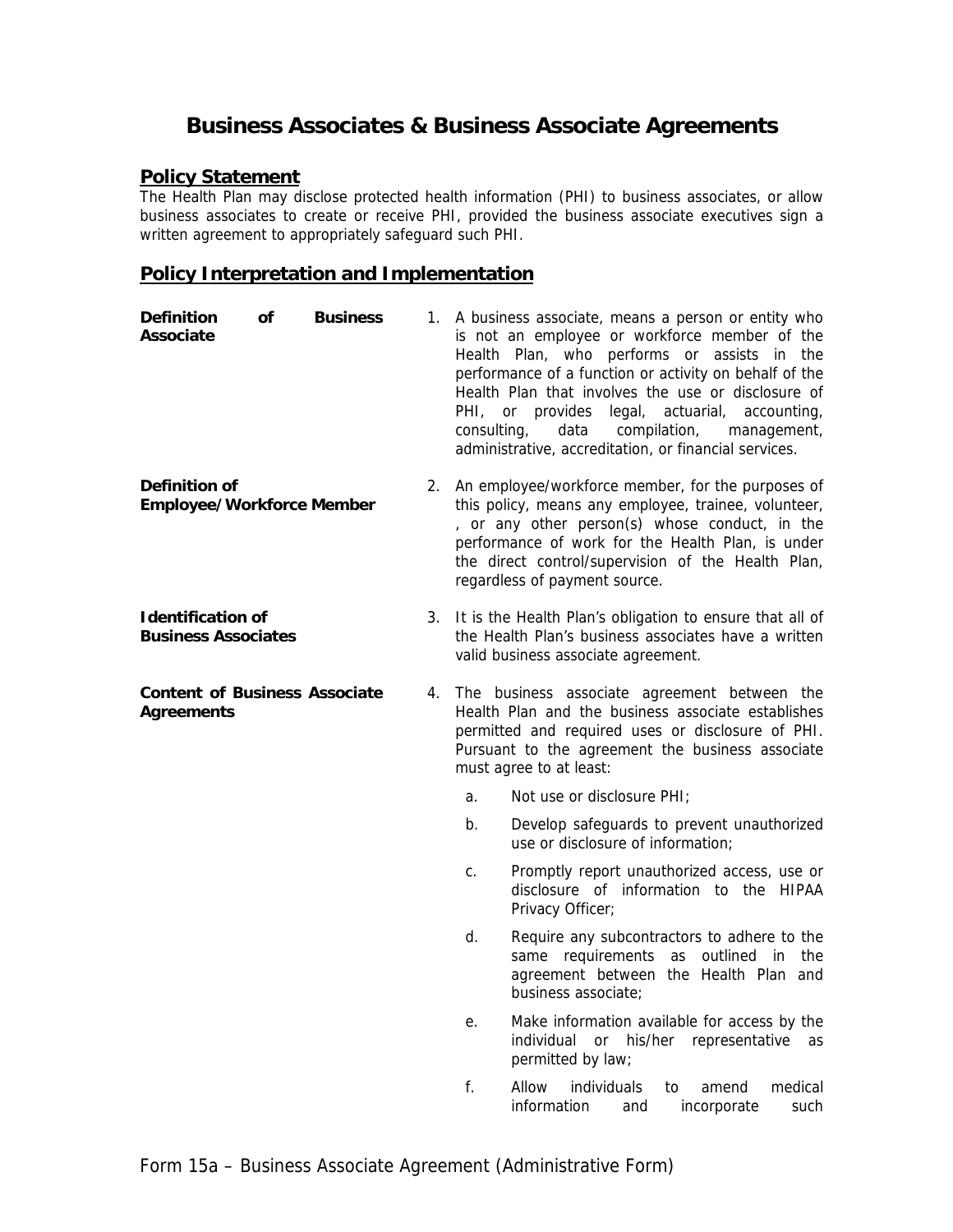amendments as part of the PHI;

- g. Develop a process that allows for an accounting of uses and disclosures of information in accordance with current law;
- h. Make its internal practices. books and records relating to its receipt or creation of PHI available to the Office of the U.S. Secretary of Health and Human Services for purposes of determining the Health Plan's compliance with HIPAA regulations;
- i. Develop a process for returning or destroying all PHI upon termination of the business associate agreement; and
- j. Develop a process for continuing the full protection of PHI for as long as the business associate retains any PHI.
- **Record Retention 5.** A copy of all HIPAA covered information and any revisions shall be maintained for a period of at least six (6) years. Such retention may be in printed or electronic format, or both.
- **HIPAA Privacy Officer** 6. The HIPAA Privacy Officer is responsible for the development and implementation of the HIPAA policies and procedures. The HIPAA Privacy Officer is also the contact person for any questions or complaints regarding HIPAA. Questions or concerns about your HIPAA rights should be directed to the HIPAA Privacy Officer at 651-423-4411.
- **Violations** 7. Violations of this policy will be subject to discipline.
- **Effective Date 8. April 14, 2004.**

**References:**  45 C.F.R. § 164.504(e)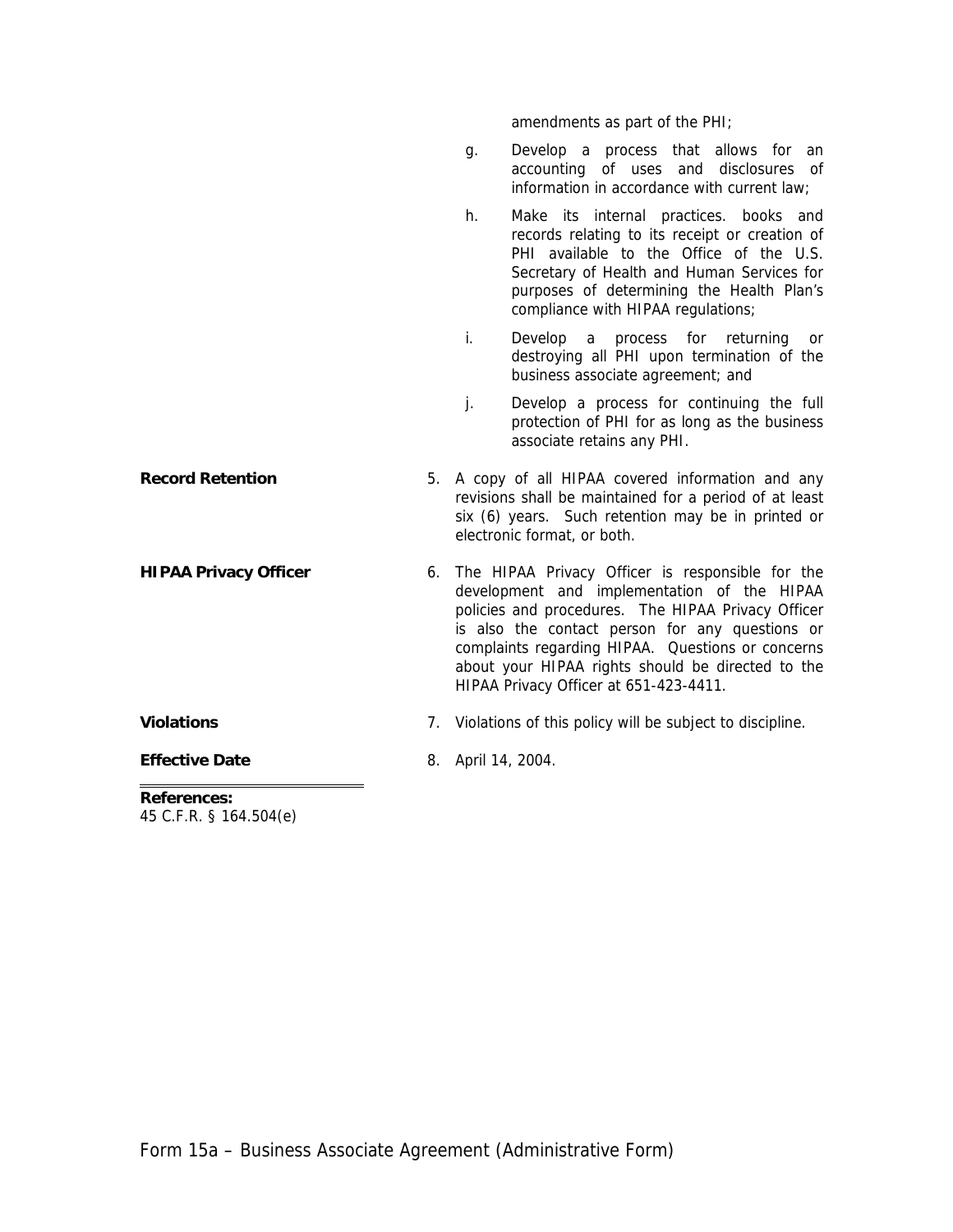# **HIPAA ADMINISTRATIVE SIMPLIFICATION AGREEMENT**

 This Agreement is entered into by and between the City of Rosemount on behalf of **City of Rosemount** ("Covered Entity") and **<<name of business associate>>** ("Business Associate").

# **SECTION 1 – DEFINITIONS**

- 1.1 **Definitions.** The following definitions are used by this Agreement:
	- a) Business Associate means << name of business associate>>.
	- b) Covered Electronic Transactions shall have the meaning given to the term "transaction" in 45 C.F.R. Section 160.103.
	- c) Covered Entity means **City of Rosemount.**
	- d) Covered Individual means a person who is eligible for payment of certain services or supplies rendered or sold to the person or the person's eligible dependents under the terms, conditions, limitations, and exclusions of a health benefit program of the Plan.
	- e) Data means formalized representation of specific facts or concepts suitable for communication, interpretation, or processing by people or automatic means.
	- f) Data Aggregation means, with respect to Protected Health Information created or received by Business Associate in its capacity as a business associate (as that term is defined in 45 C.F.R. Section 160.103) of the Plan, the combining of such Protected Health Information by Business Associate with the Protected Health Information received by Business Associate in its capacity as a business associate of another covered entity (as those terms are defined in 45 C.F.R. Section 160.103), to permit data analyses that relate to the health care operations of the respective covered entities.
	- g) Data Transmission means automated transfer or exchange of Data, pursuant to the terms and conditions of this Agreement, between the Plan and Business Associate by means of their respective Operating Systems.
	- h) Designated Record Set means a group of records maintained by or for the Covered Entity that is (1) the medical records and billing records about Individuals maintained by or for the Covered Entity, (2) the enrollment, payment, claims adjudication, and case or medical management record systems maintained by or for the Covered Entity, or (3) used, in whole or in part, by or for the Covered Entity to make decisions about Individuals. As used herein, the term "Record" means any item, collection, or grouping of information that includes Protected Health Information and is maintained, collected, used or disseminated by or for the Covered Entity.
	- i) Electronic Data Interchange (EDI) means the automated exchange of business documents from application to application.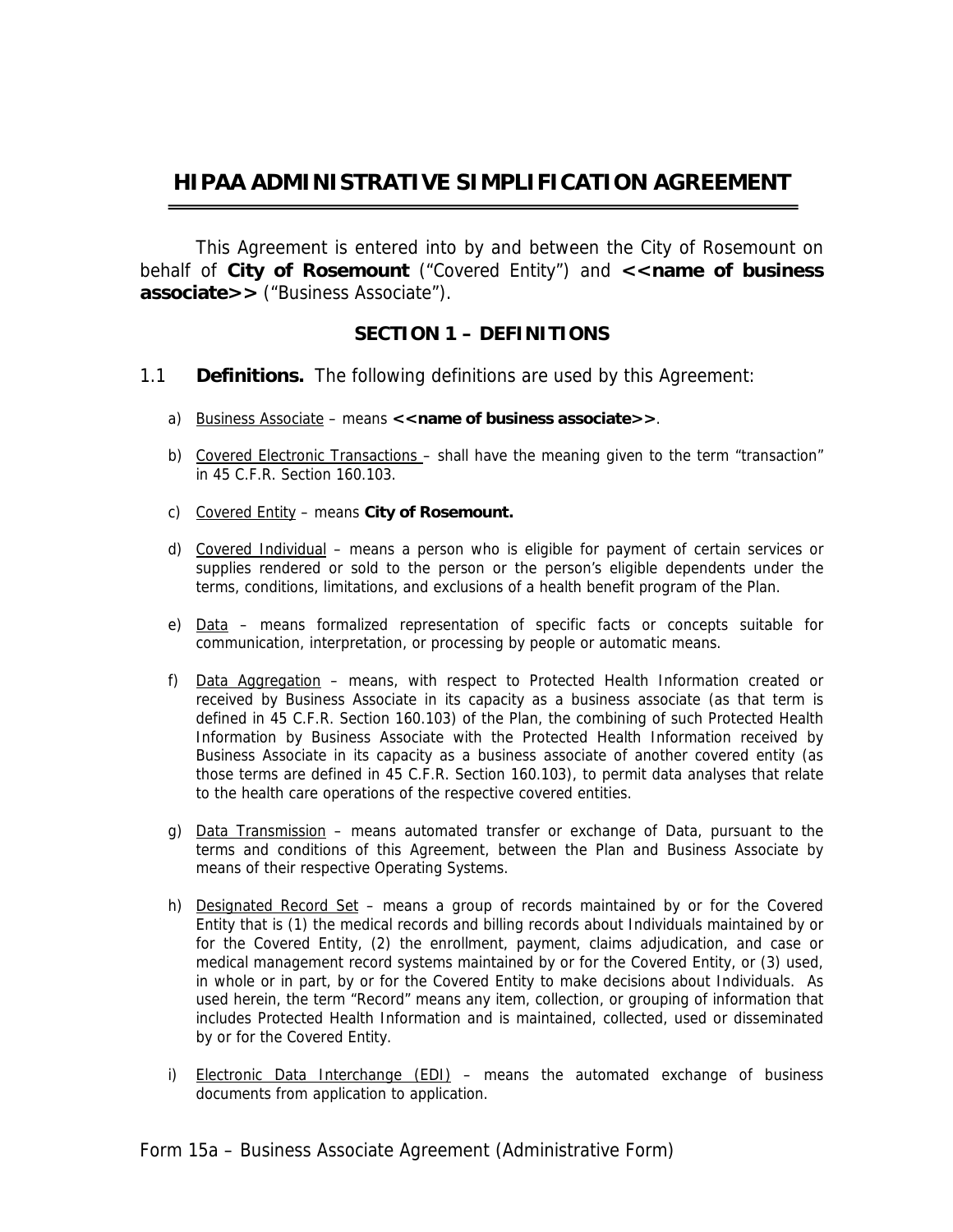- j) Envelope means the control structure in a format mutually agreeable to the Plan and Business Associate for the electronic interchange of one or more encoded Data Transmissions between the Plan and Business Associate.
- k)  $HHS$  means the United States Department of Health and Human Services.
- l) Individual shall have the same meaning as the term "individual" in 45 C.F.R. 164.501 and shall include a person who qualifies as a personal representative in accordance with 45 C.F.R. 164.502(g).
- m) Operating System means the equipment, software, and trained personnel necessary for a successful Data Transmission.
- n) Plan means **City of Rosemount.**
- o) Privacy Rule means the Standards and Privacy of Individually Identifiable Health Information at 45 C.F.R. part 160 and part 164, subparts A and E.
- p) Protected Health Information shall have the same meaning as the term "protected health information" in 45 C.F.R. 164.501, limited to the information created or received by Business Associate from or on behalf of Covered Entity.
- q) Provider means a hospital or professional practitioner duly certified or licensed to provide health care services to Covered Individuals.
- r) Required By Law shall have the same meaning as the term "required by law" in 45 C.F.R. 164.501.
- s) Secretary means the Secretary of the Department of Health and Human Services or his/her designee.
- t) Security Access Codes means alphanumeric codes that the Plan assigns to Business Partner to allow Business Partner access to the Plan's Operating System for the purpose of executing Data Transmissions or otherwise carrying out this Agreement.
- u) Security Incident shall have the same meaning as the term "security incident" in 45 C.F.R. Section 164.304.
- v) Security Rule means the Security Standards and Implementation Specifications at 45 C.F.R. Part 160 and Part 164, subpart C.
- w) Source Documents means documents containing Data that are or may be required as part of a Data Transmission concerning a claim for payment of charges for medical services that a Provider furnishes.
- x) Standards for Electronic Transactions Rule means the final regulations issued by HHS concerning standard transactions and code sets under the Administrative Simplification provisions of HIPAA, 45 C.F.R. Part 160 and Part 162.
- y) Trade Data Log means the complete, written summary of Data and Data Transmissions exchanged between the Covered Entity and Business Associate over the period of time this Agreement is in effect and includes, without limitation, sender and receiver information, transmission date and time, and general nature.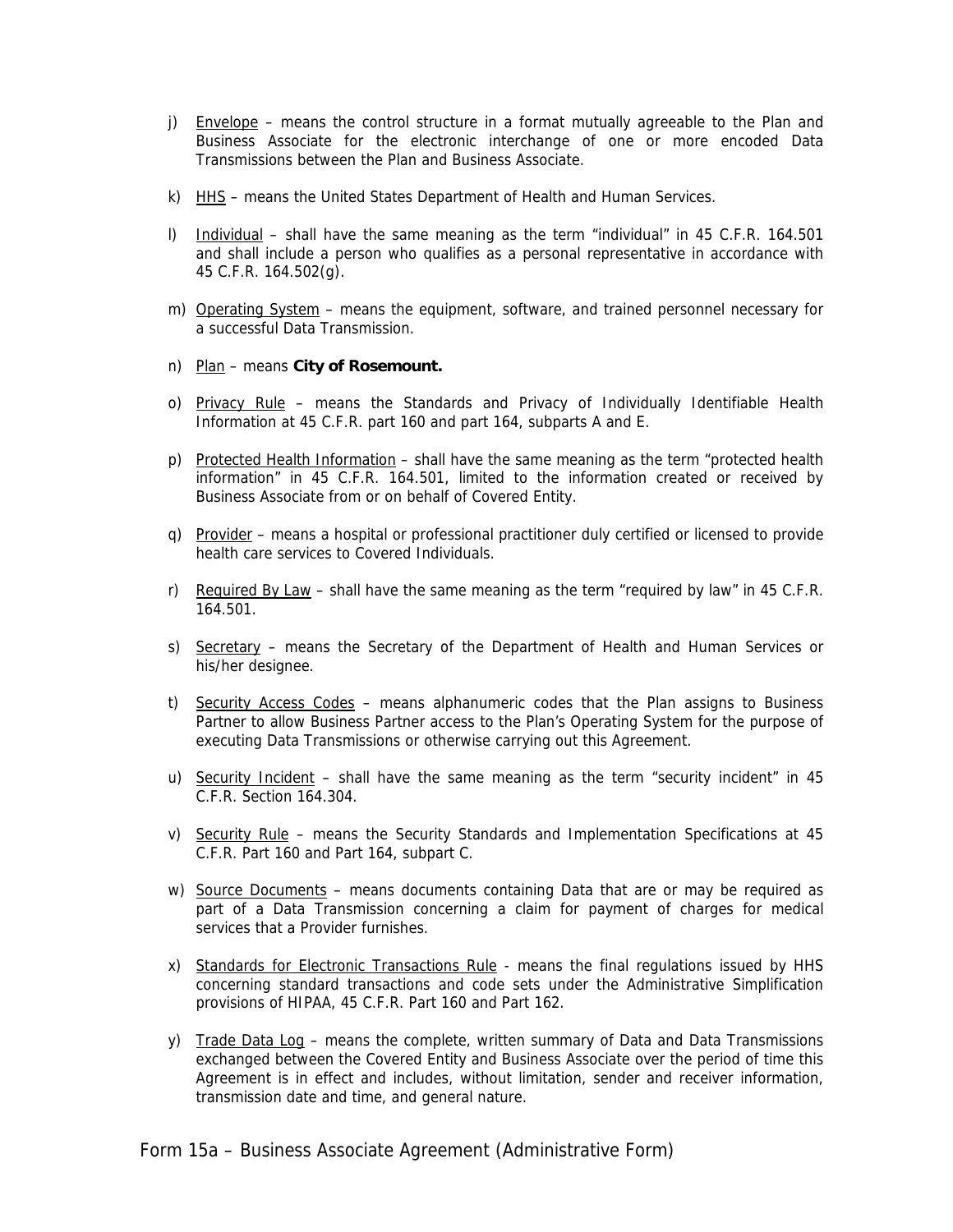# **SECTION 2 – BUSINESS ASSOCIATE PROVISIONS**

2.1 **Introduction.** Business Associate, on behalf of Covered Entity, performs or assists in the performance of functions and activities that may involve the use and disclosure of Protected Health Information as defined in the Health Insurance Portability and Accountability Act of 1996 ("HIPAA"), Parts 160 and 164 ("Privacy Regulations"). This Section 2 is intended to meet the requirements of the "business associate" provisions of Privacy Rule and will govern the terms and conditions under which the Business Associate may use or disclose Protected Health Information.

### 2.2 **Permitted Uses and Disclosures.**

- a) Except as otherwise limited in this Agreement, Business Associate may use or disclose Protected Health Information to perform functions, activities, or services for, or on behalf of, Covered Entity pursuant to any services agreement with the Business Associate and as permitted or required by this Agreement or the Privacy Rule.
- b) Except as otherwise limited in this Agreement, Business Associate may use Protected Health Information for the proper management and administration of its business or to carry out its legal responsibilities.
- c) Except as otherwise limited in this Agreement, Business Associate may disclose Protected Health Information for the proper management and administration of its business, if
	- i. the disclosures are required by law, or
	- ii. Business Associate obtains reasonable assurances from the person to whom the information is disclosed that the information will be held confidentially and will be used or further disclosed only as required by law or for the purpose for which it was disclosed to such person, and the person will notify the Business Associate of any instances of which the person is aware in which the confidentiality of the information has been breached.
- d) Except as otherwise limited in this Agreement, Business Associate may use Protected Health Information to provide Data Aggregation services to Covered Entity as permitted by 42 C.F.R. Section 164.504(e)(2)(i)(B).
- e) Except as otherwise limited in this Agreement, Business Associate may use Protected Health Information to report violations of law to appropriate Federal and State authorities, consistent with 42 C.F.R. Section 164.502(j)(1).
- 2.3 **Limitations on Uses and Disclosures.** With respect to Protected Health Information that Business Associate creates or receives on behalf of Covered Entity, Business Associate will not use or further disclose the Protected Health Information other than as permitted or required by this Agreement or as Required by Law.
- 2.4 **Additional Obligations of Business Associate.** Except as otherwise specified herein, the provisions of this Paragraph 2.4 apply only to Protected Health Information that Business Associate creates or receives on behalf of Covered Entity.
	- a) Safequards. Business Associate will use appropriate safeguards to prevent use or disclosure of Protected Health Information other than as provided for by this Agreement.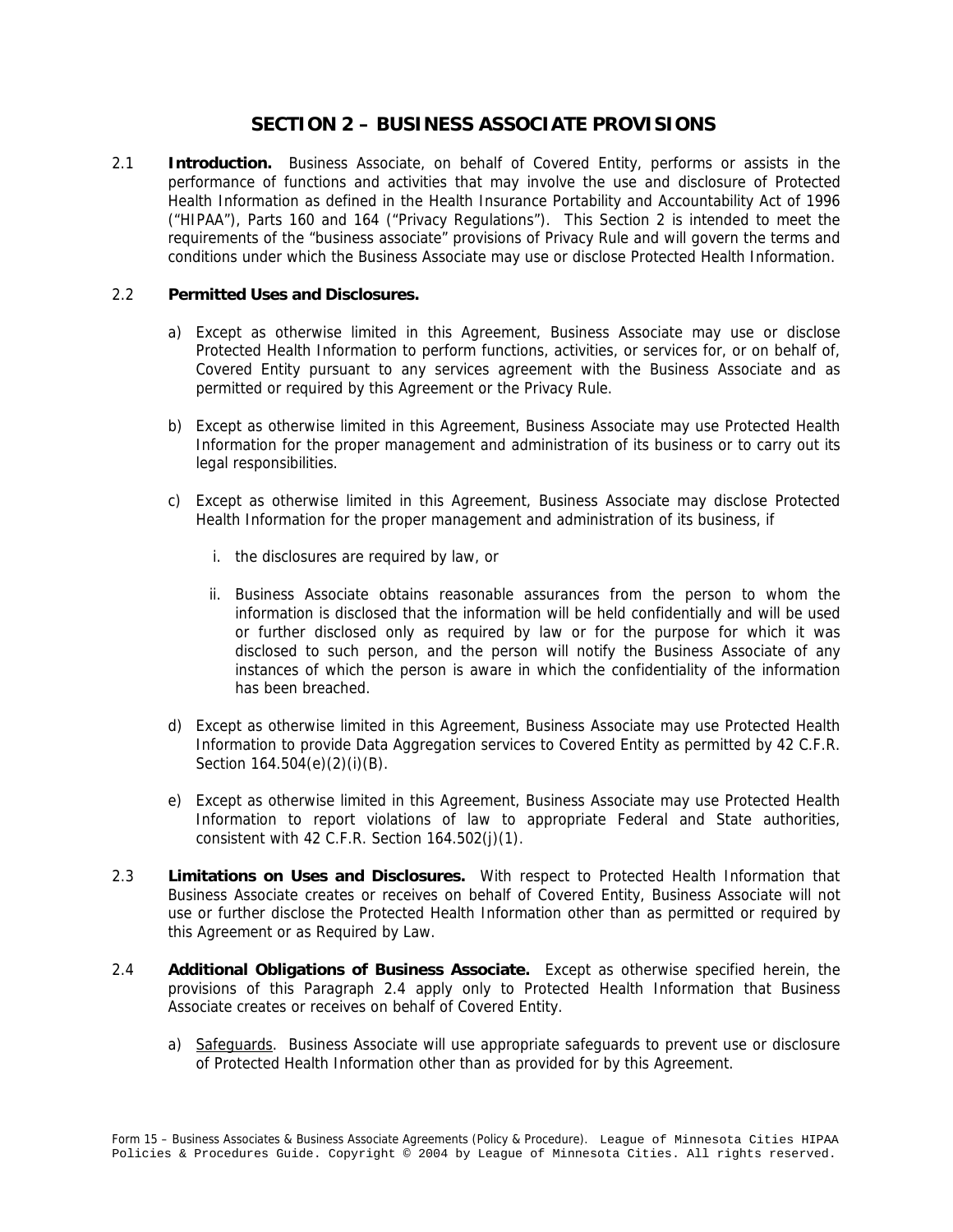- b) Reporting and Mitigation. Business Associate will report to Covered Entity any use or disclosure of Protected Health Information by Business Associate not provided for by this Agreement within ten (10) business days of its discovery by Business Associate. Business Associate agrees to promptly mitigate, to the extent practicable, any harmful effect that is known to Business Associate of a use or disclosure in violation of this Agreement.
- c) Agents and Subcontractors. Business Associate will ensure that any agent or subcontractor to whom it provides Protected Health Information received from, or created or received by Business Associate on behalf of Covered Entity agrees to the same restrictions and conditions that apply by and through this Agreement to Business Associate with respect to such information.
- d) Access to Designated Record Set. Within fifteen (15) days of a request by the Covered Entity for access to Protected Health Information about an Individual, Business Associate shall make available to the Covered Entity or, as directed by the Covered Entity, an Individual such Protected Health Information contained in a Designated Record Set. In the event any Individual requests access to Protected Health Information directly from Business Associate, Business Associate shall within five (5) days forward such request to the Covered Entity. Any denials of access to the Protected Health Information requested shall be the responsibility of the Covered Entity.
- e) Amendment of Protected Health Information. Within fifteen (15) days of receipt of a request from the Covered Entity or an Individual for the amendment of Protected Health Information or a record regarding an Individual contained in a Designated Record Set, Business Associate shall provide such information to the Covered Entity for amendment and incorporate any such amendments in the Protected Health Information as required by 45 C.F.R. Section 164.526. It shall be the Covered Entity's responsibility to promptly notify Business Associate of the request for an amendment. Any denials, in whole or in part, of requested amendments shall be done in accordance with 45 C.F.R. Section 164.526 and shall be the responsibility of the Covered Entity.
- f) Disclosure Accounting. Business Associate agrees to document such disclosures of Protected Health Information and information related to such disclosures as would be required for Covered Entity to respond to a request by an Individual for an accounting of disclosures of Protected Health Information in accordance with 45 CFR 164.528. Within fifteen (15) days of receipt of notice from the Covered Entity that it has received a request for an accounting of disclosures of Protected Health Information regarding an individual during the six (6) years prior to the date on which the accounting was requested, Business Associate shall make available to the Covered Entity such information as is in Business Associate's possession and is required for the Covered Entity to make the accounting required by 45 C.F.R. Section 164.528. At a minimum, Business Associate shall provide the Covered Entity with the following information: (1) the date of the disclosure; (2) the name of the entity or person who received the Protected Health Information, and if known, the address of such entity or person; (3) a brief description of the Protected Health Information disclosed; and, (4) a brief statement of the purpose of such disclosure which includes an explanation of the basis for such disclosure. It shall be the Covered Entity's responsibility to promptly notify Business Associate of the request for an accounting, and to prepare and deliver any such accounting requested. Business Associate hereby agrees to implement an appropriate record keeping process to enable it to comply with the requirements of this section.
- g) Access to Business Associate's Internal Records. Business Associate will make its internal practices, books, and records relating to the use and disclosure of Protected Health Information received from, or created or received by Business Associate on behalf of Covered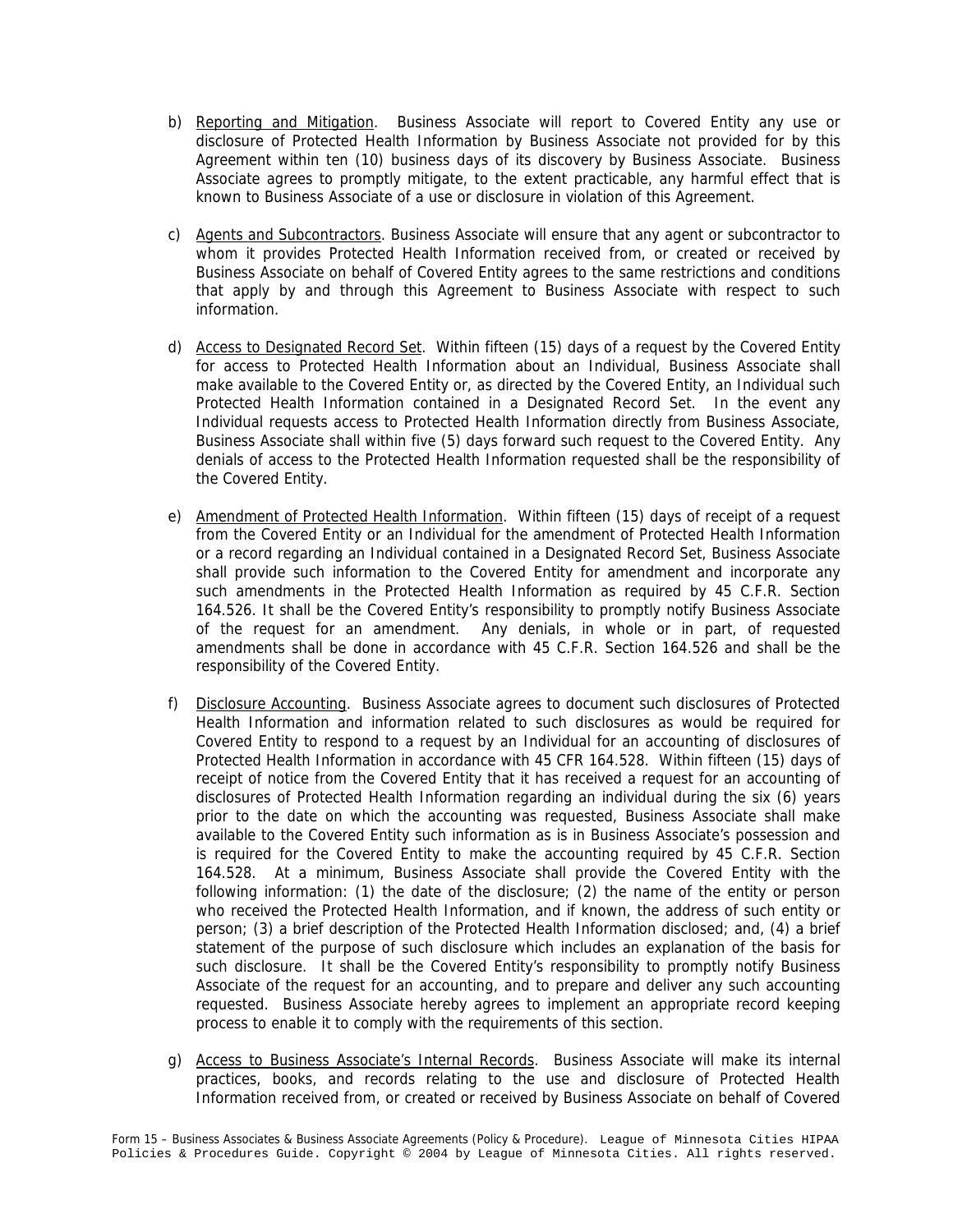Entity available to the Covered Entity or the Secretary, for the purposes of the Secretary's determining Covered Entity's compliance with the Privacy Rule.

- h) Return of Protected Health Information. Business Associate shall at the termination of this Agreement with Covered Entity, if feasible, return or destroy all Protected Health Information received from, or created or received by Business Associate on behalf of, the Covered Entity that Business Associate still maintains in any form and retain no copies of such information or, if such return or destruction is not feasible, extend the protection of this Agreement to the information and limit further uses and disclosures to those purposes that make the return or destruction of the information infeasible.
- i) Electronic Transactions. In the event the Business Associate transmits or receives any Covered Electronic Transaction on behalf of the Covered Entity, it shall comply with all applicable provisions of the Standards for Electronic Transactions Rule to the extent Required by Law, and shall ensure that any agents and subcontractors that assist Business Associate in conducting Covered Electronic Transactions on behalf of the Covered Entity agree in writing to comply with the Standards for Electronic Transactions Rule to the extent Required by Law.

### 2.5 **Obligations of Covered Entity.**

- a) Notice of Privacy Practices. Covered Entity shall provide Business Associate with the notice of privacy practices that Covered Entity produces in accordance with 45 C.F.R. 164.520, as well as any changes to such notice.
- b) Requests by Covered Entity. Covered Entity shall not request Business Associate to use or disclose Protected Health Information in any manner that would not be permissible under the Privacy Rules if done by Covered Entity. This includes, but is not limited to, requests for disclosure of Protected Health Information to the sponsoring employer as other than the entity acting on behalf of the Plan as the Covered Entity. To the extent a dispute or difference of opinion exists between the Business Associate and the sponsoring employer as the entity acting on behalf of the Plan as the Covered Entity, Business Associate may disclose under objection pursuant to the specific, written direction of the Covered Entity. Any disclosures made pursuant to such specific, written direction shall be subject to the indemnification provisions of the Agreement.
- (c) Changes in Permission. Covered Entity shall notify Business Associate of any changes in, or revocation of, permission by Individual to use or disclose Protected Health Information, to the extent that such changes may affect Business Associate's use or disclosure of Protected Health Information.
- (d) Restrictions. Covered Entity shall notify Business Associate of any restriction to the use or disclosure of Protected Health Information that Covered Entity has agreed to in accordance with 45 CFR 164.522, to the extent that such restriction may affect Business Associate's use or disclosure of Protected Health Information.

### **SECTION 3 – TRADING PARTNER PROVISIONS**

3.1 **Introduction.** This Section 3 applies only if and to the extent that Business Associate and Covered Entity conduct electronic transactions that are subject to Standards for Electronic Transactions Rule. The Business Associate may be considered a "trading partner" of the Covered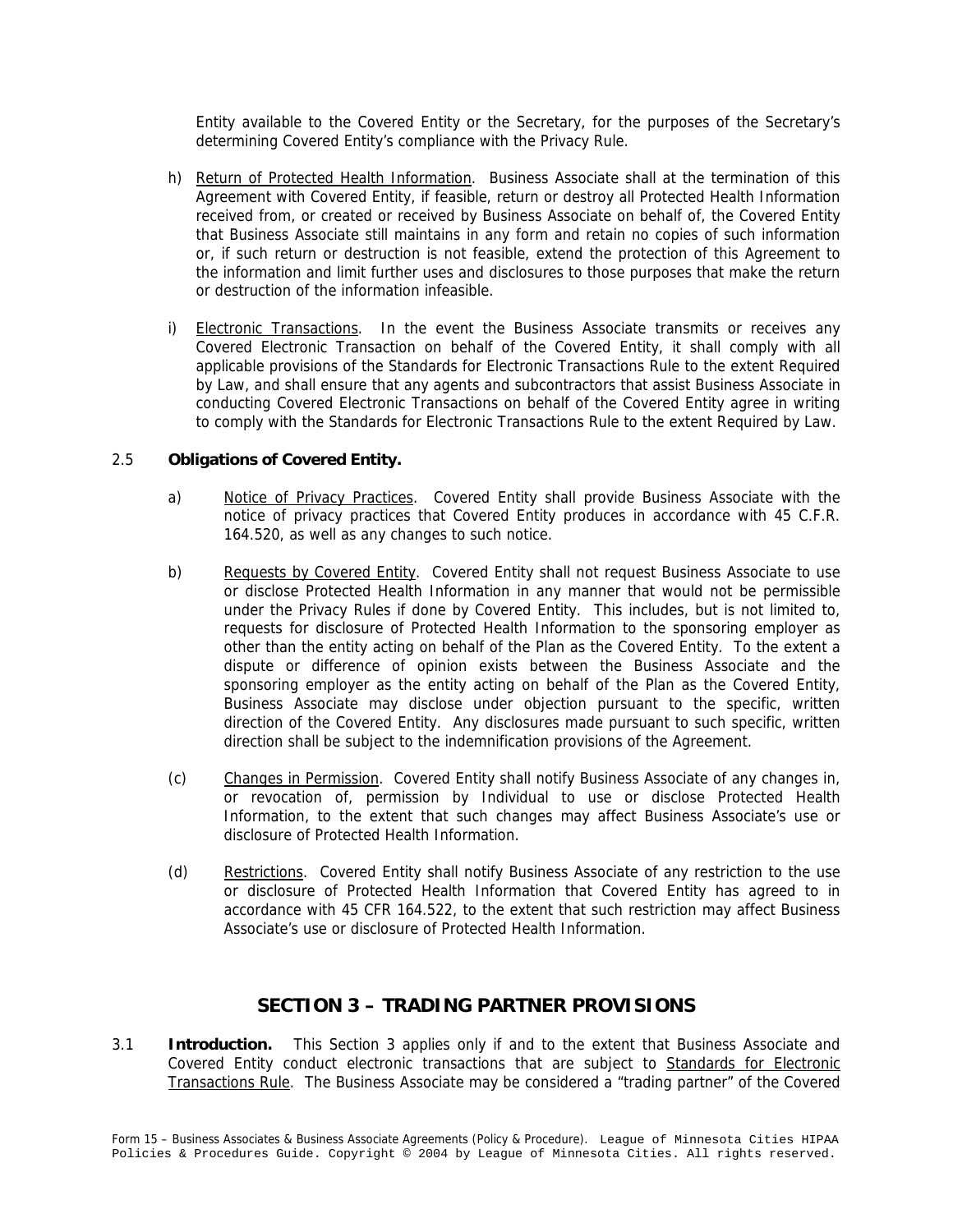Entity under the Standards for Electronic Transactions Rule. This Section 3 will govern the terms and conditions under which Covered Electronic Transactions are conducted.

- 3.2 **Mutual Obligations.** The mutual obligations of the Covered Entity and Business Associate include the following:
	- a) EDI Data Transmission Accuracy. The parties will take reasonable care to ensure that Data Transmissions are timely, complete, accurate and secure.
	- b) Retransmission of Lost or Indecipherable Transmissions. A party will retransmit the original transmission within two (2) business day(s) of its discovery that a Data Transmission is a Lost or Indecipherable Transmission.
	- c) Equipment Cost. Each party will obtain and maintain, at its own expense, its own Operating System necessary for timely, complete, accurate and secure Data Transmission pursuant to this Agreement.
	- d) Transmission Format. All standard transactions, as defined by Social Security § 1173(a) and the Standards for Electronic Transactions Rule, conducted between the Covered Entity and Business Associate, will only use code sets, data elements and formats specified by the Standards for Electronic Transactions Rule.
	- e) Backup Files. Each party will maintain adequate backup files, electronic tapes or other sufficient means to recreate a Data Transmission for at least six (6) years from the Data Transmission's creation date.
	- f) Testing. Prior to the initial Data Transmission, each party will test and cooperate with the other party in testing each party's Operating System to ensure the accuracy, timeliness, completeness and confidentiality of each Data Transmission.
	- g) Data and Data Transmission Security. The Covered Entity and Business Associate will employ security measures necessary to protect Data and Data Transmissions between them in compliance with Social Security Act § 1173(d) and any HHS implementing regulations or guidelines.
	- h) Security Access Codes. The Security Access Codes that the Covered Entity issues to Business Associate will, when affixed to Data Transmissions, be legally sufficient to verify the identity of the transmitter and to authenticate the Data Transmission, thereby establishing the Data Transmission's validity.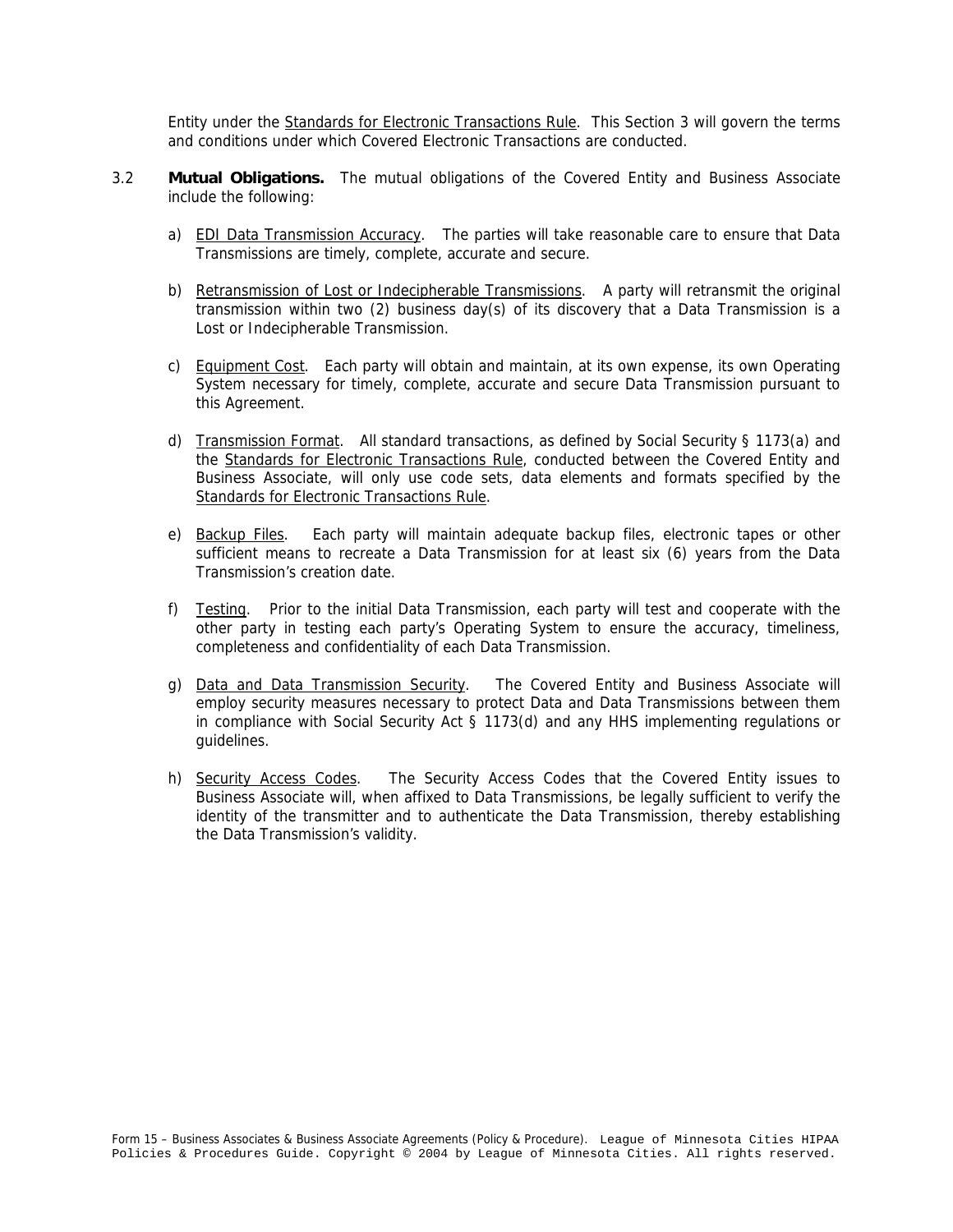#### 3.3 **Business Associate Obligations.** Business Associate will:

- a) Use Data only according to the terms of this Agreement.
- b) Protect and maintain the confidentiality of Security Access Codes issued to Business Associate by the Covered Entity.
- c) Limit disclosure of Security Access Codes to authorized personnel on a need-to-know basis.

### 3.4 **The Covered Entity's Obligations.** The Covered Entity will:

- a) Make available to Business Associate, via electronic means, Data and Data Transmissions for which this Agreement grants Business Associate access or authorization, or as provided by law;
- b) Provide Business Associate with Security Access Codes that will allow Business Associate access to the Plan's Operating System. The Covered Entity reserves the right to change Security Access Codes at any time and in such a manner as the Covered Entity, in its sole discretion, deems necessary.

### 3.5 **Confidentiality and Security.**

- a) Data Security. Business Associate will maintain adequate security procedures to prevent unauthorized access to Data, Data Transmissions, Security Access Codes, Envelope, backup files, Source Documents or the Covered Entity's Operating System. Business Associate will promptly notify the Covered Entity of any unauthorized attempt to obtain access to or otherwise tamper with Data, Data Transmissions, Security Access Codes, Envelope, backup files, Source Documents or the Covered Entity's Operating System.
- b) Operating Systems Security. Each party will develop, implement and maintain measures necessary to ensure the security of each party's own Operating System and each party's records relating to it Operating System and in compliance with applicable law.

#### 3.6 **Records Retention and Audit.**

- a) Records Retention. Business Associate will maintain complete, accurate and unaltered copies of all Source Documents from all Data Transmissions it receives from the Covered Entity for not less than six (6) years from the date that Business Associate receives them. All retained records will be subject to the same security measures as Data and Data Transmissions.
- b) Trade Data Log. The Covered Entity and Business Associate will each establish and maintain a Trade Data Log to record all Data Transmissions between the parties during the term of this Agreement. Each party will take necessary and reasonable steps to ensure that its Trade Data Log constitutes a complete, accurate, and unaltered record of each Data Transmission between the parties. Each party will retain Data Transmission records for not less than six (6) month(s) following the date of a Data Transmission. Each party will maintain its Trade Data Log on electronic media or other suitable means that permit timely retrieval and presentation in readable form.

# **SECTION 4 – ELECTRONIC SECURITY PROVISIONS**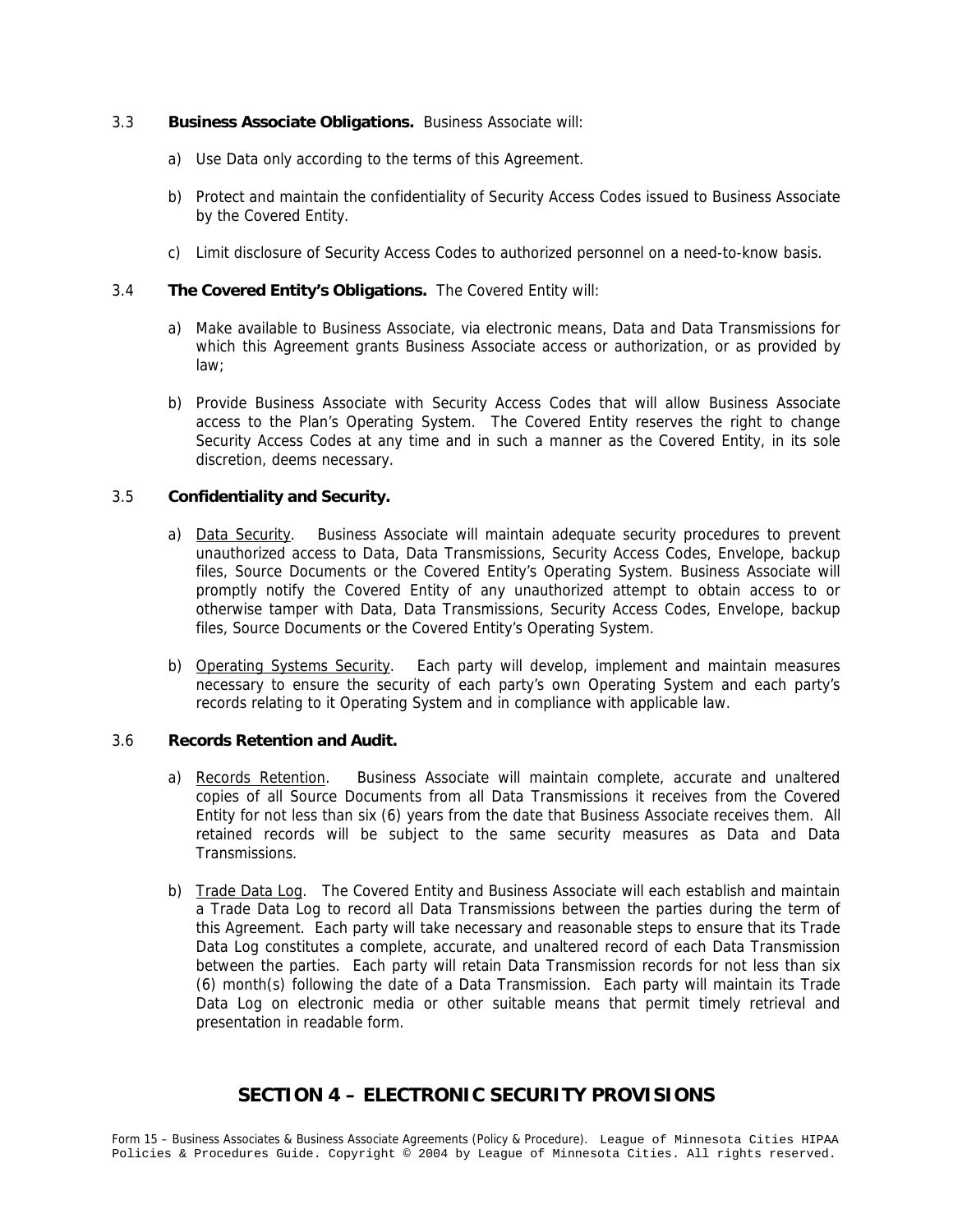- 4.1 **Introduction.** This Section 4 applies only if and to the extent electronic data will be exchanged between the Business Associate and Covered Entity. The Business Associate may be considered a Business Associate of the Covered Entity under HIPAA, 45 CFR Part 142 (the "Security Regulations"). This Section 4 will govern the terms and conditions under which electronic data is exchanged.
- 4.2 **Security Regulations.** In accordance with the Security Rule as it exists at the time of this Agreement, Business Associate agrees to:
	- a) Implement administrative, physical and technical safeguards (including written policies and procedures) that reasonably and appropriately protect the confidentiality, integrity and availability of the electronic Protected Health Information that it creates, maintains or transmits on behalf of the Covered Entity;
	- b) Ensure that any agent, including a subcontractor, to whom it provides such information agrees to implement reasonable and appropriate safeguards to protect it;
	- c) Report to the Covered Entity any Security Incident of which it becomes aware;
	- d) Authorize termination of the Agreement if the Covered Entity determines that the Business Associate has violated a material term of the Agreement.
- 4.3 **Subsequent Modifications**. In recognition that the Security Regulations are not effective until twenty-four (24) months following publication of the final regulations, Business Associate agrees this Agreement shall be amended as necessary to comply with the final Security Regulations, any such changes to be subsequently incorporated into this Agreement as Exhibit A.

# **SECTION 5 – TERM AND TERMINATION**

- 5.1. **Term.** The Term of this Agreement will begin and become effective on the compliance date applicable to Covered Entity under the Privacy Rule, and shall terminate when all of the Protected Health Information created or received by Business Associate on behalf of Covered Entity is destroyed or returned to Covered Entity, or, if it is infeasible to return or destroy Protected Health Information, protections are extended to such information, in accordance with the termination provisions in this Paragraph 5.1.
- 5.2 **Termination.** In the event that Covered Entity discovers and determines that Business Associate materially breached or violated any of its obligations under this Agreement, Covered Entity will notify Business Associate of such breach in writing. Covered Entity may terminate the Agreement or may provide Business Associate with an opportunity to take reasonable steps to cure the breach or end the violation, as applicable, within a mutually agreed upon period of time. If Covered Entity's attempts to cure the breach or end the violation are unsuccessful within that period without limiting the rights of the parties under the Agreement, Covered Entity may terminate the Agreement.

# 5.3 **Effect of Termination.**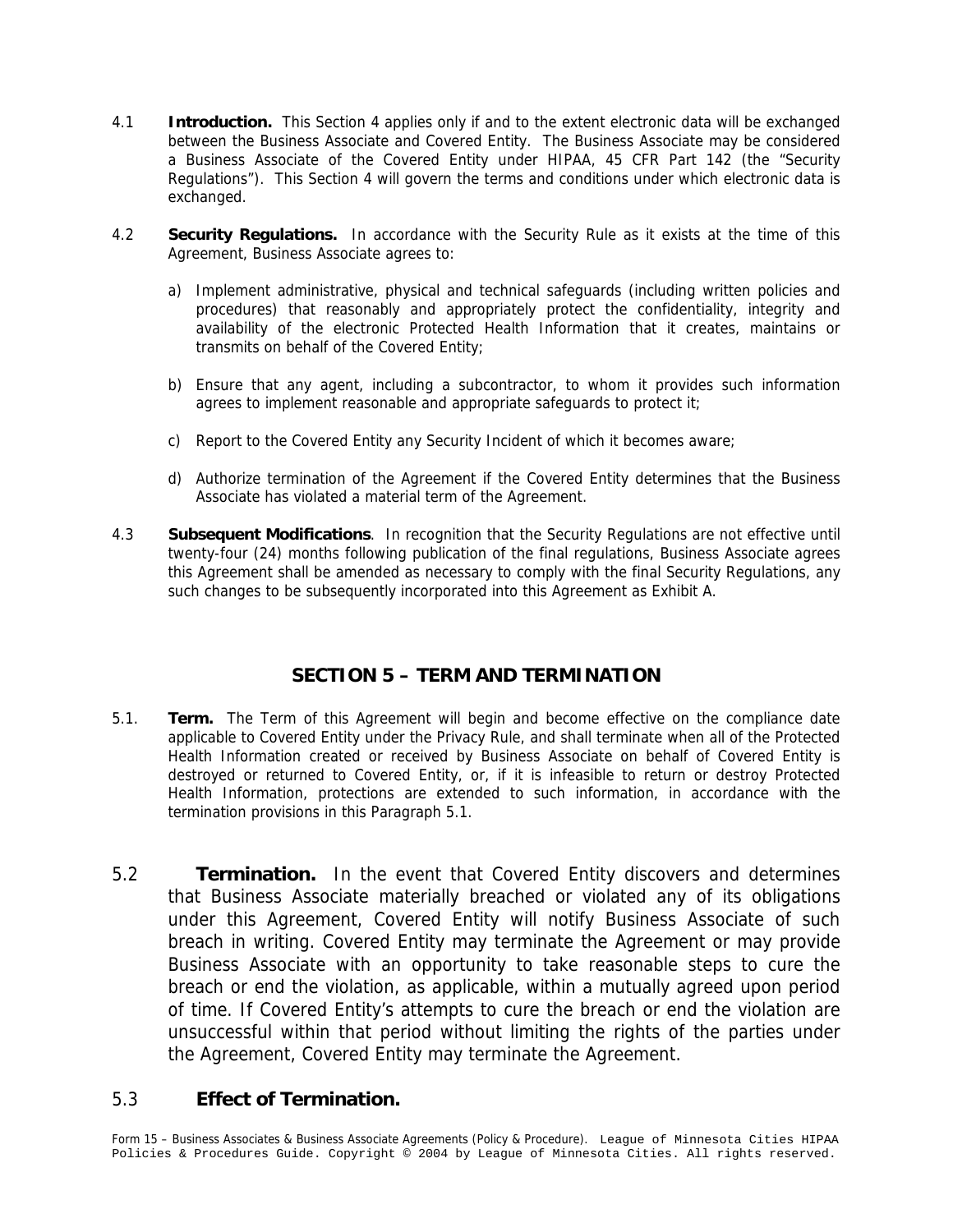- a) Except as provided in paragraphs (b) and/or (c) of this sub-section, upon termination of the Agreement, for any reason, Business Associate shall return or destroy all Protected Health Information created or received by it on behalf of Covered Entity. This provision shall apply to Protected Health Information that is in the possession of Business Associate and/or its subcontractors or agents. Business Associate will not retain any copies of Protected Health Information.
- b) In the event that Business Associate determines that returning or destroying Protected Health Information is infeasible, Business Associate will notify Covered Entity of the conditions that make return or destruction infeasible. Upon mutual agreement of the parties that return or destruction of Protected Health Information is infeasible, Business Associate will extend the protections of this Agreement to such Protected Health Information and limit further uses and disclosures of such Protected Health Information to those purposes that make the return or destruction infeasible, for so long as Business Associate maintains such Protected Health Information.
- c) Should the Covered Entity notify Business Associate that the information necessary to comply with the recordkeeping requirements under other applicable law including, but not limited to, the Employee Retirement Income Security Act of 1974 ("ERISA"), includes the Protected Health Information, Business Associate shall return or provide to Covered Entity such information, including Protected Health Information.

# **SECTION 6 – GENERAL PROVISIONS**

- 6.1 **Regulatory References.** A reference in this Agreement to a section in the Privacy Rule means the section as in effect or as amended.
- 6.2**Amendment.** The parties agree to take such action as is necessary to amend this Agreement from time to time as is necessary for Covered Entity to comply with the requirements of the Privacy Rule and the Health Insurance Portability and Accountability Act of 1996, Pub. L. No. 104-191.
- 6.3**Interpretation.** Any ambiguity in this Agreement shall be resolved to permit Covered Entity to comply with the Privacy Rule.
- 6.4**Survival**. The respective rights and obligations of Business Associate and the Covered Entity shall under this Agreement survive the termination of this Agreement and any related Services Agreement.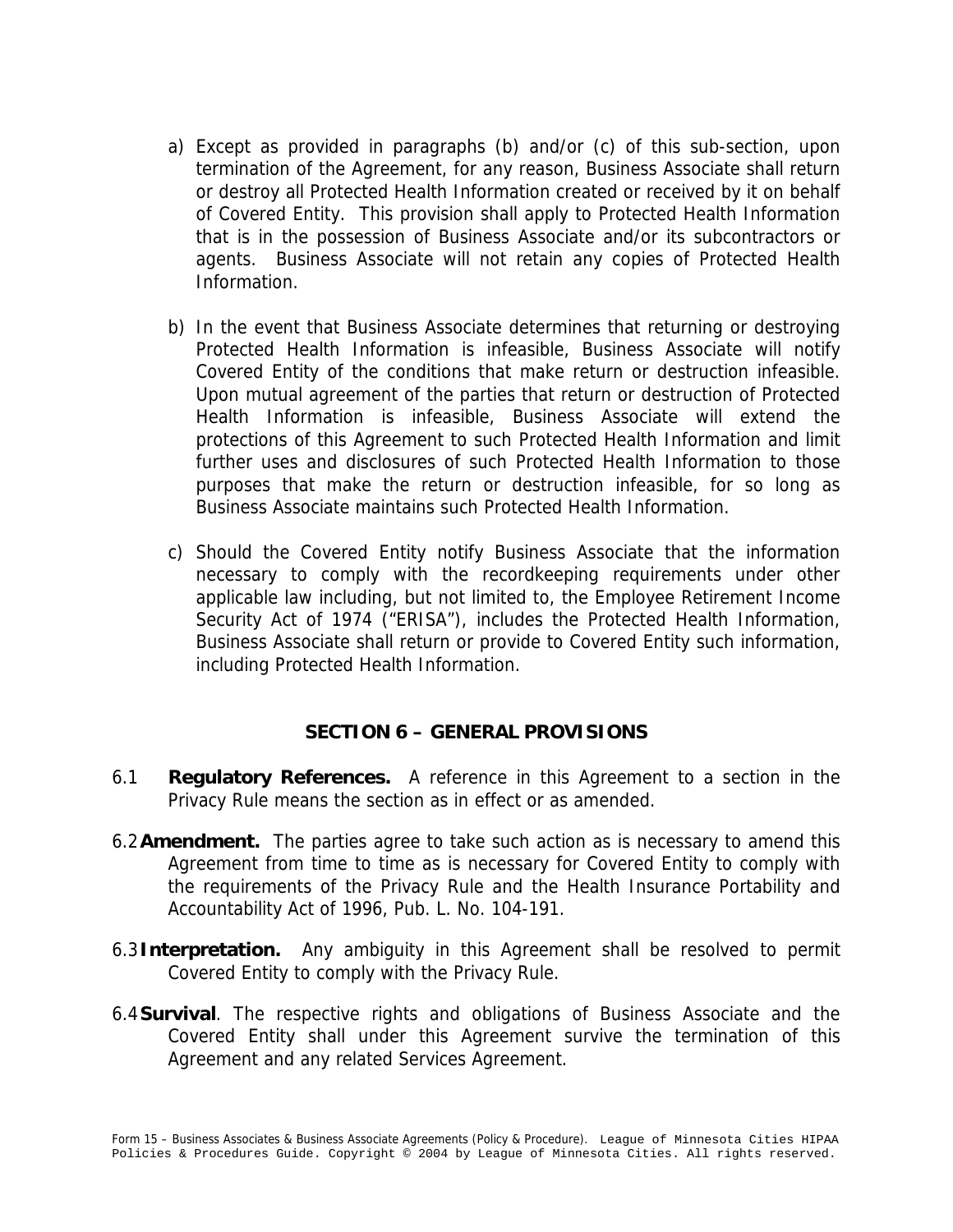- 6.5 **Permissible Requests by Covered Entity.** Covered Entity shall not request Business Associate to use or disclose Protected Health Information in any manner that would not be permissible under the Privacy Rule if done by Covered Entity, except as otherwise provided herein.
- 6.6 **Indemnity.** Business Associate will indemnify and hold harmless Covered Entity and Covered Entity's affiliates, officers, directors, employees or agents from and against any claim, cause of action, liability, damage, cost or expense, including attorneys' fees and court or proceeding costs, arising out of or in connection with any non-permitted or violating use or disclosure of Protected Health Information or other breach of this Agreement by Business Associate or any subcontractor, agent, person or entity under Business Associate's control.
- 6.7 **Conformance with Law.** Upon the effective date of any final regulation or amendment to final regulations promulgated by the U.S. Department of Health and Human Services with respect to Protected Health Information or Covered Electronic Transactions, this Agreement will automatically amend such that the obligations they impose on the Business Associate remain in compliance with these regulations.

IN WITNESS WHEREOF, the parties hereto have executed this Agreement as of the date set forth below.

### **Covered Entity:**

This \_\_\_\_\_\_\_ day of \_\_\_\_\_\_\_\_\_\_\_\_\_\_, \_\_\_\_\_\_\_\_\_

 $\mathsf{By:}\quad$ 

on behalf of the City of Rosemount a Covered Entity

| Print Name: |  |
|-------------|--|
|-------------|--|

| . |
|---|
|---|

### **Business Associate:**

This \_\_\_\_\_\_\_ day of \_\_\_\_\_\_\_\_\_\_\_\_\_\_, \_\_\_\_\_\_\_\_\_

Company Name: \_\_\_\_\_\_\_\_\_\_\_\_\_\_\_\_\_\_\_\_\_\_\_\_\_\_

 $\mathsf{By:}$ 

Print Name: **Example 10** 

Form 15 – Business Associates & Business Associate Agreements (Policy & Procedure). League of Minnesota Cities HIPAA Policies & Procedures Guide. Copyright © 2004 by League of Minnesota Cities. All rights reserved.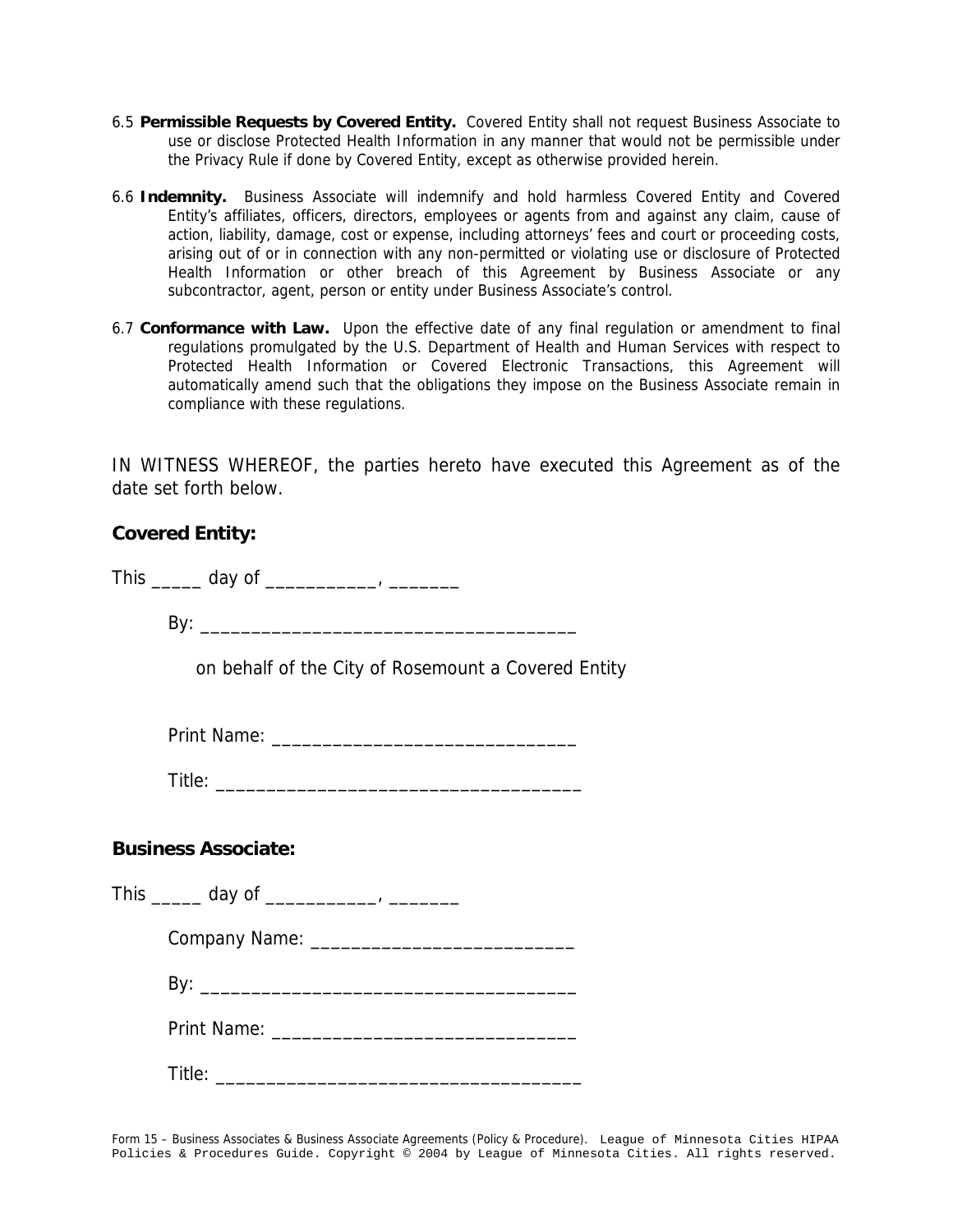# **Retention of PHI Documentation**

### **Policy Statement**

The Health Plan shall maintain all protected health information (PHI) documentation for a period of at least six (6) years from the date of its creation, or the date on which the document was last in effect, whichever is later.

| <b>Retention of PHI Documents</b> | 1. Certain documents classified as "privacy related<br>documents" must be maintained for a period of at least<br>six (6) years from the date of creation, or the date on<br>which the document was last in effect, whichever is<br>later. |
|-----------------------------------|-------------------------------------------------------------------------------------------------------------------------------------------------------------------------------------------------------------------------------------------|
| <b>Privacy Related Documents</b>  | 2. "Privacy related documents" include:                                                                                                                                                                                                   |

- a. Documentation that identifies the:
	- i. Name, telephone number and address of the Health Plan's HIPAA Privacy Officer;
	- ii. Name, title, telephone number and address of the individual responsible for receiving complaints;
	- iii. Name, title, telephone number and address of the individual responsible for obtaining and processing access, use, and disclosure of PHI requests;
	- iv. Name, title, telephone number and address of the individual responsible for receiving and processing amendment of PHI requests;
	- v. Attempts to obtain consent when consent could not be obtained and the reason(s) why such consent could not be obtained;
	- vi. Method by which PHI will be de-identified;
	- vii. Sanctions imposed against Health Plan employees, business associates, or others who violate Health Plan policy/HIPAA regulations;
- b. All signed authorizations, consents, and agreed to restrictions;
- c. Copies of all notices of privacy practices (NPPs) including any revisions to such NPPs;
- d. Accounting of disclosures logs;
- e. Any privacy complaints received and their dispositions; and
- f. Copies of all HIPAA related policies and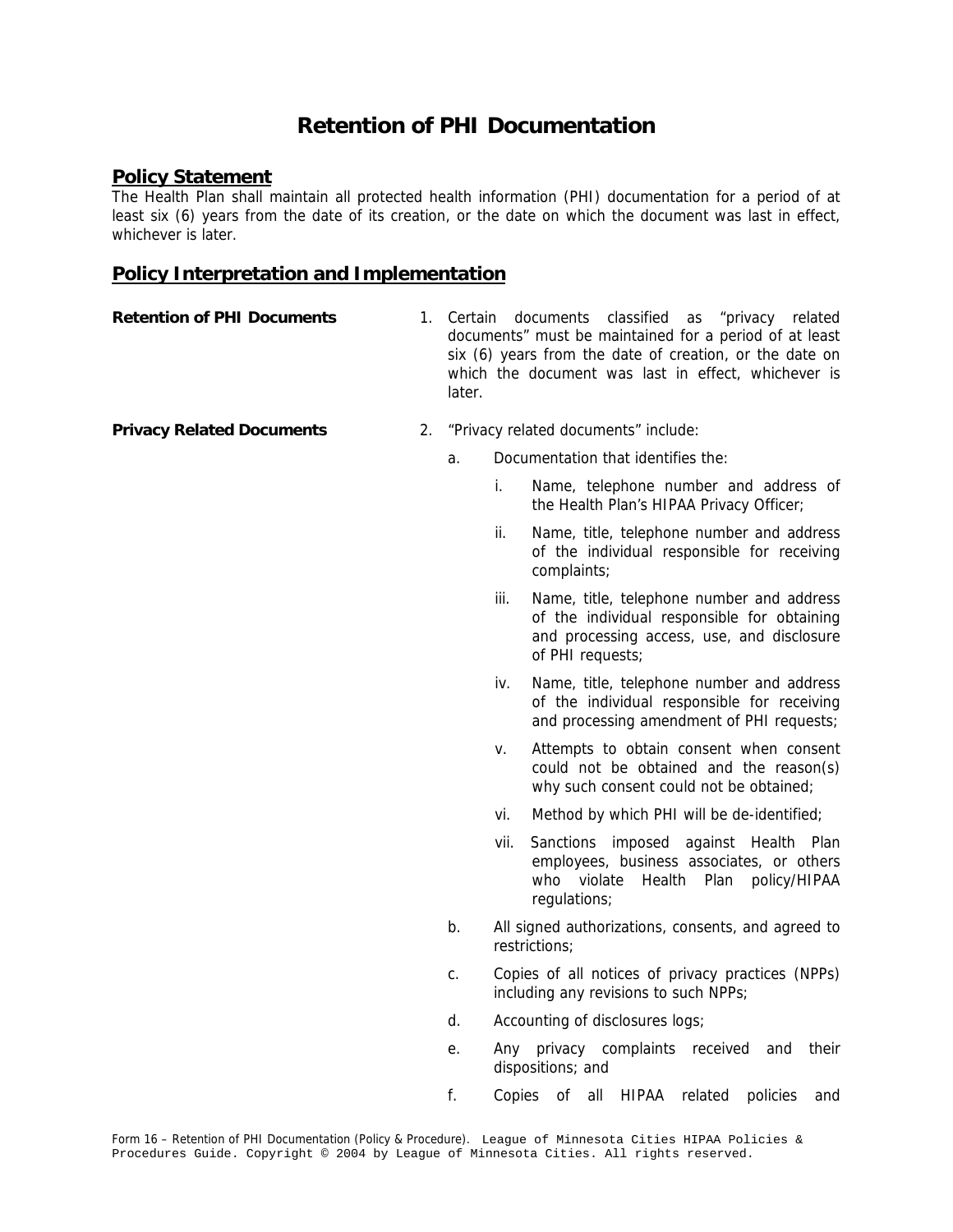procedures.

| Adding/Deleting<br><b>Documentation</b>               |    | 3. Documents may be added or deleted from the above<br>listing as may become necessary by law or as may be<br>established by Health Plan practice or policy.                                                                                                                                                                                               |
|-------------------------------------------------------|----|------------------------------------------------------------------------------------------------------------------------------------------------------------------------------------------------------------------------------------------------------------------------------------------------------------------------------------------------------------|
| <b>Identifying/Storage of PHI</b><br><b>Documents</b> |    | 4. The HIPAA Privacy Officer is responsible for identification<br>and storage of privacy related records, electronic files,<br>etc., for purposes of complying with this policy.                                                                                                                                                                           |
| <b>Record Retention</b>                               | 5. | A copy of all HIPAA covered information and any<br>revisions shall be maintained for a period of at least six<br>(6) years. Such retention may be in printed or electronic<br>format, or both.                                                                                                                                                             |
| <b>HIPAA Privacy Officer</b>                          |    | 6. The HIPAA Privacy Officer is responsible for the<br>development and implementation of the HIPAA policies<br>and procedures. The HIPAA Privacy Officer is also the<br>contact person for any questions or complaints<br>regarding HIPAA. Questions or concerns about HIPAA<br>rights should be directed to the HIPAA Privacy Officer at<br>651-423-4411. |
| <b>Violations</b>                                     | 7. | Violations of this policy will be subject to discipline.                                                                                                                                                                                                                                                                                                   |
| <b>Effective Date</b>                                 |    | 8. April 14, 2004.                                                                                                                                                                                                                                                                                                                                         |
| <b>References:</b>                                    |    |                                                                                                                                                                                                                                                                                                                                                            |

45 C.F.R. § 164.530(j)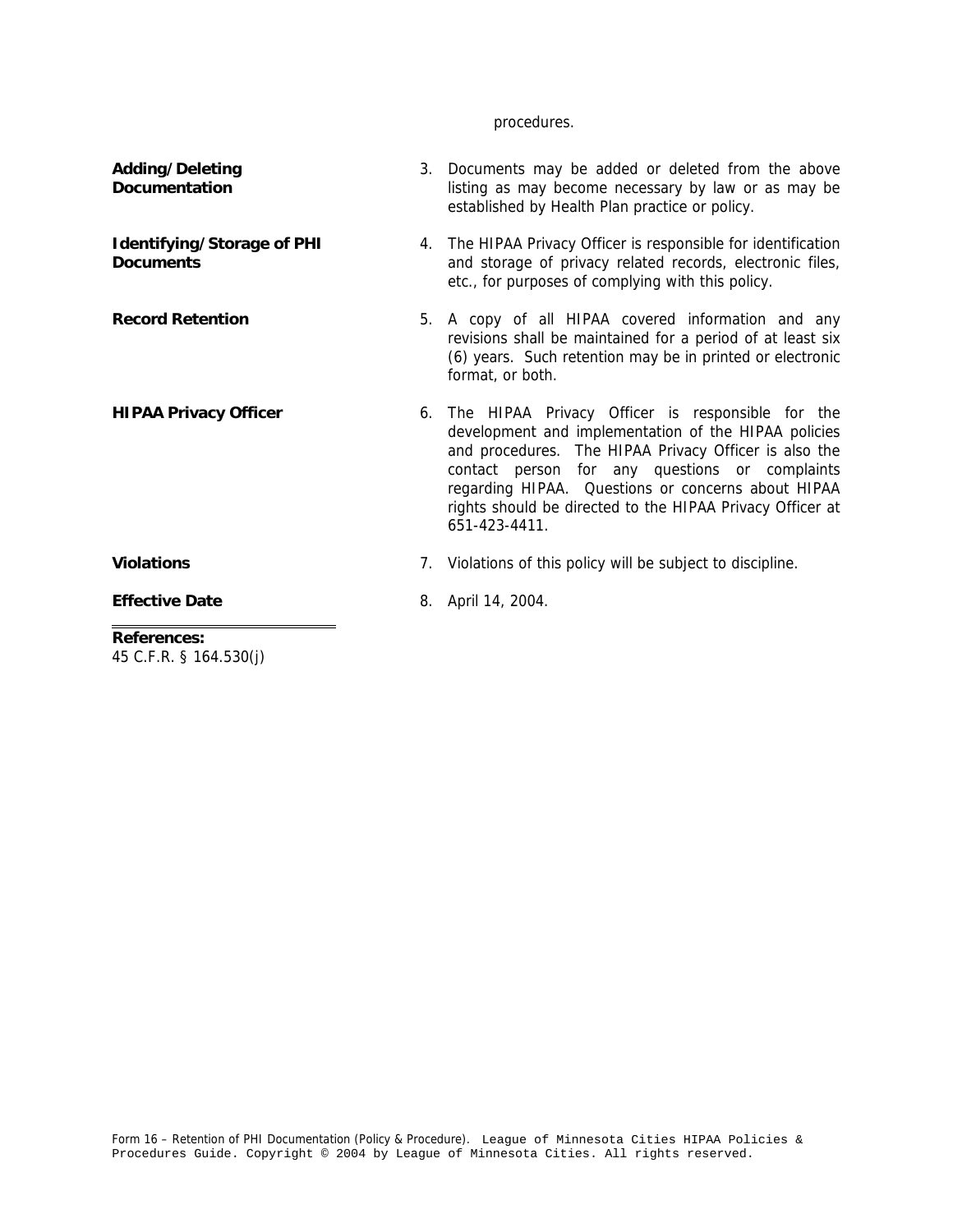# **HIPAA Privacy Training Program**

## **Policy Statement**

The Health Plan must train all relevant members of its workforce on HIPAA policies and procedures, as necessary and appropriate for the members of the workforce to carry out their function within the Health Plan.

| <b>HIPAA Training Program</b>    |  |                | 1. To ensure the confidentiality of individual's protected<br>health information (PHI), HIPAA training (HIPAA Training)<br>shall be provided for all employees of the Plan Sponsor<br>who have responsibilities involving the use/disclosure of<br>PHI, and other workforce members as deemed necessary<br>within the sole discretion of the HIPAA Privacy Officer. It<br>is the HIPAA Privacy Officer's responsibility to oversee<br>such HIPAA Training. |
|----------------------------------|--|----------------|------------------------------------------------------------------------------------------------------------------------------------------------------------------------------------------------------------------------------------------------------------------------------------------------------------------------------------------------------------------------------------------------------------------------------------------------------------|
| <b>Workforce Members</b>         |  |                | 2. An employee/workforce member, for the purposes of this<br>policy, means any employee, trainee, volunteer, , or any<br>other person(s) whose conduct, in the performance of<br>work for the Health Plan, is<br>under the<br>direct<br>control/supervision of the Health Plan, regardless of<br>payment source.                                                                                                                                           |
| <b>Content of HIPAA Training</b> |  |                | 3. The HIPAA Training shall include, but is not limited to:                                                                                                                                                                                                                                                                                                                                                                                                |
| Program                          |  | a.             | An overview of the HIPAA privacy regulations<br>relative to the identification and protection of PHI.                                                                                                                                                                                                                                                                                                                                                      |
|                                  |  | b <sub>1</sub> | A review of the Health Plan's HIPAA policies and<br>procedures;                                                                                                                                                                                                                                                                                                                                                                                            |
|                                  |  | $C_{1}$        | Permissible uses and disclosures of PHI;                                                                                                                                                                                                                                                                                                                                                                                                                   |
|                                  |  | d.             | Application of the Health Plan's HIPAA policies<br>and procedures to employee's job responsibilities;                                                                                                                                                                                                                                                                                                                                                      |
|                                  |  | е.             | The identity and location of the Health Plan's<br>HIPAA Privacy Officer;                                                                                                                                                                                                                                                                                                                                                                                   |
|                                  |  | f.             | The requirement that all employees report any<br>potential violations of the Health Plan's policies<br>and procedures or the HIPAA regulations,<br>whether caused by a workforce member or a<br>service provider, to the HIPAA Privacy Officer;<br>and                                                                                                                                                                                                     |
|                                  |  | g.             | Other information relative to the protection and<br>security of PHI.                                                                                                                                                                                                                                                                                                                                                                                       |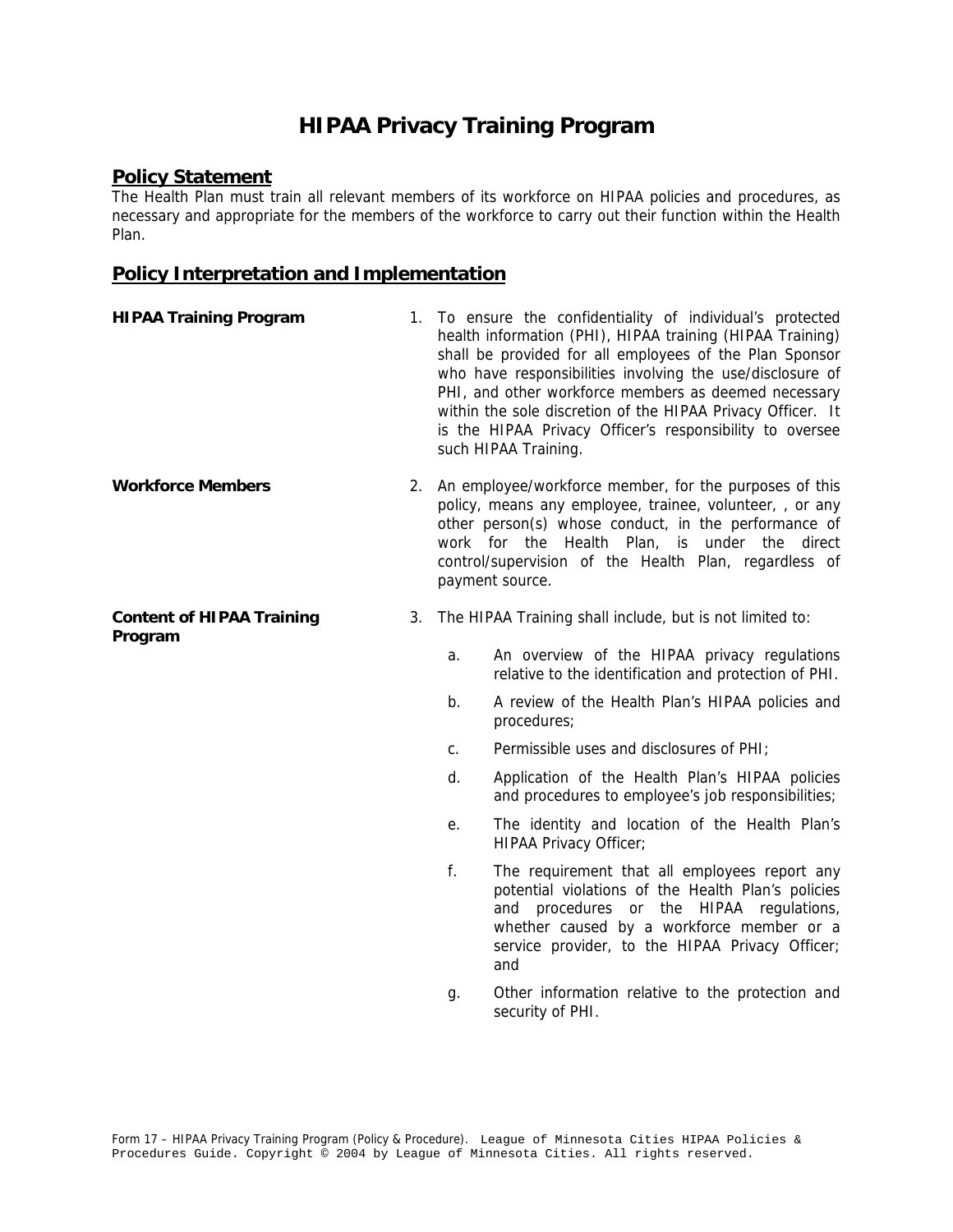| <b>Newly Hired Employees/</b><br><b>Business Associates</b> | 4. Before being allowed access to PHI, all newly hired<br>employees, and employees new to a position requiring<br>access to PHI, shall be required to sign and date a written<br>acknowledgement that the new employee has completed<br>HIPAA Training.                                                                                                 |
|-------------------------------------------------------------|---------------------------------------------------------------------------------------------------------------------------------------------------------------------------------------------------------------------------------------------------------------------------------------------------------------------------------------------------------|
| <b>Acknowledgment of Training</b><br><b>Attendance</b>      | 5. Department directors will be required to have a signed<br>and dated written acknowledgment that the new<br>employee has completed HIPAA Training before being<br>allowed access to PHI.                                                                                                                                                              |
| <b>Attendance Records</b>                                   | 6. The HIPAA Privacy Officer shall maintain a record of all<br>personnel who attend HIPAA Training. Such records shall<br>be maintained in accordance with the Retention of PHI<br>Documentation Policy.                                                                                                                                                |
| <b>Annual Training</b>                                      | 7. Updated training shall take place at least annually.<br>Should a change in the training program or security<br>systems occur before an annual training session occurs,<br>impacted employees shall receive interim training<br>materials or abbreviated instructions.                                                                                |
| <b>Record Retention</b>                                     | 8. A copy of all HIPAA covered information and any revisions<br>shall be maintained for a period of at least six (6) years.<br>Such retention may be in printed or electronic format, or<br>both.                                                                                                                                                       |
| <b>HIPAA Privacy Officer</b>                                | 9. The HIPAA Privacy Officer is responsible for the<br>development and implementation of the HIPAA policies<br>and procedures. The HIPAA Privacy Officer is also the<br>contact person for any questions or complaints regarding<br>HIPAA. Questions or concerns about HIPAA rights should<br>be directed to the HIPAA Privacy Officer at 651-423-4411. |
| <b>Violations</b>                                           | 10. Violations of this policy will be subject to discipline.                                                                                                                                                                                                                                                                                            |
| <b>Effective Date</b>                                       | 11. April 14, 2004.                                                                                                                                                                                                                                                                                                                                     |
| <b>References:</b>                                          |                                                                                                                                                                                                                                                                                                                                                         |

45 C.F.R. § 164.530(b)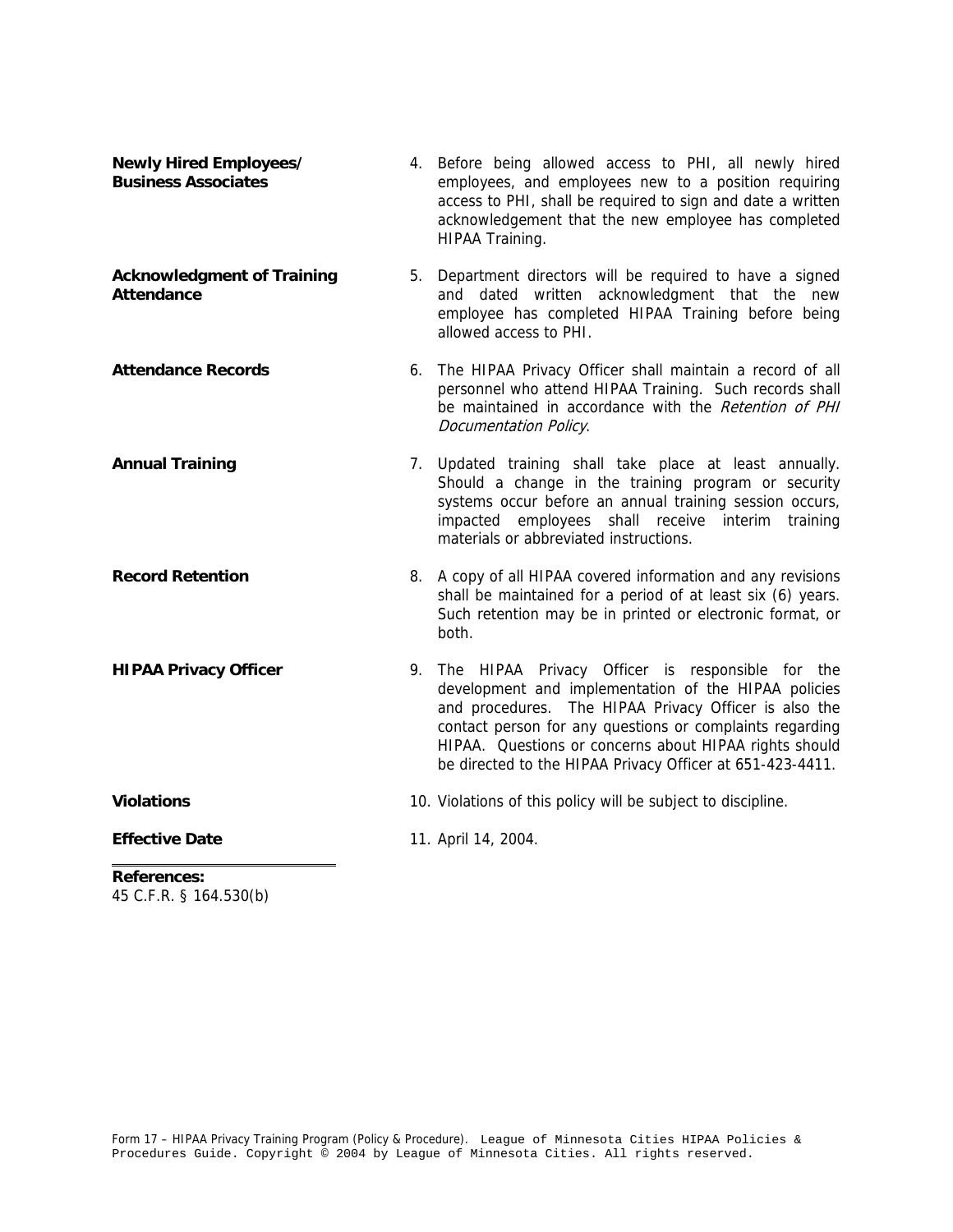# **ACKNOWLEDGMENT OF TRAINING ATTENDANCE**

Please note: This Administrative Form relates to the Health Plan's Policy Form 17, HIPAA Privacy Training Program.

I, \_\_\_\_\_\_\_\_\_\_\_\_\_\_\_\_\_\_\_\_\_\_\_\_\_\_\_\_\_, acknowledge that I have attended and completed HIPAA Training on  $\frac{1}{200}$ , 200

 Name (print)

**Signature** 

Date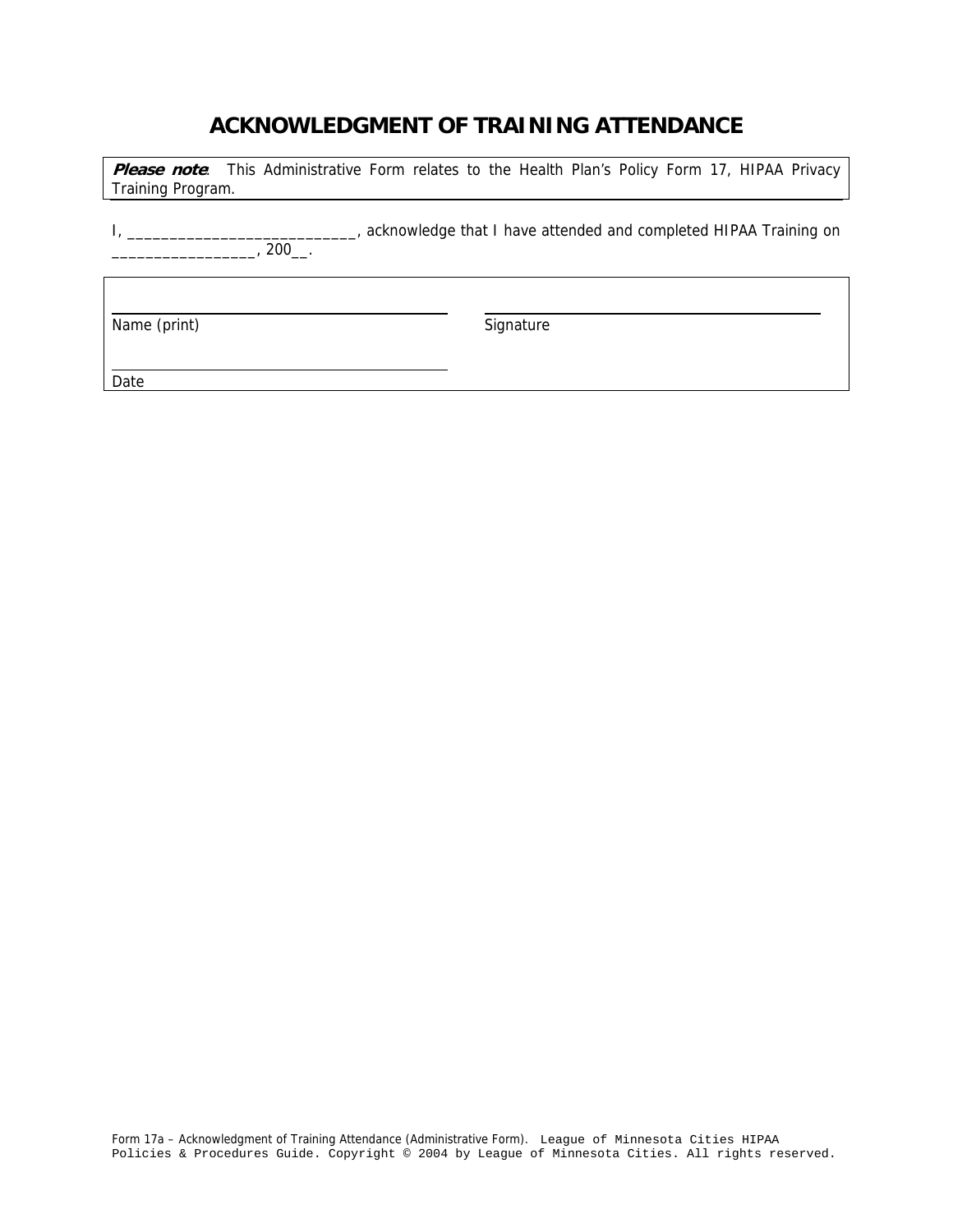# **Personal Representative**

# **Policy Statement**

The Health Plan must treat a personal representative the same as it would the individual who is the subject of the protected health information (PHI), unless one of the exceptions applies. In general, a personal representative is someone who is recognized under applicable state law as a personal representative (e.g., parent/guardian, power of attorney, executor of estate).

# **Policy Interpretation and Implementation**

| <b>Designation as Personal</b><br>Representative  | 1. The person who is the subject of the PHI may designate<br>another person as a personal representative, or a person<br>may seek to be recognized as a personal representative,<br>by filing the appropriate written documentation with the<br>Health Plan.                                                        |
|---------------------------------------------------|---------------------------------------------------------------------------------------------------------------------------------------------------------------------------------------------------------------------------------------------------------------------------------------------------------------------|
| <b>Rights of Personal</b><br>Representative       | 2. The personal representative must be treated the same<br>as the individual, except as specified below:                                                                                                                                                                                                            |
| <b>Restrictions on Personal</b><br>Representative | If the Health Plan reasonably believes that the<br>a.<br>individual has been or may be subjected to<br>domestic violence, abuse, or neglect by the<br>person seeking to be treated as a personal<br>representative, or that treating the person as the<br>personal representative could endanger the<br>individual. |
|                                                   | b.<br>If the Health Plan, in the exercise of professional<br>judgment, decides that treating the person as the<br>individual's personal representative would not be<br>in the individual's best interest.                                                                                                           |
|                                                   | If a parent is the personal representative of a<br>$C_{1}$<br>minor child, but disclosure to the parent is<br>prohibited under state law.                                                                                                                                                                           |
|                                                   | If a minor child consented to the treatment, no<br>d.<br>other consent was required, and the minor has<br>not requested the person be treated as the<br>minor's personal representative.                                                                                                                            |
|                                                   | If a minor child may lawfully obtain treatment<br>е.<br>without the consent of a parent and consent was<br>lawfully obtained.                                                                                                                                                                                       |
|                                                   | f.<br>If the parent has agreed to a confidential<br>relationship between the minor and the physician<br>with respect to that treatment.                                                                                                                                                                             |
| <b>Record Retention</b>                           | 3. A copy of all HIPAA covered information and any<br>revisions shall be maintained for a period of at least six<br>(6) years. Such retention may be in printed or electronic                                                                                                                                       |

Form 18 – Personal Representative (Policy & Procedure). League of Minnesota Cities HIPAA Policies & Procedures Guide. Copyright © 2004 by League of Minnesota Cities. All rights reserved.

format, or both.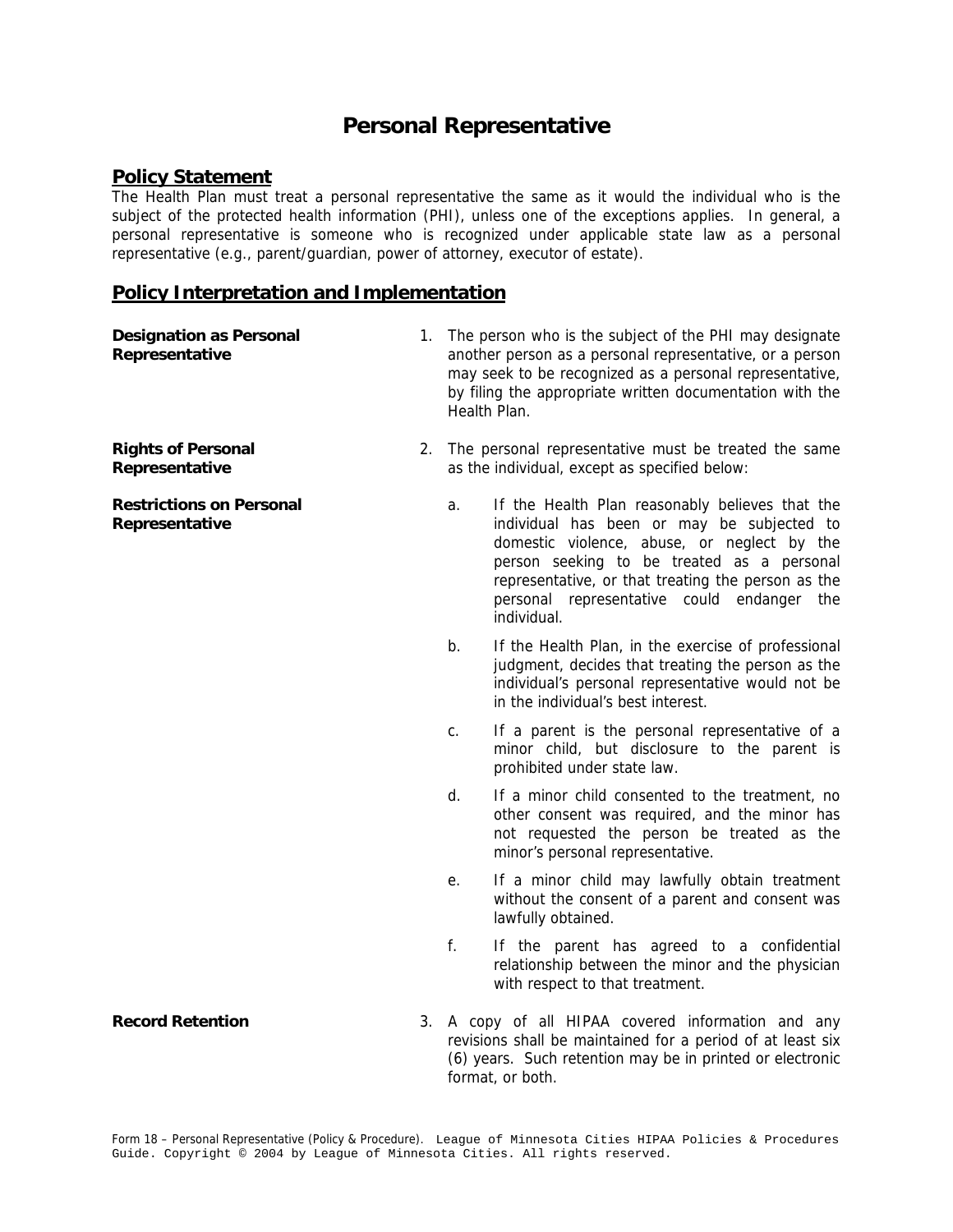**HIPAA Privacy Officer** 4. The HIPAA Privacy Officer is responsible for the development and implementation of the HIPAA policies and procedures. The HIPAA Privacy Officer is also the contact person for any questions or complaints regarding HIPAA. Questions or concerns about HIPAA rights should be directed to the HIPAA Privacy Officer at 651-423-4411.

**Violations** 5. Violations of this policy will be subject to discipline.

**Effective Date** 6. April 14, 2004.

**References:**  45 C.F.R. § 164.502(g)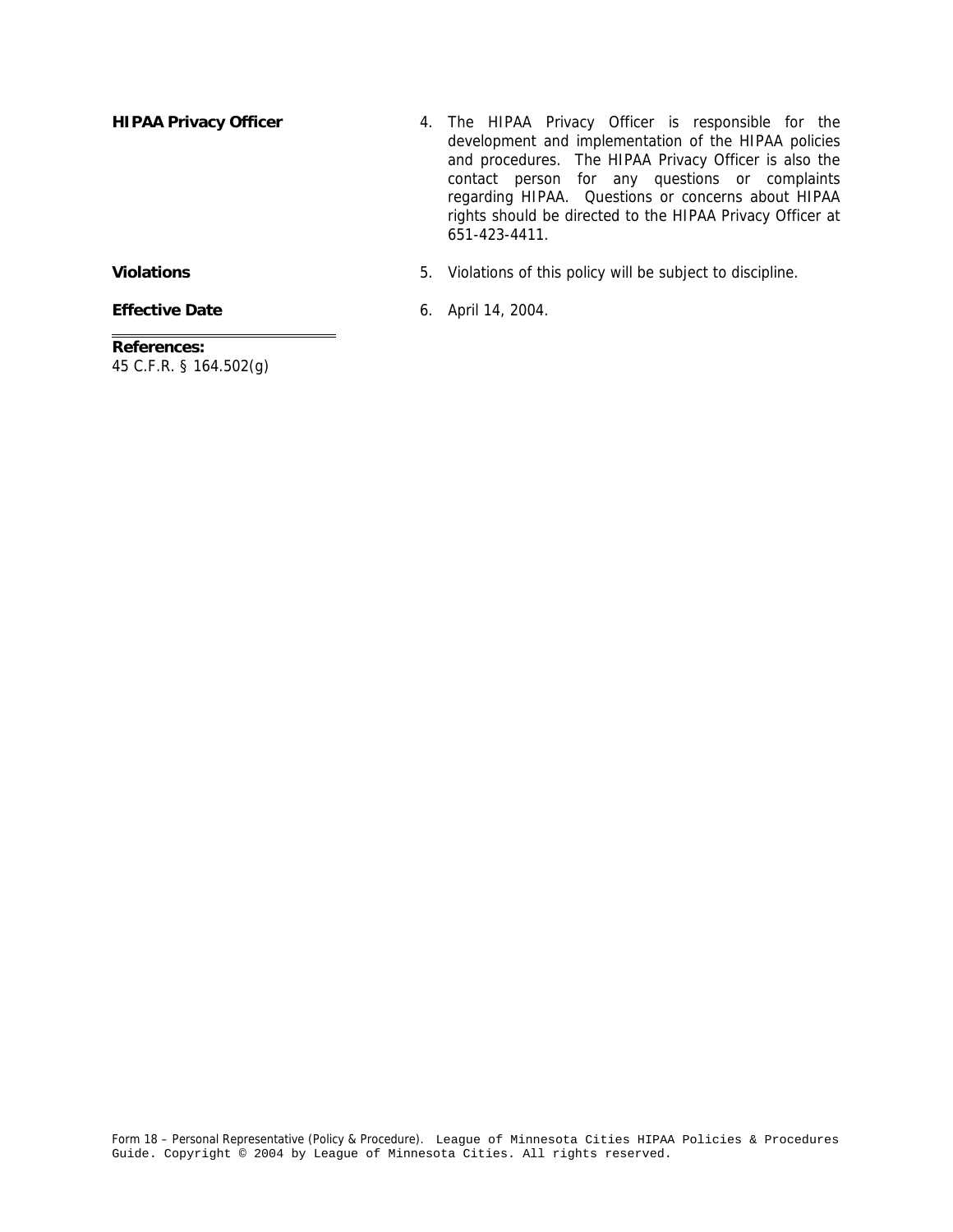# **DESIGNATION OF PERSONAL REPRESENTATIVE FORM**

**Please note**:This Administrative Form relates to the Health Plan's Policy Form 18, Personal Representative.

**Note**: This form is used to confirm permission for the Health Plan to discuss with or disclose to a person's protected health information ("PHI") to a particular individual who acts as the person's personal representative. Use of this information is strictly limited to that purpose.

Subject of PHI's Name: Date: Date: Date: Date: Date: Date: Date: Date: Date: Date: Date: Date: Date: Date: Date: Date: Date: Date: Date: Date: Date: Date: Date: Date: Date: Date: Date: Date: Date: Date: Date: Date: Date: D

#### **Please complete either Part I or Part II below.**

### **PART I: DESIGNATION BY SUBJECT OF PHI**

I hereby authorize the following person to act as my personal representative as indicated below. I understand that this authorization is voluntary and that I may revoke this authorization at any time except to the extent that action has been taken in reliance on this authorization.

Name of personal representative:<br>
<u>Name</u> of personal representative:

Date of birth of personal representative (used for verification purposes on phone inquiries):

Social Security # of personal representative (used for verification purposes on phone inquiries):

Address:

Relationship to me:

Password personal representative must provide to access protected health information ("PHI") about me:

Password:

Description of nature of representation and limits thereon (attach supporting documentation, if any, such as court orders, Power of Attorney, etc):

**NOTE**: I understand that I have the right to limit the information that is released under this authorization. For example, I may limit my personal representative's access to information about a particular issue. Any such limitations must be described below in writing. I understand that by leaving this section blank, I am imposing no limitations on disclosure.

Limitations on Disclosure:

 $\overline{a}$ 

I understand that I may revoke this authorization at anytime by providing written notice of such revocation to the Health Plan.

I have had full opportunity to read and consider the content of this Designation of Personal Representative form. I confirm that this authorization is consistent with my request. I understand that, by

Form 18a – Designation of Personal Representative (Administrative Form). League of Minnesota Cities HIPAA Policies & Procedures Guide. Copyright © 2004 by League of Minnesota Cities. All rights reserved.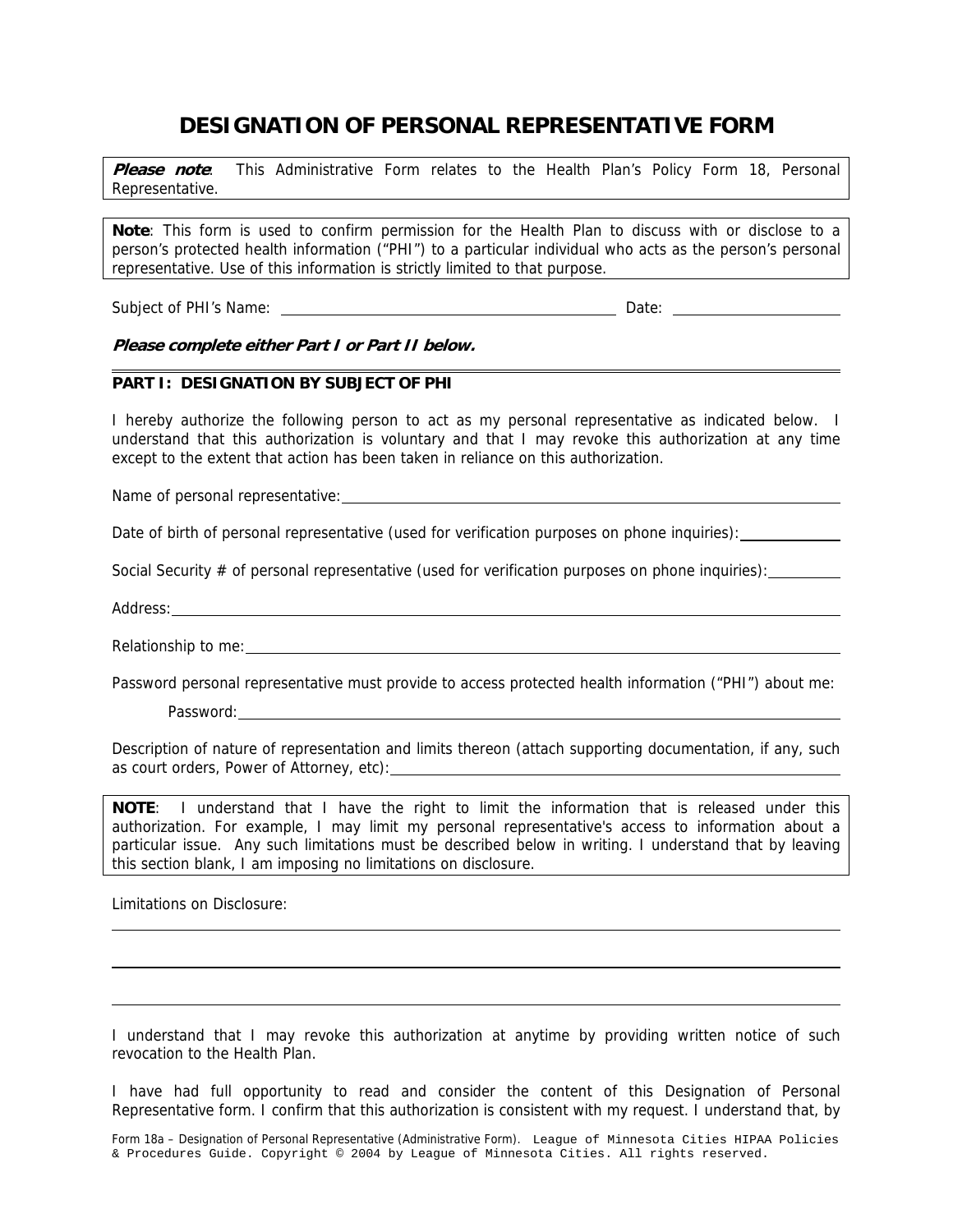signing this form, I am confirming my authorization that the Health Plan may use and/or disclose my PHI to the person named as personal representative for the purpose described above.

| Date: |                                                |
|-------|------------------------------------------------|
|       |                                                |
| Date: | Signature of witness:<br>Signature of witness: |
|       | Printed name of witness:                       |

### **PART II: THIRD PARTY DESIGNATION**

Name of personal representative:

Date of birth of personal representative (used for verification purposes on phone inquiries):

Social Security # of personal representative (used for verification purposes on phone inquiries):

Address: experience and the contract of the contract of the contract of the contract of the contract of the contract of the contract of the contract of the contract of the contract of the contract of the contract of the co

Relationship to Subject of PHI: Manual Annual Annual Annual Annual Annual Annual Annual Annual Annual Annual A

Password personal representative must provide to access protected health information ("PHI") about me: Password: with the contract of the contract of the contract of the contract of the contract of the contract of the contract of the contract of the contract of the contract of the contract of the contract of the contract of

Description of nature of representation and limits thereon (attach supporting documentation, if any, such as court orders, Power of Attorney, etc):

For office use only: Received by:  $\overline{\phantom{a}}$  Date: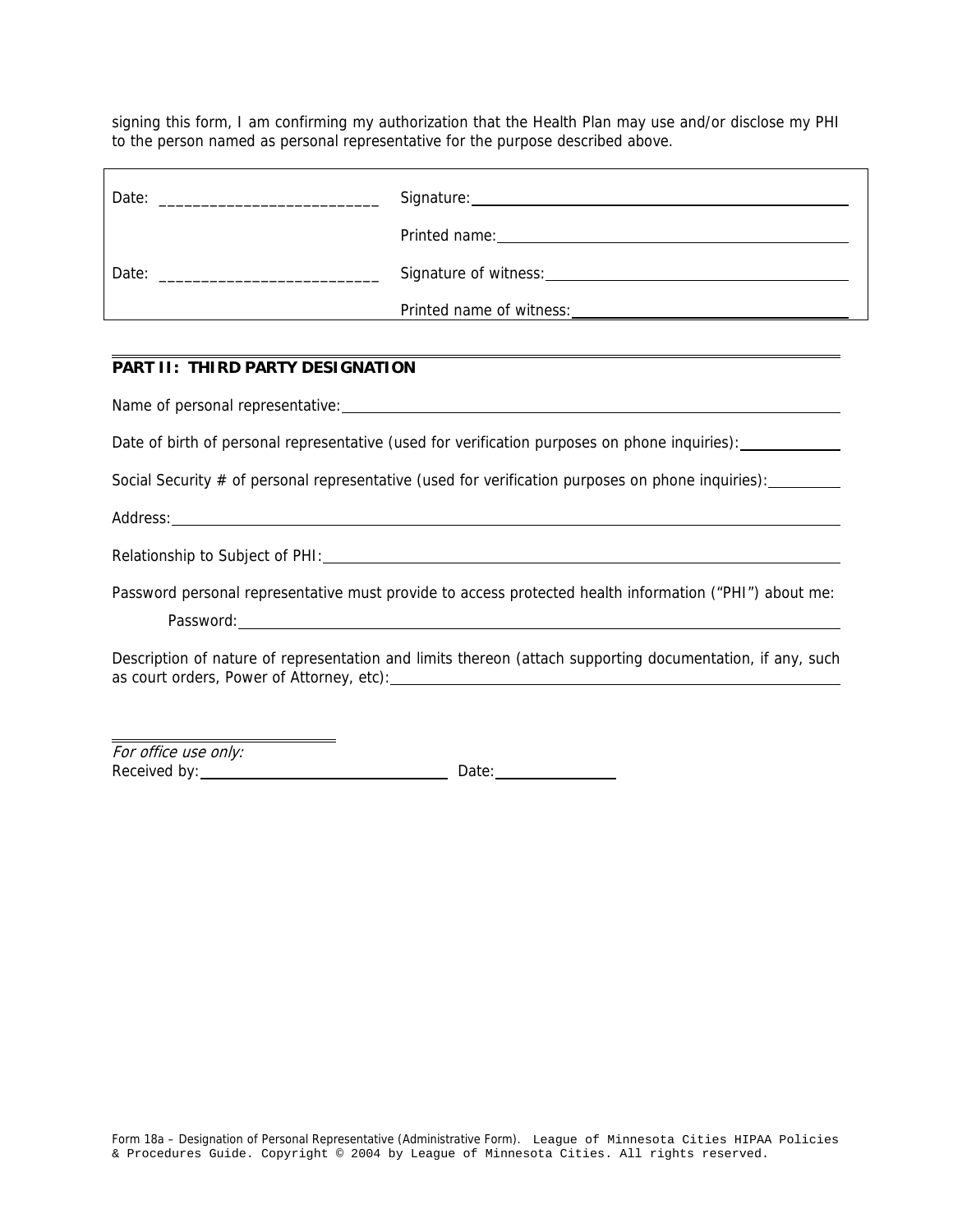# **Coordination with Other Laws**

### **Policy Statement**

In addition to being subject to HIPAA, the Health Plan may also be subject to other state and federal laws regarding medical information and privacy. The Health Plan intends to comply with all applicable state and federal laws. However if there is a conflict between the laws, the HIPAA Privacy Officer will resolve the conflict according to this Coordination with Other Laws policy.

| <b>Floor</b>                                                    |    | 1. The HIPAA regulations are the floor above which other<br>laws may create more narrow restrictions. No law,<br>whether federal or state, may allow less restriction than<br>HIPAA.                                                                                                                                                         |
|-----------------------------------------------------------------|----|----------------------------------------------------------------------------------------------------------------------------------------------------------------------------------------------------------------------------------------------------------------------------------------------------------------------------------------------|
| <b>Apply Both Laws</b>                                          |    | 2. If a potential conflict exists, the Health Plan shall<br>attempt to find a way to comply with both laws. For<br>example, if one law permits disclosure, but HIPAA does<br>not, the Health Plan could obtain an individual<br>authorization and succeed in complying with both laws.                                                       |
| <b>Follow the Law that Requires</b><br><b>Use or Disclosure</b> |    | 3. If another federal law requires disclosure or use of PHI<br>that HIPAA prohibits, the Health Plan may use or<br>disclose the PHI in accordance with the other federal<br>law. This is not a violation of HIPAA. HIPAA's privacy<br>rules allow the Health Plan to use or disclose PHI as<br>required by other federal laws.               |
| <b>Follow the More Specific Law</b>                             |    | 4. If there is a very specific law regarding use or disclosure<br>of PHI that is in conflict with HIPAA, the more specific<br>law should be followed. For example, if HIPAA allows an<br>individual a right to access test results, but a specific<br>federal law prohibits that type of disclosure, the specific<br>law should be followed. |
| <b>State Law Preemption</b>                                     | 5. | HIPAA provides for preemption of state laws that are<br>less restrictive than HIPAA. However, HIPAA does not<br>preempt state laws that are more restrictive.<br>If the<br>Health Plan encounters a conflict between HIPAA and a<br>state law, the Health Plan should follow the more<br>restrictive law.                                    |
| <b>Record Retention</b>                                         |    | 6. A copy of all HIPAA covered information and any<br>revisions shall be maintained for a period of at least six<br>(6) years. Such retention may be in printed or electronic<br>format, or both.                                                                                                                                            |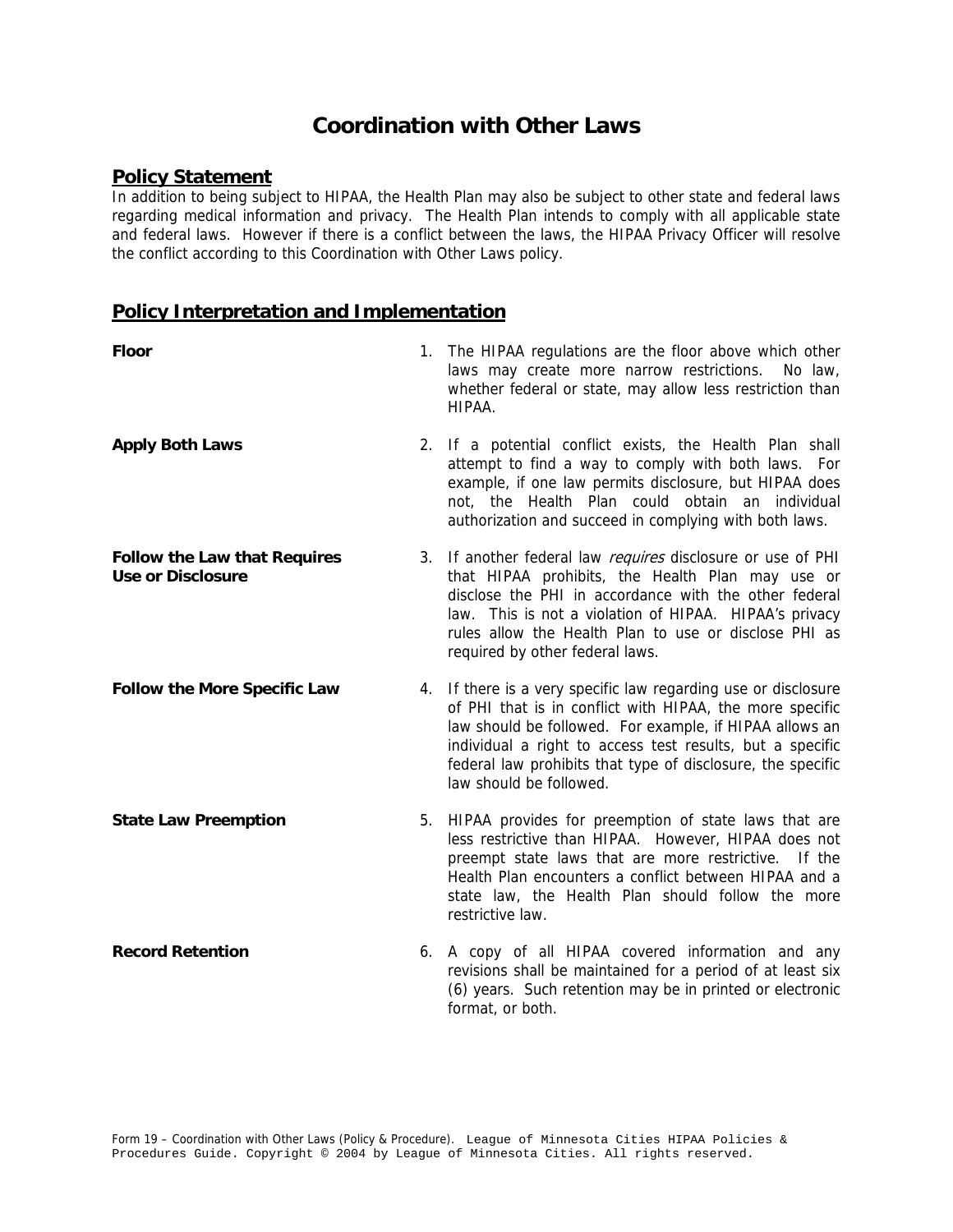**HIPAA Privacy Officer** 7. The HIPAA Privacy Officer is responsible for the development and implementation of the HIPAA policies and procedures. The HIPAA Privacy Officer is also the contact person for any questions or complaints regarding HIPAA. Questions or concerns about HIPAA rights should be directed to the HIPAA Privacy Officer at 651-423-4411.

**Violations Violations 8.** Violations of this policy will be subject to discipline.

**Effective Date** 9. April 14, 2004.

**References:**  Preamble to HIPAA Regulations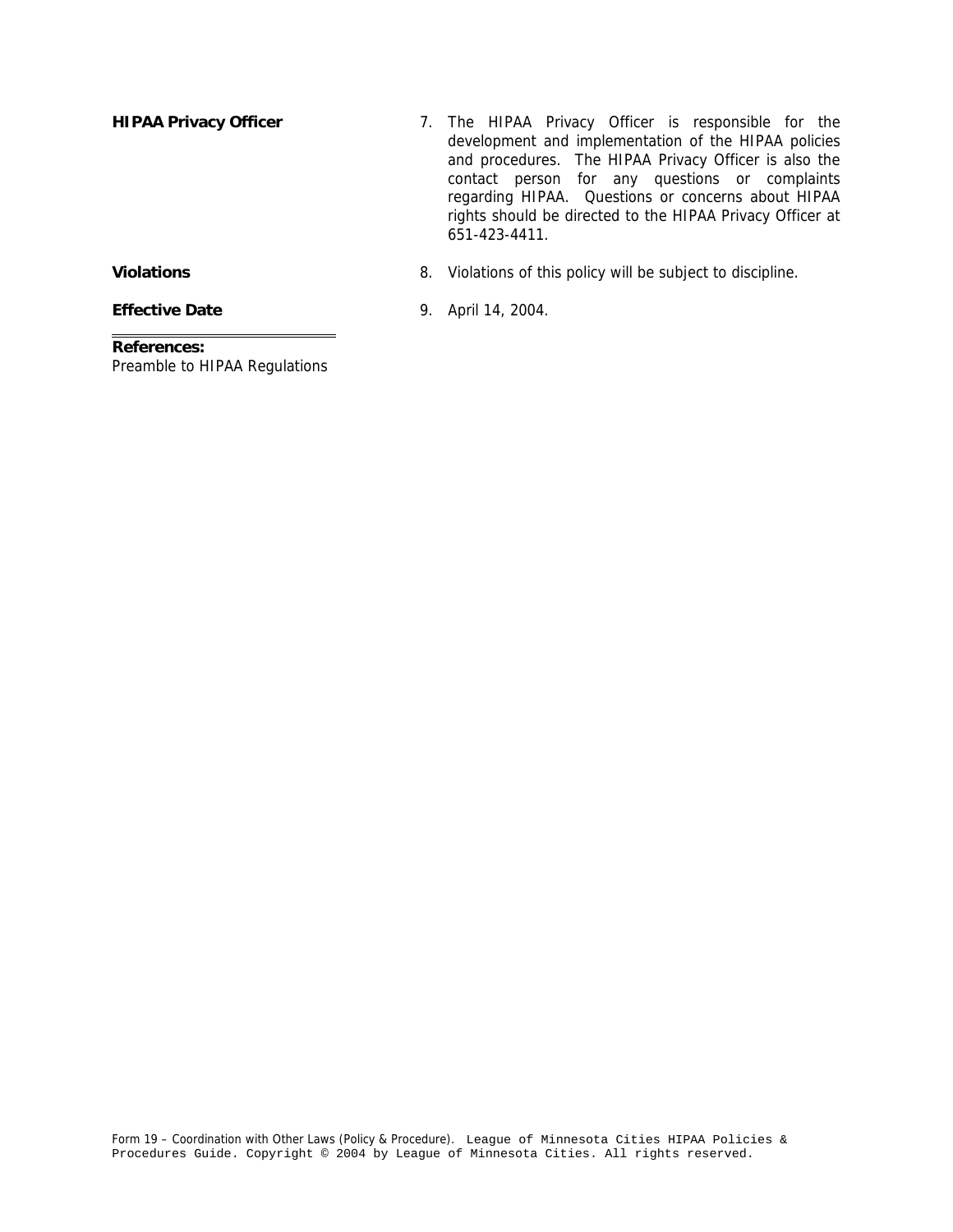# **Disclosures to Plan Sponsor**

## **Policy Statement**

The Health Plan may not disclose protected health information (PHI) to the plan sponsor except in specific situations recognized by HIPAA.

| <b>Definition of Plan Sponsor</b>                                                                 | 1. The term "plan sponsor" means (i) the employer in<br>the case of an employee benefit plan established or<br>maintained by a single employer, (ii) the employee<br>organization in the case of a plan established or<br>maintained by an employee organization, or (iii) in<br>the case of a plan established or maintained by two<br>or more employers or jointly by one or more<br>employers and one or more employee organizations,<br>the association, committee, joint board of trustees,<br>or other similar group of representatives of the<br>parties who establish or maintain the plan. |
|---------------------------------------------------------------------------------------------------|-----------------------------------------------------------------------------------------------------------------------------------------------------------------------------------------------------------------------------------------------------------------------------------------------------------------------------------------------------------------------------------------------------------------------------------------------------------------------------------------------------------------------------------------------------------------------------------------------------|
| <b>Permitted Disclosure to Plan</b><br><b>Sponsor for Settlor Functions</b>                       | 2. Summary health information may be disclosed to the<br>plan sponsor for:                                                                                                                                                                                                                                                                                                                                                                                                                                                                                                                          |
|                                                                                                   | Obtaining premium bids for providing health<br>a.<br>insurance coverage under the Health Plan;<br>and                                                                                                                                                                                                                                                                                                                                                                                                                                                                                               |
|                                                                                                   | Modifying, amending or terminating the Health<br>b.<br>Plan.                                                                                                                                                                                                                                                                                                                                                                                                                                                                                                                                        |
| <b>Summary Health Information</b>                                                                 | 3. Summary health information is information that<br>summarizes the claims history, expenses, or types of<br>claims by individuals for whom the Plan Sponsor has<br>provided health benefits under the Health Plan.                                                                                                                                                                                                                                                                                                                                                                                 |
| <b>Permitted Disclosure to Plan</b><br><b>Sponsor for Plan Administration</b><br><b>Functions</b> | 4. To the extent described in the plan documents and<br>notice of privacy practices, the Health Plan may<br>disclose PHI to the plan sponsor necessary to<br>perform plan administration activities such as:                                                                                                                                                                                                                                                                                                                                                                                        |
|                                                                                                   | Quality assurance;<br>a.                                                                                                                                                                                                                                                                                                                                                                                                                                                                                                                                                                            |
|                                                                                                   | b.<br>Claims processing;                                                                                                                                                                                                                                                                                                                                                                                                                                                                                                                                                                            |
|                                                                                                   | Auditing; and<br>$\mathsf{C}$ .                                                                                                                                                                                                                                                                                                                                                                                                                                                                                                                                                                     |
|                                                                                                   | d.<br>Monitoring and managing carve-out plans like<br>vision and dental.                                                                                                                                                                                                                                                                                                                                                                                                                                                                                                                            |
| <b>Enrollment Functions</b>                                                                       | 5. These restrictions do not affect the plan sponsor's<br>ability to perform enrollment functions on behalf of<br>its employees.                                                                                                                                                                                                                                                                                                                                                                                                                                                                    |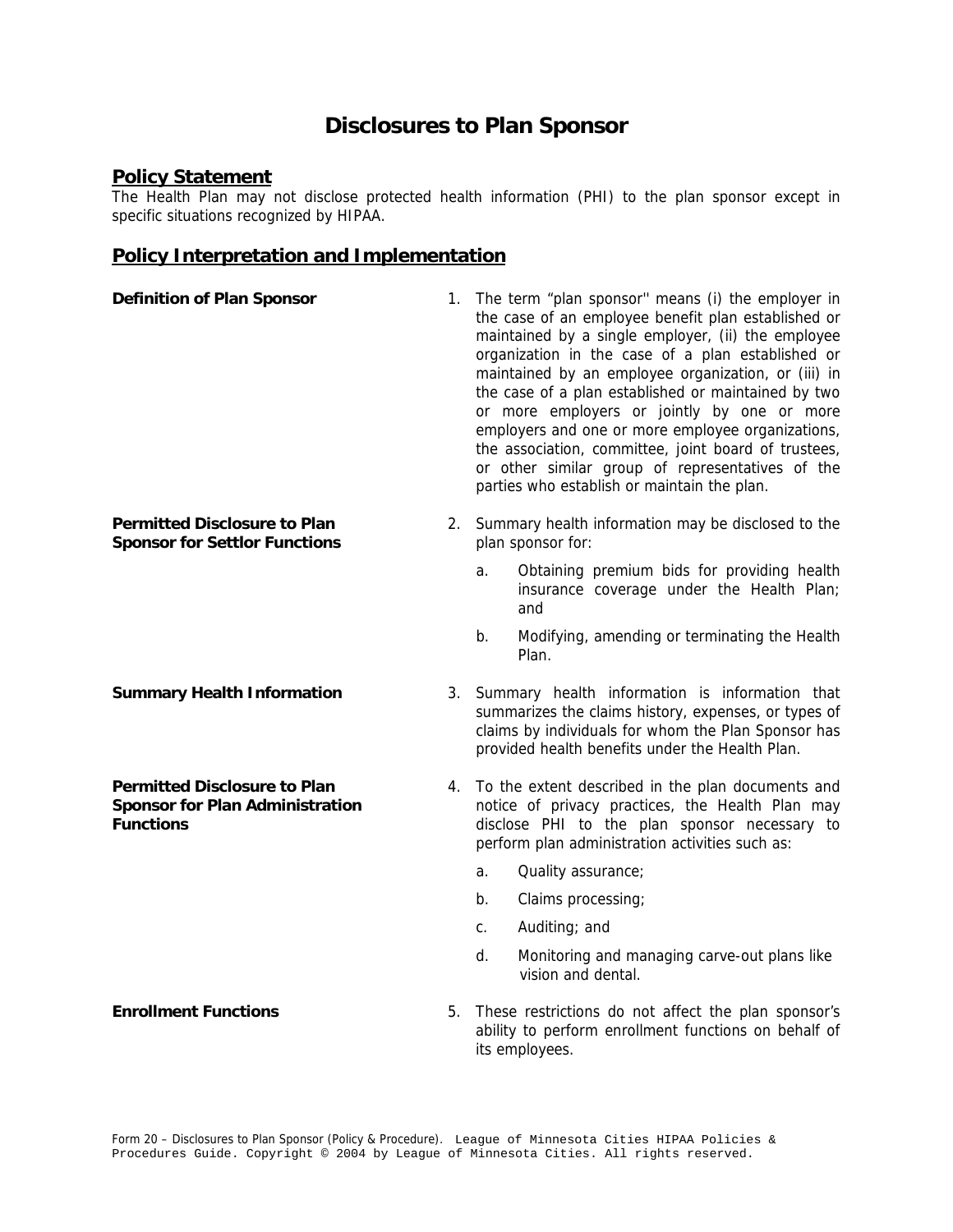| <b>Record Retention</b>      |    | 6. A copy of all HIPAA covered information and any<br>revisions shall be maintained for a period of at least<br>six (6) years. Such retention may be in printed or<br>electronic format, or both.                                                                                                                                                          |
|------------------------------|----|------------------------------------------------------------------------------------------------------------------------------------------------------------------------------------------------------------------------------------------------------------------------------------------------------------------------------------------------------------|
| <b>HIPAA Privacy Officer</b> |    | 7. The HIPAA Privacy Officer is responsible for the<br>development and implementation of the HIPAA<br>policies and procedures. The HIPAA Privacy Officer<br>is also the contact person for any questions or<br>complaints regarding HIPAA. Questions or concerns<br>about HIPAA rights should be directed to the HIPAA<br>Privacy Officer at 651-423-4411. |
| <b>Violations</b>            | 8. | Violations of this policy will be subject to discipline.                                                                                                                                                                                                                                                                                                   |
| <b>Effective Date</b>        | 9. | April 14, 2004.                                                                                                                                                                                                                                                                                                                                            |

**References:**  45 C.F.R. § 164.504(f)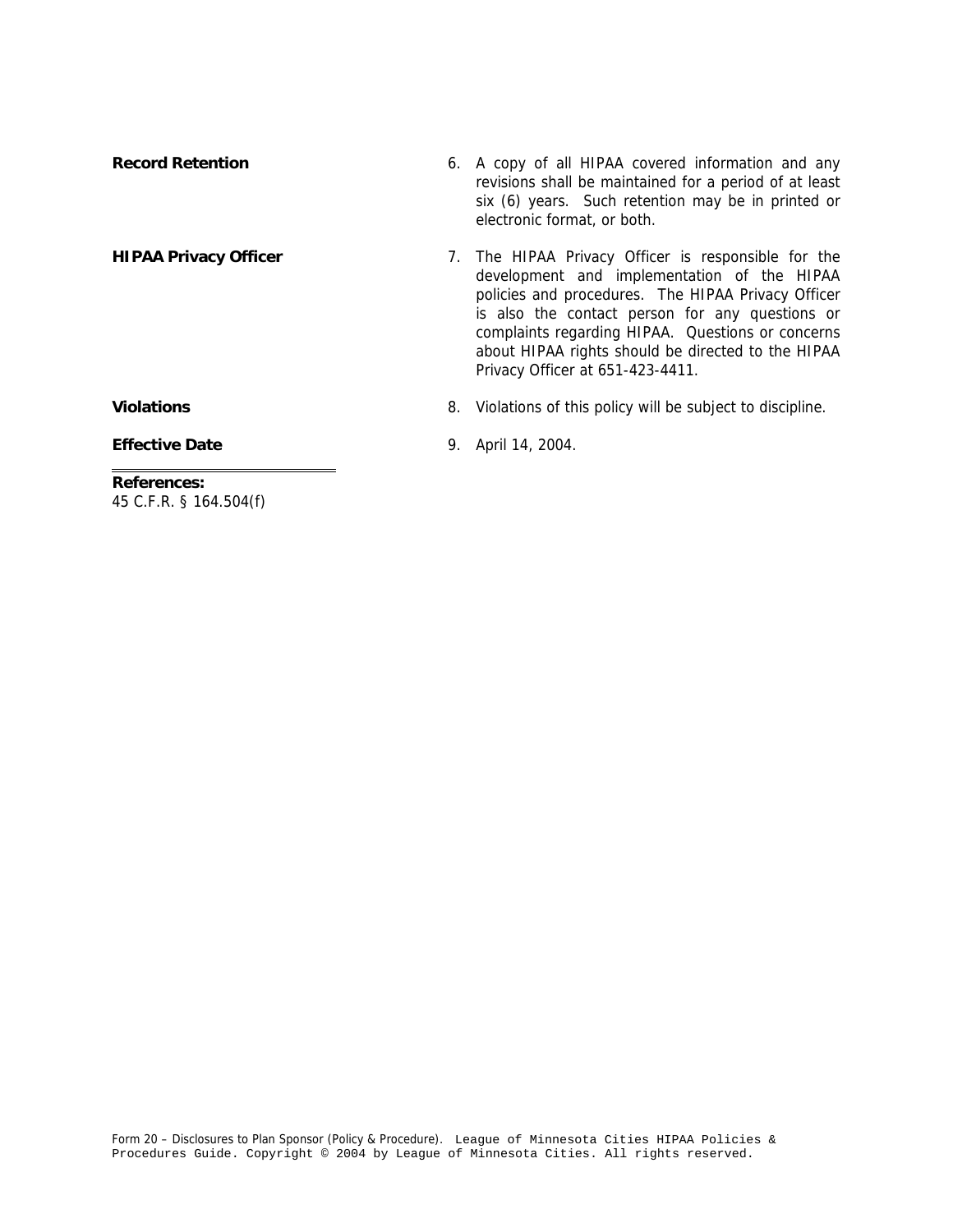# **Duty to Mitigate**

## **Policy Statement**

The Health Plan will mitigate, to the extent practicable, any harmful effect that is known to the Health Plan of a use or disclosure of protected health information (PHI) in violation of its policies and procedures by the Health Plan or its business associates.

# **Policy Interpretation and Implementation**

| <b>Mitigation Actions</b> | 1. When a violation of the Health Plan's policies and<br>procedures are brought to the attention of the Health<br>Plan, the following action will be taken: |                                                                                                                                                                                                                                                                                                                                          |  |  |  |
|---------------------------|-------------------------------------------------------------------------------------------------------------------------------------------------------------|------------------------------------------------------------------------------------------------------------------------------------------------------------------------------------------------------------------------------------------------------------------------------------------------------------------------------------------|--|--|--|
|                           |                                                                                                                                                             | The Privacy Officer will be notified and will start<br>a.<br>an immediate investigation into the violation;                                                                                                                                                                                                                              |  |  |  |
|                           |                                                                                                                                                             | b.<br>The Health Plan will identify the extent of the<br>breach and will take reasonable steps to mitigate<br>or correct the violation; and                                                                                                                                                                                              |  |  |  |
|                           |                                                                                                                                                             | The Health Plan will document the steps taken to<br>C.<br>mitigate.                                                                                                                                                                                                                                                                      |  |  |  |
| <b>Record Retention</b>   |                                                                                                                                                             | 2. A copy of all HIPAA covered information and any<br>revisions shall be maintained for a period of at least six<br>(6) years. Such retention may be in printed or electronic<br>format, or both.                                                                                                                                        |  |  |  |
| <b>Privacy Officer</b>    | 3.                                                                                                                                                          | The Privacy Officer is responsible for the development<br>implementation of the HIPAA policies<br>and<br>and<br>procedures. The Privacy Officer is also the contact<br>person for any questions or complaints regarding HIPAA.<br>Questions or concerns about HIPAA rights should be<br>directed to the Privacy Officer at 651-423-4411. |  |  |  |
| <b>Violations</b>         | 4.                                                                                                                                                          | Violations of this policy will be subject to discipline.                                                                                                                                                                                                                                                                                 |  |  |  |
| <b>Effective Date</b>     |                                                                                                                                                             | 5. April 14, 2004.                                                                                                                                                                                                                                                                                                                       |  |  |  |
| <b>References:</b>        |                                                                                                                                                             |                                                                                                                                                                                                                                                                                                                                          |  |  |  |

45 C.F.R. § 164.530(f)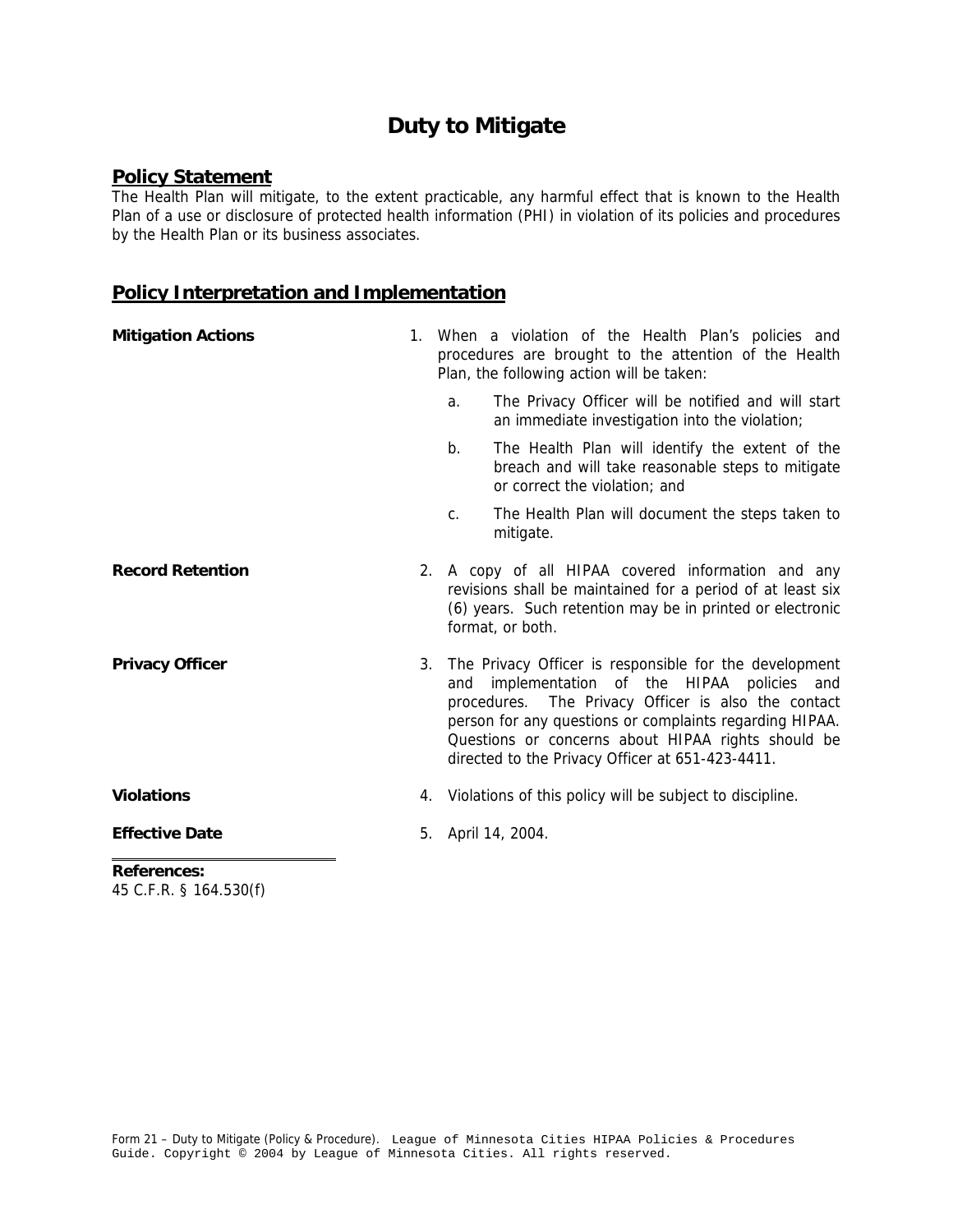# **Discipline Policy**

## **Policy Statement**

HIPAA requires the Health Plan to discipline individuals subject to but who fail to comply with HIPAA's requirements as reflected in the Health Plan's privacy policies and procedures. The purpose of this Discipline Policy is to establish guidelines for the disciplinary processes.

**Please note**: This Discipline Policy applies exclusively to violations of the Health Plan's privacy policies and procedures.

| <b>Discipline Policy</b>     |    |            | 1. A failure to comply by an individual subject to the<br>Health Plan's policies and procedures, or with the<br>provisions of HIPAA, will be addressed in a timely<br>manner. Specific disciplinary actions to be taken will<br>be proportional to the severity of the infraction. |
|------------------------------|----|------------|------------------------------------------------------------------------------------------------------------------------------------------------------------------------------------------------------------------------------------------------------------------------------------|
| <b>Initial Determination</b> | 2. |            | The HIPAA Privacy Officer, in its sole discretion, shall<br>make an initial determination, if true, the allegations<br>in the complaint constitute a violation of the Health<br>Plan's privacy policies and procedures.                                                            |
| <b>Discipline Procedure</b>  |    |            | 3. Complaints or allegations against an individual will<br>be discussed with the individual in question by the<br>HIPAA Privacy Officer and, if deemed appropriate,<br>will be investigated by the HIPAA Privacy Officer.                                                          |
|                              |    |            | 4. In general, a known or intentional infraction of the<br>Health Plan's policies and procedures, or of HIPAA's<br>provisions, will result in:                                                                                                                                     |
|                              |    | a.         | First offense: Oral counseling by the HIPAA<br>Privacy Officer, and written documentation in<br>the individual's file.                                                                                                                                                             |
|                              |    | b.         | Second offense: Oral counseling by the HIPAA<br>Privacy Officer, and a written warning.                                                                                                                                                                                            |
|                              |    | C.         | Third offense: Discipline up to and including<br>suspension or termination<br>probation,<br>of<br>employment.                                                                                                                                                                      |
| <b>Intentional Misuse</b>    |    | result in: | 5. In general, intentional misuse or abuse of PHI will                                                                                                                                                                                                                             |
|                              |    | a.         | First offense: Oral counseling by the HIPAA<br>Privacy Officer, and written documentation in<br>the individual's file.                                                                                                                                                             |
|                              |    | b.         | Second offense: Oral counseling by the HIPAA<br>Privacy Officer, and a written warning.                                                                                                                                                                                            |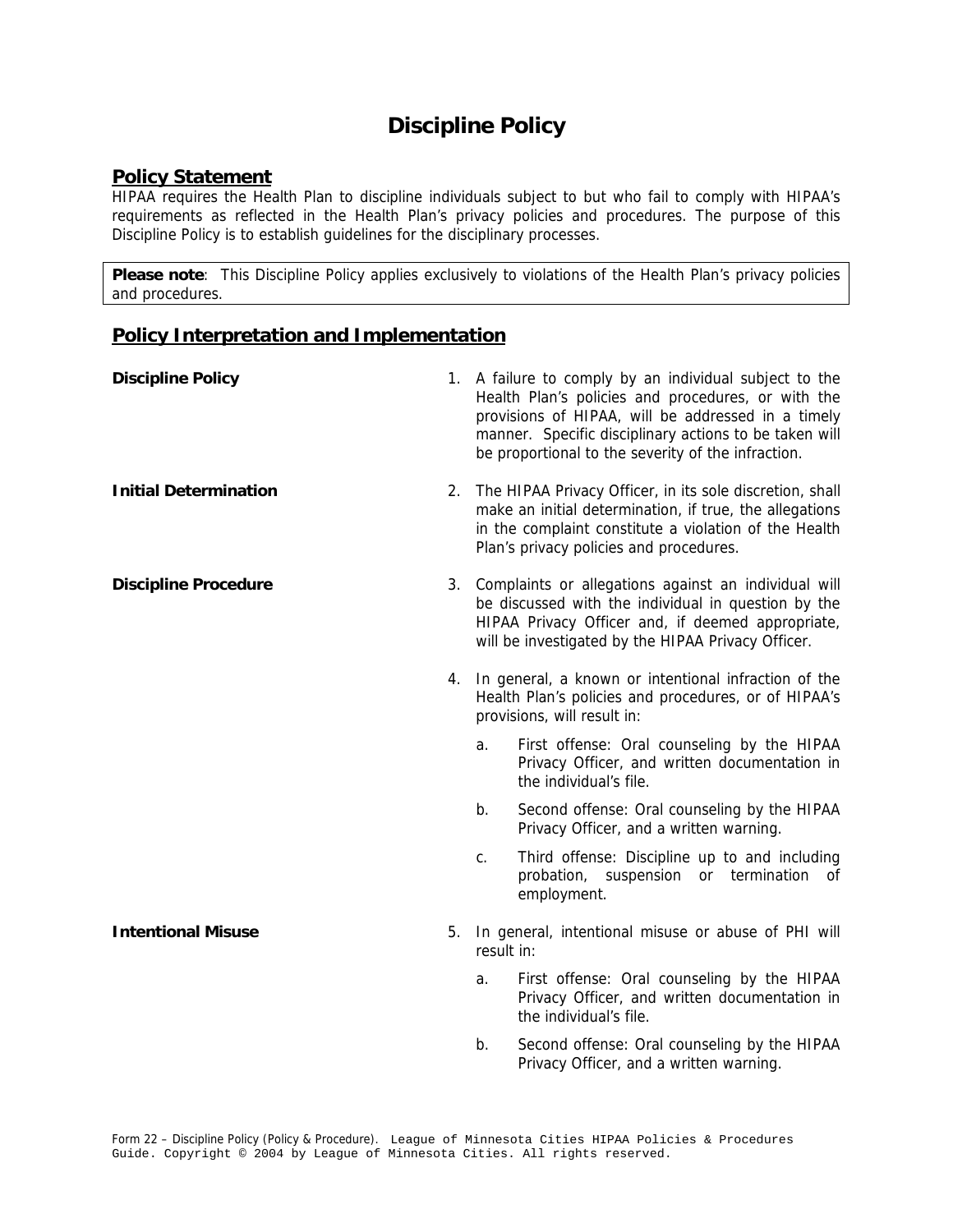|                              | Third offense: Discipline up to and including<br>$C_{1}$<br>probation, suspension or termination of<br>employment.                                                                                                                                                                                                                                         |
|------------------------------|------------------------------------------------------------------------------------------------------------------------------------------------------------------------------------------------------------------------------------------------------------------------------------------------------------------------------------------------------------|
|                              | 6. Notwithstanding items 4 and 5, the HIPAA Privacy<br>Officer retains discretion to deviate based on the<br>particular facts and circumstances. Each infraction<br>will be handled on an individual basis to ensure that<br>disciplinary actions are proportional to the severity<br>of the infraction.                                                   |
| <b>Record Retention</b>      | 7. A copy of all HIPAA covered information and any<br>revisions shall be maintained for a period of at least<br>six (6) years. Such retention may be in printed or<br>electronic format, or both.                                                                                                                                                          |
| <b>HIPAA Privacy Officer</b> | 8. The HIPAA Privacy Officer is responsible for the<br>development and implementation of the HIPAA<br>policies and procedures. The HIPAA Privacy Officer<br>is also the contact person for any questions or<br>complaints regarding HIPAA. Questions or concerns<br>about HIPAA rights should be directed to the HIPAA<br>Privacy Officer at 651-423-4411. |
| <b>Effective Date</b>        | 9. April 14, 2004.                                                                                                                                                                                                                                                                                                                                         |

**References:**  45 C.F.R. § 164.530(e)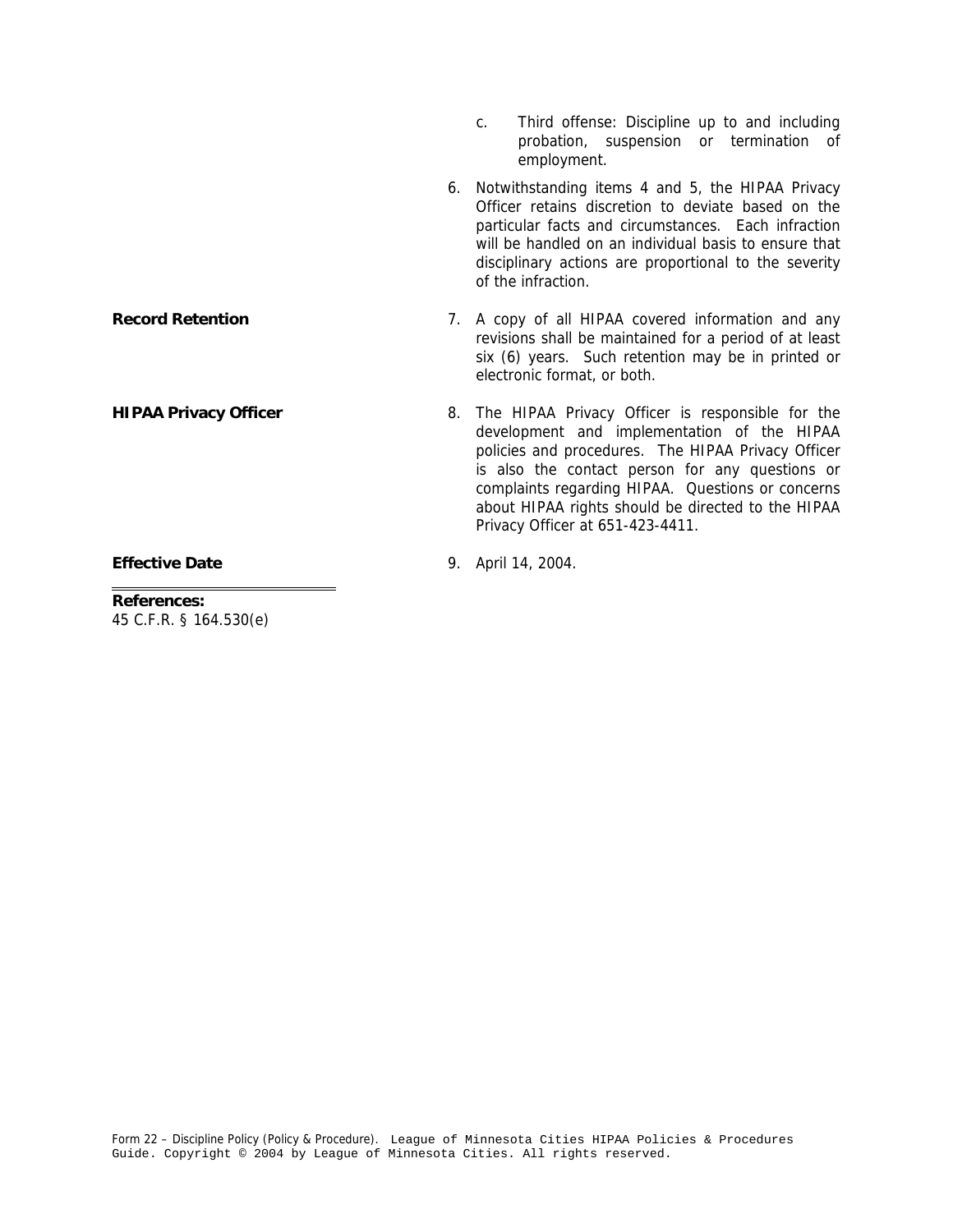# **Administrative Safeguards**

## **Policy Statement**

The Health Plan will make reasonable efforts to maintain adequate administrative, technical and physical safeguards to protect the privacy of protected health information (PHI) from unauthorized use or disclosure, whether intentional or unintentional, and from theft and unauthorized alterations.

## **Policy Interpretation and Implementation**

| <b>Implementation of Safeguards</b> |    | 1. The HIPAA Privacy Officer will work with appropriate<br>personnel to determine and implement safeguards<br>to protect PHI from unauthorized use or disclosure.                                                                                                                                                                                                                                                          |
|-------------------------------------|----|----------------------------------------------------------------------------------------------------------------------------------------------------------------------------------------------------------------------------------------------------------------------------------------------------------------------------------------------------------------------------------------------------------------------------|
| <b>Periodic Review</b>              |    | 2. The HIPAA Privacy Officer will complete periodic<br>reviews with all business units regarding the<br>transportation, storage, usage, disclosure,<br>and<br>disposal of PHI to identify risks to the privacy and<br>security of the PHI. If necessary, policies and<br>procedures will be amended and the applicable<br>workforce retrained in order to maintain reasonable<br>efforts of safeguarding such information. |
| <b>Record Retention</b>             |    | 3. A copy of all HIPAA covered information and any<br>revisions shall be maintained for a period of at least<br>six (6) years. Such retention may be in printed or<br>electronic format, or both.                                                                                                                                                                                                                          |
| <b>Privacy Officer</b>              | 4. | Privacy Officer is responsible for the<br>The<br>development and implementation of the HIPAA<br>policies and procedures. The Privacy Officer is also<br>the contact person for any questions or complaints<br>regarding HIPAA. If you have a question or concern<br>about your HIPAA rights contact the Privacy Officer<br>at 651-423-4411.                                                                                |
| <b>Violations</b>                   |    | 5. Violations of this policy will be subject to discipline.                                                                                                                                                                                                                                                                                                                                                                |
| <b>Effective Date</b>               |    | 6. April 14, 2004.                                                                                                                                                                                                                                                                                                                                                                                                         |
| <b>References:</b>                  |    |                                                                                                                                                                                                                                                                                                                                                                                                                            |

45 C.F.R. § 164.530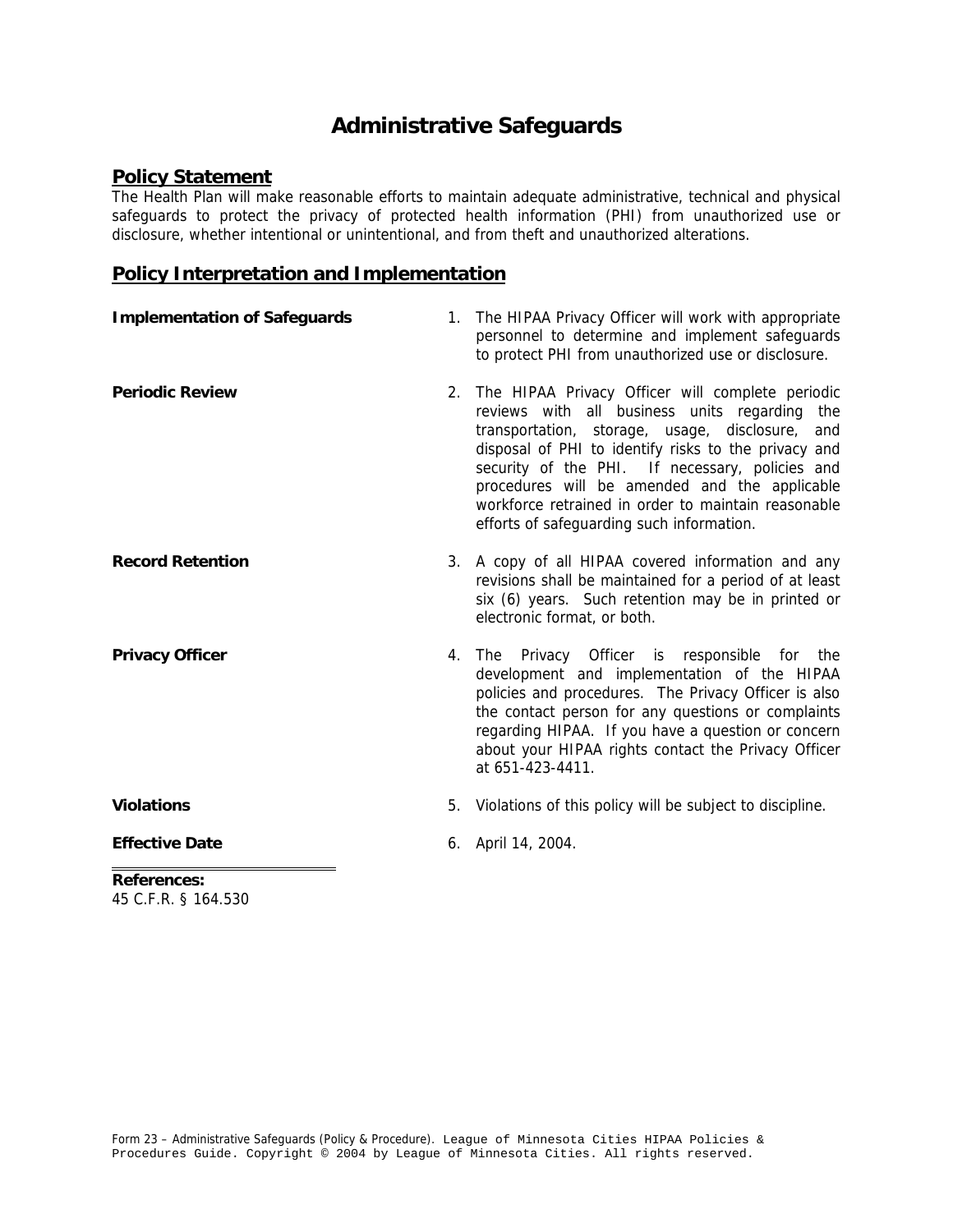# **Computer Terminals/Workstations**

## **Policy Statement**

Computer terminals and workstations will be positioned/shielded to ensure that protected health information (PHI) is protected from public view, view by those without a need to know whether inadvertent or otherwise, or unauthorized access.

| Positioning/Shielding<br><b>Workstation/Terminals</b>         | 1. Insofar<br>practical/feasible,<br>as<br>computer<br>terminals/workstations<br>shall<br>be positioned or<br>shielded so that screens are not visible to the public<br>and/or to unauthorized staff.                                                                                                                  |
|---------------------------------------------------------------|------------------------------------------------------------------------------------------------------------------------------------------------------------------------------------------------------------------------------------------------------------------------------------------------------------------------|
| <b>Access Limitations</b>                                     | 2. Only authorized users are granted access to<br>individual and Health Plan information. Such access<br>is limited to specific, denied, documented and<br>approved applications and level of access rights.                                                                                                           |
| <b>Leaving Workstations or</b><br><b>Terminals Unattended</b> | 3. A user may not leave his/her workstation or terminal<br>unattended for long periods of time (e.g., breaks,<br>lunch, meetings, etc.) unless the terminal screen is<br>cleared and the user is logged off. Each user must<br>log off at the end of his/her work shift.                                               |
| <b>Clearing Terminal Screens</b>                              | 4. A user must clear the terminal screen if the<br>workstation or terminal is left briefly unattended.                                                                                                                                                                                                                 |
| <b>Securing Hard Copy Data</b>                                | 5. All hard copy printed information must be positioned<br>in such a manner that it cannot be viewed or read<br>by the public and/or unauthorized staff. Such data<br>must be placed in designated secure areas upon<br>leaving the work area and at the end of the work<br>shift.                                     |
| Sharing/Piggyback of<br>Password/User ID Code                 | 6. A user may not (1) share or disclose his/her<br>password or ID code with other staff members or<br>other non-staff members, or (2) allow staff members<br>or other non-staff members access privileges (e.g.,<br>piggyback access) while the user is logged onto the<br>information system used by the Health Plan. |
| <b>Record Retention</b>                                       | 7. A copy of all HIPAA covered information and any<br>revisions shall be maintained for a period of at least<br>six (6) years. Such retention may be in printed or<br>electronic format, or both.                                                                                                                      |
| <b>Privacy Officer</b>                                        | 8. The Privacy Officer is responsible for the<br>development and implementation of the HIPAA<br>policies and procedures. The Privacy Officer is also<br>the contact person for any questions or complaints<br>regarding HIPAA.<br>Questions or concerns about                                                          |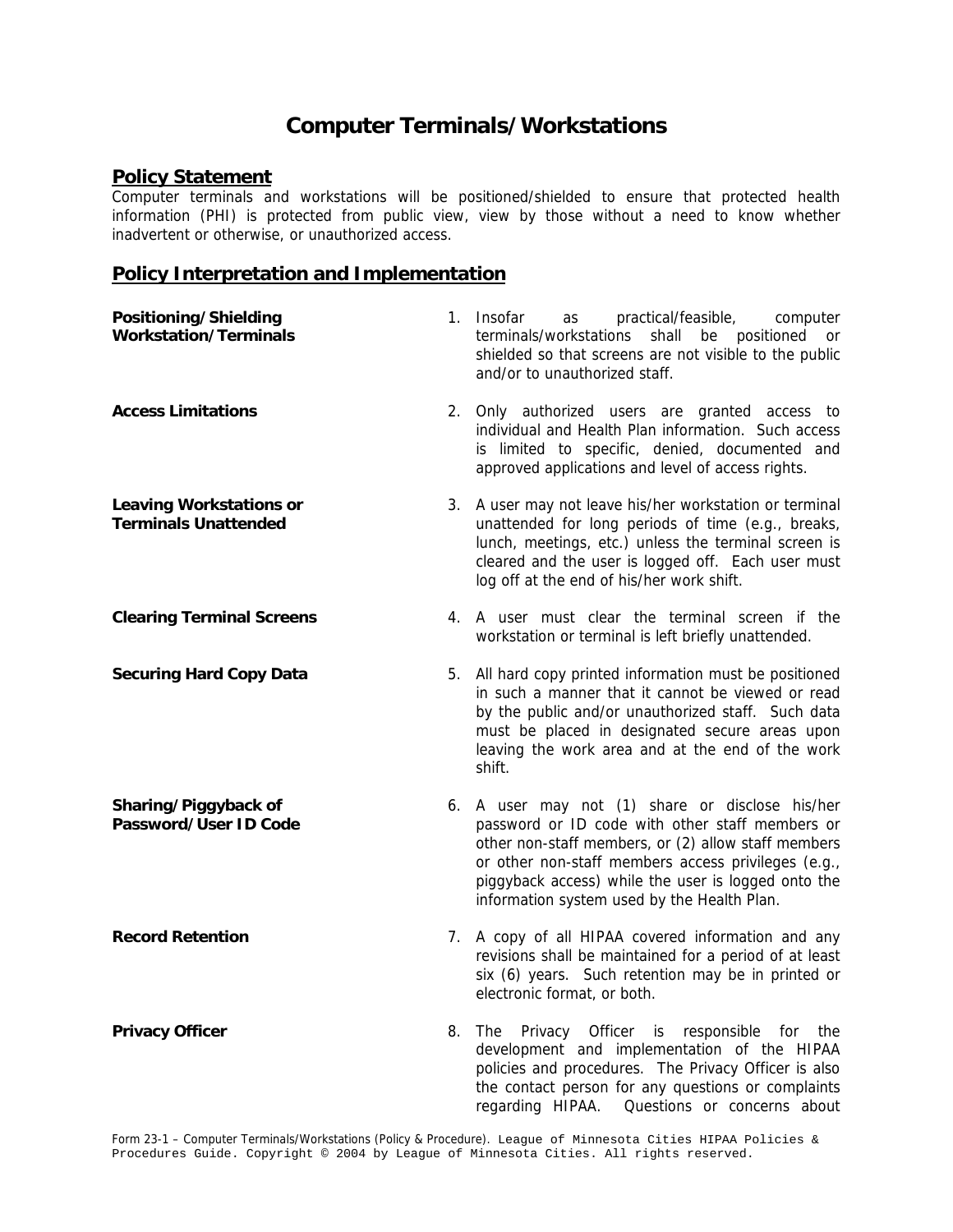HIPAA rights should be directed to the HIPAA Privacy Officer at 651-423-4411.

**References:**  See generally 45 C.F.R. § 164.530

**Violations** 9. Violations of this policy will be subject to discipline.

**Effective Date 10. April 14, 2004.**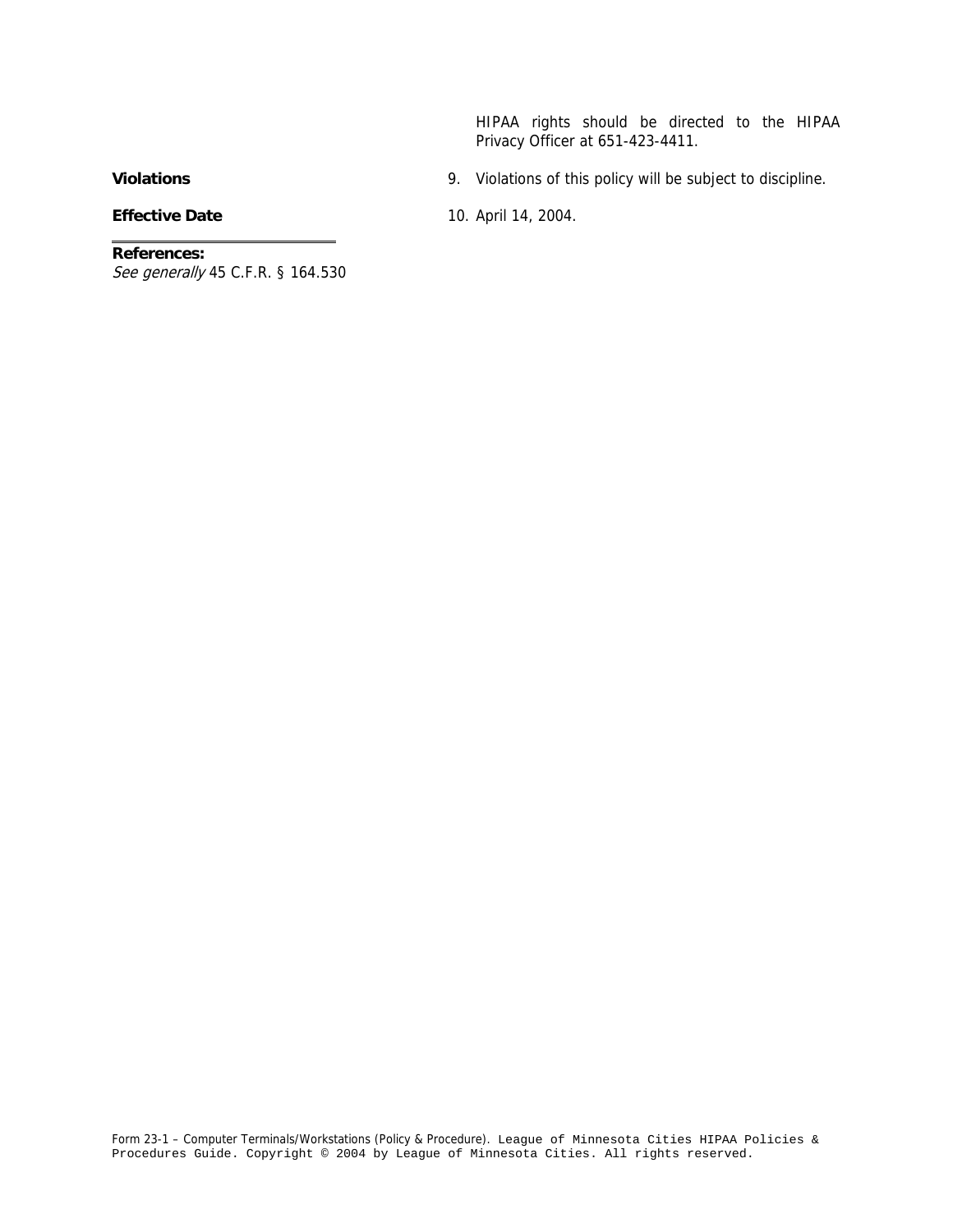# **Electronic Mail System (E-Mail)**

## **Policy Statement**

The Health Plan utilizes electronic mail (E-Mail) in transmitting individual and Health Plan information. Established security measures must be followed by all personnel who have the authority to access, use, or transmit protected health information (PHI) electronically.

| <b>Application of Policies</b>                                             |    | 1. This policy applies to all usage of e-mail systems<br>related to the Health Plan whether or not the e-mail<br>is originated from or is received into the computer or<br>network system used by the Health Plan. Such<br>policies apply to all authorized users including<br>employees, business associates, staff or consultants. |
|----------------------------------------------------------------------------|----|--------------------------------------------------------------------------------------------------------------------------------------------------------------------------------------------------------------------------------------------------------------------------------------------------------------------------------------|
| <b>Definition of Authorized User</b>                                       |    | 2. For the purposes of this policy, an "authorized user"<br>is defined as any person who (1) has been assigned<br>a password and user ID code and (2) has the<br>authority to read, enter, or update information<br>created or transmitted by the Health Plan.                                                                       |
| Personal Use or E-Mail and<br><b>Internet Systems</b>                      |    | 3. Users have the responsibility and obligation to use<br>e-mail and internet systems appropriate, effectively,<br>Incidental personal use is<br>and efficiently.<br>permissible if:                                                                                                                                                 |
|                                                                            |    | Personal use is limited to meal and break<br>a.<br>times;                                                                                                                                                                                                                                                                            |
|                                                                            |    | It does not interfere with the normal business<br>b.<br>use of such services;                                                                                                                                                                                                                                                        |
|                                                                            |    | It does not interfere with<br>C.<br>the<br>work<br>productivity of the user or other employees;<br>and                                                                                                                                                                                                                               |
|                                                                            |    | d.<br>Passwords and user ID codes are not shared<br>with others.                                                                                                                                                                                                                                                                     |
| <b>Improper Use of Health Plan's</b><br><b>E-Mail or Internet Services</b> | 4. | Improper use of e-mail and internet services is<br>strictly prohibited. Examples of such improper use<br>include, but are not limited to:                                                                                                                                                                                            |
|                                                                            |    | Sending/forwarding<br>harassing,<br>insulting,<br>a.<br>defamatory, obscene, offending or threatening<br>messages;                                                                                                                                                                                                                   |
|                                                                            |    | b.<br>surfing<br>downloading<br>Gambling,<br>or<br>pornography;                                                                                                                                                                                                                                                                      |
|                                                                            |    | Downloading or sending confidential individual<br>C.<br>or PHI without proper authorization;                                                                                                                                                                                                                                         |
|                                                                            |    | d.<br>Copying or transmission of any document,                                                                                                                                                                                                                                                                                       |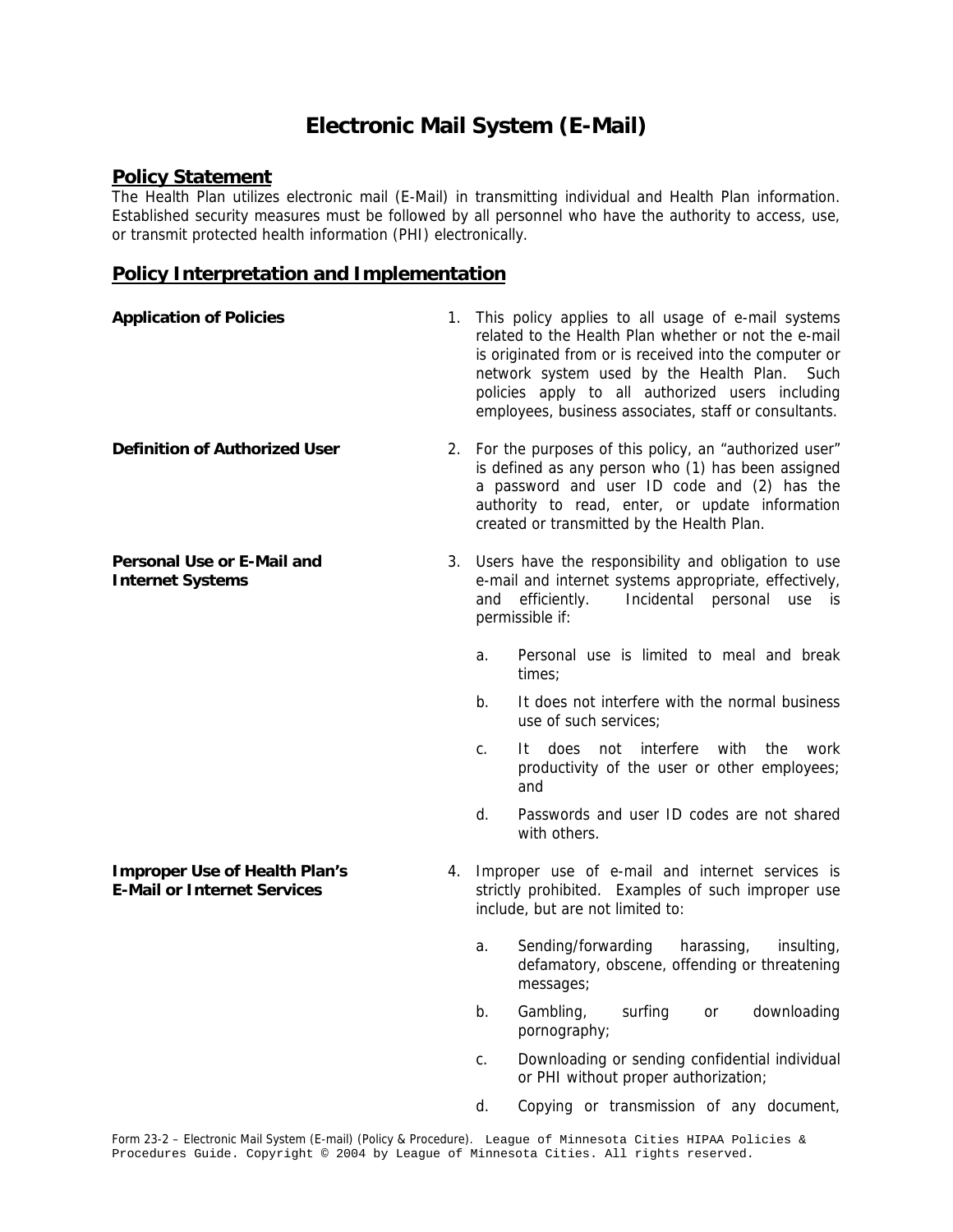software or other information protected by copyright and/or patent law, without proper authorization;

- e. Transmission of highly sensitive or confidential information (e.g., HIV status, mental illness, chemical dependency, workers' compensation claims, etc.);
- f. Obtaining access to files or communication of others without proper authorization;
- g. Attempting unauthorized access to individual or Health Plan data;
- h. Attempting to breach any security measure on any of the Health Plan's electronic communication system(s);
- i. Attempting to intercept any electronic communication transmission without proper authorization;
- j. Misrepresenting, obscuring, suppressing, or replacing an authorized user's identity;
- k. Using e-mail addresses for marketing purposes without permission from the recipient(s);
- l. Using e-mail system for solicitation of funds, political messages, or any other illegal activities; and/or
- m. Releasing of passwords and user ID codes.
- **Ownership of E-Mail Messages** 5. Messages whether originated or received into the Health Plan e-mail system are considered to be the property of the Health Plan and, therefore, are subject to the review and monitoring of the HIPAA Privacy Officer. The Health Plan reserves the right to access employee e-mail (whether present or not) for the purposes of ensuring the protection of individual/Health Plan information.
- **Inadvertent Access to E-Mail 6. During routine maintenance, upgrades, problem** resolution, etc. information systems technician(s) may inadvertently access user e-mail communications. Such staff, when carrying out their assignments, will not intentionally read or disclose content of e-mail unless such data is found to be in violation of the HIPAA Policies and Procedures.
- **Protection of Information 7.** Users of the e-mail system must ensure that all information forwarded, distributed, or printed is protected according to the HIPAA Policies and Procedures.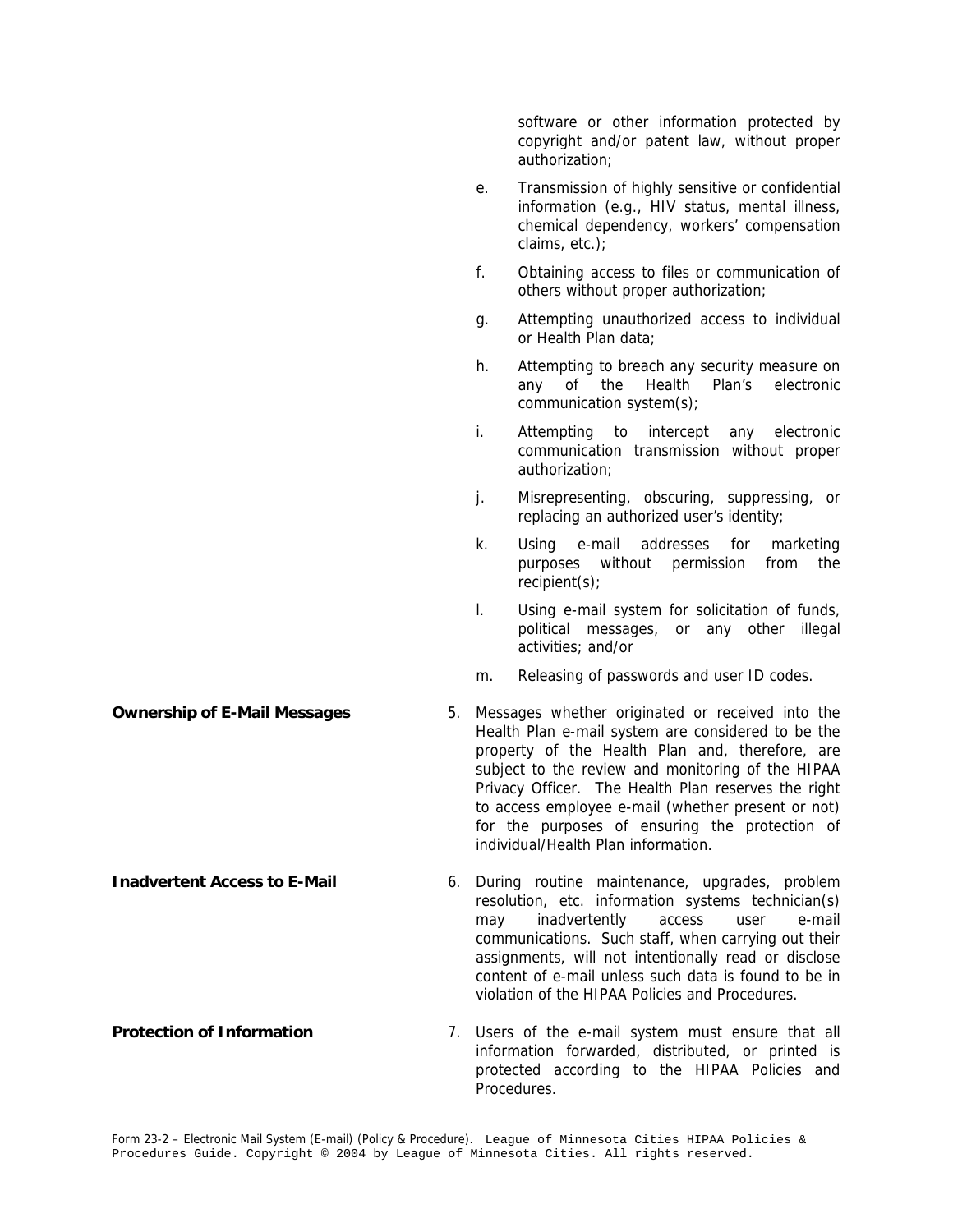| <b>Responding to E-mail Messages</b>            | 8. When an e-mail message is received containing PHI,<br>any reply of response to that message (i.e., an<br>acknowledgement or receipt of the message) must<br>not include PHI. E-mail systems often automatically<br>include the sender's e-mail message when a reply is<br>made. When the original message includes PHI, the<br>function of the software must be disabled or the<br>original message must be manually deleted prior to<br>sending a reply. |
|-------------------------------------------------|--------------------------------------------------------------------------------------------------------------------------------------------------------------------------------------------------------------------------------------------------------------------------------------------------------------------------------------------------------------------------------------------------------------------------------------------------------------|
| Maintaining/Archiving E-Mail<br><b>Messages</b> | 9. E-mail messages may not be maintained or archived<br>for more than thirty (30) days, unless otherwise<br>approved by the HIPAA Privacy Officer.                                                                                                                                                                                                                                                                                                           |
| <b>Record Retention</b>                         | 10. A copy of all HIPAA covered information and any<br>revisions shall be maintained for a period of at least<br>six (6) years. Such retention may be in printed or<br>electronic format, or both.                                                                                                                                                                                                                                                           |
| <b>HIPAA Privacy Officer</b>                    | 11. The HIPAA Privacy Officer is responsible for the<br>development and implementation of the HIPAA<br>policies and procedures. The HIPAA Privacy Officer<br>is also the contact person for any questions or<br>complaints regarding HIPAA. If you have a question<br>or concern about your HIPAA rights contact the<br>HIPAA Privacy Officer at 651-423-4411.                                                                                               |
| <b>Violations</b>                               | 12. Violations of this policy will be subject to discipline.                                                                                                                                                                                                                                                                                                                                                                                                 |
| <b>Effective Date</b>                           | 13. April 14, 2004                                                                                                                                                                                                                                                                                                                                                                                                                                           |
| Doforoncos:                                     |                                                                                                                                                                                                                                                                                                                                                                                                                                                              |

**References:**  See generally 45 C.F.R. § 164.530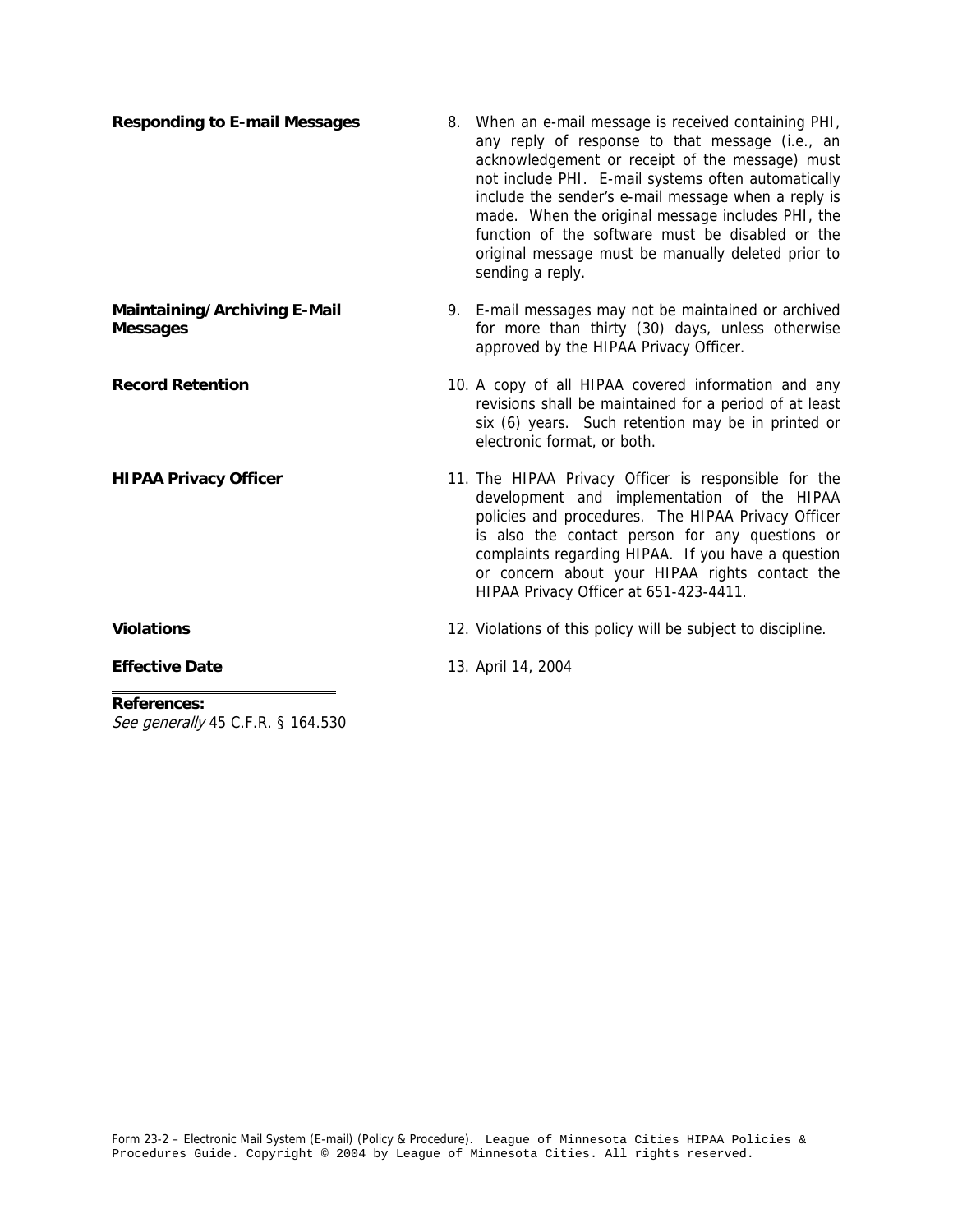# **Facsimile Machines**

#### **Policy Statement**

The Health Plan utilizes facsimile (fax) machines to transmit data from one location to another on a routine basis. The Health Plan will provide physical and procedural safeguards to minimize the possibility of unauthorized observation or access to protected health information (PHI) during the transmission or receipt of data via a facsimile machine. This policy outlines the required elements for a secure location of a facsimile machine. The procedure establishes guidelines for how the Health Plan will reasonably safeguard the transmission and receipt of PHI via a facsimile machine to limit incidental or accidental use or disclosure of PHI.

### **Policy Interpretation and Implementation**

| <b>Secure Location</b>            | 1. Fax machines used to transmit or receive PHI shall<br>be placed in secure locations. Whenever possible,<br>fax machines used to receive PHI will not be used<br>regularly for other purposes.                                                                                                                                                                                                                                                                                                                                                                                                                                             |
|-----------------------------------|----------------------------------------------------------------------------------------------------------------------------------------------------------------------------------------------------------------------------------------------------------------------------------------------------------------------------------------------------------------------------------------------------------------------------------------------------------------------------------------------------------------------------------------------------------------------------------------------------------------------------------------------|
| <b>Pre-Programmed Numbers</b>     | 2. Frequently used destination numbers will be pre-<br>programmed into fax machines and tested before<br>being used to transmit PHI.<br>Each fax machine<br>will display a key that identifies the destination for<br>each pre-programmed fax number.                                                                                                                                                                                                                                                                                                                                                                                        |
| <b>Non Pre-Programmed Numbers</b> | 3. When PHI is faxed to a destination number that is<br>not pre-programmed, the fax machine operator will<br>double-check the accuracy of the number in the<br>machine's display before sending the fax.                                                                                                                                                                                                                                                                                                                                                                                                                                     |
| <b>Cover Letter</b>               | 4. All fax messages will include a standard cover sheet,<br>developed by the Privacy Officer, with the following<br>(or substantially similar) statement:                                                                                                                                                                                                                                                                                                                                                                                                                                                                                    |
|                                   | Confidentiality Statement:<br>The<br>documents<br>accompanying this transmission contain confidential<br>health information that is legally privileged.<br><b>This</b><br>information is intended only for the use of the<br>individuals or entities listed above. If you are not the<br>intended recipient, you are hereby notified that any<br>disclosure, copying, distribution, or action taken in<br>reliance on the contents of these documents is strictly<br>prohibited. If you have received this information in<br>error, please notify the sender immediately and<br>arrange for the return or destruction of these<br>documents. |
| <b>Transmittal Sheets</b>         | 5. Transmittal sheets will be checked immediately after<br>each transmission of PHI, to assure that the                                                                                                                                                                                                                                                                                                                                                                                                                                                                                                                                      |
|                                   | information was sent to the correct number.                                                                                                                                                                                                                                                                                                                                                                                                                                                                                                                                                                                                  |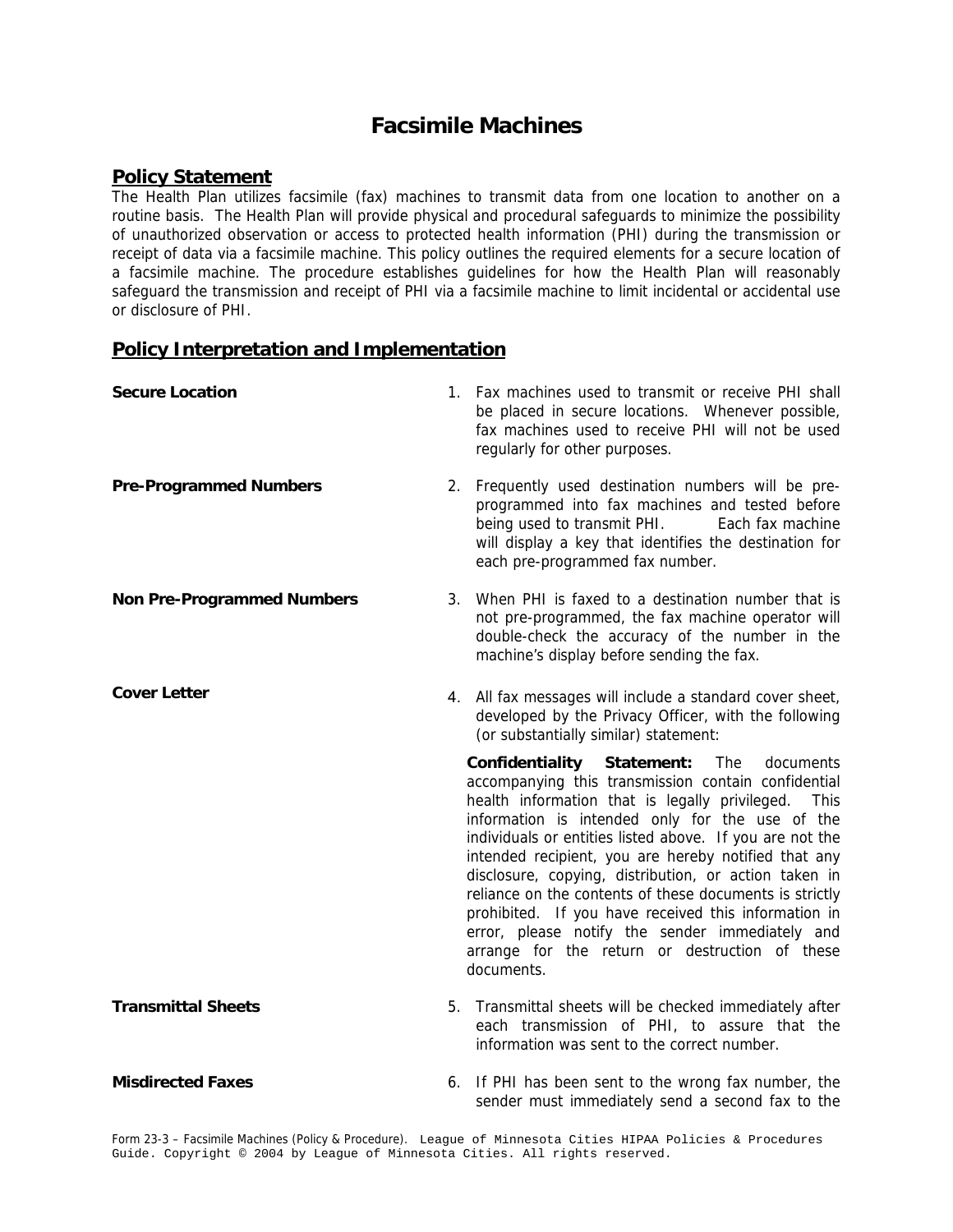|                         | must be reported to the Privacy Officer immediately.<br>The report must include the date, time, the wrong<br>number, the correct number, the intended recipient,<br>the identity of the member, and a brief description<br>of the information that was transmitted in error.<br>Transmission of PHI by fax to a wrong number must<br>be included in an accounting of disclosures of PHI. |
|-------------------------|------------------------------------------------------------------------------------------------------------------------------------------------------------------------------------------------------------------------------------------------------------------------------------------------------------------------------------------------------------------------------------------|
| <b>Received Faxes</b>   | 7. Prior to distribution of a received fax message, the<br>fax message must be reviewed to make sure that all<br>pages that belong to that fax message have been<br>received and are together, and pages that belong to<br>other fax messages are not included. The cover<br>sheet received with the message, if any, will be<br>placed on top of the message.                           |
| <b>Record Retention</b> | 8. A copy of all HIPAA covered information and any<br>revisions shall be maintained for a period of at least<br>six (6) years. Such retention may be in printed or<br>electronic format, or both.                                                                                                                                                                                        |
| <b>Privacy Officer</b>  | 9.<br>Privacy Officer is responsible for<br>The<br>the<br>development and implementation of the HIPAA<br>policies and procedures. The Privacy Officer is also<br>the contact person for any questions or complaints<br>regarding HIPAA. Questions or concerns about<br>HIPAA rights should be directed to the Privacy<br>Officer at 651-423-4411.                                        |
| <b>Violations</b>       | 10. Violations of this policy will be subject to discipline.                                                                                                                                                                                                                                                                                                                             |
| <b>Effective Date</b>   | 11. April 14, 2004.                                                                                                                                                                                                                                                                                                                                                                      |
| <b>References:</b>      |                                                                                                                                                                                                                                                                                                                                                                                          |

number that was contacted in error, reiterating the confidentiality message, and asking the recipient to telephone the sender immediately to arrange proper disposition of the information. Any instance of transmitting PHI to the wrong destination number

See generally 45 C.F.R. § 164.530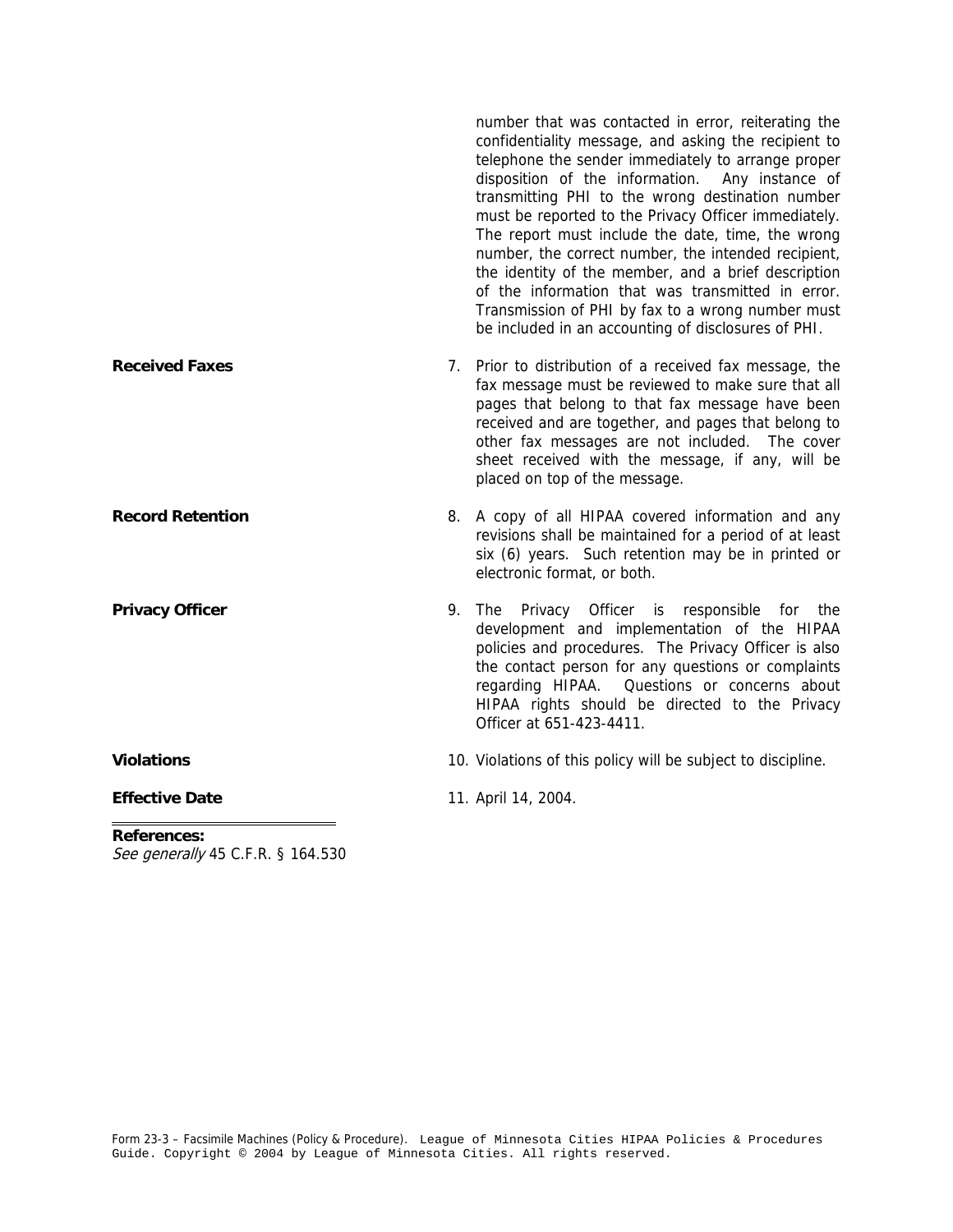# **Copy Machines**

### **Policy Statement**

The Health Plan utilizes copy machines to copy data on a routine basis. The Health Plan also occasionally utilizes third party copy services to copy data. The Health Plan will provide physical and procedural safeguards to minimize the possibility of unauthorized observation or access to protected health information (PHI) during the copying of data. This policy outlines the required elements for a secure location of a copy machine and establishes guidelines for how the Health Plan will reasonably safeguard PHI during copying to limit incidental or accidental use or disclosure of PHI.

### **Policy Interpretation and Implementation**

| <b>Secure Location</b>               | 1. Copy machines used to copy PHI shall be placed in<br>secure locations. Whenever possible, copy machines<br>used to copy PHI will not be used regularly for other<br>purposes.                                                                                                                                                                                             |
|--------------------------------------|------------------------------------------------------------------------------------------------------------------------------------------------------------------------------------------------------------------------------------------------------------------------------------------------------------------------------------------------------------------------------|
| <b>Removal of Original</b>           | 2. Following the copying of any document containing<br>PHI, the person making the copies will double-check<br>to confirm that no original documents containing<br>PHI are left on or at the copy machine.                                                                                                                                                                    |
| <b>Removal of Copies</b>             | 3. Following the copying of any document containing<br>PHI, the person making the copies will double-check<br>to confirm that none of the copies containing PHI<br>are left on or at the copy machine.                                                                                                                                                                       |
| <b>Erasing Memory</b>                | 4. If the copy machine is equipped with a memory that<br>allows the reprinting of a document previously<br>copied, upon completion of the copy job involving<br>documents containing PHI, the person making the<br>copies will delete the memory and double-check that<br>the memory has been deleted prior to leaving the<br>copy machine.                                  |
| <b>Destruction of Certain Copies</b> | 5. In the event a copy containing PHI is unusable<br>(because it is not dark enough, etc.) and is to be<br>destroyed, the person making the copy will destroy<br>the copy, regardless of whether it is legible, by<br>shredding it.                                                                                                                                          |
| <b>Unattended Copying</b>            | 6. In no instance shall the person making copies of<br>documents containing PHI leave the<br>copier<br>unattended while copies are being made.                                                                                                                                                                                                                               |
| Outsourcing                          | 7. To the extent possible, copies of PHI should be<br>made on site in accordance with the foregoing<br>procedures. In some instances it may, however, be<br>appropriate to outsource copying of documents and<br>data containing PHI to a third party copy service<br>(i.e., large volumes of documents to copy or large<br>numbers of copies needed).<br>Prior to providing |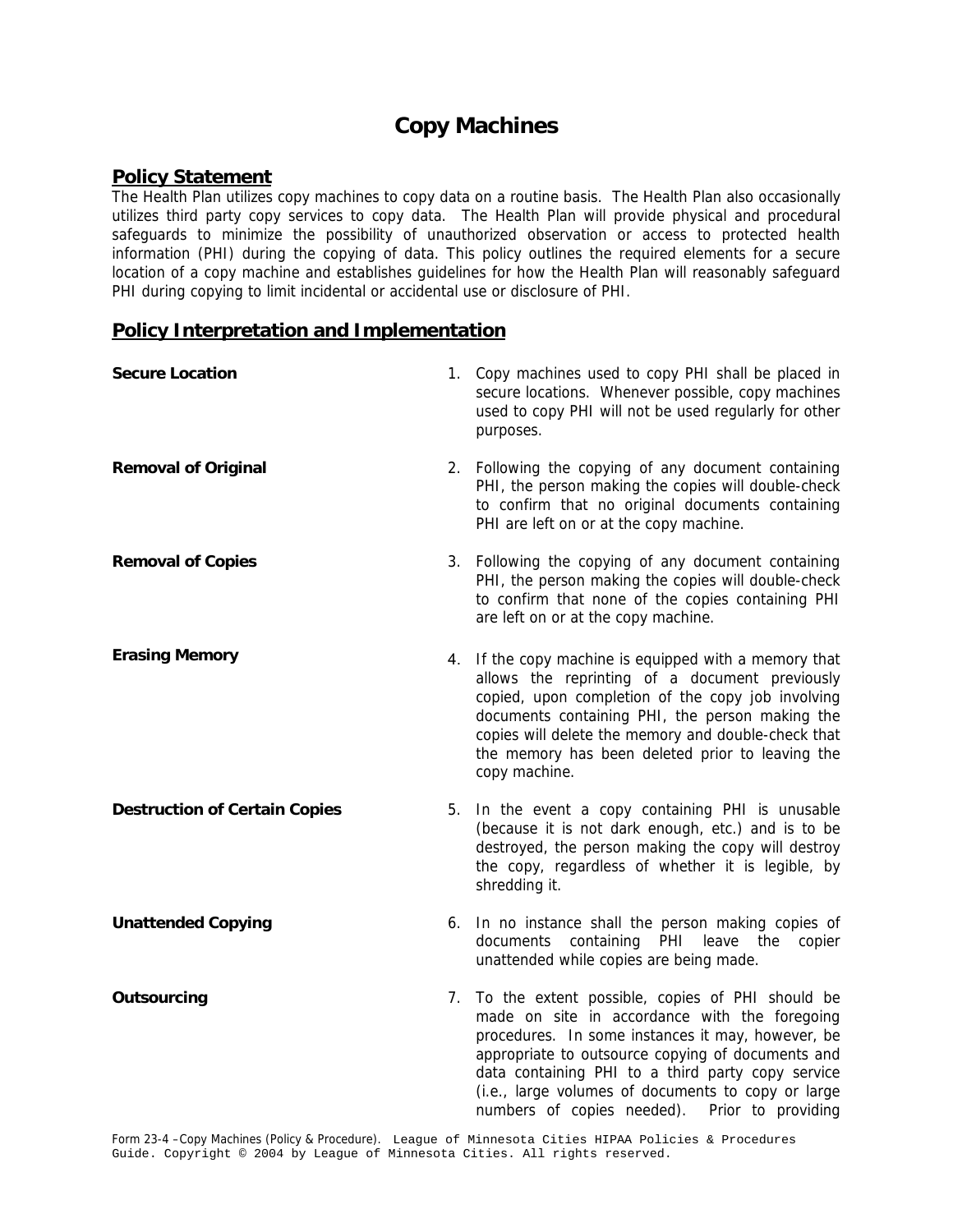| <b>References:</b>      |                                                                                                                                                                                                                                                                                                                                             |
|-------------------------|---------------------------------------------------------------------------------------------------------------------------------------------------------------------------------------------------------------------------------------------------------------------------------------------------------------------------------------------|
| <b>Effective Date</b>   | 11. April 14, 2004.                                                                                                                                                                                                                                                                                                                         |
| <b>Violations</b>       | 10. Violations of this policy will be subject to discipline.                                                                                                                                                                                                                                                                                |
| <b>Privacy Officer</b>  | Privacy Officer is responsible for the<br>9. The<br>development and implementation of the HIPAA<br>policies and procedures. The Privacy Officer is also<br>the contact person for any questions or complaints<br>regarding HIPAA. Questions or concerns about<br>HIPAA rights should be directed to the Privacy<br>Officer at 651-423-4411. |
| <b>Record Retention</b> | 8. A copy of all HIPAA covered information and any<br>revisions shall be maintained for a period of at least<br>six (6) years. Such retention may be in printed or<br>electronic format, or both.                                                                                                                                           |
|                         | documents/data containing PHI to any such copy<br>service for copying, the copy service must sign a<br>business associate agreement. Furthermore, the<br>Mail policy shall be followed with respect to<br>delivering the original documents/data to the copy<br>service.                                                                    |

See generally 45 C.F.R. § 164.530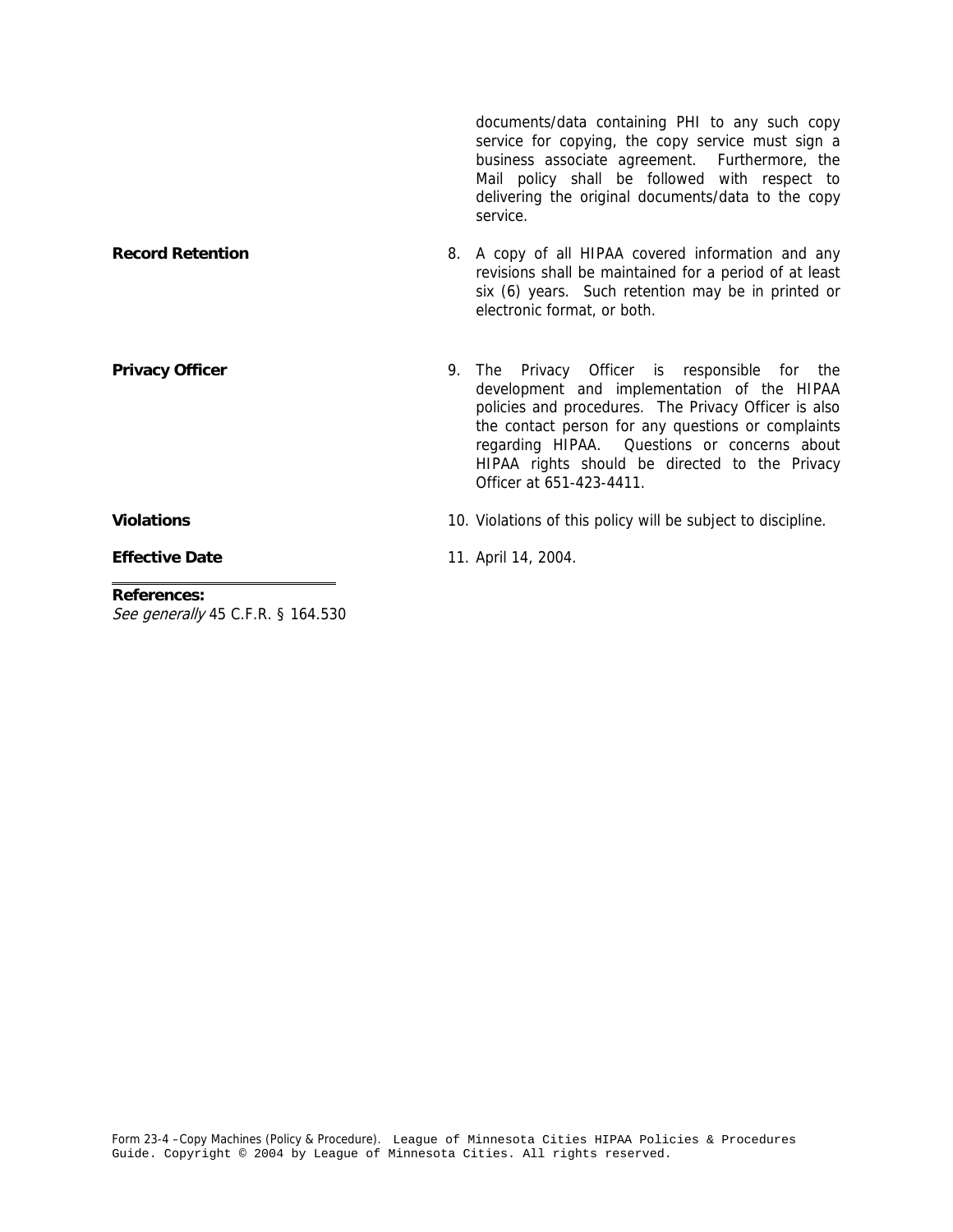# **Mail – Internal and External**

#### **Policy Statement**

The Health Plan utilizes both internal and external mail (i.e., postal service and delivery services) to deliver data on a routine basis. The Health Plan will provide physical and procedural safeguards to minimize the possibility of unauthorized observation or access to protected health information (PHI) during the mailing of data. This procedure establishes guidelines for how the Health Plan will reasonably safeguard PHI during mailing of data to limit incidental or accidental use or disclosure of PHI.

#### **Policy Interpretation and Implementation**

| <b>Addresses</b>                                    | 1. When PHI is mailed, whether internally or externally,<br>the person sending the mail will double-check the<br>accuracy of the address of the addressee before<br>sending the mail.                                                                                                                                                                                                                                                                                                                                                                                                                                                                                                                                       |
|-----------------------------------------------------|-----------------------------------------------------------------------------------------------------------------------------------------------------------------------------------------------------------------------------------------------------------------------------------------------------------------------------------------------------------------------------------------------------------------------------------------------------------------------------------------------------------------------------------------------------------------------------------------------------------------------------------------------------------------------------------------------------------------------------|
| <b>Information Contained on</b><br><b>Envelopes</b> | 2. When PHI is mailed, whether internally or externally,<br>no PHI shall be included on the envelope, nor shall it<br>be visible through the envelope, including any<br>window in the envelope. With respect to internal<br>mail, only the recipients name shall be indicated on<br>the envelope.                                                                                                                                                                                                                                                                                                                                                                                                                           |
| <b>Secure Envelopes</b>                             | 3. When PHI is mailed, whether internally or externally,<br>it should be mailed in a sealed envelope or an<br>envelope that may be securely closed and it should<br>not be provided to unauthorized staff or third<br>persons (i.e., mail room staff) until properly sealed<br>or closed. To the extent it is impractical to place it<br>in a secure envelope, interoffice mail may be<br>transmitted without an envelope, provided that the<br>first page of the mail does not contain PHI (i.e., a<br>cover page is used or the first page is turned over)<br>and PHI is not otherwise visible.                                                                                                                           |
| <b>Receipt of Mail</b>                              | 4. Only authorized staff shall open mail that is<br>received, whether from internal or external sources,<br>from a subject of PHI or from any other party where<br>it is likely the mail contains PHI. To the extent mail<br>is received in an envelope that is not addressed to a<br>specific person, where it is unclear that it is from the<br>subject of PHI, or where it is unclear whether it may<br>contain PHI, the mail may be opened<br>by<br>unauthorized staff, provided that person opening the<br>envelope reviews the least amount of contents<br>needed to determine to whom the mail is addressed<br>and/or that it contains PHI, at which time the mail<br>should be delivered to the appropriate person. |
| <b>Record Retention</b>                             | 5. A copy of all HIPAA covered information and any<br>revisions shall be maintained for a period of at least                                                                                                                                                                                                                                                                                                                                                                                                                                                                                                                                                                                                                |

six (6) years. Such retention may be in printed or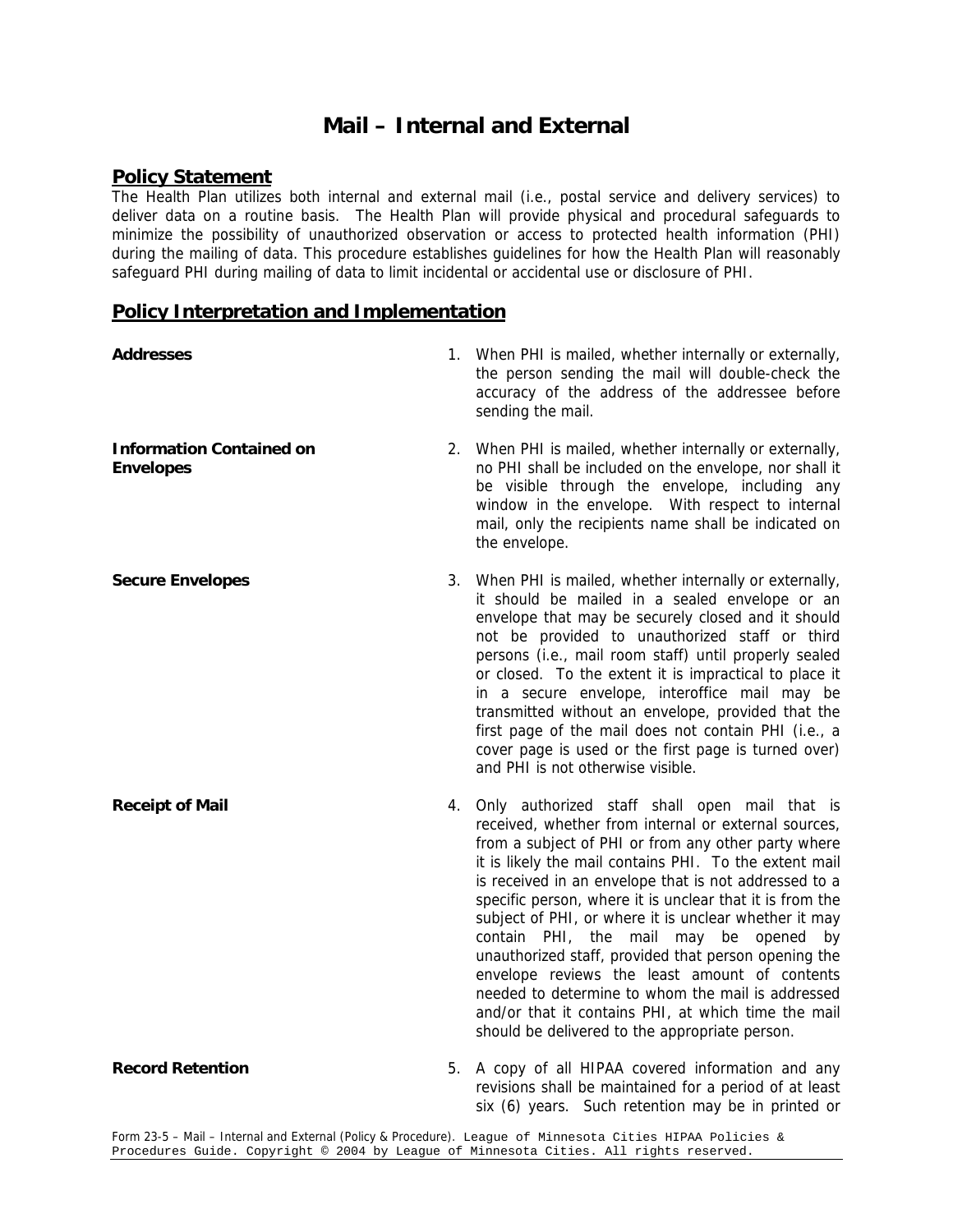electronic format, or both.

**Privacy Officer 19. Interpolation Control of the Privacy Officer is responsible for the** development and implementation of the HIPAA policies and procedures. The Privacy Officer is also the contact person for any questions or complaints regarding HIPAA. Questions or concerns about HIPAA rights should be directed to the Privacy Officer at 651-423-4411.

**Violations** 7. Violations of this policy will be subject to discipline.

**Effective Date 8. April 14, 2004.** 

**References:**  See generally 45 C.F.R. § 164.530